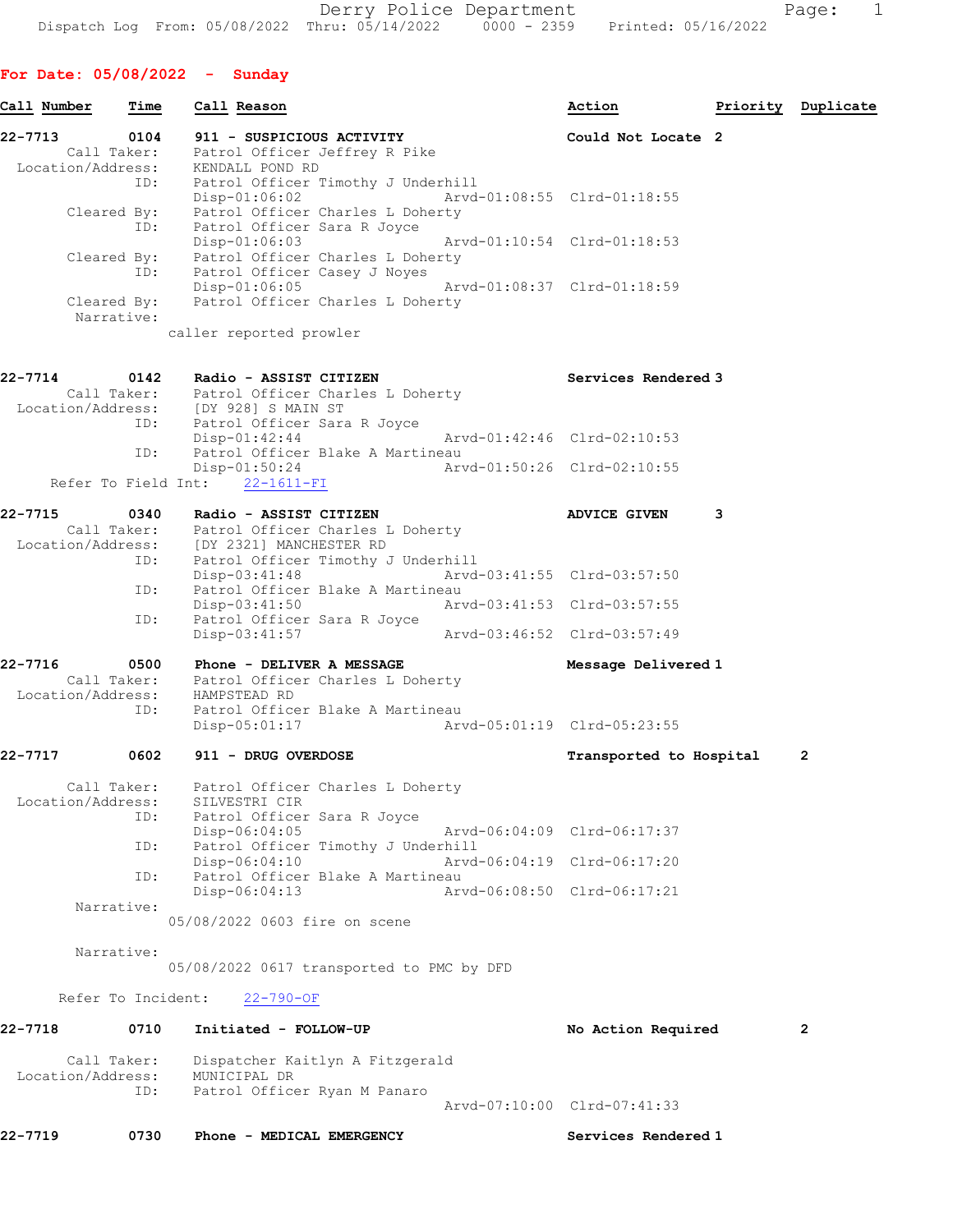|                                                     | Dispatch Log From: 05/08/2022 Thru: 05/14/2022 0000 - 2359 Printed: 05/16/2022                          | Derry Police Department     |                             |   | Page:        | 2 |
|-----------------------------------------------------|---------------------------------------------------------------------------------------------------------|-----------------------------|-----------------------------|---|--------------|---|
| Call Taker:<br>Location/Address:<br>Narrative:      | Dispatcher Kaitlyn A Fitzgerald<br>S MAIN ST                                                            |                             |                             |   |              |   |
|                                                     | 05/08/2022 0731 SERVICES NOT REQUIRED                                                                   |                             |                             |   |              |   |
| 22-7720<br>0757<br>Call Taker:<br>Location/Address: | Initiated - MV STOP<br>Dispatcher Kaitlyn A Fitzgerald<br>HAMPSTEAD RD + MAURICE RD                     |                             | Warning Issued              | 3 |              |   |
| ID:<br>Refer To Citation:                           | Patrol Officer Joshua W Morse<br>$22 - 1964 - CN$                                                       |                             | Arvd-07:57:00 Clrd-08:03:20 |   |              |   |
| 22-7721<br>0803<br>Call Taker:                      | Initiated - SUBPOENA DELIVERY<br>Dispatcher Kaitlyn A Fitzgerald                                        |                             | Not Served                  | 1 |              |   |
| Location/Address:<br>ID:                            | LANE RD<br>Patrol Officer Awess Abdulkadir                                                              |                             | Arvd-08:03:00 Clrd-08:06:44 |   |              |   |
| 22-7722<br>0809<br>Call Taker:<br>Location/Address: | Phone - ROAD HAZARD<br>Dispatcher Kaitlyn A Fitzgerald<br>TSIENNETO RD + MANCHESTER RD                  |                             | Services Rendered 2         |   |              |   |
| ID:<br>Narrative:                                   | Patrol Officer Ryan M Panaro<br>Disp-08:11:37<br>05/08/2022 0810 OIL ON ROADWAY                         |                             | Arvd-08:13:11 Clrd-08:16:46 |   |              |   |
| Narrative:                                          | 05/08/2022 0816 OIL IS DRY, NOT CONSIDERED A HAZARD.                                                    |                             |                             |   |              |   |
| 22-7723<br>0816<br>Call Taker:<br>Location/Address: | Initiated - MV STOP<br>Dispatcher Kaitlyn A Fitzgerald<br>S MAIN ST                                     |                             | Warning Issued              | 3 |              |   |
| ID:                                                 | Patrol Officer Awess Abdulkadir                                                                         |                             | Arvd-08:16:00 Clrd-08:42:29 |   |              |   |
| ID:                                                 | Patrol Officer Ryan M Panaro<br>Disp-08:33:54                                                           |                             | Arvd-08:33:56 Clrd-08:42:27 |   |              |   |
| ID:<br>Refer To Citation:                           | Sergeant Seth Plumer<br>Disp-08:35:37<br>$22 - 1965 - CN$                                               |                             | Arvd-08:35:39 Clrd-08:42:26 |   |              |   |
| 22-7724<br>0853                                     | Phone - ASSIST OTHER AGENCY                                                                             |                             | Transported to Hospital     |   | 3            |   |
| Call Taker:<br>Location/Address:<br>ID:             | Dispatcher Kaitlyn A Fitzgerald<br>WINDHAM DEPOT RD<br>Patrol Officer Awess Abdulkadir<br>Disp-08:54:29 | Arvd-09:01:24 Clrd-09:21:41 |                             |   |              |   |
| ID:                                                 | Sergeant Seth Plumer<br>Disp-09:01:36                                                                   | Arvd-09:01:49 Clrd-09:21:23 |                             |   |              |   |
| Narrative:                                          | 05/08/2022 0855 ASSIST FIRE                                                                             |                             |                             |   |              |   |
| Narrative:                                          | 05/08/2022 0921 TRANSPORTED TO PMC BY DFD                                                               |                             |                             |   |              |   |
|                                                     | Refer To Field Int: 22-1536-FI                                                                          |                             |                             |   |              |   |
| 22-7725<br>0918<br>Call Taker:<br>Location/Address: | Initiated - SUBPOENA DELIVERY<br>Dispatcher Kaitlyn A Fitzgerald<br>WRIGHT RD                           |                             | Not Served                  | 1 |              |   |
| ID:                                                 | Patrol Officer Joshua W Morse                                                                           |                             | Arvd-09:18:00 Clrd-09:21:36 |   |              |   |
| 22-7726<br>0922                                     | Radio - FOLLOW-UP                                                                                       |                             | No Action Required          |   | $\mathbf{2}$ |   |
| Call Taker:<br>Location/Address:<br>ID:             | Dispatcher Kaitlyn A Fitzgerald<br>MUNICIPAL DR<br>Patrol Officer Nicholas M Granville                  |                             |                             |   |              |   |
|                                                     | Disp-09:22:31                                                                                           |                             | Arvd-09:43:46 Clrd-10:26:19 |   |              |   |
| 22-7727<br>1004                                     | Initiated - FOLLOW-UP                                                                                   |                             | No Action Required          |   | $\mathbf{2}$ |   |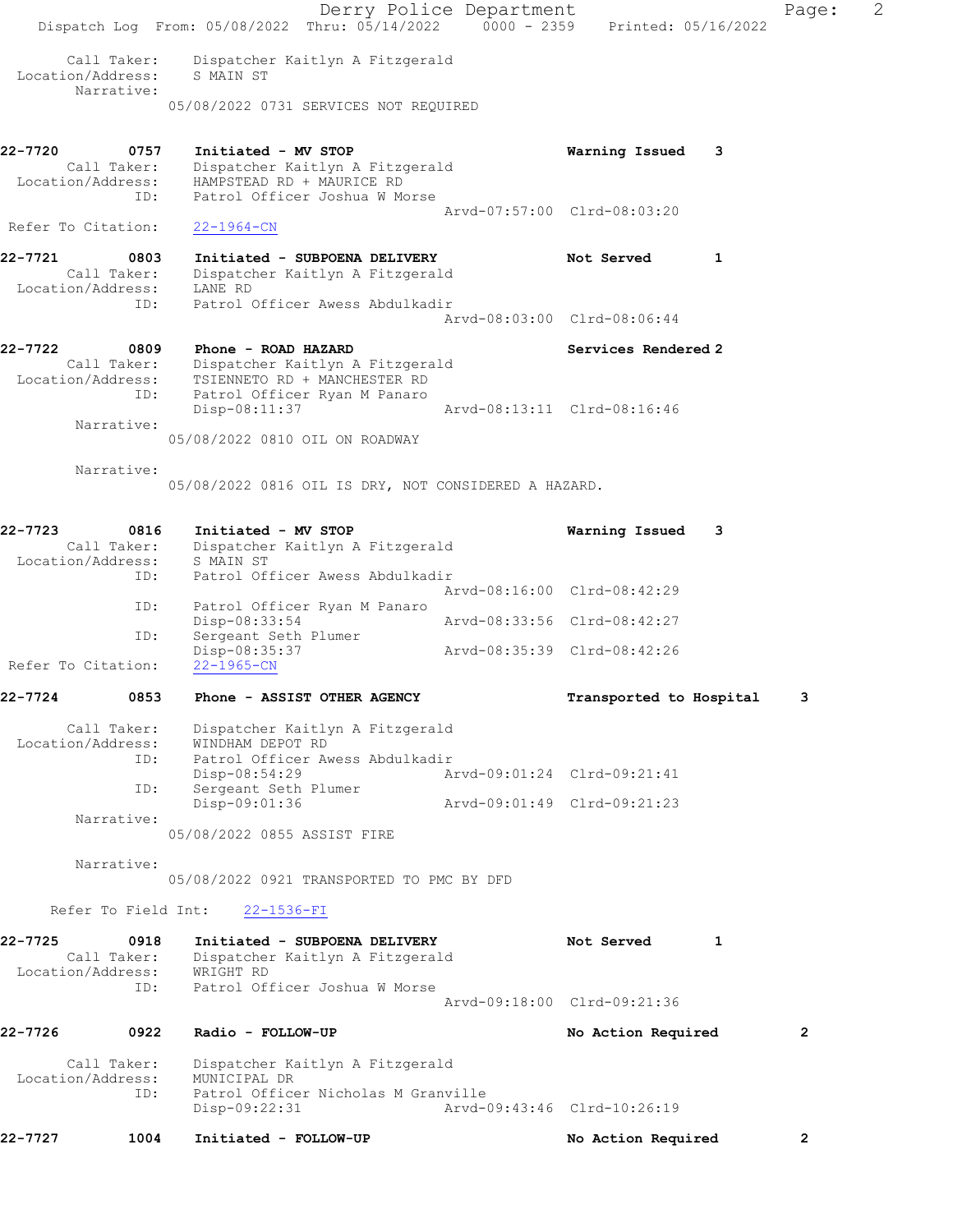Derry Police Department Page: 3 Dispatch Log From: 05/08/2022 Thru: 05/14/2022 0000 - 2359 Printed: 05/16/2022 Call Taker: Dispatcher Kaitlyn A Fitzgerald Location/Address: HAMPSTEAD RD ID: Patrol Officer Joshua W Morse Arvd-10:04:00 Clrd-10:10:19 22-7728 1012 Initiated - ASSIST CITIZEN ADVICE GIVEN 3 Call Taker: Detective Victoria M Kidd Location/Address: [DY 2] MUNICIPAL DR ID: Detective Victoria M Kidd Arvd-10:12:00 Clrd-10:12:39 Refer To Field Int: 22-1537-FI 22-7729 1012 Initiated - MV STOP Warning Issued 3 Call Taker: Dispatcher Kaitlyn A Fitzgerald Location/Address: HAMPSTEAD RD ID: Patrol Officer Joshua W Morse Arvd-10:12:00 Clrd-10:17:28 Refer To Citation: 22-1966-CN 22-7730 1024 Phone - DISTURBANCE TAG Taken/Refered to Other Agency 1 Call Taker: Dispatcher Kaitlyn A Fitzgerald<br>ion/Address: PARKLAND DR Location/Address:<br>ID: ID: Patrol Officer Awess Abdulkadir Disp-10:26:32 Arvd-10:28:37 Clrd-10:50:34 ID: Patrol Officer Bryan R Hanson Disp-10:26:51 Arvd-10:28:31 Clrd-10:50:31 Patrol Officer Scott M Beegan ID: Patrol Officer Nicholas M Granville<br>Disp-10:26:57 Arvd-1 Disp-10:26:57 Arvd-10:29:39 Clrd-10:50:52 ID: Sergeant Seth Plumer Disp-10:30:33 Arvd-10:30:37 Clrd-10:50:29 ID: Patrol Officer Bryan R Hanson Arvd-10:50:50 Clrd-12:15:38 Patrol Officer Scott M Beegan Narrative: 05/08/2022 1042 ONE IN CUSTODY FOR PROTECTIVE CUSTODY Narrative: 05/08/2022 1051 738 EN ROUTE TO ROCKINGHAM COUNTY DEPARTMENT OF CORRECTIONS WITH ONE S/M 13724.4 Narrative: 05/08/2022 1103 ROCKINGHAM COUNTY DEPARTMENT OF CORRECTIONS NOTIFIED Narrative: 05/08/2022 1127 738 OFF AT ROCKINGHAM COUNTY OF CORRECTIONS WITH ONE E/M 13747.5 Narrative: 05/08/2022 1149 738 CLEAR OF ROCKINGHAM COUNTY CORRECTIONS Refer To P/C: 22-405-AR 22-7731 1105 Initiated - SUBPOENA DELIVERY Not Served 1 Call Taker: Dispatcher Kaitlyn A Fitzgerald Location/Address: ROCKINGHAM RD ID: Patrol Officer Awess Abdulkadir Arvd-11:05:00 Clrd-11:09:55 22-7732 1115 Initiated - MV STOP Warning Issued 3 Call Taker: Dispatcher Kaitlyn A Fitzgerald Location/Address: ROCKINGHAM RD ID: Patrol Officer Awess Abdulkadir Arvd-11:15:00 Clrd-11:21:23 Refer To Citation: 22-1968-CN 22-7733 1120 Initiated - MV STOP Warning Issued 3 Call Taker: Dispatcher Kaitlyn A Fitzgerald Location/Address: PINKERTON ST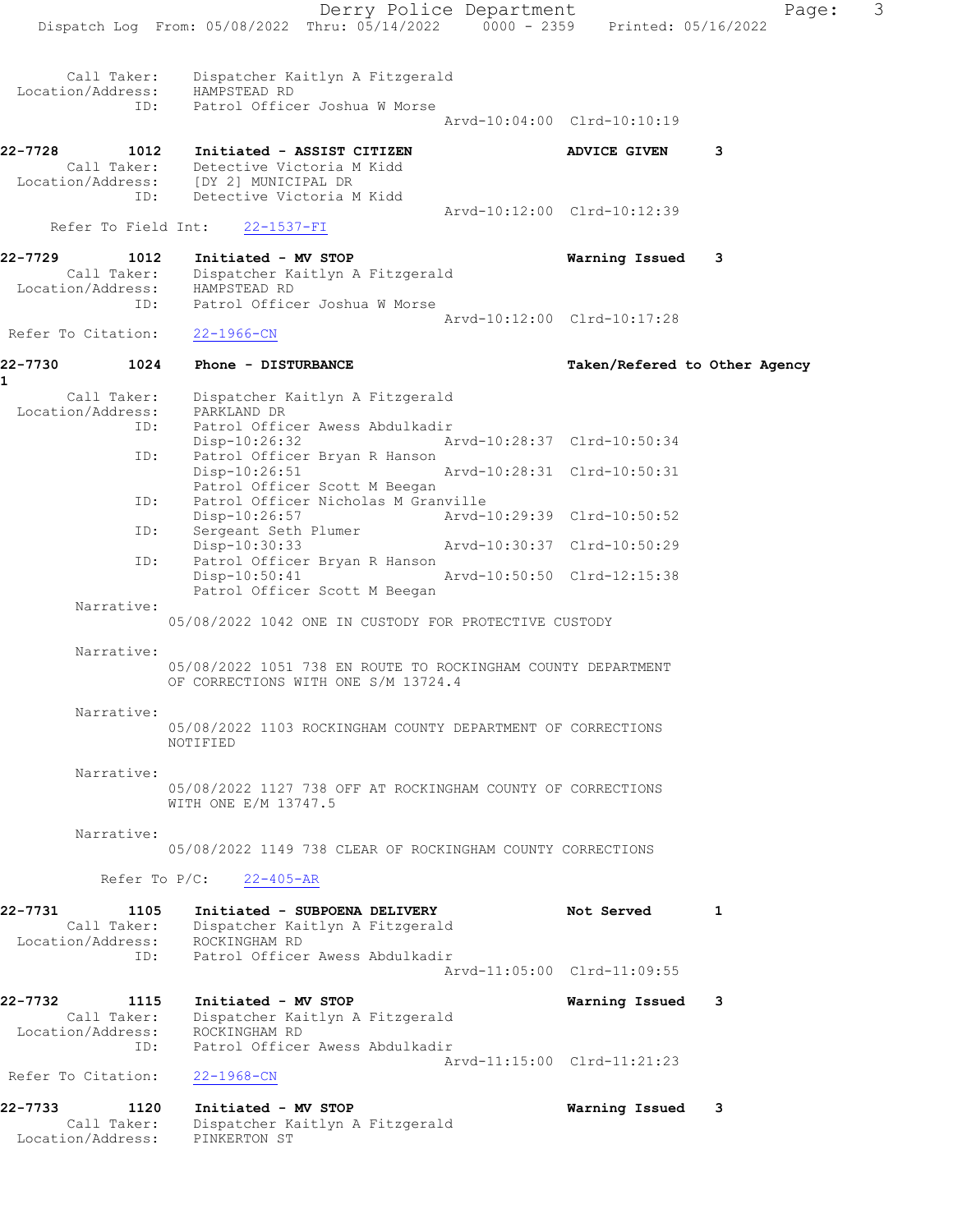Derry Police Department Fage: 4 Dispatch Log From:  $05/08/2022$  Thru:  $05/14/2022$  0000 - 2359 Printed: 05/16/2022 ID: Patrol Officer Ryan M Panaro Arvd-11:20:00 Clrd-11:24:42 Refer To Citation: 22-1969-CN 22-7734 1125 Initiated - MV STOP Warning Issued 3 Call Taker: Dispatcher Kaitlyn A Fitzgerald Location/Address: E DERRY RD ID: Patrol Officer Joshua W Morse Arvd-11:25:00 Clrd-11:33:46 Refer To Citation: 22-1970-CN 22-7735 1136 Phone - UNATTENDED DEATH Report Taken 2 Call Taker: Dispatcher Kaitlyn A Fitzgerald Location/Address: LENOX RD ID: Patrol Officer Awess Abdulkadir<br>Disp-11:37:43 Arvd-11:40:44 Clrd-12:48:32 Disp-11:37:43 Arvd-11:40:44 Clrd-12:48:32 ID: Patrol Officer Ryan M Panaro Disp-11:37:49 Arvd-11:38:55 Clrd-13:39:39 Cleared By: Detective Victoria M Kidd ID: Sergeant Seth Plumer Disp-12:01:48 Arvd-12:06:04 Clrd-13:39:37 Cleared By: Detective Victoria M Kidd Narrative: 05/08/2022 1138 DFD ON SCENE Narrative: 05/08/2022 1237 A2 NOTIFIED Narrative: 05/08/2022 1242 ROCKINGHAM CO SHERIFFS OFFICE NOTIFIED TO PAGE ME AND CA Narrative: 05/08/2022 1253 ME HEAD DECLINED Narrative: 05/08/2022 1254 A3 NOTIFIED Narrative: 05/08/2022 1259 PEABODYS NOTIFIED Narrative: 05/08/2022 1323 Peabody's on scene Refer To Incident: 22-792-OF 22-7736 1200 Phone - ERRATIC OPERATION Services Rendered 2 Call Taker: Dispatcher Kaitlyn A Fitzgerald Location/Address: BEDARD AVE ID: Patrol Officer Nicholas M Granville Disp-12:11:34 Arvd-12:27:09 Clrd-12:39:16 Narrative: 05/08/2022 1202 BLACK CHEVY 2500 SPEEDING Narrative: 05/08/2022 1233 CHECKING 4993170 Narrative: 05/08/2022 1239 OPERATOR COUNSELED 22-7737 1247 Initiated - ASSAULT Report Taken 1 Call Taker: Detective Victoria M Kidd Location/Address: FAIRWAY DR ID: Detective Victoria M Kidd Arvd-12:47:00 Clrd-13:01:54 Refer To Incident: 22-791-OF 22-7738 1337 Phone - VANDALISM Services Rendered 3 Call Taker: Detective Victoria M Kidd Location/Address: [DY 3637] HUBBARD HILL RD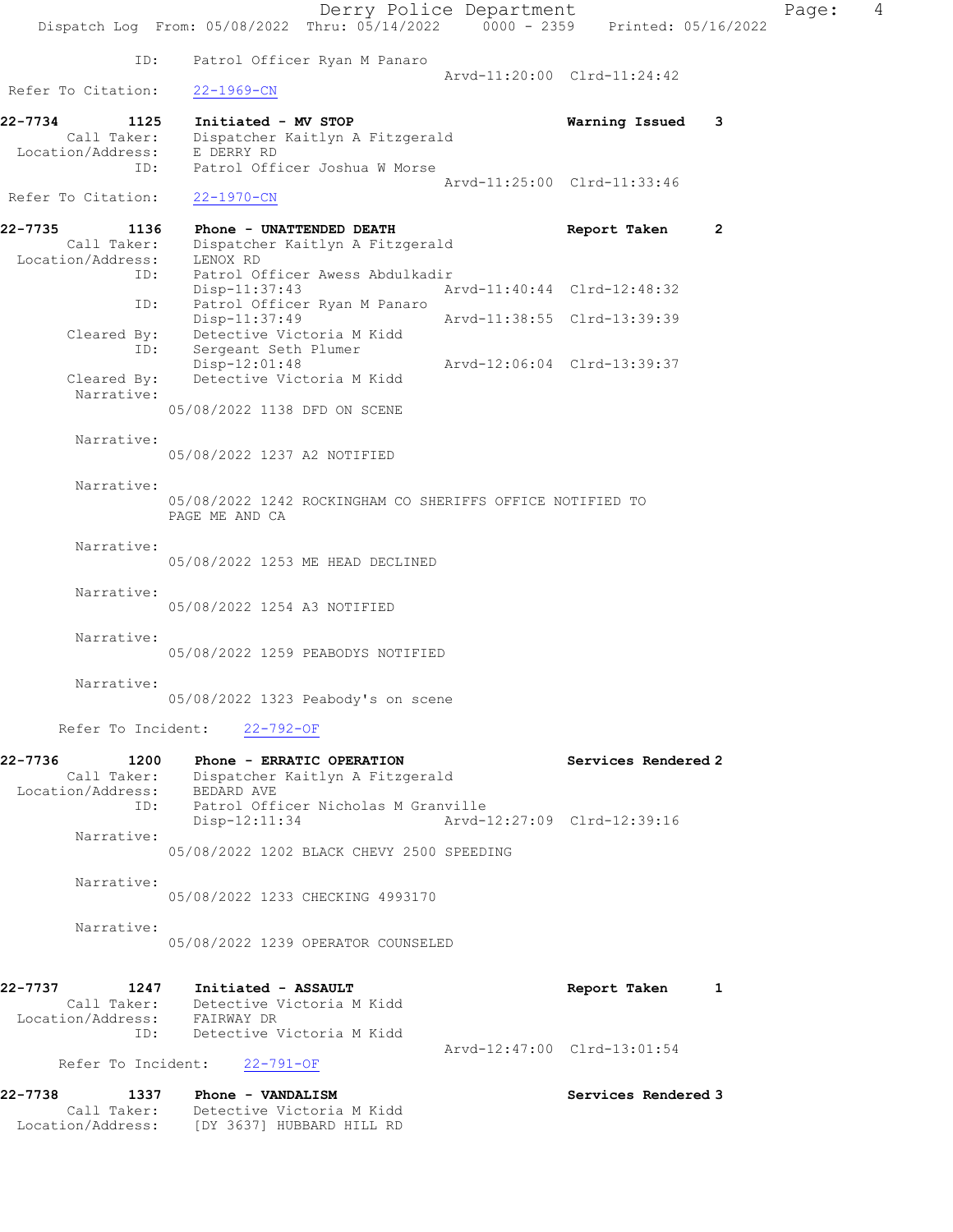|         |                                                 | Dispatch Log From: 05/08/2022 Thru: 05/14/2022 0000 - 2359 Printed: 05/16/2022                                           | Derry Police Department |                             | Page:        | 5 |
|---------|-------------------------------------------------|--------------------------------------------------------------------------------------------------------------------------|-------------------------|-----------------------------|--------------|---|
|         | ID:<br>Arrived By:                              | Patrol Officer Bryan R Hanson<br>Disp-13:38:33<br>Patrol Officer Scott M Beegan<br>Dispatcher Kaitlyn A Fitzgerald       |                         | Arvd-13:50:06 Clrd-14:03:20 |              |   |
|         | Cleared By:                                     | Dispatcher Kaitlyn A Fitzgerald                                                                                          |                         |                             |              |   |
| 22-7739 | 1340                                            | Initiated - FOLLOW-UP                                                                                                    |                         | No Action Required          | $\mathbf{2}$ |   |
|         | Call Taker:<br>Location/Address:<br>ID:         | Detective Victoria M Kidd<br>[DY 2] MUNICIPAL DR<br>Patrol Officer Ryan M Panaro                                         |                         |                             |              |   |
|         | ID:                                             | Patrol Officer Awess Abdulkadir                                                                                          |                         | Arvd-13:40:00 Clrd-13:40:47 |              |   |
|         | Dispatched By:<br>Arrived By:<br>Cleared By:    | $Disp-13:49:47$<br>Dispatcher Kaitlyn A Fitzgerald<br>Dispatcher Kaitlyn A Fitzgerald<br>Dispatcher Kaitlyn A Fitzgerald |                         | Arvd-13:50:27 Clrd-14:25:08 |              |   |
| 22-7740 | 1340<br>Call Taker:<br>Location/Address:<br>ID: | Initiated - MV ACCIDENT<br>Detective Victoria M Kidd<br>[DY 1294] CRYSTAL AVE<br>Sergeant Seth Plumer                    |                         | Services Rendered 1         |              |   |
|         | Cleared By:<br>ID:                              | Dispatcher Kaitlyn A Fitzgerald<br>Patrol Officer Ryan M Panaro                                                          |                         | Arvd-13:40:00 Clrd-13:47:03 |              |   |
|         | Cleared By:<br>Narrative:                       | Disp-13:41:32<br>Dispatcher Kaitlyn A Fitzgerald<br>05/08/2022 1347 OFF WITH NH 5091695 AND NH XNYKERS                   |                         | Arvd-13:41:35 Clrd-13:57:57 |              |   |
|         | Narrative:                                      | 05/08/2022 1357 CLEAVER VS CILUFFO. NON-REPORTABLE.                                                                      |                         |                             |              |   |
|         | Refer To Accident:                              | $22 - 231 - AC$                                                                                                          |                         |                             |              |   |
| 22-7741 | 1348<br>Call Taker:<br>Location/Address:        | Initiated - SUBPOENA DELIVERY<br>Dispatcher Kaitlyn A Fitzgerald<br>PARKLAND DR                                          |                         | Served<br>1                 |              |   |
|         | ID:                                             | Patrol Officer Nicholas M Granville                                                                                      |                         | Arvd-13:48:00 Clrd-13:59:50 |              |   |
| 22-7742 | 1359                                            | Radio - FOLLOW-UP                                                                                                        |                         | No Action Required          | 2            |   |
|         | Call Taker:<br>Location/Address:<br>ID:         | Dispatcher Kaitlyn A Fitzgerald<br>MUNICIPAL DR<br>Patrol Officer Ryan M Panaro                                          |                         |                             |              |   |
|         |                                                 | Disp-14:00:05                                                                                                            |                         | Arvd-14:00:07 Clrd-14:50:40 |              |   |
| 22-7743 | 1404<br>Call Taker:<br>Location/Address:        | Phone - DELIVER A MESSAGE<br>Dispatcher Kaitlyn A Fitzgerald<br>HAMPSTEAD RD                                             |                         | Message Delivered 1         |              |   |
|         | ID:<br>Narrative:                               | Patrol Officer Joshua W Morse<br>$Disp-14:05:36$                                                                         |                         | Arvd-14:14:17 Clrd-14:20:19 |              |   |
|         |                                                 | 05/08/2022 1405 FOR SEABROOK PD                                                                                          |                         |                             |              |   |
| 22-7744 | 1435                                            | Phone - MEDICAL EMERGENCY                                                                                                |                         | Transported to Hospital     | 1            |   |
|         | Call Taker:                                     | Dispatcher Kaitlyn A Fitzgerald                                                                                          |                         |                             |              |   |

 Location/Address: OLDE COACH RD ID: Patrol Officer Bryan R Hanson Disp-14:35:40 Arvd-14:37:29 Clrd-14:50:17 Patrol Officer Scott M Beegan Narrative:

05/08/2022 1437 DFD ON SCENE

Narrative:

05/08/2022 1450 DFD TRANSPORTING TO PMC

Refer To Field Int: 22-1541-FI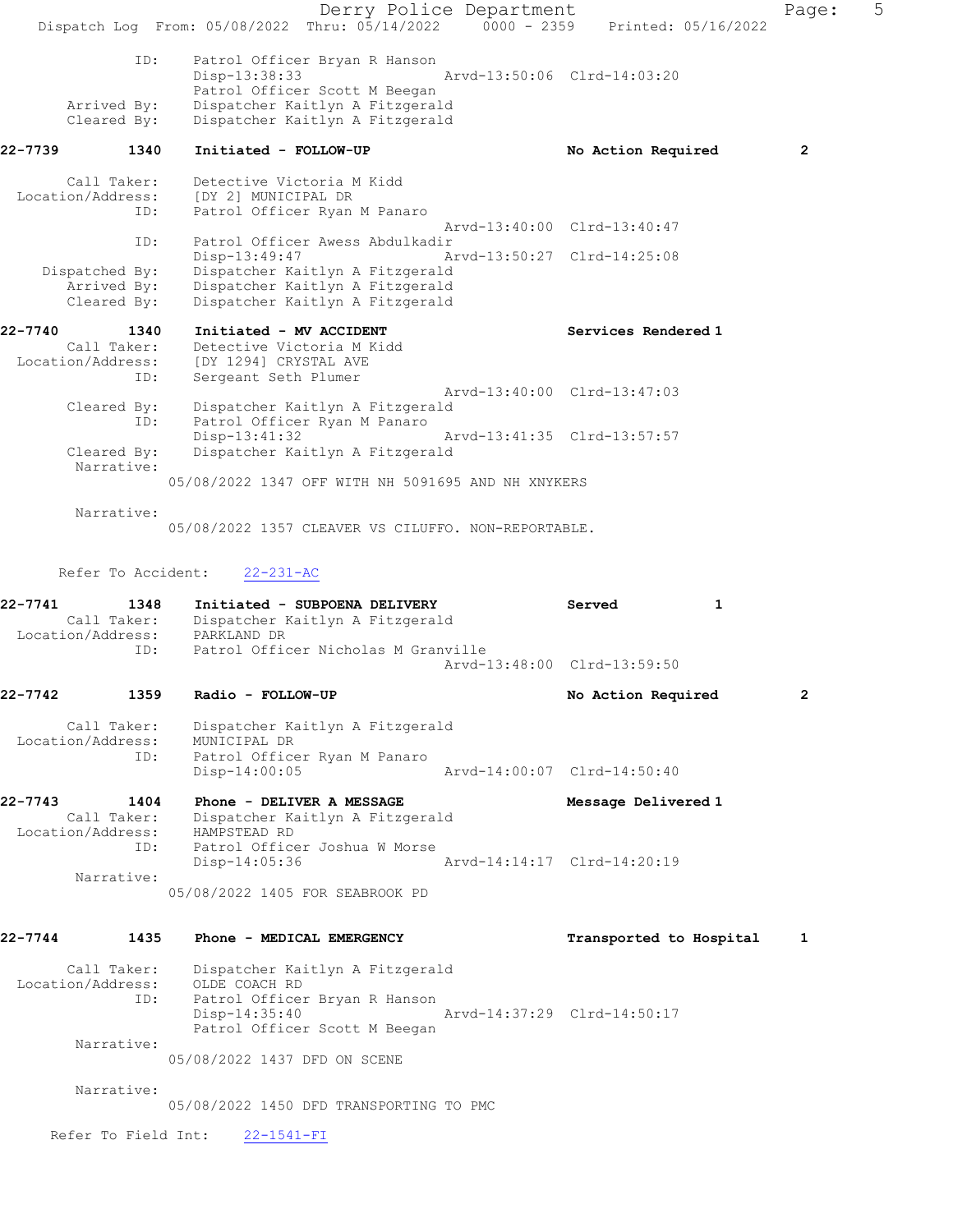05/08/2022 1454 FOUND BONES

Refer To Incident: 22-793-OF

| 22-7746                      | 1541 Radio - FOLLOW-UP                      | No Action Required  | $\overline{2}$ |
|------------------------------|---------------------------------------------|---------------------|----------------|
|                              | Call Taker: Dispatcher Kaitlyn A Fitzgerald |                     |                |
| Location/Address:            | MUNICIPAL DR                                |                     |                |
| ID:                          | Patrol Officer Andrew J Teaque              |                     |                |
|                              | $Disp-15:42:12$                             | $Clrd-15:45:57$     |                |
|                              | Patrol Officer Nathan S Lavoie              |                     |                |
| Cleared By:                  | Dispatcher Christina L Power                |                     |                |
| ID:                          | Patrol Officer Andrew J Teaque              |                     |                |
|                              | Disp-15:55:08 Arvd-16:00:03 Clrd-16:42:56   |                     |                |
|                              | Patrol Officer Nathan S Lavoie              |                     |                |
| 22-7747<br>1545              | Phone - ERRATIC OPERATION                   | SENT ON THEIR WAY 2 |                |
| Call Taker:                  | Dispatcher Christina L Power                |                     |                |
| Location/Address: CHESTER RD |                                             |                     |                |
| ID:                          | Patrol Officer Andrew J Teaque              |                     |                |
|                              | Disp-15:46:13 Arvd-15:47:46 Clrd-15:54:51   |                     |                |
|                              | Patrol Officer Nathan S Lavoie              |                     |                |
| Cleared By:                  | Dispatcher Kaitlyn A Fitzgerald             |                     |                |
| ID:                          | Patrol Officer Michael Carnazzo             |                     |                |
|                              | Disp-15:47:06 Arvd-15:50:45 Clrd-15:52:56   |                     |                |
| Arrived By:                  | Dispatcher Kaitlyn A Fitzgerald             |                     |                |

| Cleared By:    |               | Dispatcher Kaitlyn A Fitzgerald |                             |
|----------------|---------------|---------------------------------|-----------------------------|
| ID:            |               | Patrol Officer Jack Stafford    |                             |
|                | Disp-15:49:27 |                                 | Arvd-15:49:29 Clrd-15:54:54 |
| Dispatched By: |               | Dispatcher Kaitlyn A Fitzgerald |                             |
| Arrived By:    |               | Dispatcher Kaitlyn A Fitzgerald |                             |
| Cleared By:    |               | Dispatcher Kaitlyn A Fitzgerald |                             |
| Narrative:     |               |                                 |                             |

05/08/2022 1547 439 STOPPING NH 3793694 ON E BROADWAY

Narrative:

05/08/2022 1554 NEGATIVE 19

Refer To Field Int: 22-1561-FI

| $22 - 7748$       | 1552        | Initiated - MV STOP             | Warning Issued 3 |  |
|-------------------|-------------|---------------------------------|------------------|--|
|                   | Call Taker: | Dispatcher Kaitlyn A Fitzgerald |                  |  |
| Location/Address: |             | CRYSTAL AVE + EAST BROADWAY     |                  |  |
|                   | ID:         | Patrol Officer Awess Abdulkadir |                  |  |
|                   |             | Arvd-15:52:00 Clrd-15:56:09     |                  |  |

Refer To Citation: 22-1972-CN

```
22-7749 1606 Initiated - MV STOP Warning Issued 3 
 Call Taker: Dispatcher Kaitlyn A Fitzgerald
 Location/Address: CRYSTAL AVE
            ID: Patrol Officer Awess Abdulkadir
                                         Arvd-16:06:00 Clrd-16:12:12
```
Refer To Citation: 22-1973-CN

| 22-7750            | 1654 | Initiated - MV STOP             | Summons Issued              |  |
|--------------------|------|---------------------------------|-----------------------------|--|
| Call Taker:        |      | Dispatcher Kaitlyn A Fitzgerald |                             |  |
| Location:          |      | HOOD COMMONS                    |                             |  |
|                    | ID:  | Patrol Officer Andrew J Teaque  |                             |  |
|                    |      |                                 | Aryd-16:54:00 Clrd-17:07:29 |  |
|                    |      | Patrol Officer Nathan S Lavoie  |                             |  |
| Refer To Citation: |      | 22-1976-CN                      |                             |  |
| Refer To Citation: |      | 22-816-003030                   |                             |  |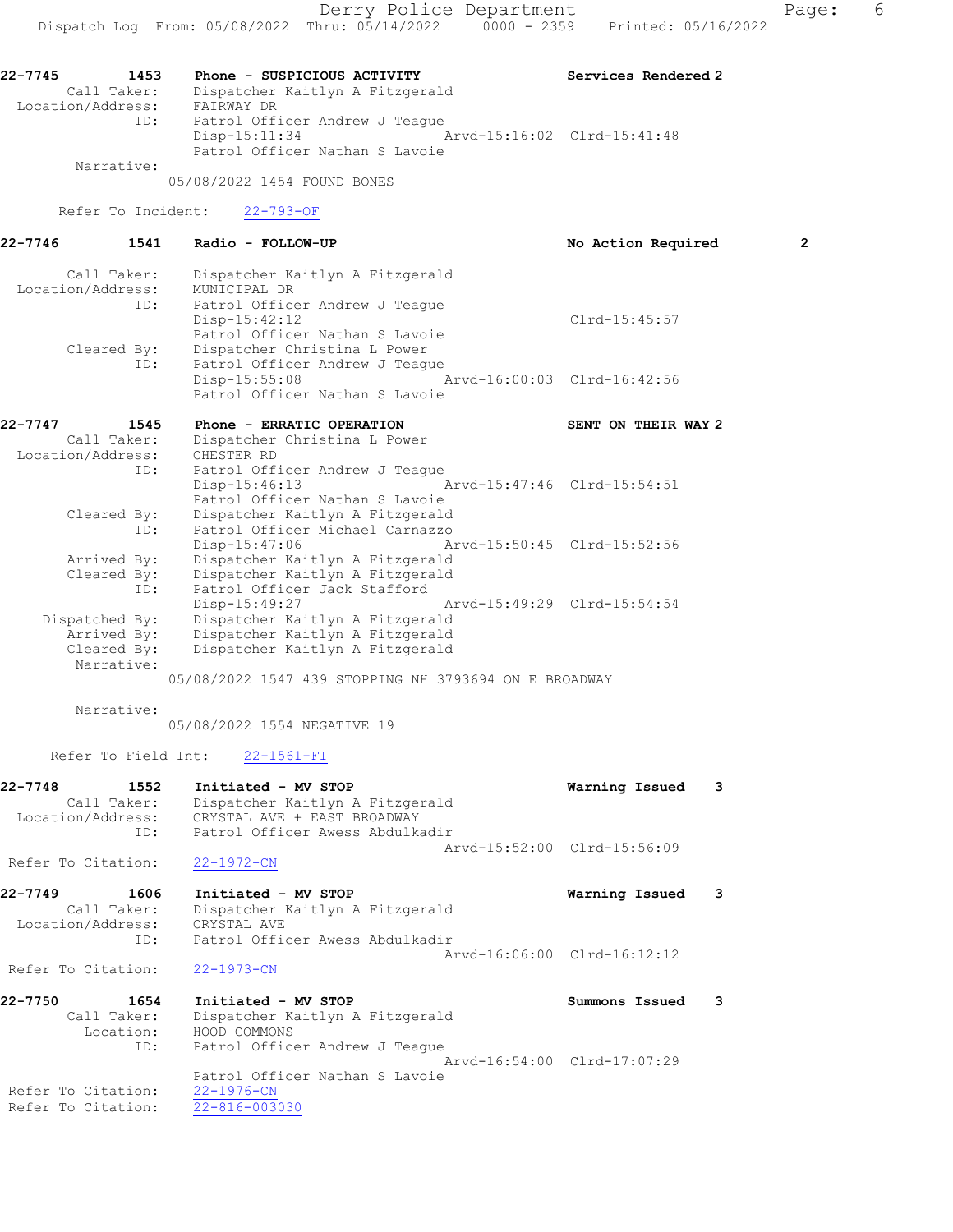Derry Police Department Fage: 7 Dispatch Log From: 05/08/2022 Thru: 05/14/2022 0000 - 2359 Printed: 05/16/2022 22-7751 1711 Initiated - MV STOP 1988 1988 Summons Issued 3 Call Taker: Dispatcher Kaitlyn A Fitzgerald Location/Address: MANCHESTER RD ID: Patrol Officer Andrew J Teague Arvd-17:11:00 Clrd-17:16:27 Patrol Officer Nathan S Lavoie ID: Patrol Officer Bryan R Hanson Disp-17:16:31 Arvd-17:16:32 Clrd-17:19:45 Patrol Officer Scott M Beegan<br>22-816-003031 Refer To Citation: 22-7752 1721 Radio - FOLLOW-UP **No Action Required** 2 Call Taker: Dispatcher Kaitlyn A Fitzgerald Location/Address: MUNICIPAL DR ID: Patrol Officer Awess Abdulkadir Disp-17:21:22 Arvd-17:21:24 Clrd-17:56:26 22-7753 1728 Initiated - MV STOP Warning Issued 3 Call Taker: Dispatcher Kaitlyn A Fitzgerald Location/Address: N MAIN ST ID: Patrol Officer Bryan R Hanson Arvd-17:28:00 Clrd-17:28:17 Patrol Officer Scott M Beegan Refer To Citation: 22-1975-CN 22-7754 1755 Radio - FOLLOW-UP Cleared 2 Call Taker: Dispatcher Kaitlyn A Fitzgerald Location/Address: MUNICIPAL DR ID: Patrol Officer Monica Ricci Disp-17:55:54 Arvd-17:55:55 Clrd-18:14:56 Cleared By: Dispatcher Christina L Power 22-7755 1800 Initiated - MV STOP Warning Issued 3 Call Taker: Dispatcher Kaitlyn A Fitzgerald Location/Address: BYPASS 28 + LINLEW DR ID: Patrol Officer Michael Carnazzo Arvd-18:00:00 Clrd-18:05:25 Refer To Citation: 22-1977-CN 22-7756 1803 Initiated - MV STOP Summons Issued 3 Call Taker: Dispatcher Kaitlyn A Fitzgerald Location/Address: MANCHESTER RD ID: Patrol Officer Andrew J Teague Arvd-18:03:00 Clrd-18:33:49 Patrol Officer Nathan S Lavoie ID: Patrol Officer Michael Carnazzo Disp-18:09:59 Arvd-18:10:01 Clrd-18:15:40<br>ID: Patrol Officer Michael Carnazzo Patrol Officer Michael Carnazzo Disp-18:16:00 Clrd-18:16:04 Dispatched By: Dispatcher Christina L Power Cleared By: Dispatcher Christina L Power Refer To Citation: 22-1991-CN Narrative: 05/08/2022 1815 NEXT ON THE LIST, RECOVERY, NOTIFIED AND RESPONDING Narrative: 05/08/2022 1823 RECOVERY ON SCENE Refer To Summons: 22-406-AR 22-7757 1815 Phone - CRIMINAL TRESPASS Services Rendered 2 Call Taker: Dispatcher Christina L Power Location/Address: ASHLEIGH DR ID: Patrol Officer Awess Abdulkadir Disp-18:15:42 Clrd-18:16:15 ID: Patrol Officer Michael Carnazzo Disp-18:16:10 Arvd-18:16:59 Clrd-18:33:09 Arrived By: Dispatcher Kaitlyn A Fitzgerald Cleared By: Dispatcher Kaitlyn A Fitzgerald ID: Patrol Officer Monica Ricci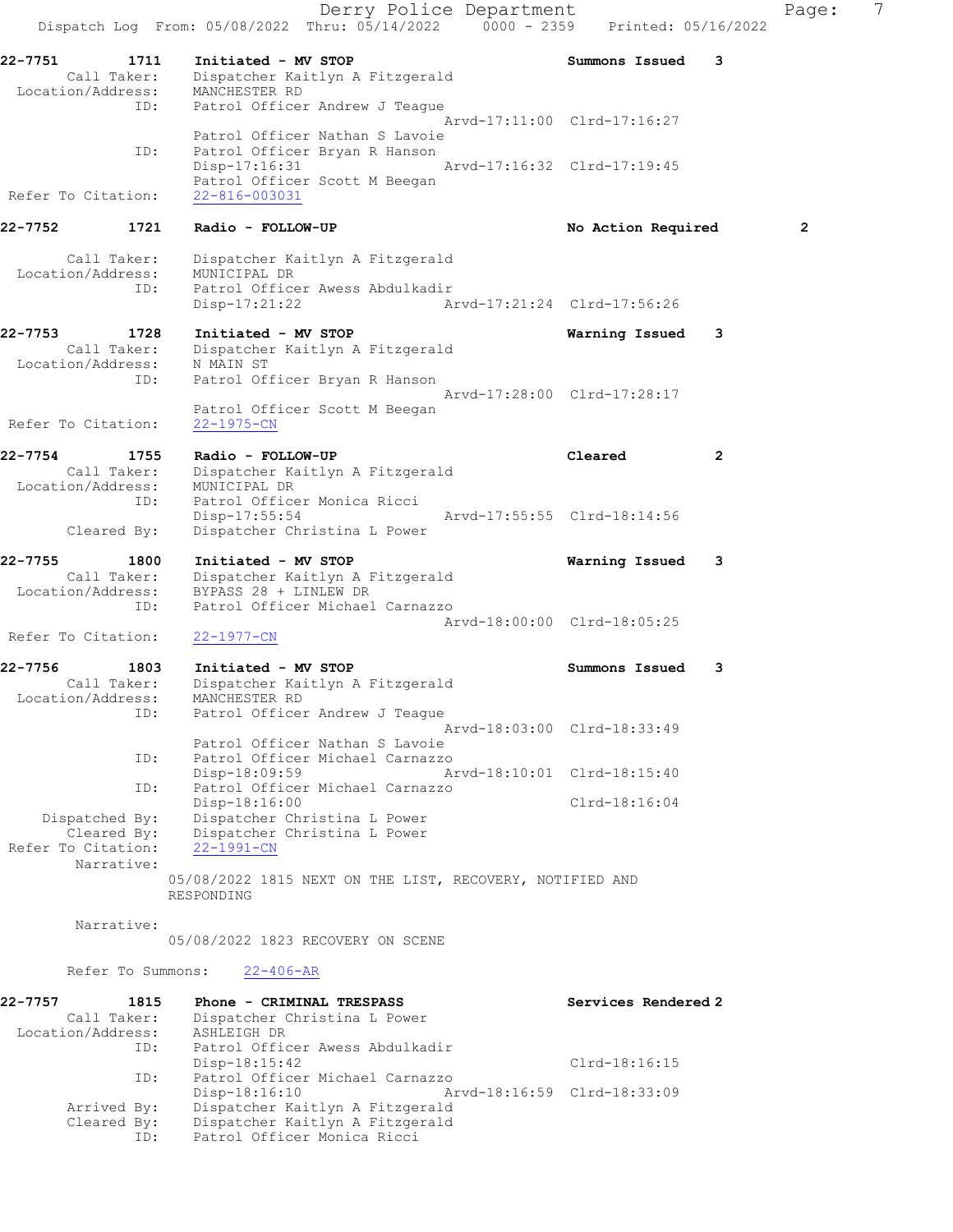Derry Police Department Fage: 8 Dispatch Log From: 05/08/2022 Thru: 05/14/2022 0000 - 2359 Printed: 05/16/2022 Disp-18:16:13 Arvd-18:19:38 Clrd-18:33:12 Arrived By: Dispatcher Kaitlyn A Fitzgerald Cleared By: Dispatcher Kaitlyn A Fitzgerald Refer To Field Int: 22-1562-FI 22-7758 1845 Initiated - FOLLOW-UP Cleared 2 Call Taker: Dispatcher Kaitlyn A Fitzgerald Location/Address: BIRCH ST ID: Patrol Officer Monica Ricci Arvd-18:45:00 Clrd-18:50:00 Cleared By: Dispatcher Christina L Power 22-7759 1851 Phone - WELFARE CHECK Gone on Arrival 2 Call Taker: Dispatcher Kaitlyn A Fitzgerald Location/Address: E DERRY RD ID: Patrol Officer Andrew J Teague Disp-18:52:30 Arvd-18:53:40 Clrd-19:03:04 Patrol Officer Nathan S Lavoie Narrative: 05/08/2022 1903 DISTRAUGHT FEMALE 22-7760 1913 Phone - SUSPICIOUS ACTIVITY Services Rendered 2 Call Taker: Dispatcher Kaitlyn A Fitzgerald Location/Address: SOUTH AVE ID: Patrol Officer Awess Abdulkadir<br>Disp-19:14:50 Arvd-19:15:10 Clrd-19:26:48 Disp-19:14:50 Arvd-19:15:10 Clrd-19:26:48 ID: Patrol Officer Monica Ricci Disp-19:14:58 Arvd-19:17:49 Clrd-19:26:46 Narrative: 05/08/2022 1926 SUBJECT WAS 19, RELEASED TO A SOBER PARTY Refer To Field Int: 22-1544-FI 22-7761 1925 Initiated - PED CHECK Services Rendered 2 Call Taker: Dispatcher Kaitlyn A Fitzgerald Location/Address: NESMITH ST ID: Patrol Officer Michael Carnazzo Arvd-19:25:00 Clrd-19:40:53 22-7762 2016 Radio - FOLLOW-UP No Action Required 2 Call Taker: Dispatcher Kaitlyn A Fitzgerald Location/Address: MUNICIPAL DR ID: Patrol Officer Andrew J Teague Disp-20:16:44 Arvd-20:16:46 Clrd-21:26:34 Patrol Officer Nathan S Lavoie 22-7763 2023 Phone - WELFARE CHECK Services Rendered 2 Call Taker: Dispatcher Christina L Power Location/Address: E BROADWAY ID: Patrol Officer Awess Abdulkadir Disp-20:23:52 Arvd-20:25:14 Clrd-20:35:18 Arrived By: Dispatcher Kaitlyn A Fitzgerald ID: Patrol Officer Jack Stafford Disp-20:28:37 Arvd-20:28:39 Clrd-20:35:17 Dispatched By: Dispatcher Kaitlyn A Fitzgerald Arrived By: Dispatcher Kaitlyn A Fitzgerald Narrative: disoriented female Narrative: checked and no issues. waiting for a ride Refer To Field Int: 22-1543-FI 22-7764 2056 Initiated - MV STOP Warning Issued 3 Call Taker: Dispatcher Kaitlyn A Fitzgerald Location/Address: RT 28 ID: Patrol Officer Jack Stafford Arvd-20:56:00 Clrd-21:01:16 Refer To Citation: 22-1978-CN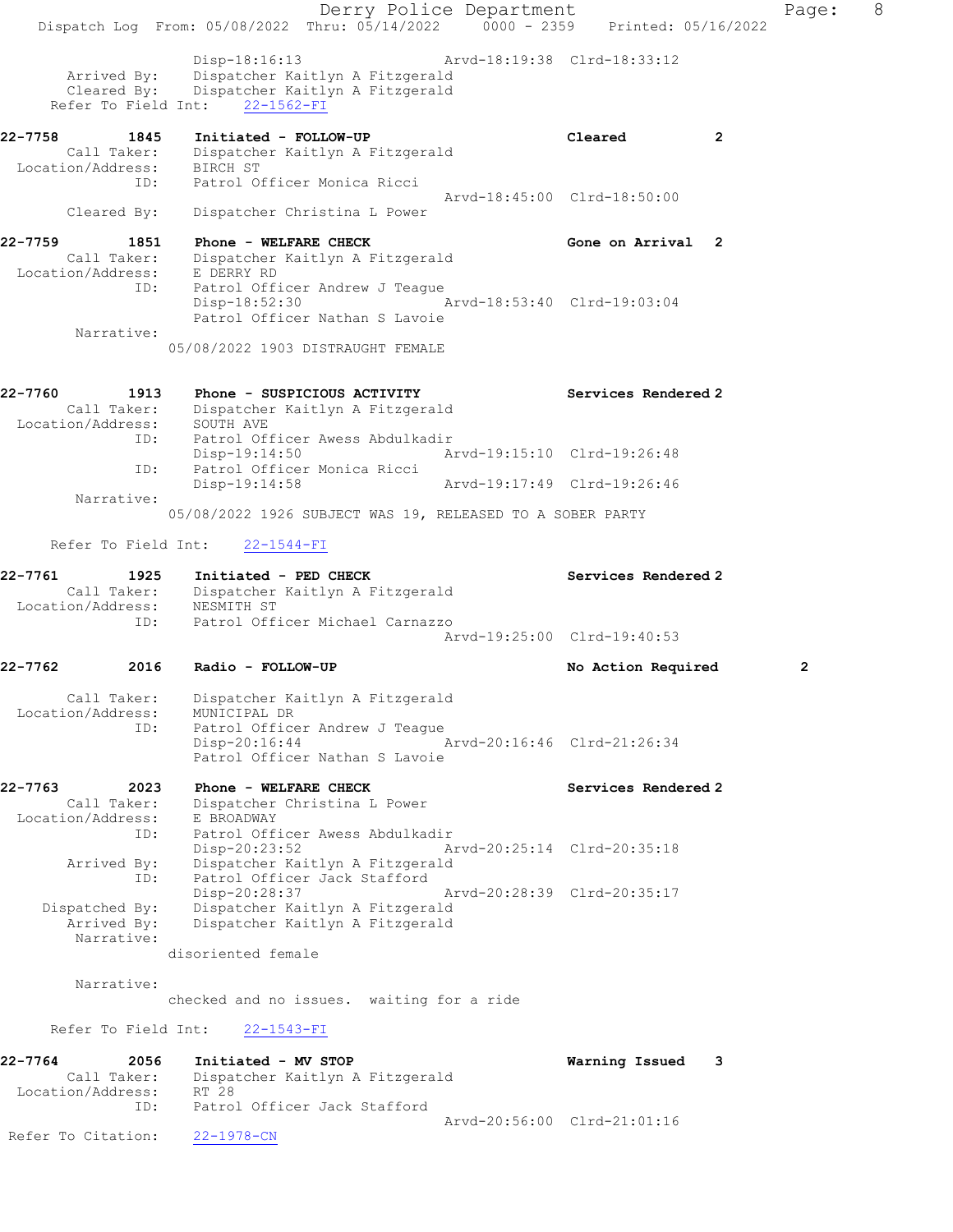22-7765 2058 Radio - FOLLOW-UP **No Action Required** 2

 Call Taker: Dispatcher Kaitlyn A Fitzgerald Location/Address: MUNICIPAL DR ID: Patrol Officer Michael Carnazzo Disp-20:58:41 Arvd-20:58:44 Clrd-21:10:45 22-7766 2104 Phone - MEDICAL EMERGENCY Transported to Hospital 1 Call Taker: Dispatcher Kaitlyn A Fitzgerald Location/Address: SUNSET CIR ID: Patrol Officer Monica Ricci Disp-21:05:09 Arvd-21:08:20 Clrd-21:27:15 ID: Patrol Officer Awess Abdulkadir<br>Disp-21:05:15 Arvd-21:06:53 Clrd-21:27:17 Disp-21:05:15 Narrative: 05/08/2022 2108 DFD ON SCENE Refer To Field Int: 22-1542-FI 22-7767 2130 Initiated - MV CHECK 22-7767 Vehicle checked 1 Call Taker: Dispatcher Kaitlyn A Fitzgerald Location/Address: FORDWAY ST ID: Patrol Officer Michael Carnazzo Arvd-21:30:00 Clrd-21:40:39 ID: Patrol Officer Andrew J Teague Disp-21:31:11 Arvd-21:31:13 Clrd-21:40:44 Patrol Officer Nathan S Lavoie 22-7768 2133 Phone - DOMESTIC DISTURBANCE Report Taken 1 Call Taker: Dispatcher Kaitlyn A Fitzgerald Location/Address: BYPASS 28 ID: Patrol Officer Awess Abdulkadir<br>Disp-21:34:05 Arvd-21:38:40 Clrd-22:25:22 Disp-21:34:05 Arvd-21:38:40 Clrd-22:25:22 Cleared By: Dispatcher Christina L Power ID: Patrol Officer Monica Ricci Disp-21:34:09 Arvd-21:38:15 Clrd-22:25:20 Cleared By: Dispatcher Christina L Power Refer To Incident: 22-794-OF 22-7769 2221 Phone - ASSIST OTHER AGENCY Assistance Rendered 3 Call Taker: Dispatcher Christina L Power Location/Address: FAIRWAY DR ID: Patrol Officer Andrew J Teague Disp-22:22:21 Arvd-22:26:05 Clrd-22:44:13 Patrol Officer Nathan S Lavoie 22-7770 2320 Initiated - PROPERTY CHECK Services Rendered 2 Call Taker: Dispatcher Jonathon S Pickering Location/Address: PIERCE AVE ID: Patrol Officer Timothy J Underhill Arvd-23:20:00 Clrd-23:20:50 22-7771 2328 Initiated - PROPERTY CHECK Services Rendered 2 Call Taker: Dispatcher Jonathon S Pickering Location/Address: TSIENNETO RD ID: Patrol Officer Sara R Joyce Arvd-23:28:00 Clrd-23:28:22 22-7772 2359 Initiated - MV CHECK SENT ON THEIR WAY 1 Call Taker: Dispatcher Jonathon S Pickering Location/Address: [DY 3450] ROCKINGHAM RD ID: Patrol Officer Nikita Tomnyuk Arvd-23:59:00 Clrd-05/09/2022 @ 00:06:46 ID: Patrol Officer Timothy J Underhill Disp-00:02:57 Arvd-00:04:08 Clrd-05/09/2022 @ 00:06:45

For Date: 05/09/2022 - Monday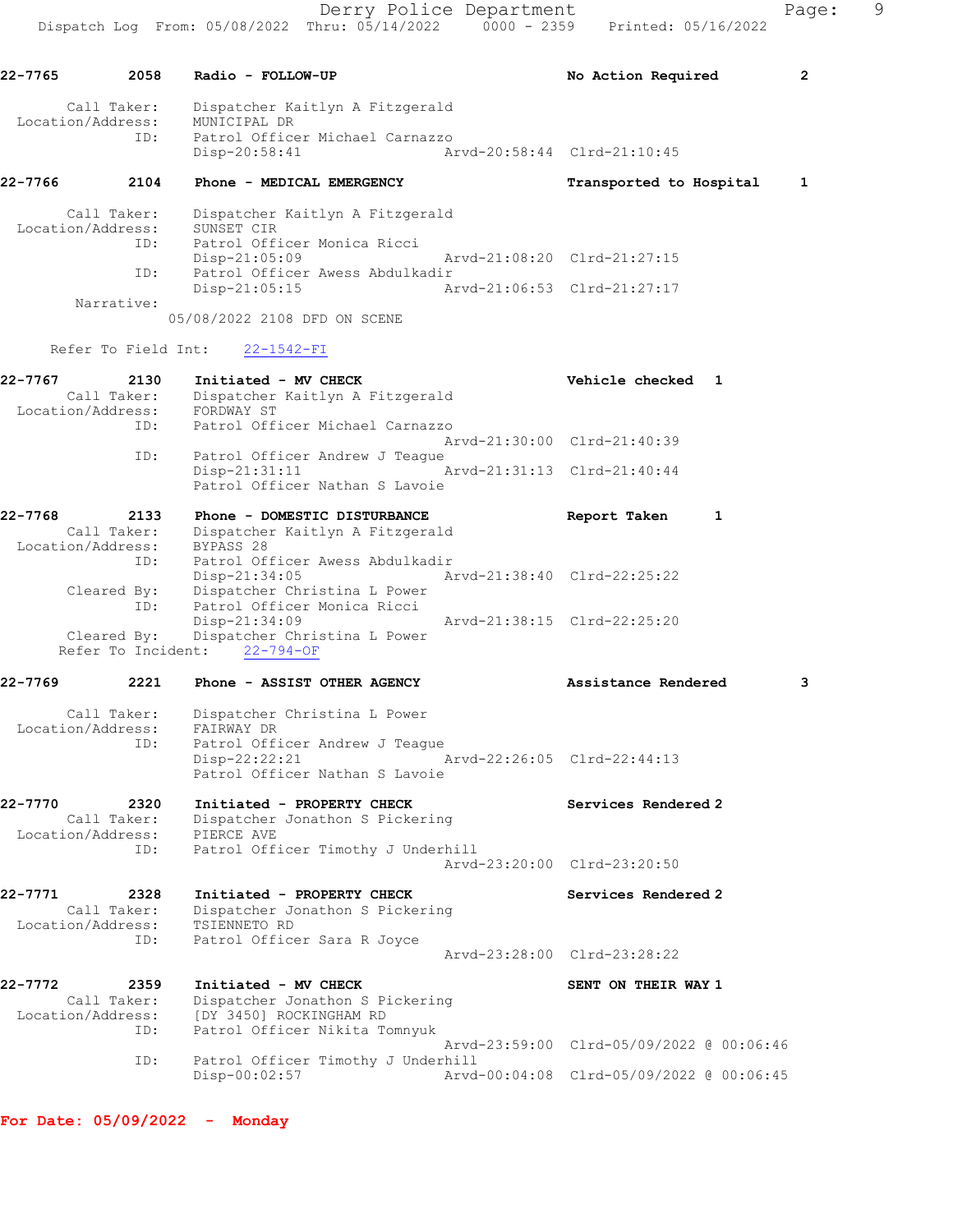Derry Police Department Fage: 10 Dispatch Log From:  $05/08/2022$  Thru:  $05/14/2022$  0000 - 2359 Printed: 05/16/2022 22-7773 0235 Phone - NOISE COMPLAINT ADVICE GIVEN 2 Call Taker: Dispatcher Jonathon S Pickering Location/Address: LARAWAY CT ID: Patrol Officer Blake A Martineau Disp-02:36:29 Arvd-02:38:35 Clrd-02:46:55 ID: Patrol Officer Timothy J Underhill<br>Disp-02:36:30 Mrvd-02:38:36 Clrd-02:46:54 Disp-02:36:30 Narrative: 05/09/2022 0247 report of subject moving furniture, quiet upon arrival Refer To Field Int: 22-1572-FI 22-7774 0701 Phone - SUSPICIOUS ACTIVITY Cancelled Prior to Arrival 2 Call Taker: Dispatcher Kaitlyn A Fitzgerald Location/Address: PARKLAND DR Narrative: 05/09/2022 0711 CONFIRMED FALSE BY EMPLOYEE 22-7775 0810 Initiated - MV STOP Warning Issued 3 Call Taker: Dispatcher Kaitlyn A Fitzgerald Location/Address: N HIGH ST + ASH ST EXT ID: Patrol Officer Joshua W Morse Arvd-08:10:00 Clrd-08:17:37 Refer To Citation: 22-1979-CN 22-7776 0811 Initiated - MV STOP Warning Issued 3 Call Taker: Dispatcher Kaitlyn A Fitzgerald Location/Address: ROCKINGHAM RD ID: Patrol Officer Awess Abdulkadir Arvd-08:11:00 Clrd-08:19:57 Refer To Citation: 22-1980-CN 22-7777 0813 Phone - Loose Dog Complaint Services Rendered 2 Call Taker: Dispatcher Kaitlyn A Fitzgerald Location/Address: E BROADWAY ID: Patrol Officer Ryan M Panaro Disp-08:13:51 Arvd-08:15:31 Clrd-08:24:26 Narrative: 05/09/2022 0814 GREY PITBULL OR LAB WITH A WHITE COLLAR Narrative: 05/09/2022 0818 CHECKING PARK AVE Narrative: 05/09/2022 0821 OWNER LOCATED, DOG RETURNED TO OWNER 22-7778 0828 Initiated - MV STOP Warning Issued 3 Call Taker: Dispatcher Kaitlyn A Fitzgerald Location/Address: HAMPSTEAD RD ID: Patrol Officer Samuel J Troy Arvd-08:28:00 Clrd-08:35:53 Refer To Citation: 22-1981-CN 22-7779 0829 Initiated - MV STOP Warning Issued 3 Call Taker: Dispatcher Kaitlyn A Fitzgerald Location/Address: ROCKINGHAM RD + BEDARD AVE ID: Patrol Officer Awess Abdulkadir Arvd-08:29:00 Clrd-08:39:44 Refer To Citation: 22-1982-CN 22-7780 0851 Phone - SUSPICIOUS ACTIVITY Services Rendered 2 Call Taker: Dispatcher Kaitlyn A Fitzgerald Location/Address: E BROADWAY ID: Patrol Officer Ryan M Panaro Disp-08:52:30 Arvd-08:53:39 Clrd-09:12:27 ID: Sergeant Seth Plumer Disp-08:53:20 Arvd-08:53:22 Clrd-09:12:28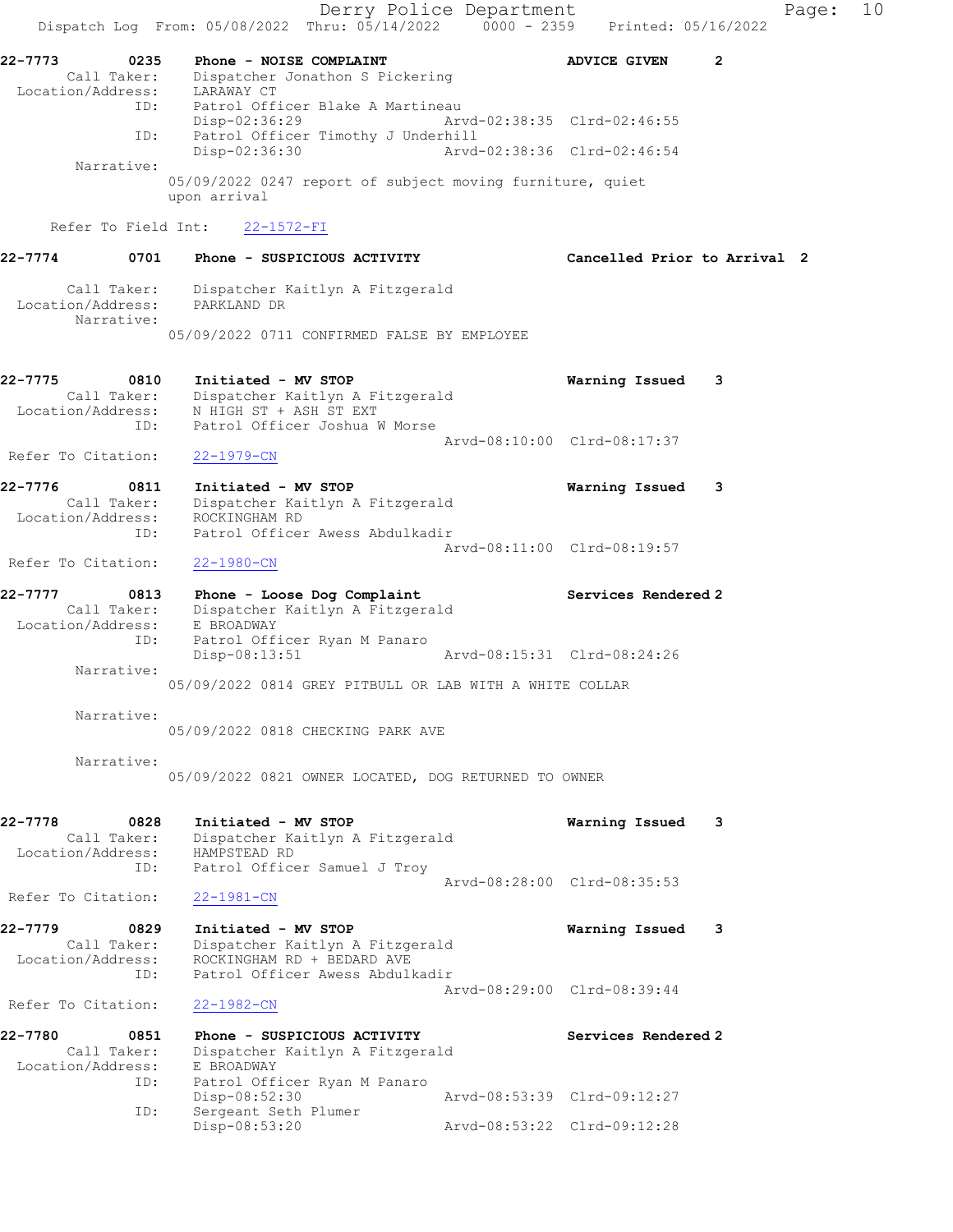Derry Police Department Page: 11 Dispatch Log From:  $05/08/2022$  Thru:  $05/14/2022$  0000 - 2359 Printed: 05/16/2022 Narrative: 05/09/2022 0852 DISORIENTED FEMALE Refer To Field Int: 22-1549-FI 22-7781 0917 Initiated - SUBPOENA DELIVERY Not Served 1 Call Taker: Dispatcher Kaitlyn A Fitzgerald Location/Address: TSIENNETO RD ID: Patrol Officer Joshua W Morse Arvd-09:17:00 Clrd-09:19:28 22-7782 0924 Phone - Parking Enforcement Services Rendered 1 Call Taker: Dispatcher Kaitlyn A Fitzgerald Location/Address: ELM ST ID: Patrol Officer Ryan M Panaro Disp-09:24:21 Arvd-09:31:22 Clrd-09:33:10 22-7783 0932 Initiated - SUBPOENA DELIVERY Not Served 1 Call Taker: Dispatcher Kaitlyn A Fitzgerald Location/Address: FAIRWAY DR ID: Patrol Officer Joshua W Morse Arvd-09:32:00 Clrd-09:40:27 22-7784 0954 Initiated - JUVENILE OFFENSES Investigated 2 Call Taker: Detective Victoria M Kidd Location/Address: [DY 276] GRINNELL RD ID: Detective Victoria M Kidd Arvd-09:54:00 Clrd-09:54:40 Refer To Field Int: 22-1545-FI 22-7785 0955 Initiated - MV STOP Warning Issued 3 Call Taker: Dispatcher Kaitlyn A Fitzgerald Location/Address: ISLAND POND RD + CEMETERY RD ID: Patrol Officer Awess Abdulkadir Arvd-09:55:00 Clrd-10:07:20 ID: Patrol Officer Bryan R Hanson Disp-09:57:45 Arvd-10:03:18 Clrd-10:07:18 Patrol Officer Scott M Beegan Refer To Citation: 22-1983-CN 22-7786 0958 Radio - Community Relations Services Rendered 2 Call Taker: Dispatcher Kaitlyn A Fitzgerald Location/Address: PINKERTON ST ID: Patrol Officer Joshua W Morse Disp-09:59:02 Arvd-09:59:04 Clrd-10:40:47 22-7787 1015 Radio - PAPER SERVICE Served 3 Call Taker: Dispatcher Kaitlyn A Fitzgerald Location/Address: MANNING ST ID: Patrol Officer Ryan M Panaro Disp-10:16:56 Arvd-10:16:59 Clrd-10:18:52 22-7788 1018 Radio - FOLLOW-UP **No Action Required** 2 Call Taker: Dispatcher Kaitlyn A Fitzgerald Location/Address: MUNICIPAL DR ID: Patrol Officer Ryan M Panaro Disp-10:19:10 Arvd-10:22:15 Clrd-10:47:22 22-7789 1023 Initiated - SUBPOENA DELIVERY Served 1 Call Taker: Detective Victoria M Kidd Location/Address: [DY 2] MUNICIPAL DR ID: Detective Victoria M Kidd Arvd-10:23:00 Clrd-10:23:55 22-7790 1047 Phone - MV ACCIDENT Report Taken 1 Call Taker: Dispatcher Kaitlyn A Fitzgerald Location/Address: E BROADWAY ID: Patrol Officer Ryan M Panaro Disp-10:47:27 Arvd-10:52:19 Clrd-11:10:58 Narrative:

05/09/2022 1057 OFF WITH NH 4972111 AND NH 4769584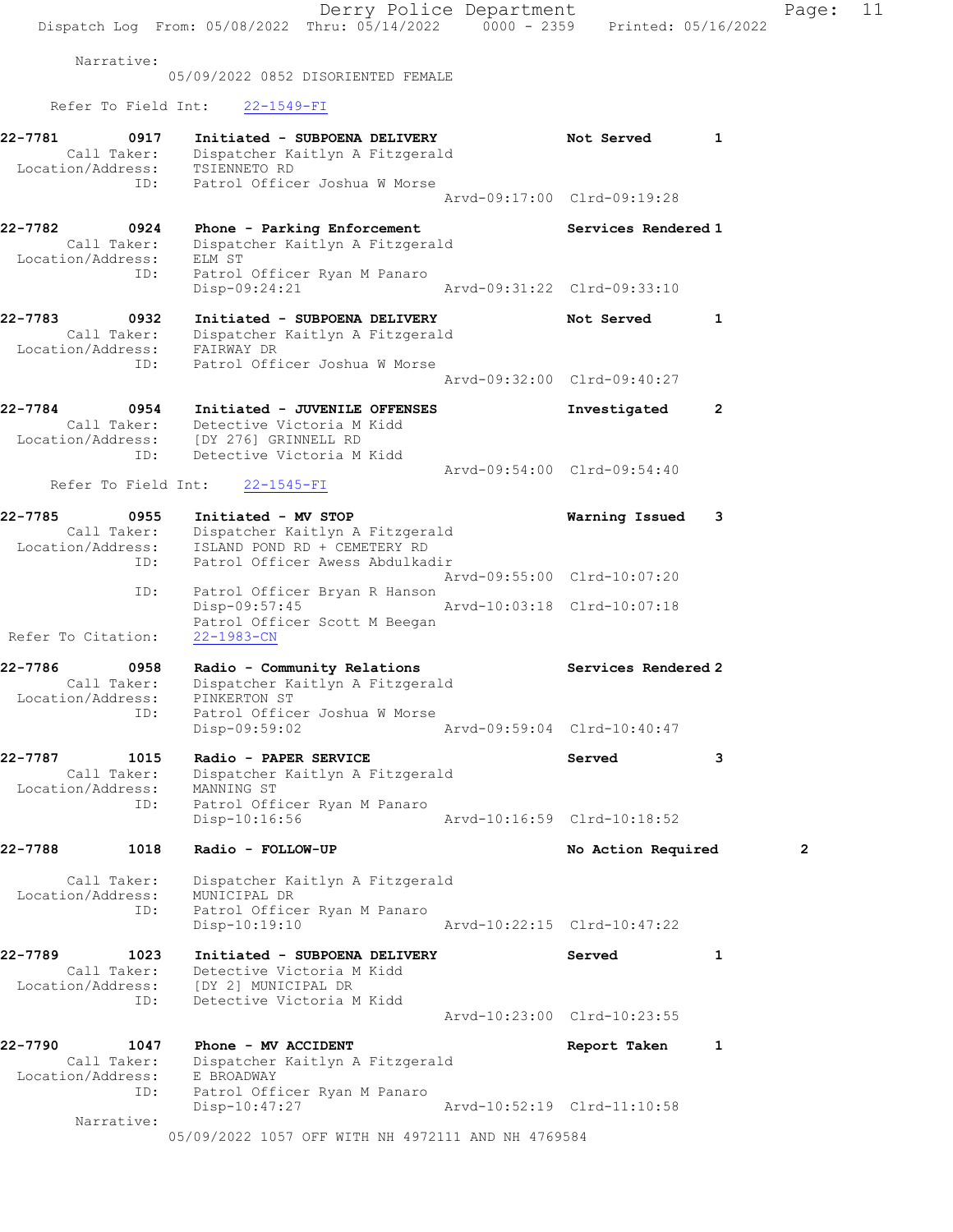Narrative:

05/09/2022 1111 LAROCQUE VS FAYLE. NON-REPORTABLE.

Refer To Accident: 22-232-AC

| 22-7791<br>1050<br>Call Taker:<br>Location/Address:<br>ID: | Initiated - MV STOP<br>Dispatcher Kaitlyn A Fitzgerald<br>SCOBIE POND RD<br>Patrol Officer Joshua W Morse            | Warning Issued              | 3            |
|------------------------------------------------------------|----------------------------------------------------------------------------------------------------------------------|-----------------------------|--------------|
| Refer To Citation:                                         | $22 - 1984 - CN$                                                                                                     | Arvd-10:50:00 Clrd-10:56:33 |              |
| 22-7792<br>1050<br>Call Taker:<br>Location/Address:<br>ID: | Initiated - MV STOP<br>Dispatcher Kaitlyn A Fitzgerald<br>TSIENNETO RD + BARKLAND DR<br>Patrol Officer Samuel J Troy | Warning Issued              | 3            |
| Refer To Citation:                                         | $22 - 1985 - CN$                                                                                                     | Arvd-10:50:00 Clrd-10:56:39 |              |
| 22-7793<br>1103<br>Call Taker:<br>Location/Address:<br>ID: | Initiated - MV STOP<br>Dispatcher Kaitlyn A Fitzgerald<br>WINDHAM RD<br>Patrol Officer Awess Abdulkadir              | Warning Issued              | 3            |
| ID:                                                        | Patrol Officer Awess Abdulkadir                                                                                      | Arvd-11:03:00 Clrd-11:04:21 |              |
| Refer To Citation:                                         | Disp-11:04:28<br>$22 - 1986 - CN$                                                                                    | Arvd-11:04:31 Clrd-11:07:58 |              |
| 22-7794<br>1104<br>Call Taker:<br>Location/Address:        | Initiated - DRUG VIOLATION<br>Dispatcher Kaitlyn A Fitzgerald<br>PINKERTON ST                                        | Summons Issued              | $\mathbf{2}$ |
| ID:                                                        | Patrol Officer James M McClafferty                                                                                   | Arvd-11:04:00 Clrd-11:06:19 |              |
| 22-7795<br>1108<br>Call Taker:<br>Location/Address:<br>ID: | Initiated - MV STOP<br>Dispatcher Kaitlyn A Fitzgerald<br>N MAIN ST<br>Patrol Officer Bryan R Hanson                 | Warning Issued              | 3            |
| Refer To Citation:                                         | Patrol Officer Scott M Beegan<br>22-1987-CN                                                                          | Arvd-11:08:00 Clrd-11:18:12 |              |
| 22-7796<br>1128<br>Call Taker:<br>Location/Address:        | Initiated - MV STOP<br>Dispatcher Kaitlyn A Fitzgerald<br>POND RD + COLES GROVE RD                                   | Warning Issued              | 3            |
| ID:                                                        | Patrol Officer Samuel J Troy                                                                                         | Arvd-11:28:00 Clrd-11:35:18 |              |
| 22-7797<br>1130<br>Call Taker:<br>Location/Address:        | Phone - FIRE, STRUCTURE<br>Dispatcher Kaitlyn A Fitzgerald<br>ISLAND POND RD                                         | Extinquished                | 1            |
| ID:<br>ID:                                                 | Patrol Officer Awess Abdulkadir<br>Disp-11:31:01<br>Patrol Officer Bryan R Hanson                                    | Arvd-11:35:36 Clrd-12:58:29 |              |
|                                                            | Disp-11:31:07<br>Patrol Officer Scott M Beegan                                                                       | Arvd-11:39:00 Clrd-12:59:31 |              |
| Narrative:                                                 | 05/09/2022 1135 FIRE ON SCENE                                                                                        |                             |              |
| 22-7798<br>1135<br>Call Taker:<br>Location/Address:        | Phone - Loose Dog Complaint<br>Dispatcher Kaitlyn A Fitzgerald<br>E BROADWAY                                         | Services Rendered 2         |              |
| ID:<br>ID:                                                 | Patrol Officer Ryan M Panaro<br>Disp-11:38:23<br>Patrol Officer Samuel J Troy                                        | Arvd-11:43:57 Clrd-11:47:45 |              |

 Disp-11:39:19 Clrd-11:43:11 Narrative:

05/09/2022 1137 WHITE ENGLISH SETTER

Narrative: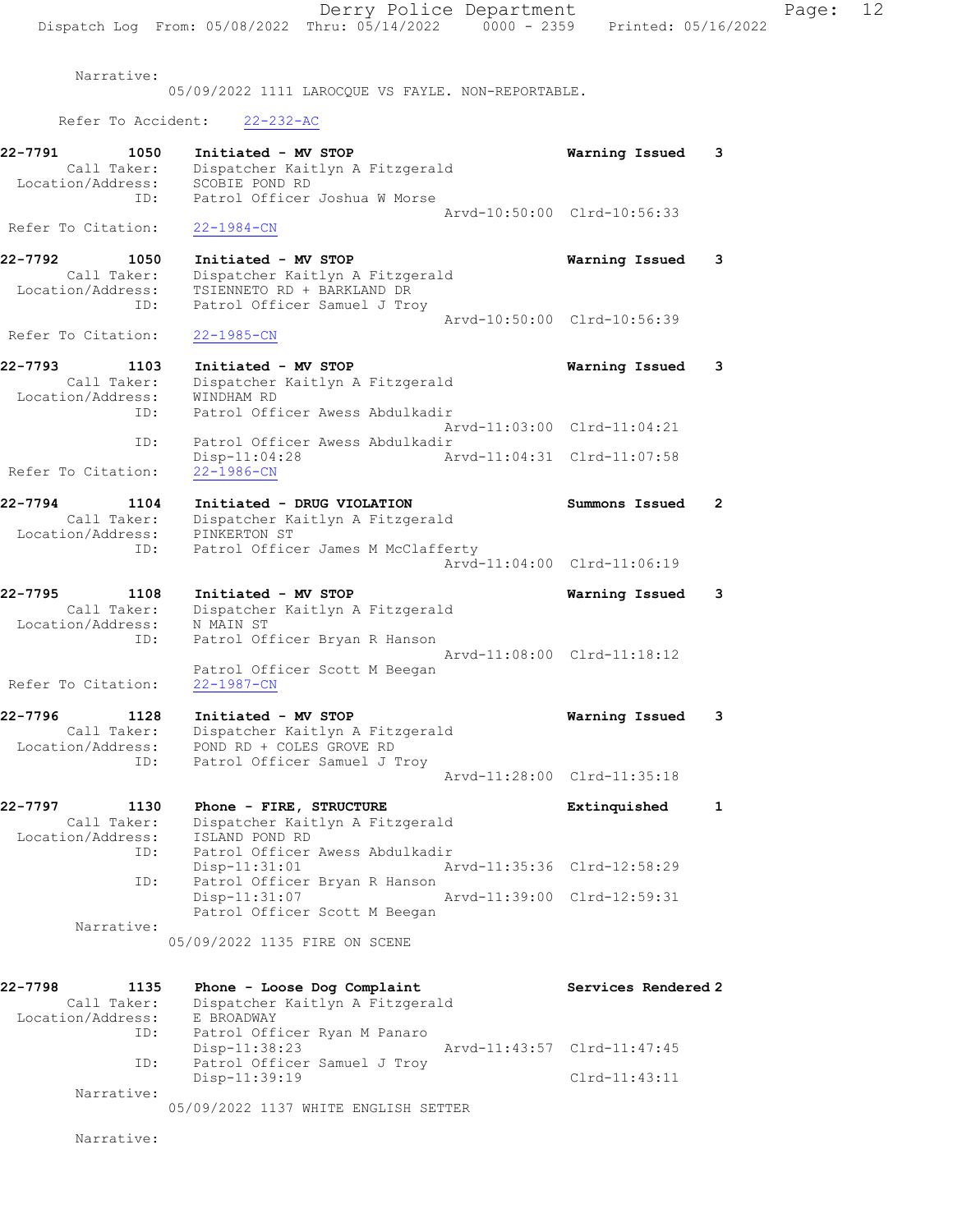05/09/2022 1149 UNABLE TO LOCATE DOG

| 22-7799<br>1156   | Phone - SUSPICIOUS ACTIVITY                              | Services Rendered 2         |
|-------------------|----------------------------------------------------------|-----------------------------|
| Call Taker:       | Dispatcher Kaitlyn A Fitzgerald                          |                             |
| Location/Address: | E BROADWAY                                               |                             |
| ID:               | Patrol Officer Joshua W Morse                            |                             |
|                   | $Disp-11:56:42$                                          | Arvd-11:57:35 Clrd-12:21:19 |
| ID:               | Patrol Officer Samuel J Troy                             |                             |
|                   | $Disp-11:56:44$                                          | Arvd-12:00:28 Clrd-12:21:21 |
| Narrative:        |                                                          |                             |
|                   | 05/09/2022 1156 DISTRUPTIVE MALE                         |                             |
|                   |                                                          |                             |
| Narrative:        |                                                          |                             |
|                   | 05/09/2022 1219 SUBJECT TRESPASSED FROM CUMBERLAND FARMS |                             |
|                   | Refer To Field Int: 22-1546-FI                           |                             |

Disp-12:33:56 Clrd-12:37:03

Refer To Field Int: 22-1576-FI

### 22-7800 1223 Phone - Loose Dog Complaint Cancelled Prior to Arrival 2

| Call Taker:<br>Location/Address:<br>ID: | Dispatcher Kaitlyn A Fitzgerald<br>ROLLINS ST<br>Patrol Officer Ryan M Panaro<br>Disp-12:33:56 |
|-----------------------------------------|------------------------------------------------------------------------------------------------|
| Narrative:                              |                                                                                                |

05/09/2022 1224 WHITE DOG WITH BLACK SPOTS

Narrative:

05/09/2022 1301 FOUND BY OWNER

#### 22-7801 1223 Phone - WELFARE CHECK Services Rendered 2 Call Taker: Lieutenant Michael T Muncey Location/Address: DAMREN RD ID: Patrol Officer Samuel J Troy Disp-12:25:33 Arvd-12:39:13 Clrd-13:09:10 Arrived By: Dispatcher Kaitlyn A Fitzgerald Cleared By: Dispatcher Kaitlyn A Fitzgerald ID: Patrol Officer Joshua W Morse Disp-12:25:39 Arvd-12:39:16 Clrd-13:09:11 Arrived By: Dispatcher Kaitlyn A Fitzgerald Cleared By: Dispatcher Kaitlyn A Fitzgerald Narrative:

05/09/2022 1309 CLM CONTACTED

#### Refer To Field Int: 22-1547-FI

| 22-7802 | 1405                     | Phone - ASSIST OTHER AGENCY                                        | Cancelled Prior to Arrival 3 |  |
|---------|--------------------------|--------------------------------------------------------------------|------------------------------|--|
|         | Call Taker:              | Dispatcher Kaitlyn A Fitzgerald                                    |                              |  |
|         | Location/Address:<br>ID: | ISLAND POND RD<br>Patrol Officer Bryan R Hanson<br>$Disp-14:05:30$ | $Clrd-14:07:42$              |  |
|         | Narrative:               | Patrol Officer Scott M Beegan                                      |                              |  |
|         |                          | 05/09/2022 1405 ASSIST FIRE                                        |                              |  |
|         | Narrative:               | 05/09/2022 1407 CANCELLED BY FIRE                                  |                              |  |
| 22-7803 | 1413                     | Initiated - MV STOP                                                | з<br>Warning Issued          |  |

| Call Taker:       | Dispatcher Kaitlyn A Fitzgerald    |  |
|-------------------|------------------------------------|--|
| Location/Address: | N MAIN ST                          |  |
| ID:               | Patrol Officer James M McClafferty |  |
|                   | Arvd-14:13:00 Clrd-14:19:46        |  |
|                   |                                    |  |

| 22-7804           | 1417 | Phone - FIRE, STRUCTURE         | Extinquished |  |
|-------------------|------|---------------------------------|--------------|--|
| Call Taker:       |      | Dispatcher Kaitlyn A Fitzgerald |              |  |
| Location/Address: |      | PHILLIP RD                      |              |  |
|                   | ID:  | Patrol Officer Awess Abdulkadir |              |  |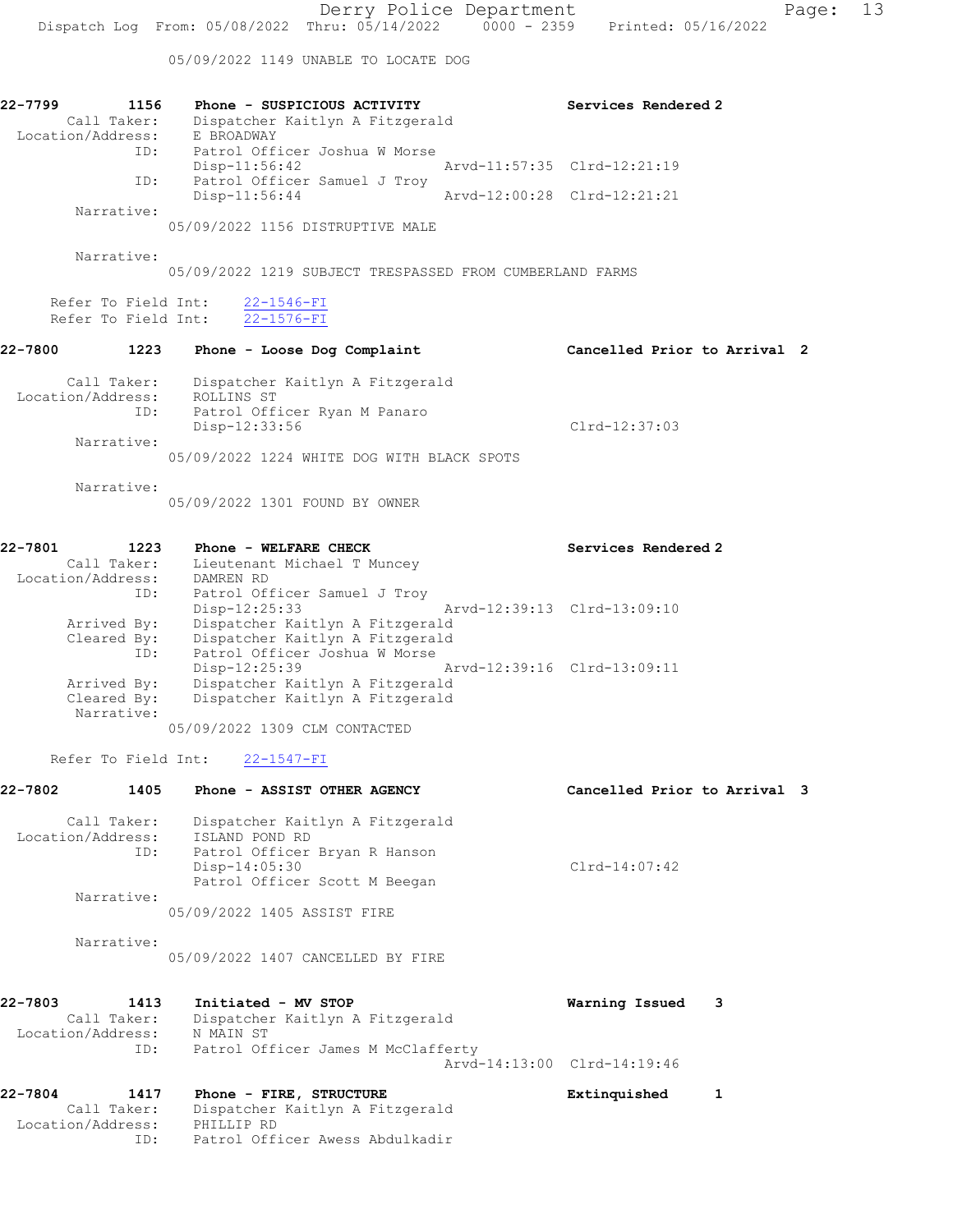Derry Police Department Page: 14 Dispatch Log From: 05/08/2022 Thru: 05/14/2022 0000 - 2359 Printed: 05/16/2022 Disp-14:18:47 Arvd-14:21:19 Clrd-14:35:30 Narrative: 05/09/2022 1421 PORCH FIRE Narrative: 05/09/2022 1422 FIRE EXTINGUISHED Narrative: 05/09/2022 1425 FIRE ON SCENE 22-7805 1427 Initiated - MV STOP Warning Issued 3 Call Taker: Dispatcher Kaitlyn A Fitzgerald Location/Address: W RUNNING BROOK LN ID: Patrol Officer Bryan R Hanson Arvd-14:27:00 Clrd-14:31:21 Patrol Officer Scott M Beegan Refer To Citation: 22-1988-CN 22-7806 1432 Initiated - THEFT **Report Taken** 2 Call Taker: Detective Victoria M Kidd Location/Address: DERRYFIELD RD ID: Detective Victoria M Kidd Arvd-14:32:00 Clrd-14:54:32 Narrative: money stolen Refer To Incident: 22-795-OF 22-7807 1436 Phone - SUSPICIOUS ACTIVITY Could Not Locate 2 Call Taker: Dispatcher Kaitlyn A Fitzgerald Location/Address: FAIRWAY DR ID: Patrol Officer Bryan R Hanson Disp-14:38:20 Arvd-14:43:34 Clrd-14:51:45 Patrol Officer Scott M Beegan Narrative: 05/09/2022 1438 UNWANTED MALE SUBJECT 22-7808 1444 Phone - SUSPICIOUS ACTIVITY Report Taken 2 Call Taker: Dispatcher Kaitlyn A Fitzgerald Location/Address: PHILLIP RD ID: Patrol Officer Bryan R Hanson Disp-14:53:46 Arvd-14:58:00 Clrd-15:59:09 Patrol Officer Scott M Beegan<br>ID: Patrol Officer Andrew R Kenned Patrol Officer Andrew R Kennedy<br>Disp-14:58:49 A Arvd-15:04:25 Clrd-15:59:11 ID: Sergeant Michael W Hughes Disp-15:00:26 Arvd-15:03:36 Clrd-15:42:36 ID: Detective Daniel J McCarthy Disp-15:21:30 Arvd-15:21:33 Clrd-15:58:45 Dispatched By: Dispatcher Christina L Power Arrived By: Dispatcher Christina L Power ID: Detective Sergeant Ryan O'Rourke Disp-15:21:37 Arvd-15:21:38 Clrd-15:59:18 Dispatched By: Dispatcher Christina L Power Arrived By: Dispatcher Christina L Power Refer To Incident: 22-796-OF 22-7809 1454 Initiated - ASSIST CITIZEN ADVICE GIVEN 3 Call Taker: Detective Victoria M Kidd Location/Address: [DY 2] MUNICIPAL DR ID: Detective Victoria M Kidd Arvd-14:54:00 Clrd-14:56:39 Refer To Field Int: 22-1548-FI 22-7810 1522 Phone - ERRATIC OPERATION Services Rendered 2 Call Taker: Dispatcher Christina L Power Location/Address: KENDALL POND RD ID: Patrol Officer Jack Stafford Disp-15:23:12 Arvd-15:28:17 Clrd-15:33:56 Arrived By: Dispatcher Kaitlyn A Fitzgerald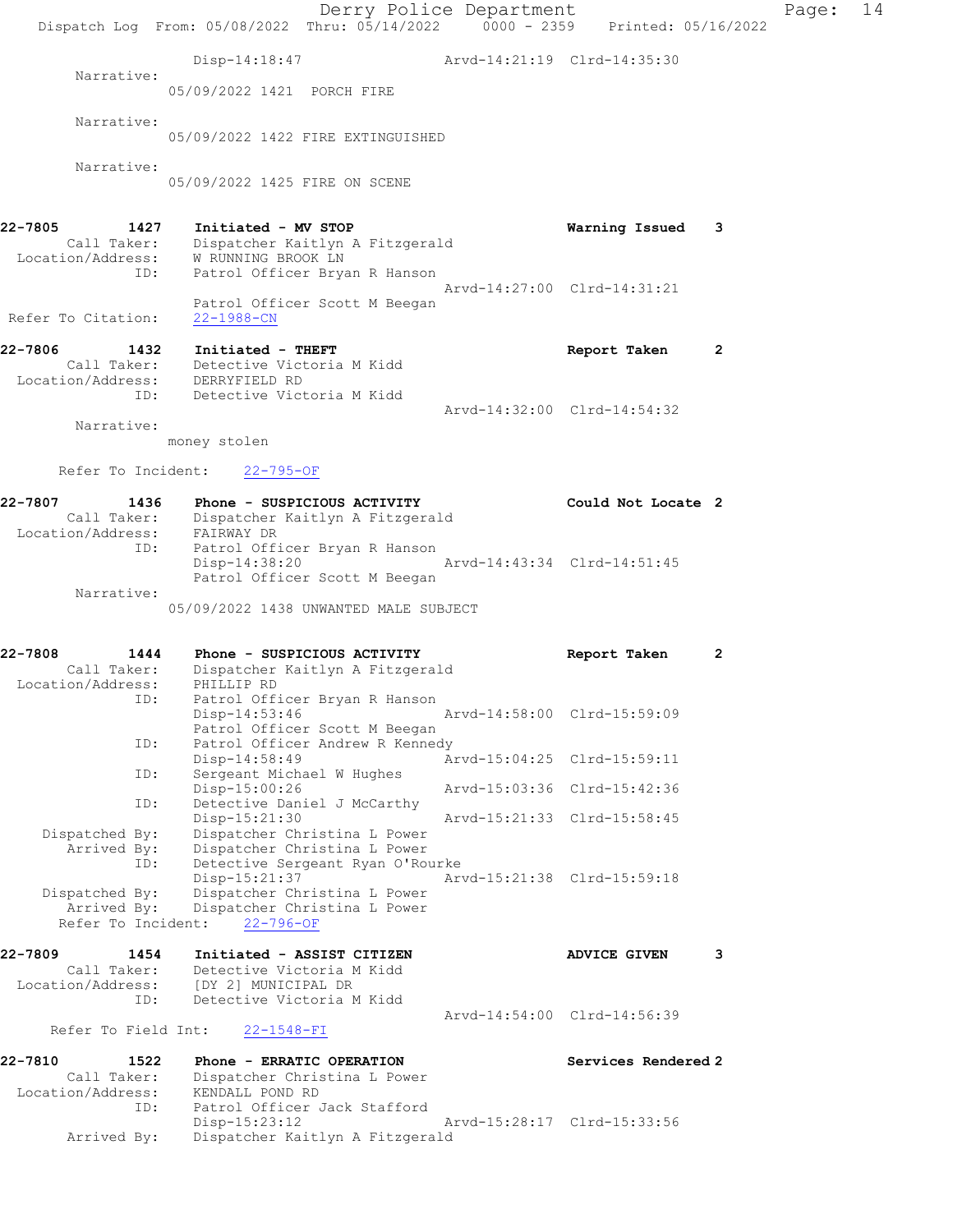|                                              | Dispatch Log From: 05/08/2022 Thru: 05/14/2022 0000 - 2359 Printed: 05/16/2022      | Derry Police Department     |                             |   | Page:          | 15 |
|----------------------------------------------|-------------------------------------------------------------------------------------|-----------------------------|-----------------------------|---|----------------|----|
|                                              |                                                                                     |                             |                             |   |                |    |
| Cleared By:<br>ID:                           | Dispatcher Kaitlyn A Fitzgerald<br>Patrol Officer Michael Carnazzo<br>Disp-15:30:10 | Arvd-15:30:18 Clrd-15:33:58 |                             |   |                |    |
| Dispatched By:                               | Dispatcher Kaitlyn A Fitzgerald                                                     |                             |                             |   |                |    |
| Arrived By:                                  | Dispatcher Kaitlyn A Fitzgerald                                                     |                             |                             |   |                |    |
| Cleared By:<br>Narrative:                    | Dispatcher Kaitlyn A Fitzgerald                                                     |                             |                             |   |                |    |
|                                              | 05/09/2022 1524 LOOKING FOR NH 4617673                                              |                             |                             |   |                |    |
| Narrative:                                   |                                                                                     |                             |                             |   |                |    |
|                                              | 05/09/2022 1528 OFF ON EDGEMONT ST                                                  |                             |                             |   |                |    |
| Narrative:                                   |                                                                                     |                             |                             |   |                |    |
|                                              | 05/09/2022 1533 NEGATIVE 19, COUNSELED ON DRIVING                                   |                             |                             |   |                |    |
| 22-7811<br>1534                              | Phone - ASSAULT                                                                     |                             | Report Taken                | 1 |                |    |
| Call Taker:                                  | Dispatcher Kaitlyn A Fitzgerald                                                     |                             |                             |   |                |    |
| Location/Address:                            | SPRING DR                                                                           |                             |                             |   |                |    |
| ID:                                          | Patrol Officer Michael Carnazzo<br>Disp-15:36:09                                    | Arvd-15:48:49 Clrd-16:27:02 |                             |   |                |    |
|                                              | Patrol Officer Andrew J Teague<br>ID:<br>$Disp-15:36:24$                            | Arvd-15:43:24 Clrd-16:26:58 |                             |   |                |    |
|                                              | Patrol Officer Nathan S Lavoie                                                      |                             |                             |   |                |    |
| ID:                                          | Sergeant Michael W Hughes<br>Disp-15:42:41                                          | Arvd-15:57:51 Clrd-16:26:56 |                             |   |                |    |
| Refer To Incident:                           | $22 - 797 - OF$                                                                     |                             |                             |   |                |    |
| 22-7812<br>1611                              | Initiated - SUBPOENA DELIVERY                                                       |                             | Not Served                  | 1 |                |    |
| Call Taker:                                  | Dispatcher Kaitlyn A Fitzgerald                                                     |                             |                             |   |                |    |
| Location/Address:<br>ID:                     | STARK RD<br>Patrol Officer Andrew R Kennedy                                         |                             |                             |   |                |    |
|                                              |                                                                                     | Arvd-16:11:00 Clrd-16:17:20 |                             |   |                |    |
| 22-7813<br>1623                              | Initiated - MV STOP                                                                 |                             | Warning Issued              | 3 |                |    |
| Call Taker:                                  | Dispatcher Kaitlyn A Fitzgerald                                                     |                             |                             |   |                |    |
| Location/Address:<br>ID:                     | DERRYFIELD RD<br>Patrol Officer Jack Stafford                                       |                             |                             |   |                |    |
|                                              |                                                                                     |                             | Arvd-16:23:00 Clrd-16:27:22 |   |                |    |
| 22-7814<br>1634                              | Initiated - MV STOP                                                                 |                             | Summons Issued              | 3 |                |    |
| Call Taker:                                  | Dispatcher Kaitlyn A Fitzgerald                                                     |                             |                             |   |                |    |
| Location/Address:<br>ID:                     | E BROADWAY<br>Patrol Officer Jack Stafford                                          |                             |                             |   |                |    |
|                                              |                                                                                     |                             | Aryd-16:34:00 Clrd-17:18:26 |   |                |    |
| Refer To Citation:                           | 22-816-006005                                                                       |                             |                             |   |                |    |
| Refer To Summons:                            | $22 - 408 - AR$                                                                     |                             |                             |   |                |    |
| 22-7815<br>1643                              | Radio - WELFARE CHECK                                                               |                             | SENT ON THEIR WAY 2         |   |                |    |
| Call Taker:<br>Location/Address: PARKLAND DR | Dispatcher Kaitlyn A Fitzgerald                                                     |                             |                             |   |                |    |
| ID:                                          | Patrol Officer Andrew R Kennedy                                                     |                             |                             |   |                |    |
| ID:                                          | $Disp-16:45:40$<br>Patrol Officer Andrew J Teague                                   | Arvd-16:45:43 Clrd-17:16:07 |                             |   |                |    |
|                                              | Disp-16:45:47                                                                       | Arvd-16:51:06 Clrd-17:16:05 |                             |   |                |    |
|                                              | Patrol Officer Nathan S Lavoie                                                      |                             |                             |   |                |    |
| ID:                                          | Patrol Officer Michael Carnazzo<br>$Disp-16:57:09$                                  | Arvd-17:02:10 Clrd-17:16:09 |                             |   |                |    |
| ID:                                          | Sergeant Michael W Hughes<br>Disp-16:58:35                                          | Arvd-16:59:04 Clrd-17:16:03 |                             |   |                |    |
| Narrative:                                   |                                                                                     |                             |                             |   |                |    |
|                                              | 05/09/2022 1707 235 AND 134 OFF WITH SUBJECT AT SPEEDWAY                            |                             |                             |   |                |    |
| Narrative:                                   | 05/09/2022 1709 S1 OFF AT SPEEDWAY                                                  |                             |                             |   |                |    |
|                                              |                                                                                     |                             |                             |   |                |    |
| Refer To Field Int:                          | $22 - 1550 - FI$                                                                    |                             |                             |   |                |    |
| 22-7816<br>1658                              | Phone - FOLLOW-UP                                                                   |                             | No Action Required          |   | $\overline{2}$ |    |

 Call Taker: Dispatcher Kaitlyn A Fitzgerald Location/Address: MUNICIPAL DR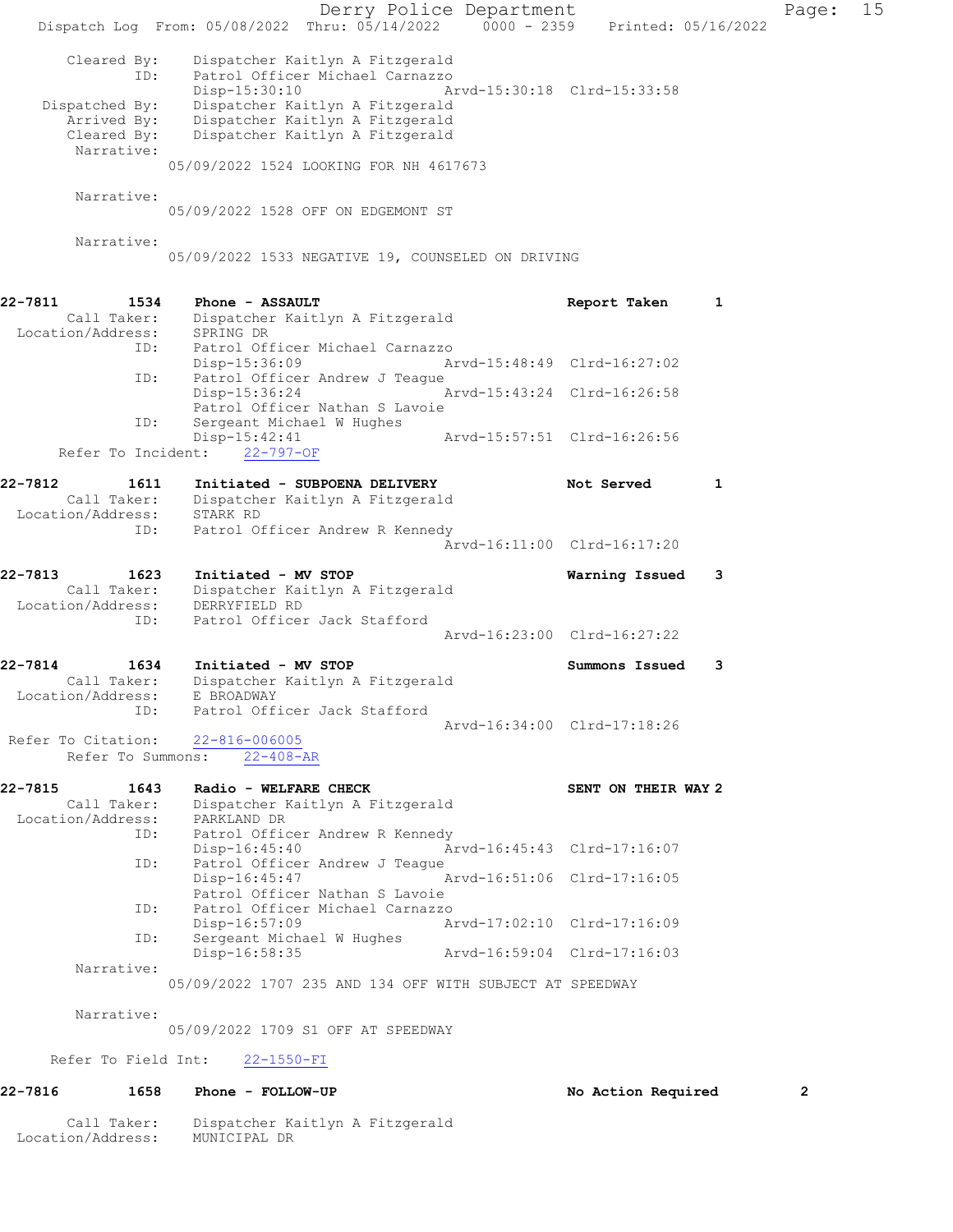Derry Police Department Page: 16 Dispatch Log From: 05/08/2022 Thru: 05/14/2022 0000 - 2359 Printed: 05/16/2022 ID: Patrol Officer Bryan R Hanson Disp-16:59:01 Arvd-16:59:02 Clrd-17:28:58 Patrol Officer Scott M Beegan 22-7817 1715 Phone - KEEP THE PEACE Services Rendered 2 Call Taker: Dispatcher Christina L Power Location/Address: FAIRWAY DR ID: Patrol Officer Andrew J Teague<br>Disp-17:20:04 Disp-17:20:04 Arvd-17:30:51 Clrd-17:50:15 Patrol Officer Nathan S Lavoie Dispatched By: Dispatcher Kaitlyn A Fitzgerald Arrived By: Dispatcher Kaitlyn A Fitzgerald Cleared By: Dispatcher Kaitlyn A Fitzgerald Refer To Field Int: 22-1587-FI 22-7818 1718 Phone - FOLLOW-UP No Required 2 Call Taker: Dispatcher Kaitlyn A Fitzgerald Location/Address: MUNICIPAL DR ID: Patrol Officer Jack Stafford<br>Disp-17:19:24 Arvd-17:22:14 Clrd-17:33:24 Disp-17:19:24 22-7819 1751 Phone - VIN CHECK Services Rendered 3 Call Taker: Dispatcher Christina L Power Location/Address: E BROADWAY ID: Patrol Officer Jack Stafford<br>Disp-17:57:57 Arvd-18:05:43 Clrd-18:20:59 Dispatched By: Dispatcher Kaitlyn A Fitzgerald Arrived By: Dispatcher Kaitlyn A Fitzgerald Cleared By: Dispatcher Kaitlyn A Fitzgerald 22-7820 1752 Initiated - MV STOP Warning Issued 3 Call Taker: Dispatcher Kaitlyn A Fitzgerald Location/Address: ISLAND POND RD + GULF RD ID: Patrol Officer Andrew R Kennedy Arvd-17:52:00 Clrd-18:00:00<br>22-1989-CN Refer To Citation: 22-7821 1809 Phone - ASSIST OTHER AGENCY Services Rendered 3 Call Taker: Dispatcher Christina L Power Location/Address: MIRRA AVE ID: Patrol Officer Michael Carnazzo Disp-18:10:18 Arvd-18:15:01 Clrd-18:24:26 Arrived By: Dispatcher Kaitlyn A Fitzgerald<br>Cleared By: Dispatcher Kaitlyn A Fitzgerald Dispatcher Kaitlyn A Fitzgerald Narrative: DFD with a brush fire. Narrative: 05/09/2022 1815 FIRE ON SCENE 22-7822 1829 Phone - HITAND RUN Report Taken 2 Call Taker: Dispatcher Christina L Power Location/Address: ISLAND POND RD ID: Patrol Officer Andrew R Kennedy Disp-18:31:24 Arvd-18:37:08 Clrd-19:08:19 Dispatched By: Dispatcher Kaitlyn A Fitzgerald Arrived By: Dispatcher Kaitlyn A Fitzgerald Cleared By: Dispatcher Kaitlyn A Fitzgerald ID: Patrol Officer Monica Ricci Disp-18:31:26 Arvd-18:37:06 Clrd-19:08:21 Dispatched By: Dispatcher Kaitlyn A Fitzgerald Arrived By: Dispatcher Kaitlyn A Fitzgerald<br>Cleared By: Dispatcher Kaitlyn A Fitzgerald Dispatcher Kaitlyn A Fitzgerald Narrative:

struck mailbox

Narrative:

05/09/2022 1854 OFF ON HUBBARD COURT

Refer To Incident: 22-798-OF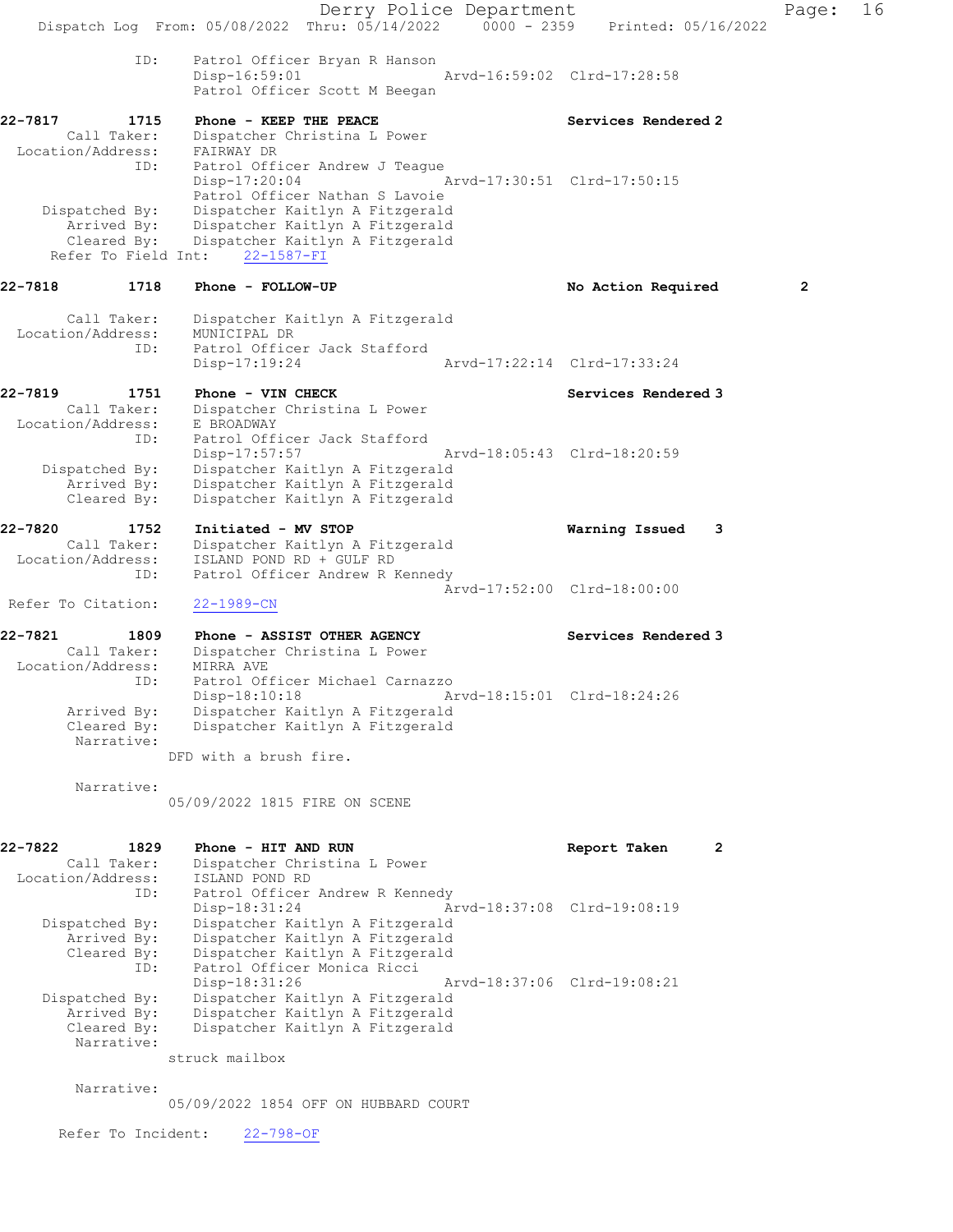Dispatch Log From: 05/08/2022 Thru: 05/14/2022 0000 - 2359 Printed: 05/16/2022 22-7823 1837 Initiated - MV STOP Warning Issued 3 Call Taker: Dispatcher Kaitlyn A Fitzgerald Location/Address: SCOBIE POND RD ID: Patrol Officer Michael Carnazzo Arvd-18:37:00 Clrd-18:45:01 Refer To Citation: 22-1990-CN 22-7824 1918 Radio - FOLLOW-UP No Action Required 2 Call Taker: Dispatcher Kaitlyn A Fitzgerald Location/Address: MUNICIPAL DR ID: Patrol Officer Andrew J Teague Disp-19:18:34 Arvd-19:18:36 Clrd-19:54:49 Patrol Officer Nathan S Lavoie 22-7825 1919 Radio - FOLLOW-UP No Action Required 2 Call Taker: Dispatcher Kaitlyn A Fitzgerald Location/Address: BARTLETT RD ID: Patrol Officer Andrew R Kennedy Disp-19:19:41 Arvd-19:19:43 Clrd-19:39:04 22-7826 1937 Radio - FOLLOW-UP Cleared 2 Call Taker: Dispatcher Kaitlyn A Fitzgerald Location/Address: MUNICIPAL DR ID: Patrol Officer Michael Carnazzo Disp-19:37:50 Arvd-19:37:52 Clrd-19:39:35 Cleared By: Dispatcher Christina L Power 22-7827 1939 Phone - SHOOTING COMPLAINT Services Rendered 2 Call Taker: Dispatcher Christina L Power Location/Address: SPRING DR ID: Patrol Officer Michael Carnazzo<br>Disp-19:40:35 Arvd-19:52:23 Clrd-20:09:38 Disp-19:40:35 Arvd-19:52:23 Clrd-20:09:38 Cleared By: Dispatcher Kaitlyn A Fitzgerald 22-7828 1952 Radio - FOLLOW-UP No Action Required 2 Call Taker: Dispatcher Kaitlyn A Fitzgerald Location/Address: MUNICIPAL DR ID: Patrol Officer Andrew R Kennedy Disp-19:52:33 Arvd-19:52:35 Clrd-20:29:29 22-7829 1954 Initiated - SERVE RESTRAINING ORDER Served 2 Call Taker: Dispatcher Kaitlyn A Fitzgerald Location/Address: TSIENNETO RD ID: Patrol Officer Andrew J Teague Arvd-19:54:00 Clrd-20:22:17 Patrol Officer Nathan S Lavoie 22-7830 2010 Phone - DISTURBANCE 2010 Report Taken 1 Call Taker: Dispatcher Christina L Power Location/Address: FRANKLIN ST ID: Patrol Officer Jack Stafford Disp-20:11:11 Arvd-20:12:54 Clrd-21:08:27 Arrived By: Dispatcher Kaitlyn A Fitzgerald Cleared By: Dispatcher Kaitlyn A Fitzgerald ID: Patrol Officer Monica Ricci Disp-20:11:14 Arvd-20:13:59 Clrd-21:08:25 Arrived By: Dispatcher Kaitlyn A Fitzgerald Cleared By: Dispatcher Kaitlyn A Fitzgerald ID: Patrol Officer Michael Carnazzo<br>Disp-20:23:04 Arvd-20:23:46 Clrd-21:08:28 Disp-20:23:04 Arvd-20:23:46 Clrd-21:08:28 Dispatched By: Dispatcher Kaitlyn A Fitzgerald Arrived By: Dispatcher Kaitlyn A Fitzgerald Cleared By: Dispatcher Kaitlyn A Fitzgerald ID: Patrol Officer Andrew J Teague Disp-20:23:20 Arvd-20:26:31 Clrd-20:34:02 Patrol Officer Nathan S Lavoie Dispatched By: Dispatcher Kaitlyn A Fitzgerald Arrived By: Dispatcher Kaitlyn A Fitzgerald

Derry Police Department Fage: 17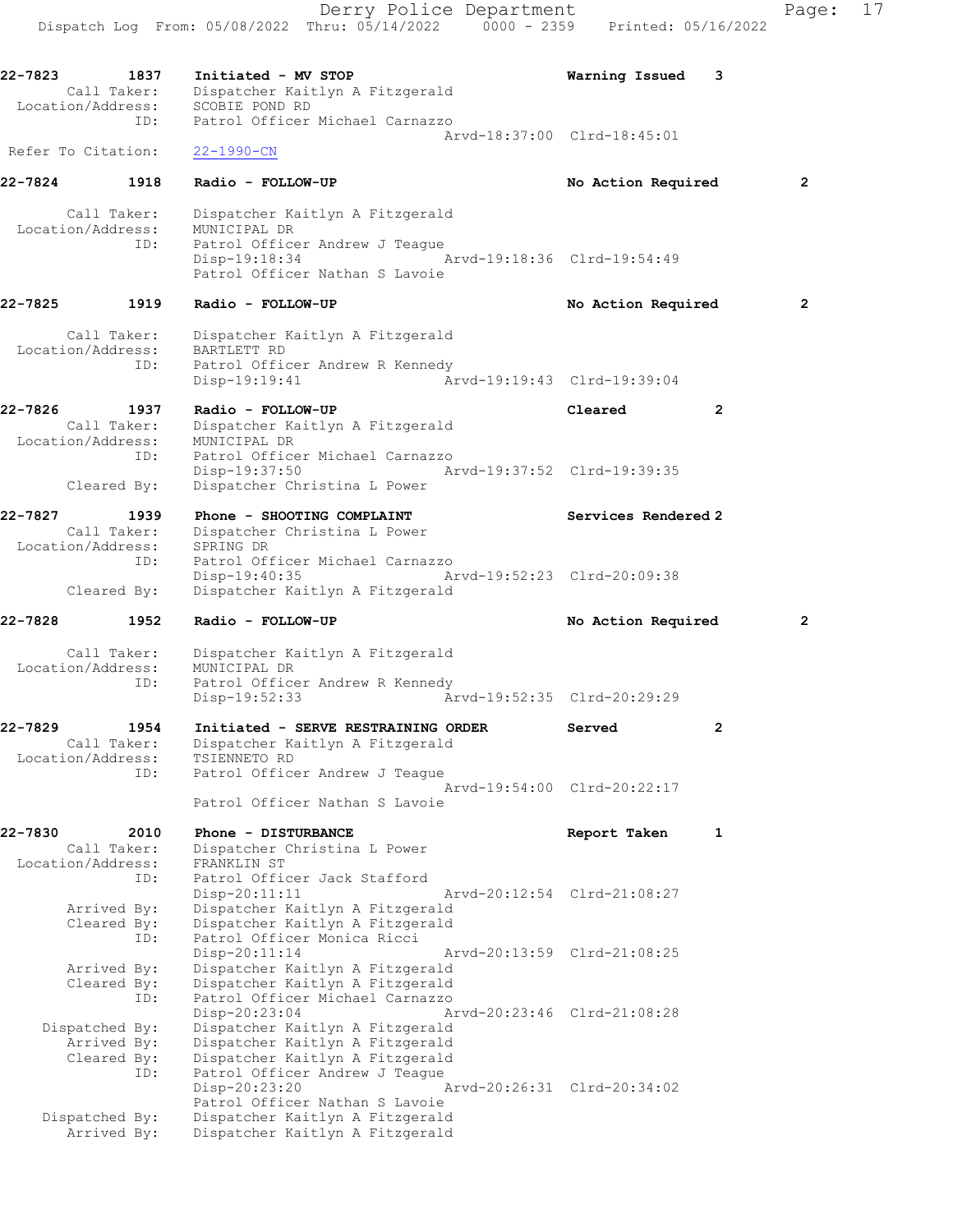Derry Police Department Fage: 18 Dispatch Log From: 05/08/2022 Thru: 05/14/2022 0000 - 2359 Printed: 05/16/2022 Cleared By: Dispatcher Kaitlyn A Fitzgerald ID: Sergeant Michael W Hughes<br>Disp-20:26:14 Disp-20:26:14 Arvd-20:26:15 Clrd-21:08:24 Dispatched By: Dispatcher Kaitlyn A Fitzgerald Arrived By: Dispatcher Kaitlyn A Fitzgerald Cleared By: Dispatcher Kaitlyn A Fitzgerald Narrative: couple possibly arguing Refer To Incident: 22-799-OF 22-7831 2034 Phone - RUNAWAY JUVENILE New Services Rendered 2 Call Taker: Dispatcher Christina L Power Location/Address: FORDWAY ST ID: Patrol Officer Jack Stafford Disp-21:10:19 Arvd-21:16:52 Clrd-21:55:47 Dispatched By: Dispatcher Kaitlyn A Fitzgerald Arrived By: Dispatcher Kaitlyn A Fitzgerald Cleared By: Dispatcher Kaitlyn A Fitzgerald Narrative: 05/09/2022 2139 OFF ON PILLSBURY FOR FOLLOW-UP Narrative: 05/09/2022 2144 TRANSPORTING ONE JUVENILE TO FORDWAY ST S/M 16835.8 Narrative: 05/09/2022 2149 OFF ON FORDWAY ST WITH ONE JUVENILE E/M 16837.4 Narrative: 05/09/2022 2155 JUVENILE RELEASED TO A PARENT 22-7832 2041 Phone - NEIGHBORHOOD DISPUTE Services Rendered 2 Call Taker: Dispatcher Christina L Power Location/Address: BEDARD AVE ID: Patrol Officer Andrew R Kennedy Disp-20:47:08 Arvd-20:48:08 Clrd-21:06:26 Dispatched By: Dispatcher Kaitlyn A Fitzgerald Arrived By: Dispatcher Kaitlyn A Fitzgerald Cleared By: Dispatcher Kaitlyn A Fitzgerald Refer To Field Int: 22-1586-FI 22-7833 2050 Phone - NEIGHBORHOOD DISPUTE Matter Mediated 2 Call Taker: Dispatcher Christina L Power Location/Address: BIRCH ST ID: Patrol Officer Monica Ricci Disp-21:12:15 Arvd-21:15:27 Clrd-21:38:14 Dispatched By: Dispatcher Kaitlyn A Fitzgerald Arrived By: Dispatcher Kaitlyn A Fitzgerald Cleared By: Dispatcher Kaitlyn A Fitzgerald ID: Patrol Officer Andrew R Kennedy Disp-21:12:17 Arvd-21:15:48 Clrd-21:38:22 Dispatched By: Dispatcher Kaitlyn A Fitzgerald Arrived By: Dispatcher Kaitlyn A Fitzgerald Cleared By: Dispatcher Kaitlyn A Fitzgerald Refer To Field Int: 22-1581-FI 22-7834 2120 Initiated - MV CHECK Vehicle checked 1 Call Taker: Dispatcher Kaitlyn A Fitzgerald Location/Address: ASHLEIGH DR ID: Patrol Officer Andrew J Teague Arvd-21:20:00 Clrd-21:30:14 Patrol Officer Nathan S Lavoie Narrative: 05/09/2022 2130 CHECKED, NO ISSUES. Refer To Field Int: 22-1582-FI

22-7835 2159 Initiated - FOLLOW-UP No Action Required 2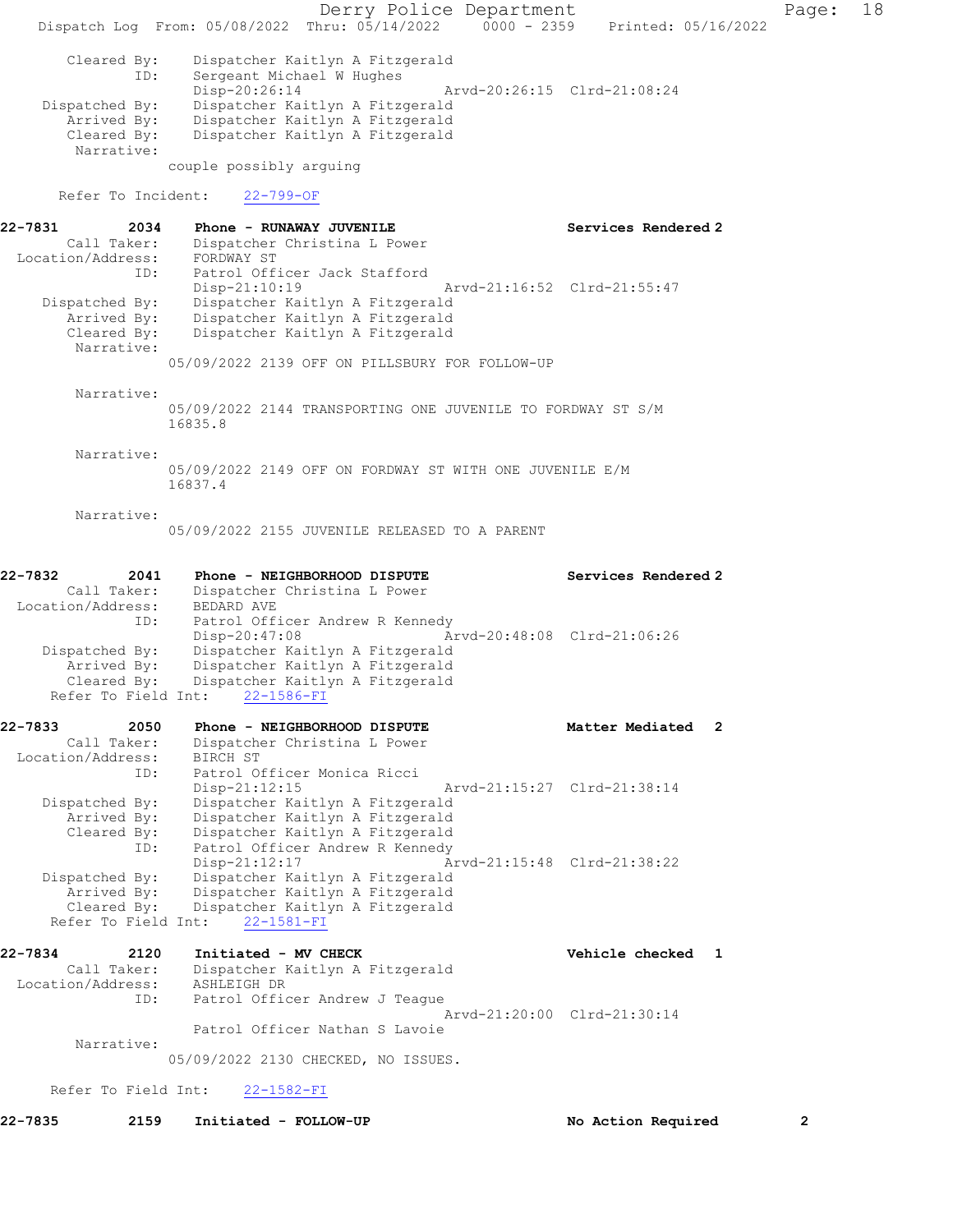Derry Police Department Fage: 19 Dispatch Log From: 05/08/2022 Thru: 05/14/2022 0000 - 2359 Printed: 05/16/2022 Call Taker: Dispatcher Kaitlyn A Fitzgerald Location/Address: NORMAN DR ID: Patrol Officer Jack Stafford Arvd-21:59:00 Clrd-22:05:32 22-7836 2211 Initiated - MV STOP Warning Issued 3 Call Taker: Dispatcher Christina L Power Location/Address: S MAIN ST ID: Patrol Officer Monica Ricci Arvd-22:11:00 Clrd-22:16:07 Cleared By: Dispatcher Kaitlyn A Fitzgerald Refer To Citation: 22-1992-CN 22-7837 2310 Initiated - PROPERTY CHECK Services Rendered 2 Call Taker: Dispatcher Christine D Carlson Location/Address: PIERCE AVE ID: Patrol Officer Timothy J Underhill Arvd-23:10:00 Clrd-23:11:37 22-7839 2310 Radio - ERRATIC OPERATION Could Not Locate 2 Call Taker: Patrol Officer Kevin L Davies Location/Address: HAMPSTEAD RD ID: Patrol Officer Sara R Joyce Disp-23:12:17 Arvd-23:12:35 Clrd-23:16:23 Arrived By: Dispatcher Christine D Carlson Cleared By: Dispatcher Christine D Carlson ID: Patrol Officer Sara R Joyce Disp-23:16:32 Arvd-23:16:33 Clrd-23:20:08 Dispatched By: Dispatcher Christine D Carlson Arrived By: Dispatcher Christine D Carlson Cleared By: Dispatcher Christine D Carlson 22-7838 2311 Initiated - MV STOP Vehicle Towed 3 Call Taker: Dispatcher Christine D Carlson Location/Address: W BROADWAY ID: Patrol Officer Melissa M Houde Arvd-23:11:00 Clrd-23:47:47 ID: Patrol Officer Timothy J Underhill<br>Disp-23:12:12<br>Arvd Disp-23:12:12 Arvd-23:12:13 Clrd-23:47:46 Refer To Citation: Narrative: 05/09/2022 2340 Wrecker on scene Refer To Summons: 22-409-AR 22-7840 2314 Phone - NOISE COMPLAINT Quieted on Request 2 Call Taker: Patrol Officer Kevin L Davies Location/Address: SILVESTRI CIR ID: Patrol Officer Monica Ricci Disp-23:16:22 Arvd-23:21:38 Clrd-23:43:44 Dispatched By: Dispatcher Christine D Carlson Arrived By: Dispatcher Christine D Carlson Cleared By: Dispatcher Christine D Carlson ID: Patrol Officer Nikita Tomnyuk Disp-23:16:28 Arvd-23:21:39 Clrd-23:43:42 Dispatched By: Dispatcher Christine D Carlson Arrived By: Dispatcher Christine D Carlson Cleared By: Dispatcher Christine D Carlson Refer To Field Int: 22-1558-FI 22-7841 2348 Initiated - MV STOP Warning Issued 3 Call Taker: Dispatcher Christine D Carlson Location/Address: E DERRY RD + THORNTON ST ID: Patrol Officer Sara R Joyce Arvd-23:48:00 Clrd-23:56:18 ID: Patrol Officer Monica Ricci Disp-23:48:58 Arvd-23:49:43 Clrd-23:52:45 Refer To Citation: 22-1994-CN 22-7842 2351 Initiated - MV STOP Warning Issued 3 Call Taker: Dispatcher Christine D Carlson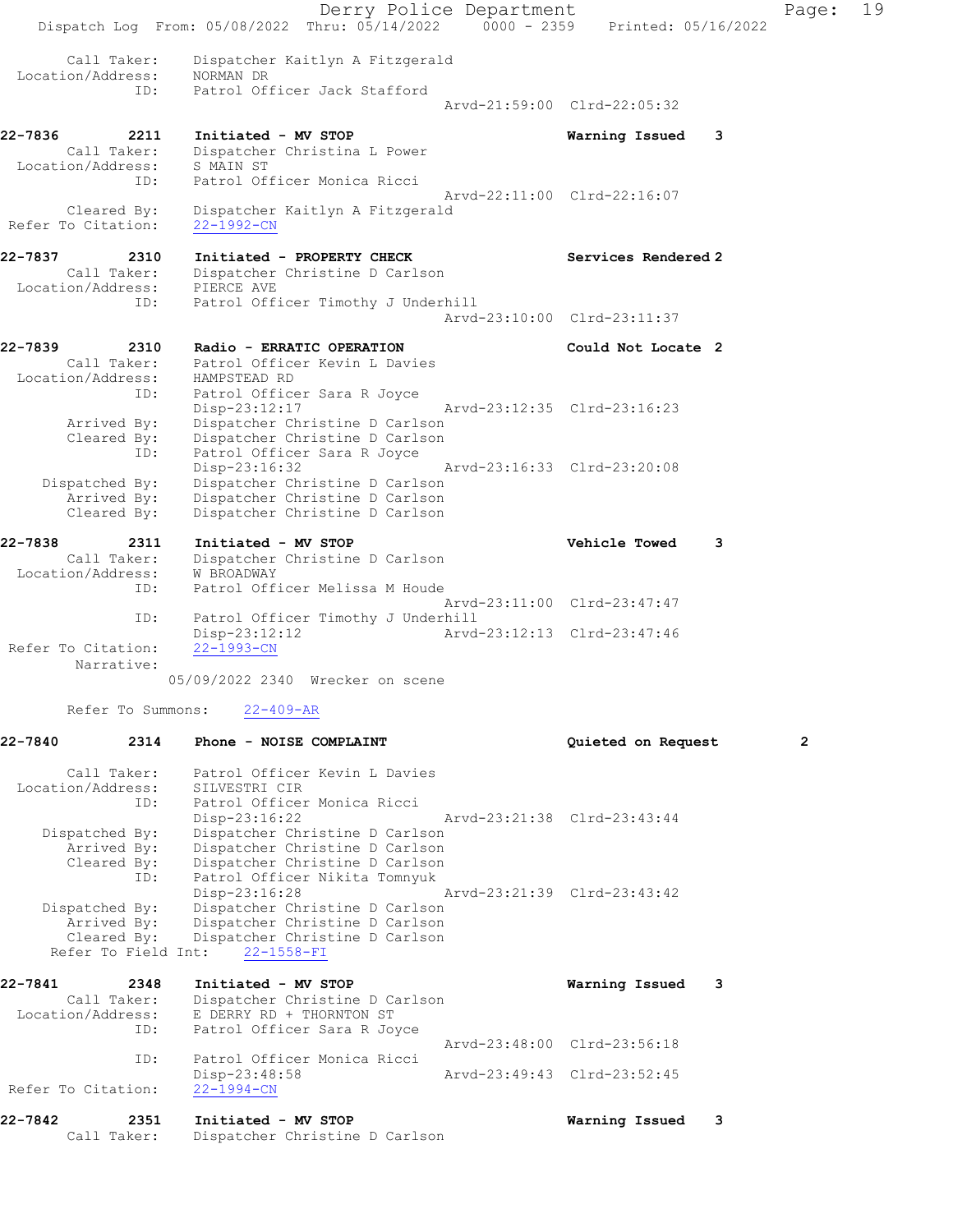Derry Police Department Fage: 20 Dispatch Log From: 05/08/2022 Thru: 05/14/2022 0000 - 2359 Printed: 05/16/2022 Location/Address: CRYSTAL AVE ID: Patrol Officer Melissa M Houde Arvd-23:51:00 Clrd-23:55:12 Refer To Citation: 22-1995-CN For Date: 05/10/2022 - Tuesday 22-7843 0008 Initiated - PROPERTY CHECK Services Rendered 2 Call Taker: Dispatcher Christine D Carlson Location/Address: TSIENNETO RD ID: Patrol Officer Sara R Joyce Arvd-00:08:00 Clrd-00:09:03 22-7844 0025 Initiated - MV CHECK SENT ON THEIR WAY 1 Call Taker: Dispatcher Christine D Carlson Location/Address: [DY 15] HAMPSTEAD RD ID: Patrol Officer Nikita Tomnyuk Arvd-00:25:00 Clrd-00:30:40 ID: Patrol Officer Sara R Joyce<br>Disp-00:27:33 Disp-00:27:33 Arvd-00:27:34 Clrd-00:30:39 22-7845 0053 Initiated - MV STOP Warning Issued 3 Call Taker: Dispatcher Christine D Carlson Location/Address: FOLSOM RD ID: Patrol Officer Melissa M Houde Arvd-00:53:00 Clrd-00:58:09 Refer To Citation: 22-1996-CN 22-7846 0126 Initiated - MV STOP Warning Issued 3 Call Taker: Dispatcher Christine D Carlson Location/Address: E BROADWAY ID: Patrol Officer Sara R Joyce Arvd-01:26:00 Clrd-01:30:21 Refer To Citation: 22-1997-CN 22-7847 0133 Initiated - MV STOP No Action Required 3 Call Taker: Dispatcher Christine D Carlson Location/Address: E BROADWAY ID: Patrol Officer Melissa M Houde Arvd-01:33:00 Clrd-01:34:48 22-7848 0323 Initiated - MV STOP Warning Issued 3 Call Taker: Dispatcher Christine D Carlson Location/Address: RT 28 ID: Patrol Officer Nikita Tomnyuk Arvd-03:23:00 Clrd-03:32:48 ID: Patrol Officer Timothy J Underhill Disp-03:25:07 Arvd-03:25:08 Clrd-03:32:45 Refer To Citation: 22-1998-CN 22-7849 0336 Phone - DISABLED MV Vehicle Towed 3 Call Taker: Dispatcher Christine D Carlson Location/Address: HAMPSTEAD RD ID: Patrol Officer Melissa M Houde Disp-03:37:33 Arvd-03:43:28 Clrd-04:19:33 Narrative: 05/10/2022 0346 Birch St called for tow Narrative: 05/10/2022 0409 Wrecker on scene Refer To Field Int: 22-1612-FI 22-7850 0523 Initiated - MV STOP Warning Issued 3 Call Taker: Dispatcher Christine D Carlson Location/Address: W BROADWAY + WYMAN ST ID: Patrol Officer Timothy J Underhill Arvd-05:23:00 Clrd-05:26:58 Refer To Citation: 22-1999-CN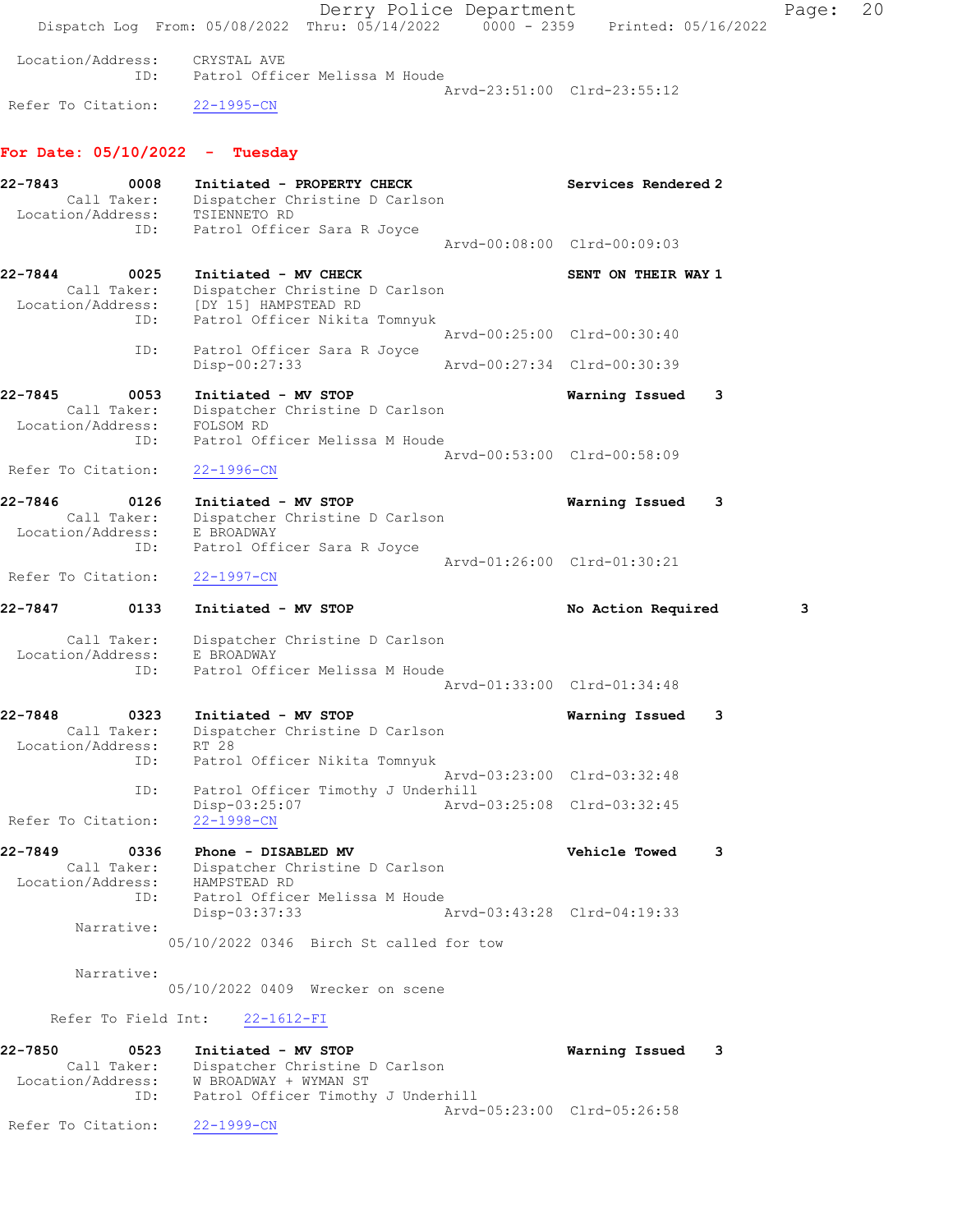Dispatch Log From: 05/08/2022 Thru: 05/14/2022 0000 - 2359 Printed: 05/16/2022 22-7851 0611 Initiated - MV STOP Warning Issued 3 Call Taker: Dispatcher Christine D Carlson Location/Address: S MAIN ST ID: Patrol Officer Nikita Tomnyuk Arvd-06:11:00 Clrd-06:16:18 Refer To Citation: 22-2000-CN 22-7852 0631 Initiated - MV STOP Warning Issued 3 Call Taker: Dispatcher Christine D Carlson Location/Address: HAMPSTEAD RD ID: Patrol Officer Sara R Joyce Arvd-06:31:00 Clrd-06:35:03 Refer To Citation: 22-2001-CN 22-7853 0642 Phone - ABANDONED 911 Services Rendered 1 Call Taker: Dispatcher Christine D Carlson Location/Address: FAIRWAY DR ID: Patrol Officer Nikita Tomnyuk Disp-06:43:38 Arvd-06:43:58 Clrd-06:49:23 ID: Patrol Officer Melissa M Houde Disp-06:43:39 Arvd-06:43:57 Clrd-06:49:25 Narrative: 05/10/2022 0649 No issues 22-7854 0713 Initiated - MV STOP Warning Issued 3 Call Taker: Dispatcher Jonathon S Pickering Location/Address: N MAIN ST ID: Patrol Officer James M McClafferty Arvd-07:13:00 Clrd-07:15:00 22-7855 0731 Phone - MEDICAL EMERGENCY Transported to Hospital 1 Call Taker: Dispatcher Jonathon S Pickering Location/Address: LENOX RD ID: Patrol Officer Nikita Tomnyuk Disp-07:31:57 Arvd-07:33:47 Clrd-08:05:32 Refer To Field Int: 22-1551-FI 22-7856 0811 Initiated - FOLLOW-UP No Action Required 2 Call Taker: Dispatcher Jonathon S Pickering Location/Address: CRYSTAL AVE ID: Patrol Officer Collin Kennedy Arvd-08:11:00 Clrd-08:19:49 22-7857 0819 Phone - WELFARE CHECK Could Not Locate 2 Call Taker: Dispatcher Jonathon S Pickering Location/Address: TSIENNETO RD ID: Patrol Officer Nikita Tomnyuk Disp-08:19:43 Clrd-08:19:49 ID: Patrol Officer Joshua W Morse Disp-08:19:46 Arvd-08:22:40 Clrd-08:50:26 ID: Patrol Officer Collin Kennedy<br>Disp-08:19:54 Disp-08:19:54 Arvd-08:22:39 Clrd-08:50:25<br>ID: Lieutenant Michael T Muncey ID: Lieutenant Michael T Muncey Disp-08:23:14 Clrd-08:23:17 ID: Sergeant Jeffrey M Dawe Disp-08:23:18 Arvd-08:23:19 Clrd-08:50:24 Narrative: 05/10/2022 0826 off with subject on Linlew Dr Narrative: 05/10/2022 0832 clear the check, not involved Narrative: 05/10/2022 0850 could not locate subject - report taken for follow up Refer To Incident: 22-800-OF

Derry Police Department Fage: 21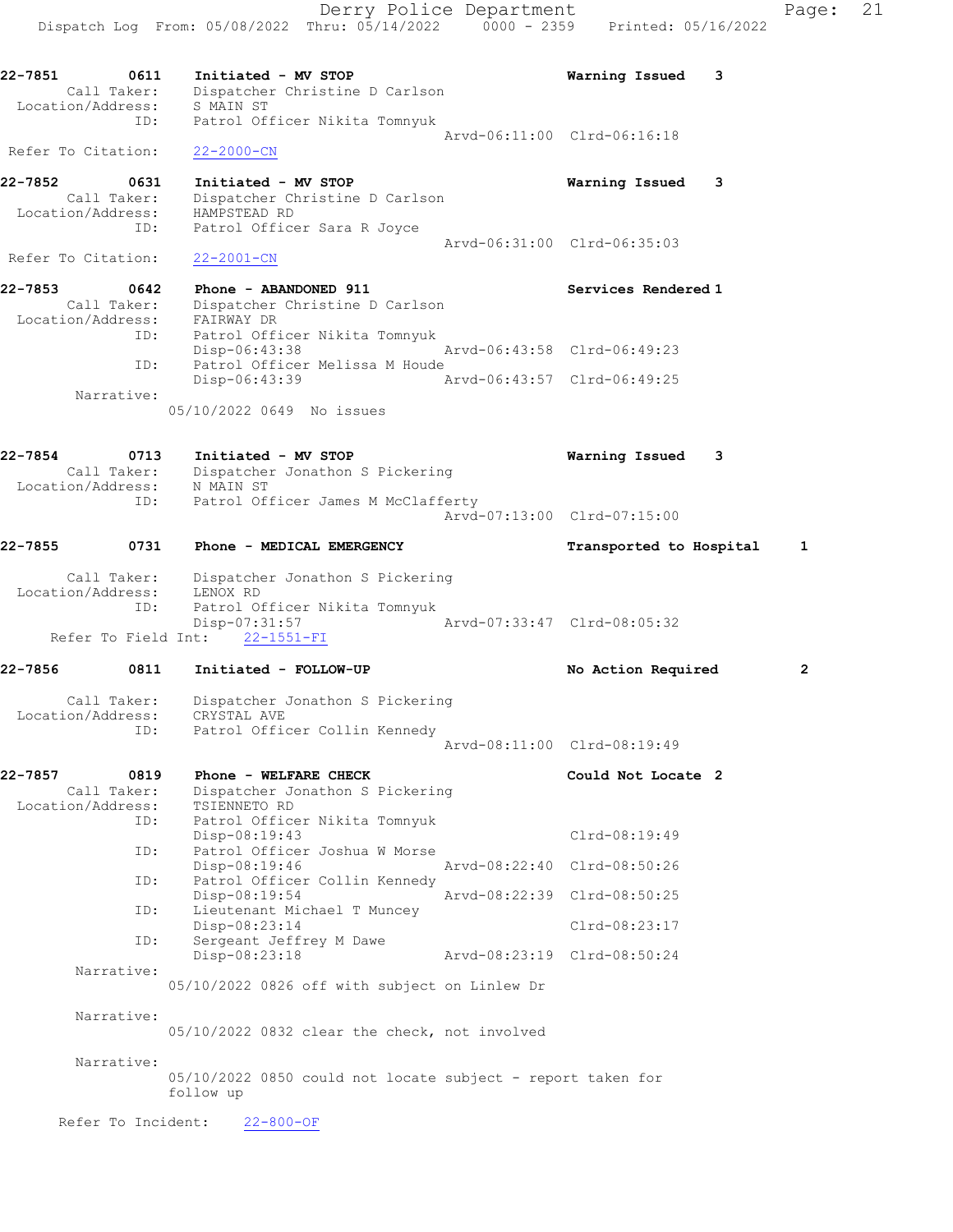|                              |                                                 | Dispatch Log From: 05/08/2022 Thru: 05/14/2022 0000 - 2359 Printed: 05/16/2022                                          | Derry Police Department |                             |   | Page:          | 22 |
|------------------------------|-------------------------------------------------|-------------------------------------------------------------------------------------------------------------------------|-------------------------|-----------------------------|---|----------------|----|
| 22-7858                      | 0849<br>Call Taker:<br>Location/Address:        | Initiated - MV STOP<br>Dispatcher Jonathon S Pickering<br>BIRCH ST                                                      |                         | Warning Issued              | 3 |                |    |
|                              | ID:                                             | Patrol Officer Nikita Tomnyuk                                                                                           |                         | Arvd-08:49:00 Clrd-08:53:55 |   |                |    |
| Refer To Citation:           |                                                 | $22 - 2002 - CN$                                                                                                        |                         |                             |   |                |    |
| 22-7859                      | 0858                                            | Initiated - FOLLOW-UP                                                                                                   |                         | No Action Required          |   | $\overline{2}$ |    |
|                              | Call Taker:<br>ID:                              | Dispatcher Jonathon S Pickering<br>Location/Address: [DY 2258] E BROADWAY<br>Patrol Officer Nikita Tomnyuk              |                         | Arvd-08:58:00 Clrd-09:08:04 |   |                |    |
| 22-7860                      | 0908                                            | Initiated - SUBPOENA DELIVERY                                                                                           |                         | Not Served                  | 1 |                |    |
|                              | Location/Address: STARK RD<br>ID:               | Call Taker: Dispatcher Jonathon S Pickering<br>Patrol Officer Melissa M Houde                                           |                         |                             |   |                |    |
|                              |                                                 |                                                                                                                         |                         | Arvd-09:08:00 Clrd-09:11:45 |   |                |    |
| 22-7861                      | 0911<br>Call Taker:<br>Location/Address: OAK ST | Initiated - SUBPOENA DELIVERY<br>Dispatcher Jonathon S Pickering                                                        |                         | Not Served                  | 1 |                |    |
|                              | ID:                                             | Patrol Officer Nikita Tomnyuk                                                                                           |                         | Arvd-09:11:00 Clrd-09:17:20 |   |                |    |
| 22-7862                      | 0919<br>Call Taker:<br>Location/Address:        | Initiated - SUBPOENA DELIVERY<br>Dispatcher Jonathon S Pickering<br>ESCUMBUIT RD                                        |                         | Not Served                  | 1 |                |    |
|                              | ID:                                             | Patrol Officer Melissa M Houde                                                                                          |                         | Arvd-09:19:00 Clrd-09:29:29 |   |                |    |
| 22-7863<br>Location/Address: | 0920<br>Call Taker:                             | Initiated - SUBPOENA DELIVERY<br>Dispatcher Jonathon S Pickering<br>[DY 129] COURTHOUSE LN                              |                         | Not Served                  | 1 |                |    |
|                              | ID:                                             | Patrol Officer Nikita Tomnyuk                                                                                           |                         | Arvd-09:20:00 Clrd-09:27:59 |   |                |    |
| 22-7864<br>Location/Address: | 0928<br>Call Taker:<br>ID:                      | Initiated - SUBPOENA DELIVERY<br>Dispatcher Jonathon S Pickering<br>MANNING ST<br>Patrol Officer Nikita Tomnyuk         |                         | Served                      | 1 |                |    |
|                              |                                                 |                                                                                                                         |                         | Arvd-09:28:00 Clrd-09:38:00 |   |                |    |
| 22-7865                      | 0937<br>Call Taker:<br>Location/Address:<br>ID: | Initiated - MV STOP<br>Dispatcher Jonathon S Pickering<br>CHESTER RD<br>Patrol Officer Joshua W Morse                   |                         | Warning Issued              | 3 |                |    |
| Refer To Citation:           |                                                 | $22 - 2003 - CN$                                                                                                        |                         | Arvd-09:37:00 Clrd-09:45:27 |   |                |    |
| 22-7866                      | 0943<br>Call Taker:<br>Location/Address:<br>ID: | Initiated - MV STOP<br>Dispatcher Jonathon S Pickering<br>ROCKINGHAM RD + SUNNYSIDE LN<br>Patrol Officer Nikita Tomnyuk |                         | Warning Issued              | 3 |                |    |
| Refer To Citation:           |                                                 | $22 - 2004 - CN$                                                                                                        |                         | Arvd-09:43:00 Clrd-09:47:45 |   |                |    |
| 22-7867                      | 0953<br>Call Taker:<br>Location/Address:<br>ID: | Initiated - MV STOP<br>Dispatcher Jonathon S Pickering<br>E DERRY RD + LANE RD<br>Patrol Officer Melissa M Houde        |                         | Warning Issued              | 3 |                |    |
| Refer To Citation:           |                                                 | $22 - 2005 - CN$                                                                                                        |                         | Arvd-09:53:00 Clrd-09:58:46 |   |                |    |
| 22-7868                      | 1018<br>Call Taker:<br>Location/Address:<br>ID: | Initiated - ATTEMPTED PAPER SERVICE<br>Dispatcher Jonathon S Pickering<br>DAMREN RD<br>Patrol Officer Joshua W Morse    |                         | Not Served                  | 2 |                |    |
|                              |                                                 |                                                                                                                         |                         | Arvd-10:18:00 Clrd-10:30:33 |   |                |    |
| 22-7869                      | 1038                                            | Initiated - MV STOP                                                                                                     |                         | Warning Issued              | 3 |                |    |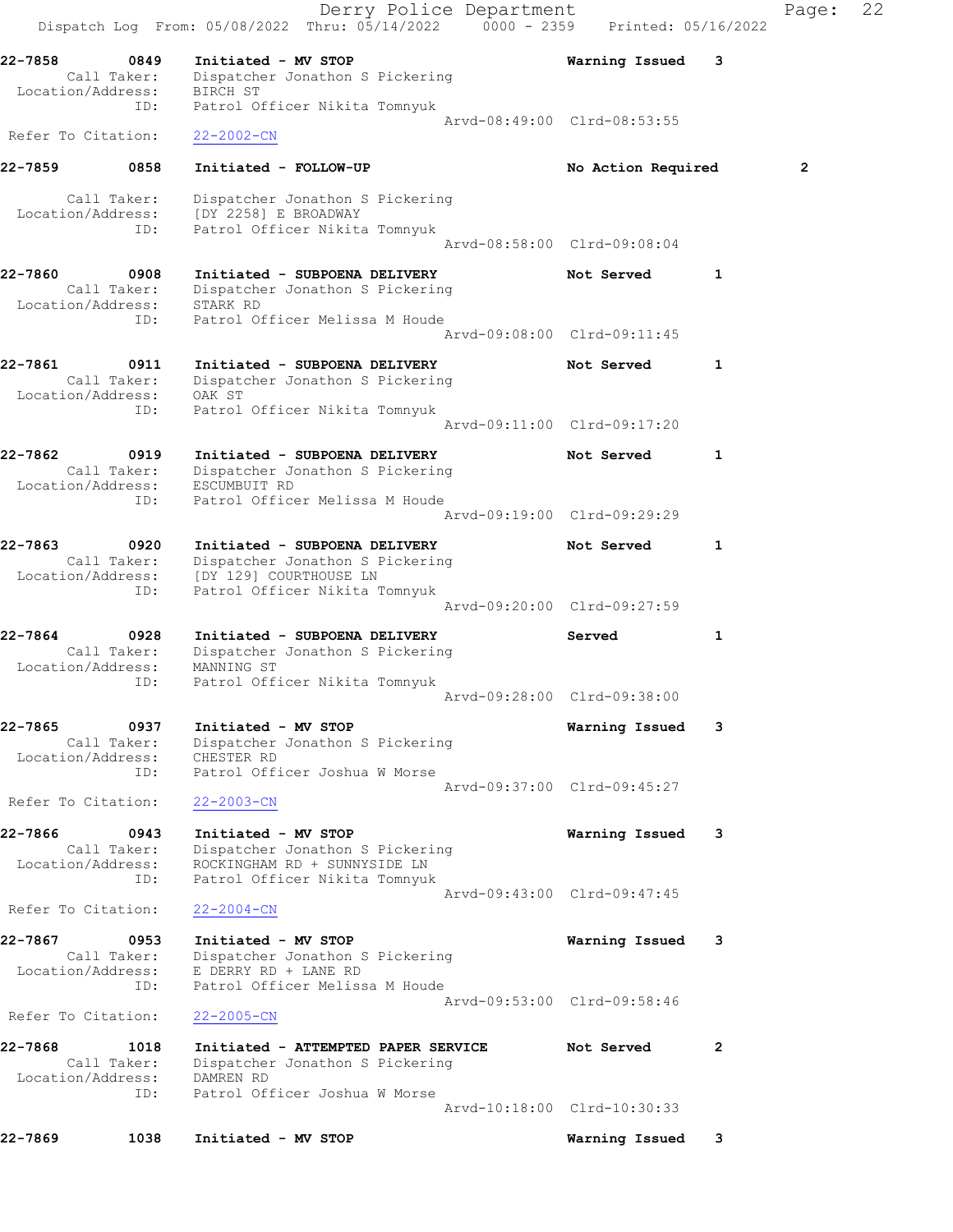Derry Police Department Fage: 23 Dispatch Log From:  $05/08/2022$  Thru:  $05/14/2022$  0000 - 2359 Printed: 05/16/2022 Call Taker: Dispatcher Jonathon S Pickering Location/Address: [DY 928] S MAIN ST ID: Patrol Officer Collin Kennedy Arvd-10:38:00 Clrd-10:56:02 Refer To Citation: 22-2007-CN 22-7870 1038 Initiated - MV STOP Warning Issued 3 Call Taker: Dispatcher Jonathon S Pickering Location/Address: HIGH ST + BEACON ST ID: Patrol Officer Nikita Tomnyuk Arvd-10:38:00 Clrd-10:55:28 Refer To Citation: 22-2009-CN 22-7871 1054 Initiated - MV STOP Warning Issued 3 Call Taker: Dispatcher Jonathon S Pickering Location/Address: HAMPSTEAD RD ID: Patrol Officer Joshua W Morse Arvd-10:54:00 Clrd-11:02:03 Refer To Citation: 22-2006-CN 22-7872 1120 Phone - WELFARE CHECK Services Rendered 2 Call Taker: Dispatcher Jonathon S Pickering Location/Address: ALADDIN CIR ID: Patrol Officer Melissa M Houde Disp-11:21:11 Arvd-11:25:40 Clrd-11:38:39 Cleared By: Lieutenant Michael T Muncey ID: Patrol Officer Collin Kennedy Disp-11:21:12 Arvd-11:28:16 Clrd-11:38:37 Cleared By: Lieutenant Michael T Muncey Narrative: Contact made with subject. No further action needed. 22-7873 1125 Phone - ASSIST OTHER AGENCY Services Rendered 3 Call Taker: Dispatcher Jonathon S Pickering Location/Address: LAKE AVE ID: Sergeant Jeffrey M Dawe Disp-11:32:37 Arvd-11:40:04 Clrd-12:19:56 ID: Patrol Officer Joshua W Morse Disp-11:34:06 Arvd-11:40:03 Clrd-12:20:03 Refer To Field Int: 22-1554-FI 22-7874 1157 Initiated - ASSIST CITIZEN ADVICE GIVEN 3 Call Taker: Dispatcher Jonathon S Pickering Location/Address: [DY 2] MUNICIPAL DR ID: Patrol Officer Monica Ricci Arvd-11:57:00 Clrd-11:58:12 Refer To Field Int: 22-1553-FI 22-7875 1205 Phone - MV STOP Warning Issued 3 Call Taker: Dispatcher Jonathon S Pickering Location/Address: POND RD ID: Patrol Officer Melissa M Houde Disp-12:06:53 Arvd-12:10:00 Clrd-12:10:03 Refer To Citation: 22-2008-CN 22-7876 1210 Phone - MV ACCIDENT North Matter Mediated 1 Call Taker: Dispatcher Jonathon S Pickering Location/Address: [DY 2520] BYPASS 28 ID: Patrol Officer Nikita Tomnyuk Disp-12:11:45 Arvd-12:17:30 Clrd-12:30:39 Narrative: two motor vehicles involved. no reported injuries Narrative: operators did not wish to file a police report. operators have exchanged information amongst themselves. Refer To Field Int: 22-1593-FI

22-7877 1238 Phone - MEDICAL EMERGENCY 1 Transported to Hospital 1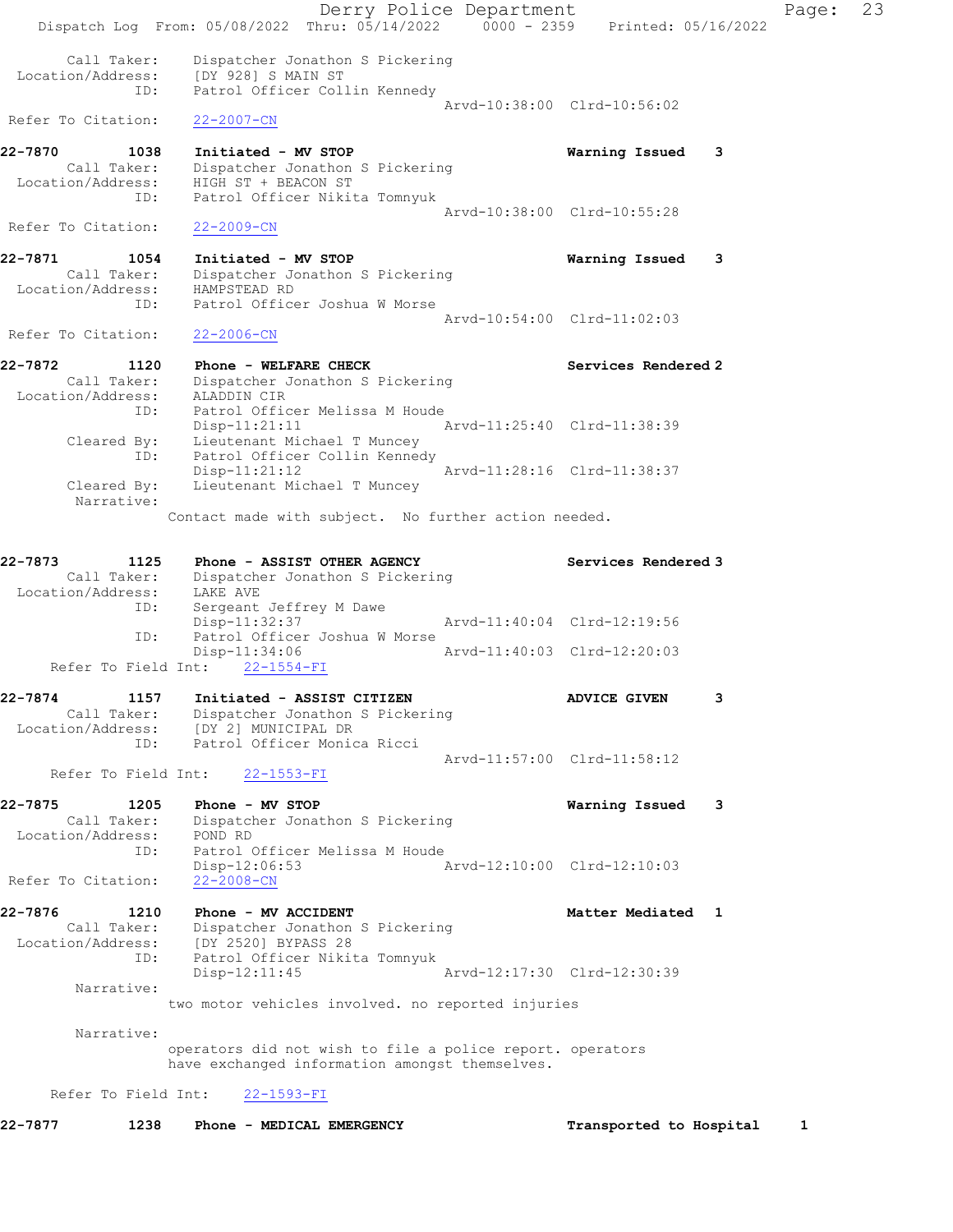Derry Police Department Page: 24 Dispatch Log From:  $05/08/2022$  Thru:  $05/14/2022$  0000 - 2359 Printed: 05/16/2022 Call Taker: Dispatcher Jonathon S Pickering Location/Address: PEABODY RD ID: Patrol Officer Joshua W Morse Disp-12:39:28 Arvd-12:41:39 Clrd-12:49:52 ID: Patrol Officer Melissa M Houde<br>Disp-12:39:30 Ar Disp-12:39:30 Arvd-12:40:10 Clrd-12:49:56 ID: Sergeant Jeffrey M Dawe<br>Disp-12:39:32 Disp-12:39:32 Arvd-12:41:34 Clrd-12:49:59 Narrative: conscious and breathing, altered mental state. not herself Narrative: out with fire Narrative: transported to parkland. Refer To Field Int: 22-1555-FI 22-7878 1241 Radio - MV STOP Warning Issued 3 Call Taker: Dispatcher Jonathon S Pickering Location/Address: HIGH ST ID: Patrol Officer Jeffrey R Pike Disp-12:42:32 Arvd-12:42:34 Clrd-12:46:54 22-7879 1253 Walk-In - ASSIST CITIZEN ADVICE GIVEN 3 Call Taker: Patrol Officer Monica Ricci Location/Address: [DY 2] MUNICIPAL DR ID: Patrol Officer Nikita Tomnyuk Disp-12:54:08 Arvd-12:54:11 Clrd-12:54:17 Refer To Field Int: 22-1591-FI 22-7880 1312 Initiated - WARRANT ARREST Arrest(s) Made 2 Call Taker: Dispatcher Jonathon S Pickering Location/Address: [DY 2] MUNICIPAL DR ID: Patrol Officer Monica Ricci Arvd-13:12:00 Clrd-14:02:28 Narrative: 05/10/2022 1315 Subject turning himself in on a warrant Narrative: 05/10/2022 1315 Subject Info: Ryan Gobeil 35 Maxwell Dr Derry, NH DOB:7/31/84 Arrested for Domestic Violence (assault) Narrative: 05/10/2022 1355 placed in cell #3 Narrative: 05/10/2022 1441 bail set at \$1000 PR, court date 6/23/22 per BC Mencis Refer To Arrest: 22-410-AR 22-7881 1329 Initiated - SUBPOENA DELIVERY Served 1 Call Taker: Dispatcher Jonathon S Pickering Location/Address: [DY 8] MANNING ST

 ID: Patrol Officer Nikita Tomnyuk Arvd-13:29:00 Clrd-13:29:51 22-7882 1330 Initiated - FOUND/LOST PROPERTY Services Rendered 3 Call Taker: Dispatcher Jonathon S Pickering Location/Address: [DY 8] MANNING ST ID: Patrol Officer Nikita Tomnyuk Arvd-13:30:00 Clrd-13:42:02

 Narrative: 05/10/2022 1344 found license plate

Refer To Field Int: 22-1590-FI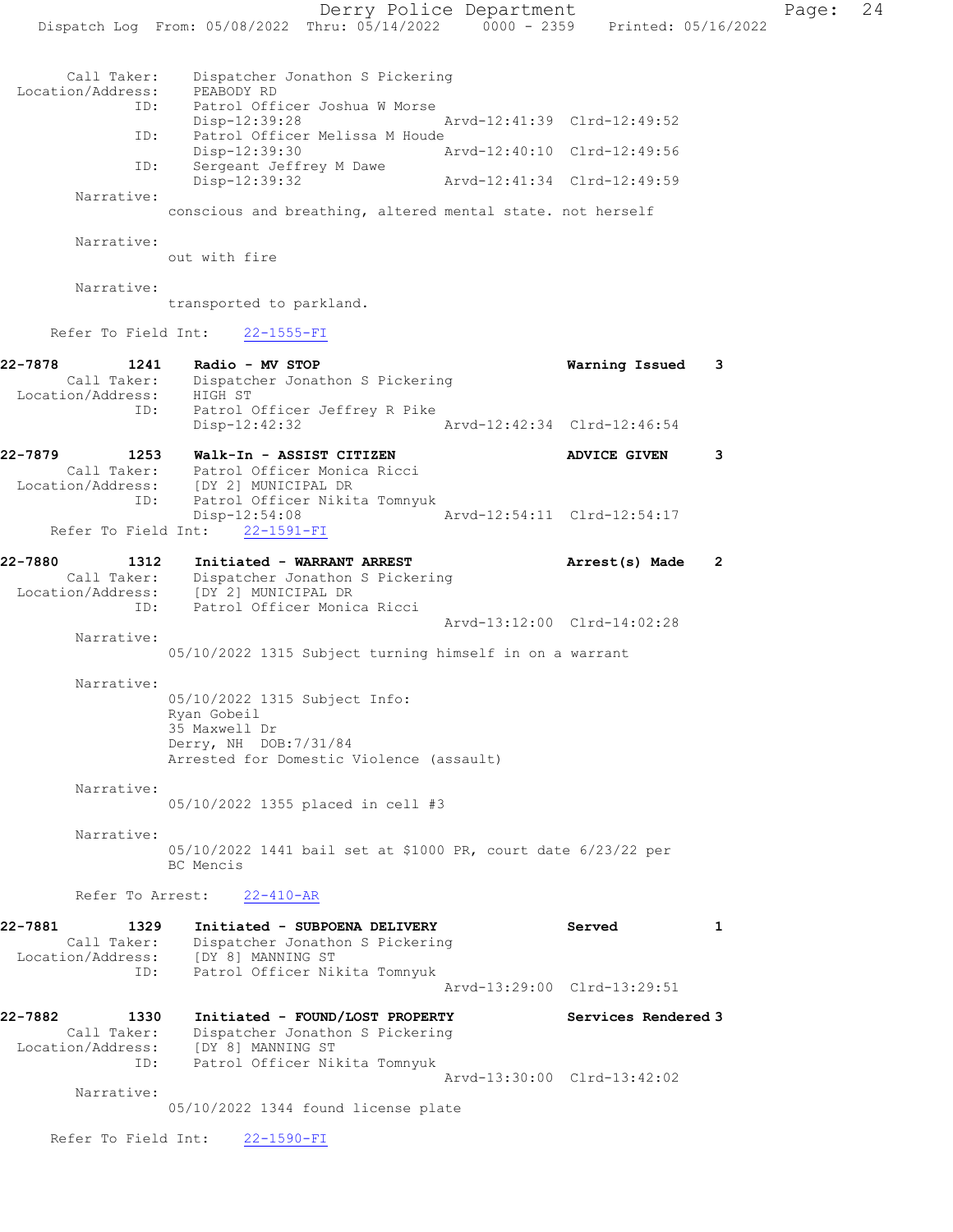| 22-7883<br>Location/Address: | 1342<br>Call Taker:        | Phone - SUSPICIOUS ACTIVITY<br>Dispatcher Jonathon S Pickering<br>CENTRAL ST                           | SENT ON THEIR WAY 2         |                |
|------------------------------|----------------------------|--------------------------------------------------------------------------------------------------------|-----------------------------|----------------|
|                              | ID:                        | Patrol Officer Collin Kennedy<br>$Disp-13:42:47$                                                       | Arvd-13:47:41 Clrd-14:15:50 |                |
|                              | ID:                        | Patrol Officer Nikita Tomnyuk<br>Disp-13:42:50                                                         | Arvd-13:46:44 Clrd-14:15:50 |                |
|                              | Narrative:                 | 05/10/2022 1343 possible intoxicated subject passed out on<br>front steps                              |                             |                |
|                              | Narrative:                 | 05/10/2022 1415 confirmed mental health issues, not<br>intoxicated, refused all services               |                             |                |
|                              | Refer To Field Int:        | 22-1589-FI                                                                                             |                             |                |
| 22-7884<br>Location/Address: | 1455<br>Call Taker:<br>ID: | Phone - ALARM (OTHER)<br>Dispatcher Kaitlyn A Fitzgerald<br>W BROADWAY<br>Patrol Officer Jack Stafford | False Alarm                 | 2              |
|                              | Narrative:                 | Disp-14:56:13                                                                                          | Arvd-15:06:16 Clrd-15:12:06 |                |
|                              |                            | 05/10/2022 1512 CONFIRMED FALSE BY CLEANER                                                             |                             |                |
| 22-7885<br>Location/Address: | 1504<br>Call Taker:        | Phone - PED CHECK<br>Dispatcher Kaitlyn A Fitzgerald<br>CRYSTAL AVE                                    | Could Not Locate 2          |                |
|                              | ID:                        | Patrol Officer Charles L Doherty<br>$Disp-15:04:53$                                                    | Arvd-15:05:33 Clrd-15:16:44 |                |
|                              | ID:                        | Patrol Officer Charles L Doherty<br>Disp-15:17:05                                                      | Arvd-15:17:07 Clrd-15:17:08 |                |
| 22-7886                      | 1529                       | Initiated - FOLLOW-UP                                                                                  | No Action Required          | $\overline{2}$ |
| Location/Address:            | Call Taker:                | Dispatcher Kaitlyn A Fitzgerald<br>HUBBARD CT                                                          |                             |                |
|                              | ID:                        | Patrol Officer Andrew R Kennedy                                                                        | Arvd-15:29:00 Clrd-15:35:13 |                |
| 22-7887                      | 1529<br>Call Taker:        | Radio - Community Relations<br>Dispatcher Kaitlyn A Fitzgerald                                         | Services Rendered 2         |                |
| Location/Address:            | ID:                        | MANNING ST<br>Patrol Officer Jack Stafford<br>Disp-15:30:06                                            | Arvd-15:30:08 Clrd-15:59:42 |                |
|                              | ID:                        | Sergeant Jared Knox<br>Disp-15:30:13                                                                   | Arvd-15:30:15 Clrd-16:31:08 |                |
| 22-7888                      | 1553<br>Call Taker:        | Phone - SUSPICIOUS ACTIVITY<br>Dispatcher Kaitlyn A Fitzgerald                                         | Services Rendered 2         |                |
| Location/Address:            | ID:                        | W BROADWAY<br>Patrol Officer Charles L Doherty<br>Disp-15:54:36                                        | Arvd-15:57:19 Clrd-16:09:39 |                |
|                              | ID:                        | Patrol Officer Andrew R Kennedy<br>$Disp-15:59:11$                                                     | Clrd-15:59:24               |                |
|                              | ID:                        | Patrol Officer Jack Stafford                                                                           | Arvd-16:00:34 Clrd-16:09:41 |                |
|                              | Narrative:                 | $Disp-15:59:46$                                                                                        |                             |                |
|                              |                            | 05/10/2022 1555 DISORIENTED HISPANIC/NATIVE AMERICAN MALE<br>WALKING INTO TRAFFIC                      |                             |                |
|                              | Narrative:                 | 05/10/2022 1606 330 AND 418 OFF ON CENTRAL ST                                                          |                             |                |
| 22-7889<br>Location/Address: | 1610<br>Call Taker:        | Initiated - MV STOP<br>Dispatcher Kaitlyn A Fitzgerald<br>SOUTH AVE                                    | Warning Issued              | 3              |

ID: Patrol Officer Jack Stafford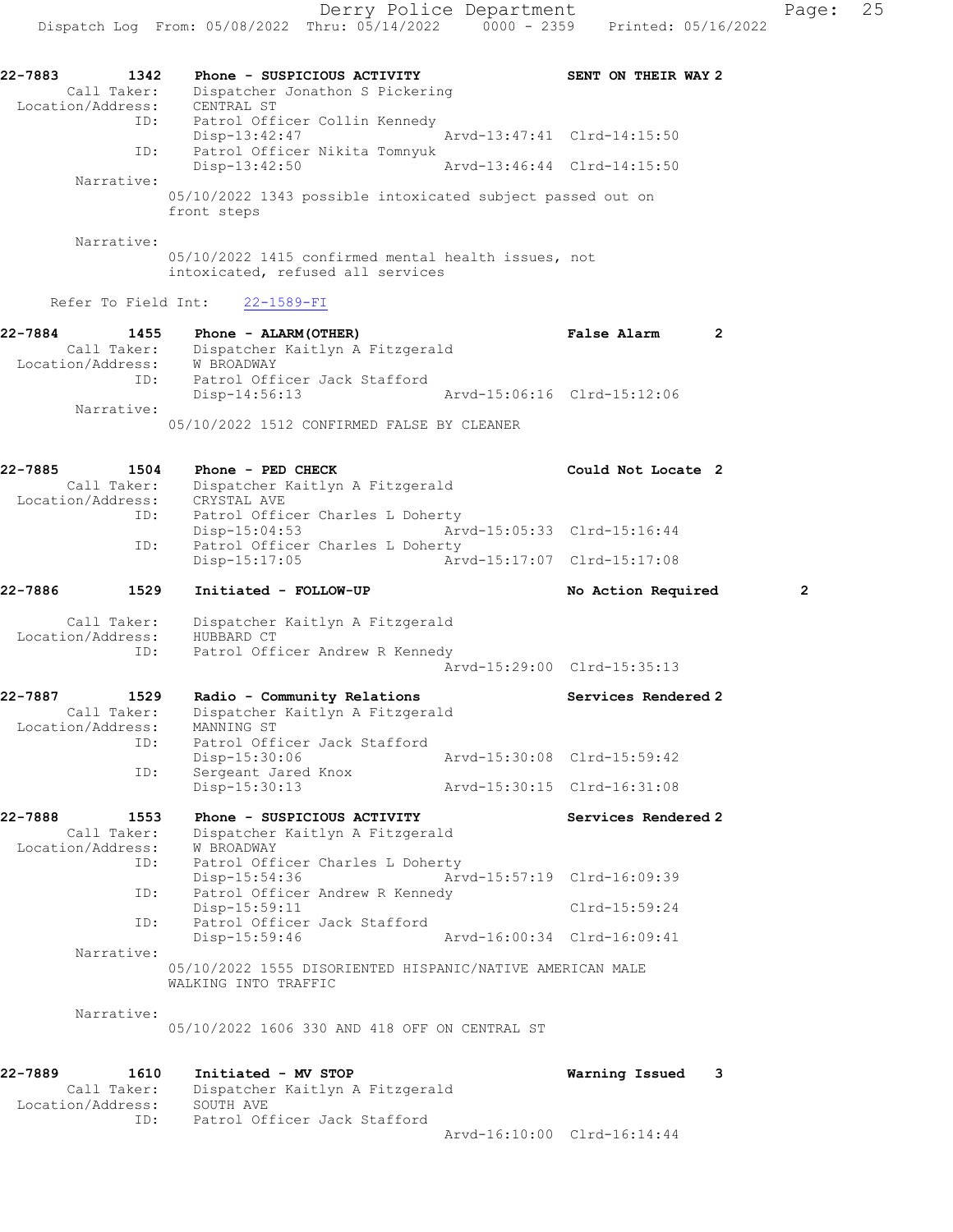|                                          | Derry Police Department<br>Dispatch Log From: 05/08/2022 Thru: 05/14/2022 0000 - 2359 Printed: 05/16/2022 |                             |   | Page:        | 26 |
|------------------------------------------|-----------------------------------------------------------------------------------------------------------|-----------------------------|---|--------------|----|
| Refer To Citation:                       |                                                                                                           |                             |   |              |    |
| Narrative:                               | $22 - 2010 - CN$                                                                                          |                             |   |              |    |
|                                          | 05/10/2022 1611 BLACK DODGE DURANGO                                                                       |                             |   |              |    |
| 22-7890<br>1632                          | Walk-In - ASSIST CITIZEN                                                                                  | <b>ADVICE GIVEN</b>         | 3 |              |    |
|                                          | Call Taker: Patrol Officer Monica Ricci<br>Location/Address: [DY 2] MUNICIPAL DR                          |                             |   |              |    |
|                                          | ID: Patrol Officer Monica Ricci<br>Disp-16:34:04                                                          | Arvd-16:34:07 Clrd-16:34:14 |   |              |    |
|                                          | Refer To Field Int: 22-1567-FI                                                                            |                             |   |              |    |
| 22-7891<br>1634                          | Initiated - MV STOP<br>Call Taker: Dispatcher Kaitlyn A Fitzgerald                                        | Summons Issued 3            |   |              |    |
|                                          | Location/Address: N SHORE (IP) RD                                                                         |                             |   |              |    |
| ID:                                      | Patrol Officer Andrew R Kennedy                                                                           | Arvd-16:34:00 Clrd-17:00:31 |   |              |    |
| Refer To Citation:<br>Refer To Citation: | 22-2011-CN<br>$22 - 816 - 001023$                                                                         |                             |   |              |    |
| Refer To Summons:                        | $22 - 411 - AR$                                                                                           |                             |   |              |    |
| 22-7892<br>1639                          | Initiated - FOLLOW-UP                                                                                     | No Action Required          |   | $\mathbf{2}$ |    |
| Call Taker:                              | Dispatcher Kaitlyn A Fitzgerald                                                                           |                             |   |              |    |
| Location/Address:<br>ID:                 | B ST + FRANKLIN ST EXT<br>Patrol Officer Charles L Doherty                                                |                             |   |              |    |
| ID:                                      | Sergeant Jared Knox                                                                                       | Arvd-16:39:00 Clrd-16:48:44 |   |              |    |
|                                          | Disp-16:39:46                                                                                             | Arvd-16:39:48 Clrd-16:48:45 |   |              |    |
| 22-7893<br>1644                          | Phone - MEDICAL EMERGENCY                                                                                 | Services Rendered 1         |   |              |    |
| Call Taker:<br>Location/Address:         | Dispatcher Kaitlyn A Fitzgerald<br>CRYSTAL AVE                                                            |                             |   |              |    |
| ID:                                      | Patrol Officer Jack Stafford<br>Disp-16:45:47                                                             | Arvd-16:47:56 Clrd-17:34:34 |   |              |    |
| ID:                                      | Patrol Officer Michael Carnazzo<br>Disp-16:45:53                                                          | Arvd-16:49:56 Clrd-17:34:31 |   |              |    |
| ID:                                      | Sergeant Jared Knox<br>Disp-16:50:40                                                                      | Arvd-16:50:44 Clrd-17:25:10 |   |              |    |
| Narrative:                               |                                                                                                           |                             |   |              |    |
|                                          | 05/10/2022 1718 FIRE NOTIFIED AND RESPONDING                                                              |                             |   |              |    |
| Narrative:                               | 05/10/2022 1721 FIRE ON SCENE                                                                             |                             |   |              |    |
| Narrative:                               |                                                                                                           |                             |   |              |    |
|                                          | 05/10/2022 1734 SUBJECT RELEASED TO A FRIEND                                                              |                             |   |              |    |
|                                          | Refer To Field Int: 22-1560-FI                                                                            |                             |   |              |    |
| 22-7894<br>1706                          | Phone - SUSPICIOUS ACTIVITY                                                                               | Gone on Arrival 2           |   |              |    |
| Location/Address: ASHLEIGH DR            | Call Taker: Dispatcher Kaitlyn A Fitzgerald                                                               |                             |   |              |    |
|                                          | ID: Patrol Officer Charles L Doherty<br>Disp-17:07:12                                                     | Arvd-17:09:12 Clrd-17:13:57 |   |              |    |
| Narrative:                               | 05/10/2022 1709 FIRE ON SCENE                                                                             |                             |   |              |    |
| Narrative:                               |                                                                                                           |                             |   |              |    |
|                                          | 05/10/2022 1714 MALE PASSED OUT IN VEHICLE FOR OVER AN HOUR                                               |                             |   |              |    |
| 22-7895<br>1746                          | Phone - FIGHT                                                                                             | Gone on Arrival 2           |   |              |    |
|                                          | Call Taker: Dispatcher Kaitlyn A Fitzgerald                                                               |                             |   |              |    |
| Location/Address:                        | ENGLISH RANGE RD<br>ID: Patrol Officer Michael Carnazzo                                                   |                             |   |              |    |
| ID:                                      | Disp-17:47:54<br>Patrol Officer Charles L Doherty                                                         | Arvd-17:53:14 Clrd-17:56:20 |   |              |    |
| Narrative:                               | Disp-17:47:56                                                                                             | Arvd-17:53:16 Clrd-17:56:22 |   |              |    |
|                                          | 05/10/2022 2129 TWO FEMALES, ONE MALE                                                                     |                             |   |              |    |
|                                          |                                                                                                           |                             |   |              |    |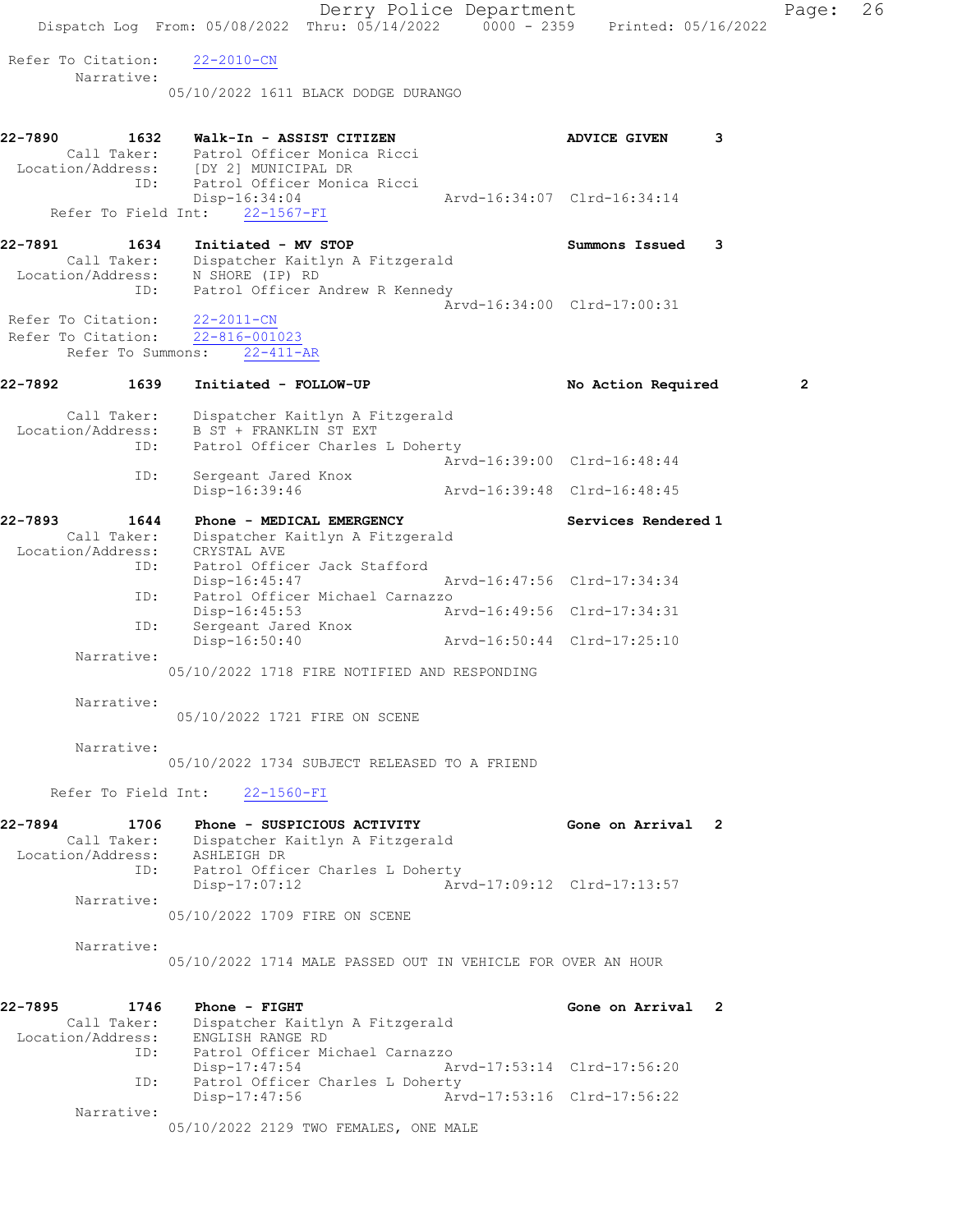Refer To Incident:  $\frac{22-803-OF}{22-805-OF}$ Refer To Incident:

| 22-7897           | 1747                | Phone - DOMESTIC DISTURBANCE         |                             | Verbal in Nature 1 |   |
|-------------------|---------------------|--------------------------------------|-----------------------------|--------------------|---|
|                   | Call Taker:         | Dispatcher Kaitlyn A Fitzgerald      |                             |                    |   |
| Location/Address: |                     | DAMREN RD                            |                             |                    |   |
|                   | ID:                 | Patrol Officer Andrew R Kennedy      |                             |                    |   |
|                   |                     | Disp-17:52:07                        | Arvd-17:59:59 Clrd-18:21:55 |                    |   |
|                   | Arrived By:         | Patrol Officer Kevin L Davies        |                             |                    |   |
|                   |                     | ID: Patrol Officer Scott M Beegan    |                             |                    |   |
|                   |                     | $Disp-17:52:10$                      | Arvd-18:01:00 Clrd-18:21:53 |                    |   |
|                   | ID:                 | Patrol Officer Michael Carnazzo      |                             |                    |   |
|                   |                     | Disp-17:57:13                        | Arvd-18:03:44 Clrd-18:21:59 |                    |   |
|                   | ID:                 | Sergeant Jared Knox                  |                             |                    |   |
|                   |                     | Disp-18:01:49                        | Arvd-18:08:34 Clrd-18:21:50 |                    |   |
|                   | Narrative:          |                                      |                             |                    |   |
|                   |                     | 05/10/2022 2128 BOYFRIEND/GIRLFRIEND |                             |                    |   |
|                   | Refer To Field Int: | 22-1559-FI                           |                             |                    |   |
| 22-7896           | 1749                | Phone - LARCENY / FORGERY / FRAUD    |                             | Report Taken       | 2 |

| Call Taker:<br>Location/Address: | Dispatcher Kaitlyn A Fitzgerald<br>MUNICIPAL DR                               |
|----------------------------------|-------------------------------------------------------------------------------|
| ID:                              | Patrol Officer Kevin L Davies<br>Arvd-17:50:02 Clrd-18:08:45<br>Disp-17:50:00 |
|                                  | Cleared By: Patrol Officer Kevin L Davies<br>Refer To Incident: 22-801-OF     |

# 22-7898 1811 Phone - MV REPO No Action Required 1

| Call Taker:       | Patrol Officer Kevin L Davies                               |
|-------------------|-------------------------------------------------------------|
| Location/Address: | CRAVEN TER                                                  |
| ID:               | Patrol Officer Kevin L Davies                               |
|                   | Disp-18:12:00<br>Arvd-18:12:02 Clrd-18:12:28                |
| Narrative:        |                                                             |
|                   | 2009 Forest River Rockwood Lite Weight Trailer. Owner aware |

#### 22-7899 1822 Radio - FOLLOW-UP No Action Required 2

| Call Taker:<br>Location/Address: | Dispatcher Kaitlyn A Fitzgerald<br>MUNICIPAL DR  |                             |
|----------------------------------|--------------------------------------------------|-----------------------------|
| ID:                              | Patrol Officer Andrew R Kennedy<br>Disp-18:24:22 | Arvd-18:35:06 Clrd-19:18:10 |

## 22-7900 1836 Phone - FOLLOW-UP **No Action Required** 2

 Call Taker: Dispatcher Kaitlyn A Fitzgerald Location/Address: MUNICIPAL DR ID: Patrol Officer Michael Carnazzo Disp-18:37:00 Arvd-18:40:49 Clrd-22:20:38

22-7901 1933 Phone - SUSPICIOUS ACTIVITY Could Not Locate 2 Call Taker: Dispatcher Kaitlyn A Fitzgerald Location/Address: BERRY RD + BRADY AVE ID: Patrol Officer Scott M Beegan Disp-19:34:34 Arvd-19:36:43 Clrd-19:41:38 Cleared By: Patrol Officer Kevin L Davies Narrative:

05/10/2022 2127 BLACK CAR

| 22-7902           | 1956        | Radio - FOLLOW-UP               |                             | No Action Required | $\overline{2}$ |
|-------------------|-------------|---------------------------------|-----------------------------|--------------------|----------------|
|                   | Call Taker: | Patrol Officer Kevin L Davies   |                             |                    |                |
| Location/Address: |             | MUNICIPAL DR                    |                             |                    |                |
|                   | ID:         | Patrol Officer Andrew R Kennedy |                             |                    |                |
|                   |             | Disp-19:57:04                   | Arvd-19:57:06 Clrd-20:30:55 |                    |                |
|                   | Cleared By: | Dispatcher Kaitlyn A Fitzgerald |                             |                    |                |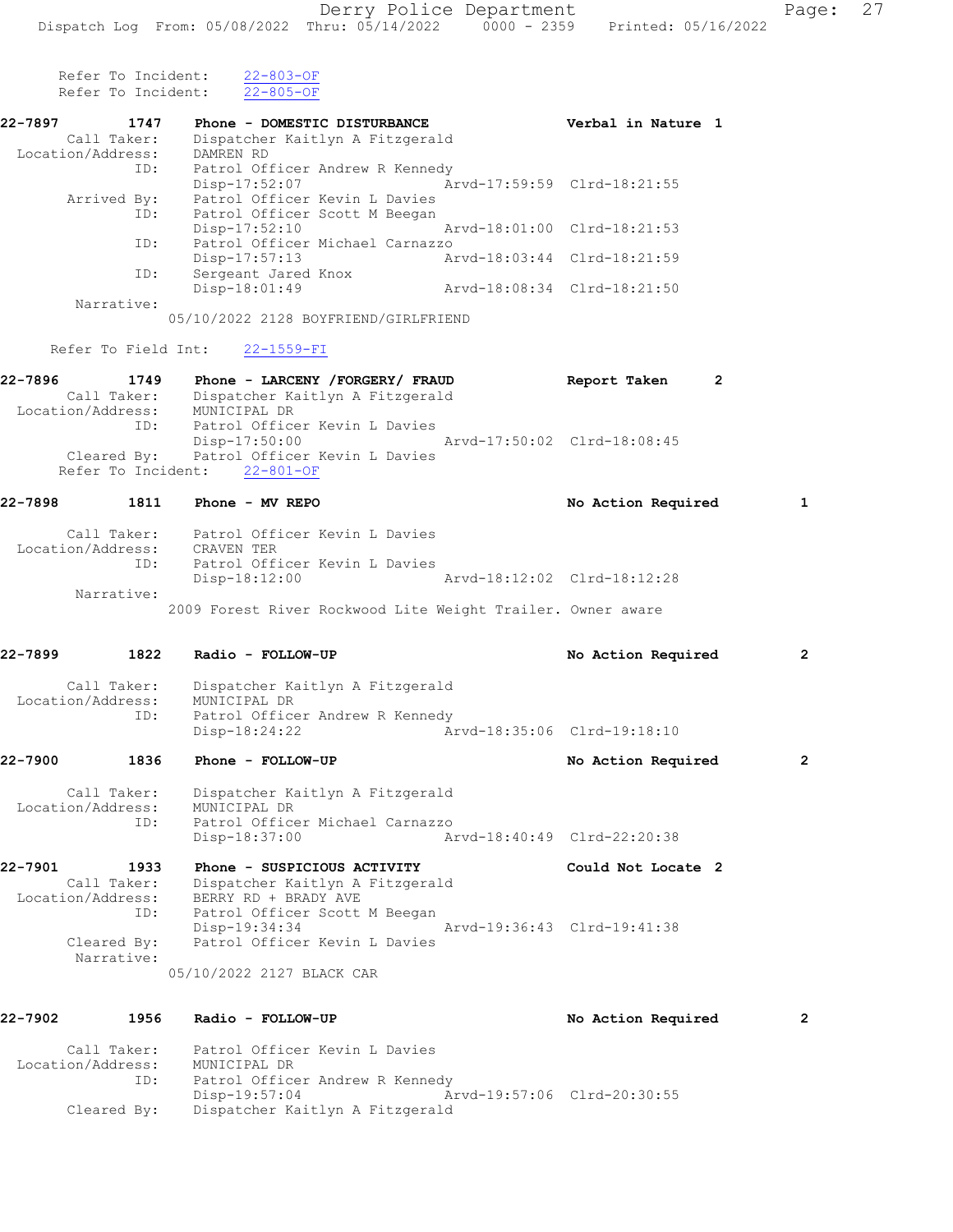Derry Police Department Fage: 28 Dispatch Log From: 05/08/2022 Thru: 05/14/2022 0000 - 2359 Printed: 05/16/2022 22-7903 2010 Phone - PARKING COMPLAINT ADVICE GIVEN 1 Call Taker: Patrol Officer Kevin L Davies Location/Address: FRANKLIN ST ID: Patrol Officer Scott M Beegan Disp-20:11:48 Arvd-20:18:42 Clrd-20:23:26 Arrived By: Dispatcher Kaitlyn A Fitzgerald Cleared By: Dispatcher Kaitlyn A Fitzgerald Narrative: 05/10/2022 2023 VEHICLE LEGALLY PARKED 22-7904 2036 Initiated - MV STOP Warning Issued 3 Call Taker: Dispatcher Kaitlyn A Fitzgerald Location/Address: ROCKINGHAM RD + BEDARD AVE ID: Patrol Officer Andrew R Kennedy Arvd-20:36:00 Clrd-20:45:38 Refer To Citation: 22-2012-CN 22-7905 2041 Phone - WELFARE CHECK Services Rendered 2 Call Taker: Patrol Officer Kevin L Davies Location/Address: FENWAY ST ID: Patrol Officer Andrew R Kennedy<br>Disp-20:47:26 Arvd-20:47:28 Clrd-20:47:36 Disp-20:47:26 Arvd-20:47:28 Clrd-20:47:36 Dispatched By: Dispatcher Kaitlyn A Fitzgerald Arrived By: Dispatcher Kaitlyn A Fitzgerald Cleared By: Dispatcher Kaitlyn A Fitzgerald ID: Patrol Officer Scott M Beegan Disp-20:47:31 Arvd-20:47:33 Clrd-21:15:45 Dispatched By: Dispatcher Kaitlyn A Fitzgerald Arrived By: Dispatcher Kaitlyn A Fitzgerald Cleared By: Dispatcher Kaitlyn A Fitzgerald ID: Patrol Officer Jack Stafford Disp-20:47:39 Arvd-20:47:42 Clrd-21:18:07 Dispatched By: Dispatcher Kaitlyn A Fitzgerald Arrived By: Dispatcher Kaitlyn A Fitzgerald Cleared By: Dispatcher Kaitlyn A Fitzgerald ID: Sergeant Jared Knox Disp-20:53:20 Arvd-20:55:52 Clrd-21:15:50 Dispatched By: Dispatcher Kaitlyn A Fitzgerald Arrived By: Dispatcher Kaitlyn A Fitzgerald Cleared By: Dispatcher Kaitlyn A Fitzgerald Narrative: 05/10/2022 2127 CONTACT MADE VIA PHONE, NO ISSUES. 22-7906 2106 Initiated - FOLLOW-UP No Action Required 2 Call Taker: Dispatcher Kaitlyn A Fitzgerald Location/Address: GARVIN RD ID: Detective Kimberly M Bouse Arvd-21:06:00 Clrd-21:39:17 22-7907 2111 Phone - DOMESTIC DISTURBANCE Report Taken 1 Call Taker: Dispatcher Kaitlyn A Fitzgerald Location/Address: PERLEY RD ID: Patrol Officer Andrew R Kennedy Disp-21:11:33 Arvd-21:13:36 Clrd-22:02:57 ID: Patrol Officer Charles L Doherty Disp-21:11:37 Arvd-21:13:03 Clrd-22:27:11 ID: Sergeant Jared Knox Disp-21:15:57 Arvd-21:18:30 Clrd-22:27:09 Narrative: 05/10/2022 2132 BOYFRIEND/GIRLFRIEND Narrative: 05/10/2022 2255 One in custody at HQ Narrative: 05/10/2022 2307 Subject information (DV simple assault): Christopher Kowalczyk 4A Perley RD Derry NH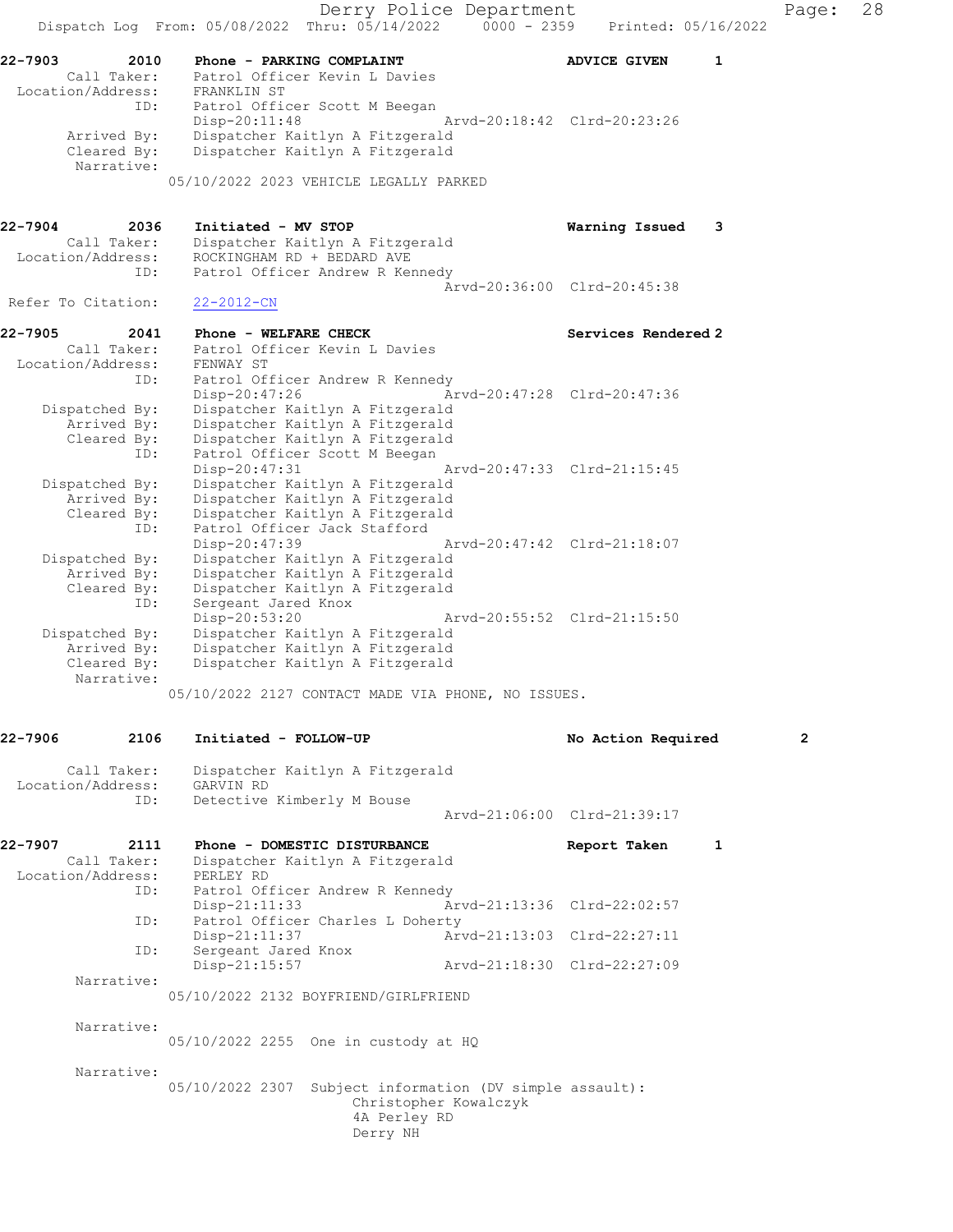Derry Police Department Fage: 29 Dispatch Log From: 05/08/2022 Thru: 05/14/2022 0000 - 2359 Printed: 05/16/2022 DOB: 10/6/81 Narrative: 05/10/2022 2309 B/C called at this time Narrative: 05/10/2022 2318 Subject placed in cell 3 at this time Narrative: 05/10/2022 2342 B/C off at HQ Narrative: 05/11/2022 0001 Subject released at this time on \$1000 PR w/ court date of 6/23/22 as per b/c Mencis Refer To Arrest: 22-412-AR Refer To Incident: 22-802-OF 22-7908 2150 Phone - SUSPICIOUS ACTIVITY Services Rendered 2 Call Taker: Dispatcher Kaitlyn A Fitzgerald Location/Address: OLD CHESTER RD ID: Patrol Officer Jack Stafford Disp-21:51:46 Arvd-21:56:35 Clrd-22:04:20 ID: Patrol Officer Scott M Beegan Disp-21:51:50 Arvd-21:56:37 Clrd-22:04:22 Narrative: 05/10/2022 2204 TWO INDIVIDUALS WALKING AROUND OUTSIDE THE RESIDENCE Narrative: 05/10/2022 2205 PROPERTY AND BUILDING CHECKED, NO ISSUES Refer To Field Int: 22-1569-FI 22-7909 2212 Walk-In - SEX OFFENSES Report Taken 1 Call Taker: Dispatcher Kaitlyn A Fitzgerald Location/Address: KENDALL POND RD<br>ID: Detective Kimber Detective Kimberly M Bouse<br>Disp-22:13:19 Disp-22:13:19 Arvd-22:13:27 Clrd-22:13:30 22-7910 2224 Phone - ASSIST OTHER AGENCY Services Rendered 3 Call Taker: Patrol Officer Kevin L Davies Location/Address: CORPORATE PARK DR ID: Patrol Officer Scott M Beegan Disp-22:25:28 Arvd-22:30:41 Clrd-22:36:19 Arrived By: Dispatcher Kaitlyn A Fitzgerald Cleared By: Dispatcher Kaitlyn A Fitzgerald Narrative: MV Lockout 22-7911 2227 Radio - FOLLOW-UP Services Rendered 2 Call Taker: Dispatcher Kaitlyn A Fitzgerald Location/Address: MUNICIPAL DR ID: Patrol Officer Charles L Doherty Disp-22:27:31 Arvd-22:32:44 Clrd-22:55:47 Cleared By: Dispatcher Christine D Carlson 22-7912 2249 Radio - FOLLOW-UP Services Rendered 2 Call Taker: Dispatcher Kaitlyn A Fitzgerald Location/Address: OLD CHESTER RD ID: Patrol Officer Scott M Beegan Disp-22:50:00 Arvd-22:53:55 Clrd-22:58:08 Arrived By: Patrol Officer Kevin L Davies Cleared By: Dispatcher Christine D Carlson 22-7913 2340 Initiated - PROPERTY CHECK Services Rendered 2 Call Taker: Dispatcher Christine D Carlson Location/Address: PIERCE AVE ID: Patrol Officer Casey J Noyes Arvd-23:40:00 Clrd-23:41:05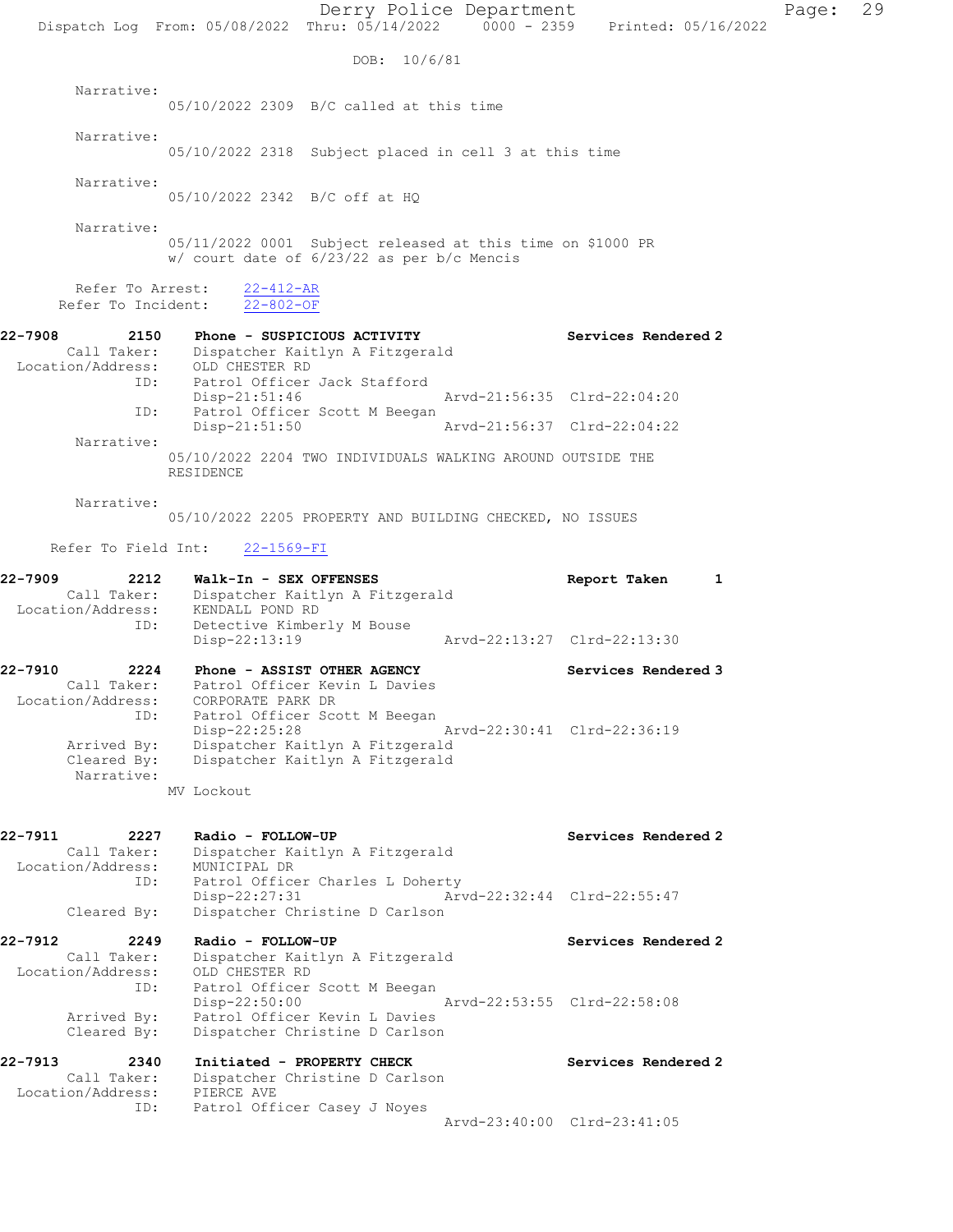Derry Police Department Fage: 30 Dispatch Log From:  $05/08/2022$  Thru:  $05/14/2022$  0000 - 2359 Printed: 05/16/2022 22-7914 2350 Initiated - MV STOP Warning Issued 3 Call Taker: Dispatcher Christine D Carlson Location/Address: W BROADWAY ID: Patrol Officer Melissa M Houde Arvd-23:50:00 Clrd-23:52:50 Refer To Citation: 22-2013-CN 22-7915 2357 Radio - DISTURBANCE 1988 Matter Mediated 1 Call Taker: Dispatcher Christine D Carlson Location/Address: MANCHESTER RD ID: Patrol Officer Melissa M Houde Disp-23:58:00 Arvd-23:58:01 Clrd-05/11/2022 @ 00:11:04 Cleared By: Patrol Officer Kevin L Davies ID: Patrol Officer Michael Carnazzo Disp-23:58:03 Arvd-23:58:46 Clrd-05/11/2022 @ 00:11:01 Cleared By: Patrol Officer Kevin L Davies ID: Sergeant James M Belanger

Disp-00:00:32 Arvd-00:00:34 Clrd-05/11/2022 @ 00:10:58

#### For Date:  $05/11/2022 -$  Wednesday

Refer To Field Int: 22-1571-FI

Cleared By: Patrol Officer Kevin L Davies

| 22-7916<br>0011    | Phone - DOMESTIC DISTURBANCE                            | Services Rendered 1                              |
|--------------------|---------------------------------------------------------|--------------------------------------------------|
| Call Taker:        | Dispatcher Christine D Carlson                          |                                                  |
| Location/Address:  | WINDHAM RD                                              |                                                  |
| ID:                | Patrol Officer Nikita Tomnyuk                           |                                                  |
|                    | $Disp-00:12:42$                                         | Arvd-00:19:43 Clrd-00:54:33                      |
| ID:                | Patrol Officer Casey J Noyes                            |                                                  |
|                    | $Disp-00:12:43$                                         | Arvd-00:14:51 Clrd-00:54:20                      |
| ID:                | Patrol Officer Scott M Beegan<br>Disp-00:17:46          | Arvd-00:17:47 Clrd-00:38:24                      |
| ID:                | Sergeant James M Belanger                               |                                                  |
|                    | Disp-00:22:41                                           | Arvd-00:22:42 Clrd-00:38:12                      |
|                    | Refer To Field Int: 22-1563-FI                          |                                                  |
| 22-7917<br>0016    | Initiated - MV STOP                                     | 3                                                |
| Call Taker:        | Dispatcher Christine D Carlson                          | Warning Issued                                   |
| Location/Address:  | LINLEW DR                                               |                                                  |
| ID:                | Patrol Officer Melissa M Houde                          |                                                  |
|                    |                                                         | Arvd-00:16:00 Clrd-00:22:12                      |
| Refer To Citation: | $22 - 2014 - CN$                                        |                                                  |
|                    |                                                         |                                                  |
| 22-7918<br>0035    | Initiated - MV STOP                                     | 3<br>No Action Required                          |
| Call Taker:        | Dispatcher Christine D Carlson                          |                                                  |
| Location/Address:  | TSIENNETO RD                                            |                                                  |
| ID:                | Patrol Officer Melissa M Houde                          |                                                  |
|                    |                                                         | Arvd-00:35:00 Clrd-00:36:51                      |
| 22-7919<br>0247    | Initiated - PED CHECK                                   | SENT ON THEIR WAY 2                              |
| Call Taker:        | Dispatcher Christine D Carlson                          |                                                  |
| Location/Address:  | KENDALL POND RD                                         |                                                  |
| ID:                | Patrol Officer Casey J Noyes                            |                                                  |
|                    |                                                         | Arvd-02:47:00 Clrd-02:48:41                      |
| 22-7920<br>0652    | Phone - WARRANT ARREST                                  | Arrest(s) Made<br>$\overline{2}$<br>$\mathbf{1}$ |
| Call Taker:        | Dispatcher Christine D Carlson                          |                                                  |
| Location/Address:  | [DY 2] MUNICIPAL DR                                     |                                                  |
| ID:                | Patrol Officer Joshua W Morse                           |                                                  |
|                    | $Disp-06:52:41$                                         | Arvd-06:57:40 Clrd-07:55:55                      |
| Cleared By:        | Dispatcher Jonathon S Pickering                         |                                                  |
| ID:                | Patrol Officer Joshua W Morse<br>Disp-08:54:57          | Arvd-08:55:08 Clrd-08:55:24                      |
| Dispatched By:     | Lieutenant Michael T Muncey                             |                                                  |
| Arrived By:        | Lieutenant Michael T Muncey                             |                                                  |
| Cleared By:        | Lieutenant Michael T Muncey                             |                                                  |
| Narrative:         |                                                         |                                                  |
|                    | 05/11/2022 0713 Subject turning himself in on a warrant |                                                  |
|                    |                                                         |                                                  |

Narrative: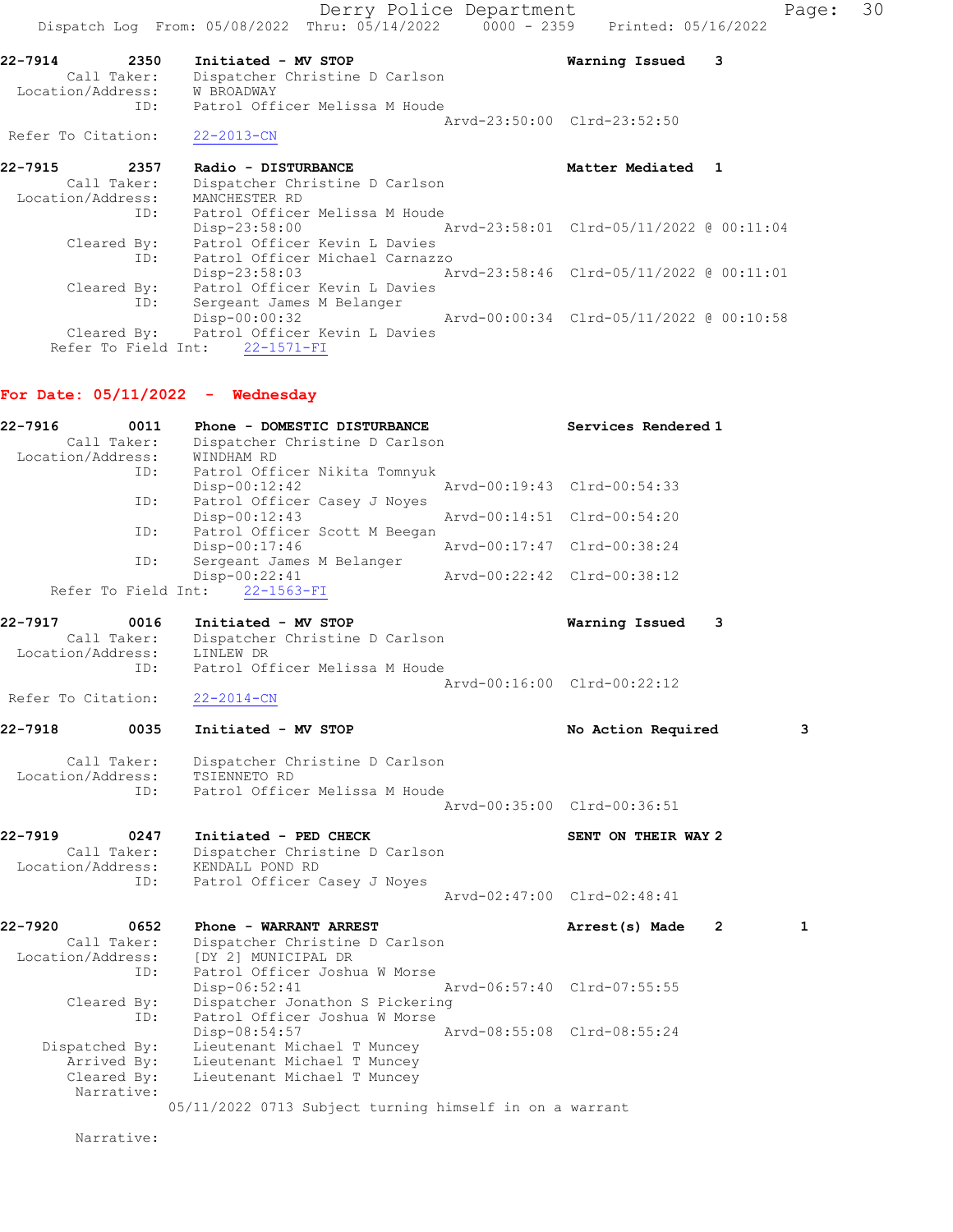Derry Police Department Page: 31 Dispatch Log From:  $05/08/2022$  Thru:  $05/14/2022$  0000 - 2359 Printed: 05/16/2022 05/11/2022 0713 Subject Info: James Lyons 7 Navarro Cir #1 Medford, MA DOB:5/15/61 Arrested on an EBW for Non-Appearance in Court for a Theft charge Narrative: 05/11/2022 0716 bail preset at \$500 cash Narrative: 05/11/2022 0751 placed in cell #3 Narrative: 05/11/2022 0827 released on \$500 cash per BC Mencis, court date 6/23/22 Refer To Arrest: 22-413-AR 22-7921 0721 Initiated - SUBPOENA DELIVERY Served 1 Call Taker: Dispatcher Jonathon S Pickering Location/Address: [DY 2] MUNICIPAL DR ID: Patrol Officer James M McClafferty Arvd-07:21:00 Clrd-07:25:28 22-7922 0724 Initiated - PROPERTY CHECK No Action Required 2 Call Taker: Dispatcher Jonathon S Pickering Location/Address: FORDWAY ST ID: Patrol Officer Nicholas M Granville Arvd-07:24:00 Clrd-07:25:22 Narrative: 05/11/2022 0724 checked, empty, no issues 22-7923 0728 Initiated - MV STOP Warning Issued 3 Dispatcher Jonathon S Pickering Location/Address: POND RD ID: Patrol Officer Samuel J Troy Arvd-07:28:00 Clrd-07:34:53 Refer To Citation: 22-2015-CN 22-7924 0736 Initiated - Radar Trailer Cleared 3 Call Taker: Dispatcher Jonathon S Pickering Location/Address: PIERCE AVE ID: Patrol Officer James M McClafferty Arvd-07:36:00 Clrd-07:52:28 ID: Patrol Officer Samuel J Troy Disp-12:51:18 Clrd-12:51:43 22-7925 0743 Initiated - TOBACCO VIOLATION Summons Issued 1 Call Taker: Dispatcher Jonathon S Pickering Location/Address: [DY 250] PINKERTON ST ID: Patrol Officer Brian J Landry Arvd-07:43:00 Clrd-07:50:47 Refer To Summons: 22-414-AR 22-7926 0750 Phone - ROAD RAGE **Gone on Arrival** 1 Call Taker: Dispatcher Jonathon S Pickering Location/Address: BEDARD AVE ID: Patrol Officer James M McClafferty<br>Disp-07:52:35 Arvd-07:55:53 Clrd-08:05:13 Disp-07:52:35 Narrative: 05/11/2022 0802 possible road rage, subject stopped and yelled at a passing car 22-7927 0750 Initiated - ANIMAL COMPLAINT Services Rendered 1 Call Taker: Dispatcher Jonathon S Pickering Location/Address: WARNER HILL RD ID: Dispatcher Jonathon S Pickering Arvd-07:50:00 Clrd-07:51:14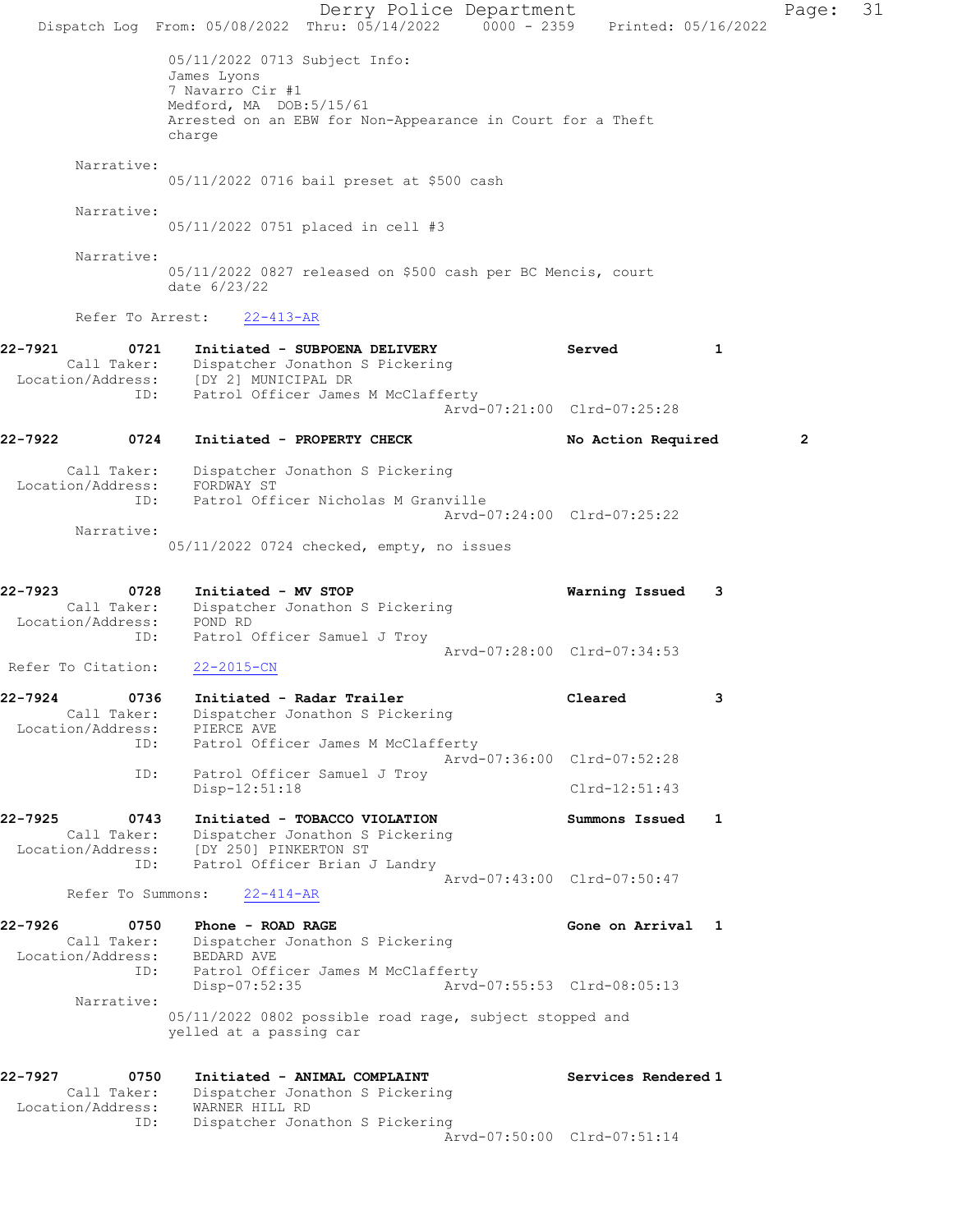|                                                     | Dispatch Log From: 05/08/2022 Thru: 05/14/2022 0000 - 2359                                                        | Derry Police Department | Printed: 05/16/2022         | Page: | 32 |
|-----------------------------------------------------|-------------------------------------------------------------------------------------------------------------------|-------------------------|-----------------------------|-------|----|
| Narrative:                                          |                                                                                                                   |                         |                             |       |    |
|                                                     | $05/11/2022$ 0751 dead cat in the area of the rail trail<br>entrance, ticket entered for DPW                      |                         |                             |       |    |
| 22-7928<br>0759                                     | Phone - DELIVER A MESSAGE<br>Call Taker: Dispatcher Jonathon S Pickering                                          |                         | Message Delivered 1         |       |    |
| Location/Address: ELM ST<br>ID:                     | Patrol Officer Nicholas M Granville<br>Disp-08:00:52                                                              |                         | Arvd-08:06:08 Clrd-08:13:39 |       |    |
| 22-7929<br>0820<br>Call Taker:<br>Location/Address: | Initiated - MV STOP<br>Dispatcher Jonathon S Pickering<br>ISLAND POND RD + FEATHERBED LN                          |                         | Warning Issued 3            |       |    |
| ID:<br>Refer To Citation:                           | Patrol Officer James M McClafferty<br>$22 - 2016 - CN$                                                            |                         | Arvd-08:20:00 Clrd-08:24:14 |       |    |
| 22-7930<br>0824<br>Call Taker:                      | Initiated - Search Warrant<br>Dispatcher Jonathon S Pickering                                                     |                         | Services Rendered 2         |       |    |
| Location/Address:<br>ID:                            | [SND] JUNIPER LN<br>Detective Sergeant Ryan O'Rourke                                                              |                         | Arvd-08:24:00 Clrd-12:07:55 |       |    |
| ID:                                                 | Detective Scott A Tompkins<br>Disp-08:24:39                                                                       |                         | Arvd-08:24:58 Clrd-12:07:56 |       |    |
| ID:<br>ID:                                          | Patrol Officer Cody Johnson<br>Disp-08:24:52<br>Detective Kevin G Ruppel                                          |                         | Arvd-08:24:59 Clrd-12:07:54 |       |    |
| Narrative:                                          | Disp-08:24:57                                                                                                     |                         | Arvd-08:24:59 Clrd-12:07:55 |       |    |
| Narrative:                                          | 05/11/2022 0824 search warrant started<br>05/11/2022 1145 search warrant ended                                    |                         |                             |       |    |
| 22-7931<br>0855                                     | Walk-In - ANIMAL COMPLAINT                                                                                        |                         | Services Rendered 1         |       |    |
| ID:                                                 | Call Taker: Lieutenant Michael T Muncey<br>Location/Address: [DY 2] MUNICIPAL DR<br>Patrol Officer Joshua W Morse |                         |                             |       |    |
| Arrived By:<br>Cleared By:<br>Narrative:            | Disp-08:56:08<br>Dispatcher Jonathon S Pickering<br>Dispatcher Jonathon S Pickering                               |                         | Arvd-09:04:55 Clrd-09:26:24 |       |    |
| Narrative:                                          | 05/11/2022 0859 ongoing issues at the dog park<br>05/11/2022 0909 off at the dog park for follow up               |                         |                             |       |    |
| Refer To Field Int:                                 | $22 - 1565 - FI$                                                                                                  |                         |                             |       |    |
| 22-7932<br>0856                                     | Phone - ANIMAL COMPLAINT                                                                                          |                         | No Action Required          | 1     |    |
| Call Taker:<br>Location/Address:<br>ID:             | Dispatcher Jonathon S Pickering<br>BIRCHWOOD DR<br>Dispatcher Jonathon S Pickering                                |                         |                             |       |    |
| Narrative:                                          | $Disp-09:05:11$<br>05/11/2022 0856 dead animal - ticket entered for highway                                       |                         | Arvd-09:05:14 Clrd-09:05:15 |       |    |
| 22-7933<br>0858<br>Call Taker:                      | Initiated - MV STOP<br>Dispatcher Jonathon S Pickering                                                            |                         | Warning Issued 3            |       |    |
| Location/Address:<br>ID:                            | TSIENNETO RD + MORNINGSIDE DR<br>Patrol Officer Samuel J Troy                                                     |                         | Arvd-08:58:00 Clrd-09:05:37 |       |    |
| Refer To Citation:                                  | $22 - 2017 - CN$                                                                                                  |                         |                             |       |    |
| 22-7934<br>0904<br>Call Taker:<br>Location/Address: | Phone - ANIMAL COMPLAINT<br>Dispatcher Jonathon S Pickering<br>WARNER HILL RD                                     |                         | Services Rendered 1         |       |    |

ID: Patrol Officer James M McClafferty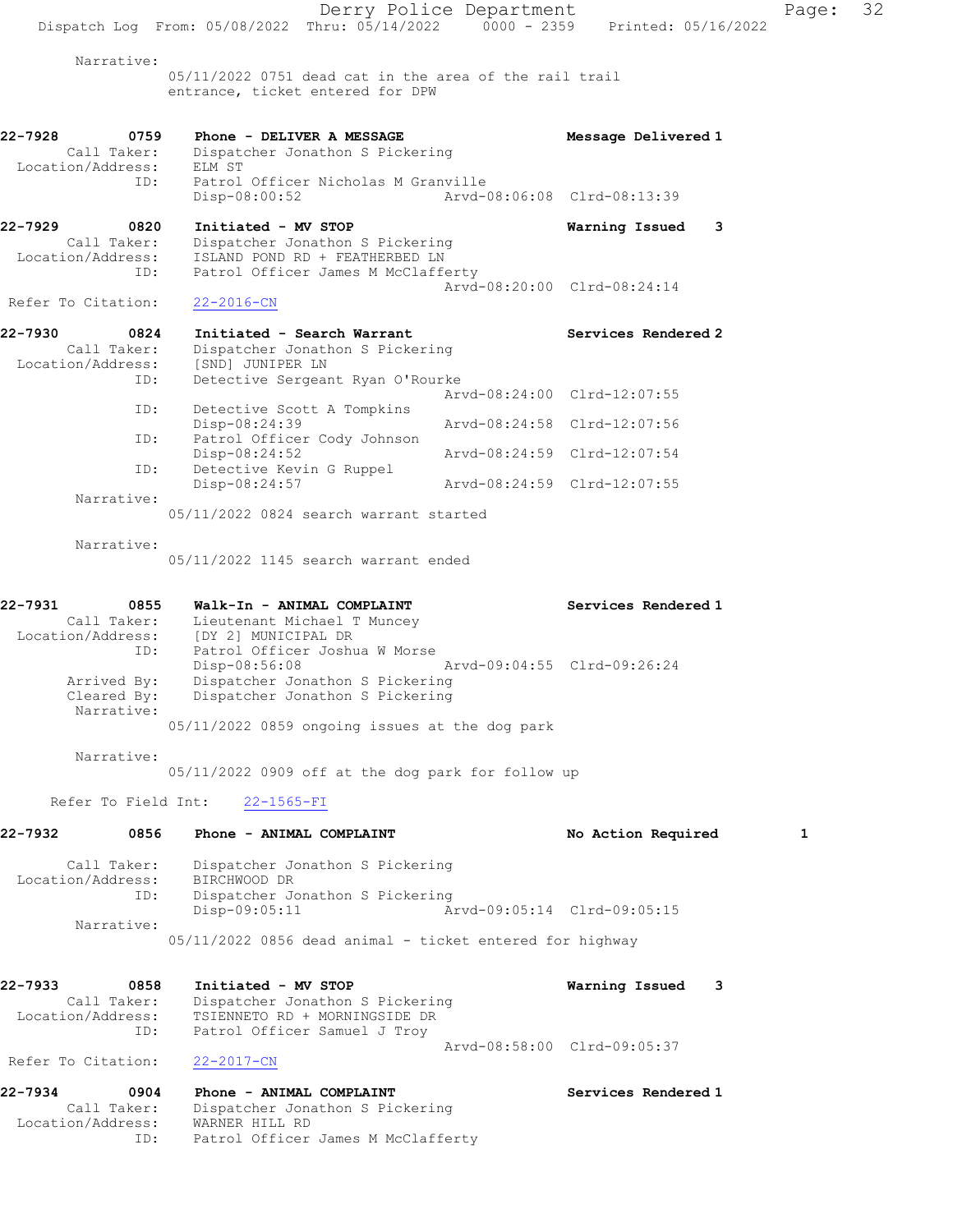Derry Police Department Fage: 33 Dispatch Log From: 05/08/2022 Thru: 05/14/2022 0000 - 2359 Printed: 05/16/2022 Disp-09:04:51 Arvd-09:21:31 Clrd-09:26:54 Narrative: 05/11/2022 0904 deceased cat Narrative: 05/11/2022 0926 removed by officer 22-7935 0945 Initiated - MV STOP Warning Issued 3 Call Taker: Lieutenant Michael T Muncey Location/Address: FAIRWAY DR ID: Patrol Officer Joshua W Morse Arvd-09:45:00 Clrd-09:53:13 Cleared By: Dispatcher Jonathon S Pickering Refer To Citation: 22-2018-CN 22-7936 0952 Initiated - ASSAULT Report Taken 1 Call Taker: Lieutenant Michael T Muncey Location/Address: [DY 250] PINKERTON ST ID: Patrol Officer Brian J Landry Arvd-09:52:00 Clrd-10:04:25 Cleared By: Dispatcher Jonathon S Pickering Refer To Incident: 22-806-OF 22-7937 1016 Initiated - SEXUAL OFFENDER REGISTRATION Services Rendered 1 Call Taker: Dispatcher Jonathon S Pickering Location/Address: [DY 2] MUNICIPAL DR ID: Detective Benjamin J Doyle Arvd-10:16:00 Clrd-10:16:32 22-7938 1054 Phone - ATTEMPTED PAPER SERVICE Not Served 2 Call Taker: Dispatcher Jonathon S Pickering Location/Address: [DY 3640] MORNINGSIDE DR ID: Patrol Officer Samuel J Troy Disp-10:55:09 Arvd-10:55:20 Clrd-11:14:03 ID: Patrol Officer Joshua W Morse Disp-10:00:00<br>ID: Patrol Officer Joshua W Morse<br>Disp-10:55:18 Arvd-10:55:20 Clrd-11:14:34 22-7939 1055 Phone - CUSTOMER PROBLEM 2 Call Taker: Dispatcher Jonathon S Pickering Location/Address: TRANSFER LN ID: Patrol Officer Nicholas M Granville Disp-10:57:37 Arvd-11:04:21 Clrd-11:17:51 Narrative: 05/11/2022 1117 no crimes reported, mediated 22-7940 1129 Initiated - MV STOP Warning Issued 3 Call Taker: Dispatcher Jonathon S Pickering Location/Address: SCOBIE POND RD ID: Patrol Officer Joshua W Morse Arvd-11:29:00 Clrd-11:35:31 Refer To Citation: 22-2019-CN 22-7941 1136 Walk-In - LARCENY /FORGERY/ FRAUD Report Taken 2 Call Taker: Patrol Officer Bryan R Hanson Location/Address: [DY 2] MUNICIPAL DR ID: Patrol Officer Bryan R Hanson Disp-11:37:25 Arvd-11:37:28 Clrd-12:11:01 Patrol Officer Scott M Beegan Refer To Incident: 22-807-OF 22-7942 1230 Initiated - SUBPOENA DELIVERY Not Served 1 Call Taker: Dispatcher Jonathon S Pickering Location/Address: ROCKINGHAM RD ID: Patrol Officer James M McClafferty Arvd-12:30:00 Clrd-12:33:06 22-7943 1254 Walk-In - THEFT Report Taken 2 Call Taker: Dispatcher Jonathon S Pickering Location/Address: SILVESTRI CIR ID: Patrol Officer Joshua W Morse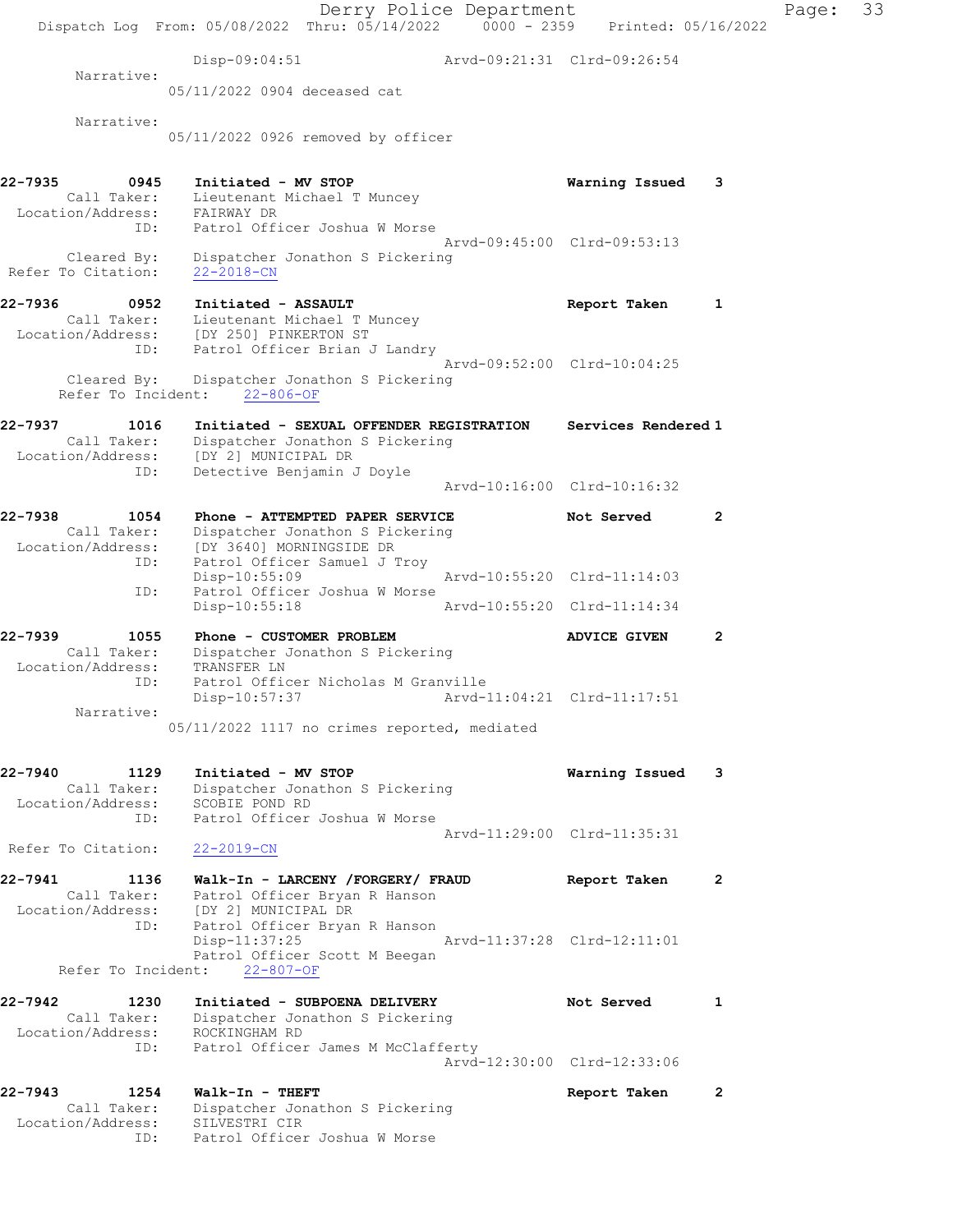Derry Police Department Page: 34 Dispatch Log From: 05/08/2022 Thru: 05/14/2022 0000 - 2359 Printed: 05/16/2022 Disp-12:56:13 Arvd-12:56:18 Clrd-13:40:08 Narrative: 05/11/2022 1307 theft of mail Refer To Incident: 22-808-OF 22-7944 1304 Phone - ASSIST CITIZEN Assistance Rendered 3 Call Taker: Dispatcher Jonathon S Pickering Location/Address: JUNIPER RD ID: Patrol Officer Samuel J Troy Disp-13:07:30 Arvd-13:18:43 Clrd-14:19:44 Narrative: 05/11/2022 1419 elderly female lost her keys, advice given Refer To Field Int: 22-1566-FI 22-7945 1401 Initiated - MV CHECK Vehicle checked 1 Call Taker: Dispatcher Jonathon S Pickering Location/Address: N MAIN ST ID: Patrol Officer Charles L Doherty<br>Arvd-14:01:00 Clrd-14:24:39 Arvd-14:01:00 Clrd-14:24:39 ID: Patrol Officer Brian J Landry Disp-14:01:52 Arvd-14:01:53 Clrd-14:24:39 22-7946 1438 Phone - JUVENILE OFFENSES Could Not Locate 2 Call Taker: Dispatcher Jonathon S Pickering Location/Address: [DY 276] GRINNELL RD ID: Patrol Officer Nicholas M Granville<br>Disp-14:40:15 Mrvd-14:46:22 Clrd-14:46:23 Disp-14:40:15 Arvd-14:46:22 Clrd-14:46:23 ID: Patrol Officer James M McClafferty Disp-14:40:18 Arvd-14:46:22 Clrd-14:46:23 22-7947 1447 Phone - VIN CHECK Services Rendered 3 Call Taker: Dispatcher Jonathon S Pickering Location/Address: HOPE HILL RD ID: Patrol Officer Robert Corwin Disp-15:42:35 Arvd-15:58:22 Clrd-16:03:09 Dispatched By: Dispatcher Kaitlyn A Fitzgerald Arrived By: Dispatcher Kaitlyn A Fitzgerald Cleared By: Dispatcher Kaitlyn A Fitzgerald 22-7948 1505 Phone - Wildlife Complaint Cancelled Prior to Arrival 2 Call Taker: Dispatcher Kaitlyn A Fitzgerald Location/Address: POND VIEW DR Narrative: 05/11/2022 1507 INJURED TURTLE 22-7949 1506 Initiated - MV STOP Warning Issued 3 Call Taker: Dispatcher Kaitlyn A Fitzgerald Location/Address: WINDHAM RD + WILLOW ST ID: Patrol Officer Timothy J Underhill Arvd-15:06:00 Clrd-15:08:56 Refer To Citation: 22-2020-CN 22-7950 1510 Initiated - MV STOP Warning Issued 3 Call Taker: Dispatcher Kaitlyn A Fitzgerald Location/Address: BOWERS RD ID: Patrol Officer Timothy J Underhill Arvd-15:10:00 Clrd-15:13:57 Refer To Citation: 22-2021-CN 22-7951 1521 Phone - MEDICAL EMERGENCY TRANSPORTED to Hospital 1 Call Taker: Dispatcher Kaitlyn A Fitzgerald Location/Address: FAIRWAY DR ID: Patrol Officer Collin Kennedy Disp-15:22:05 Clrd-15:23:27 ID: Patrol Officer Michael Carnazzo Arvd-15:25:34 Clrd-15:50:37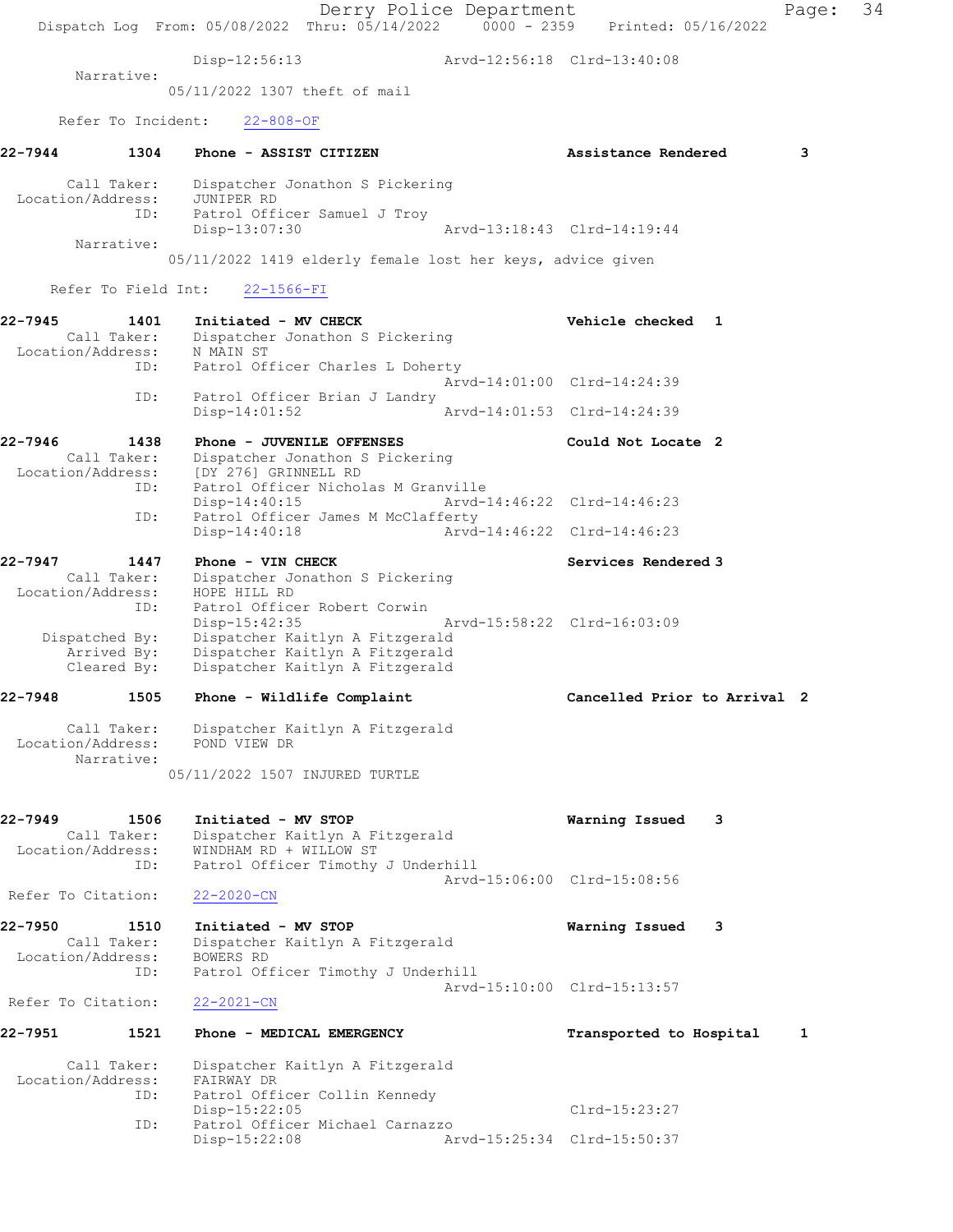Derry Police Department Fage: 35 Dispatch Log From: 05/08/2022 Thru: 05/14/2022 0000 - 2359 Printed: 05/16/2022 ID: Patrol Officer Andrew R Kennedy Disp-15:23:30 Arvd-15:26:35 Clrd-15:49:05 ID: Sergeant Jared Knox Disp-15:31:23 Arvd-15:31:24 Clrd-15:50:40 Narrative: 05/11/2022 1526 FIRE ON SCENE Refer To Field Int: 22-1568-FI 22-7952 1528 Phone - VIN CHECK Services Rendered 3 Call Taker: Dispatcher Kaitlyn A Fitzgerald Location/Address: PINGREE HILL RD ID: Patrol Officer Michael Carnazzo Disp-17:16:34 Arvd-17:16:35 Clrd-17:55:45 22-7953 1539 Phone - KEEP THE PEACE New Services Rendered 2 Call Taker: Dispatcher Kaitlyn A Fitzgerald Location/Address: MAXWELL DR ID: Patrol Officer Michael Carnazzo Disp-15:51:58 Arvd-16:07:20 Clrd-16:48:55 ID: Patrol Officer Collin Kennedy Disp-16:19:00 Arvd-16:19:02 Clrd-16:48:57 Refer To Field Int: 22-1594-FI 22-7954 1541 Phone - ANIMAL COMPLAINT Number of Services Rendered 1 Call Taker: Dispatcher Kaitlyn A Fitzgerald Location/Address: TSIENNETO RD ID: Patrol Officer Collin Kennedy Disp-15:45:33 Arvd-15:49:10 Clrd-15:49:52 Narrative: 05/11/2022 1542 DOG LOCKED IN VEHICLE Narrative: 05/11/2022 1550 CHECKED, NO ISSUES. 22-7955 1543 Initiated - MV STOP Warning Issued 3 Call Taker: Dispatcher Kaitlyn A Fitzgerald Location/Address: HAMPSTEAD RD ID: Patrol Officer Timothy J Underhill Arvd-15:43:00 Clrd-15:45:37 Refer To Citation: 22-2022-CN 22-7956 1606 Initiated - Community Relations Services Rendered 2 Call Taker: Dispatcher Kaitlyn A Fitzgerald Location/Address: FAIRWAY DR ID: Patrol Officer Andrew R Kennedy Arvd-16:06:00 Clrd-16:11:02 22-7957 1609 Initiated - MV STOP Warning Issued 3 Call Taker: Dispatcher Kaitlyn A Fitzgerald Location/Address: WINDHAM RD + WILLOW ST ID: Patrol Officer Timothy J Underhill Arvd-16:09:00 Clrd-16:12:46 Refer To Citation: 22-2023-CN 22-7958 1622 Initiated - MV STOP Warning Issued 3 Call Taker: Dispatcher Kaitlyn A Fitzgerald Location/Address: TSIENNETO RD ID: Patrol Officer Timothy J Underhill Arvd-16:22:00 Clrd-16:25:34 Refer To Citation: 22-2024-CN 22-7959 1631 Initiated - MV STOP Warning Issued 3 Call Taker: Dispatcher Kaitlyn A Fitzgerald Location/Address: WARNER HILL RD ID: Patrol Officer Andrew R Kennedy Arvd-16:31:00 Clrd-16:41:14 Refer To Citation: 22-2025-CN 22-7960 1634 Initiated - MV STOP Warning Issued 3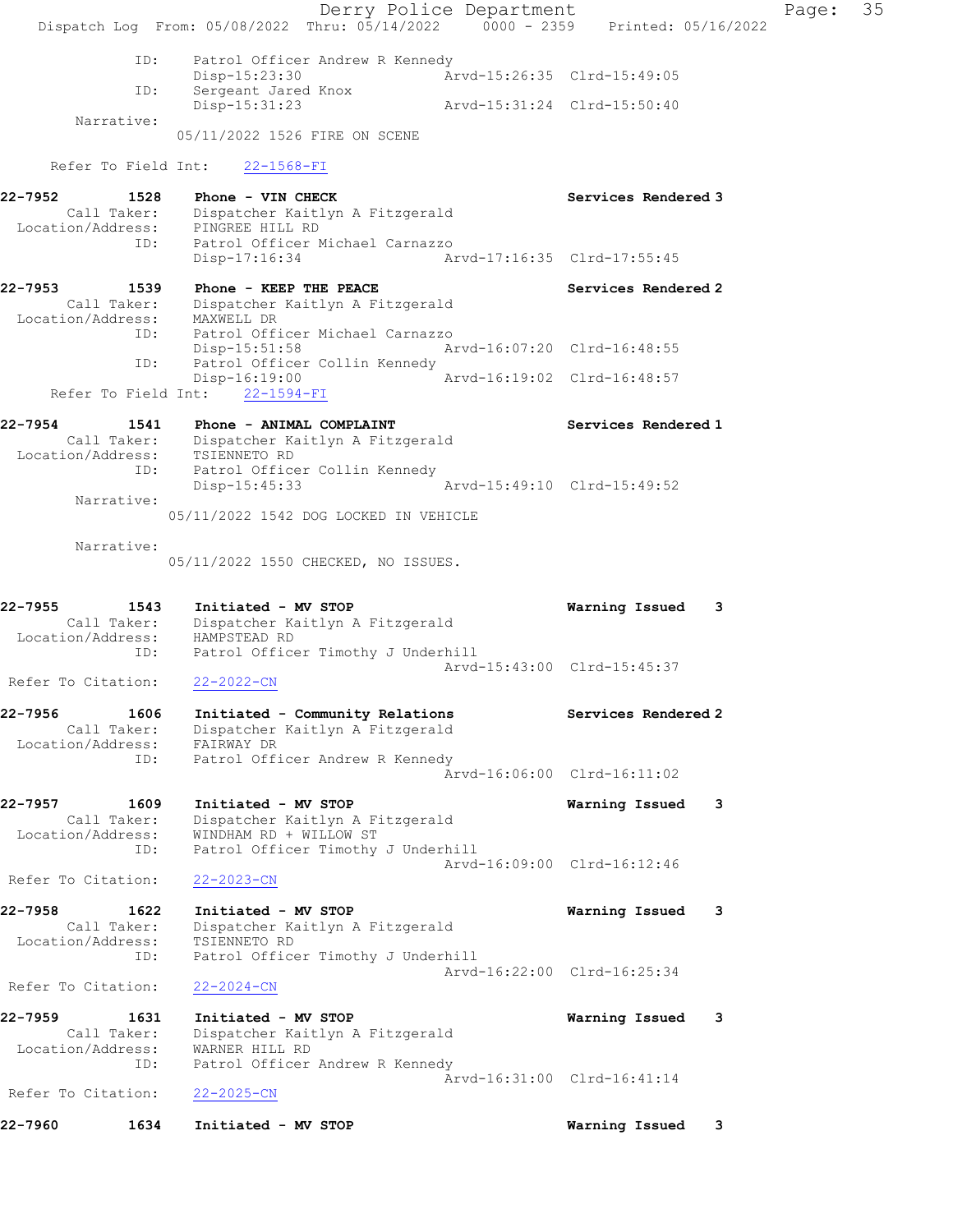Derry Police Department Fage: 36 Dispatch Log From: 05/08/2022 Thru: 05/14/2022 0000 - 2359 Printed: 05/16/2022 Call Taker: Dispatcher Kaitlyn A Fitzgerald Location/Address: MANCHESTER RD ID: Patrol Officer Timothy J Underhill Arvd-16:34:00 Clrd-16:37:40 Refer To Citation: 22-2026-CN 22-7961 1638 Phone - KEEP THE PEACE Network Services Rendered 2 Call Taker: Dispatcher Kaitlyn A Fitzgerald Location/Address: E BROADWAY ID: Patrol Officer Robert Corwin Disp-16:47:42 Arvd-16:48:42 Clrd-16:57:13 ID: Patrol Officer Andrew R Kennedy Disp-16:47:49 Clrd-16:49:53 22-7962 1642 Initiated - MV STOP Warning Issued 3 Call Taker: Dispatcher Kaitlyn A Fitzgerald Location/Address: SCOBIE POND RD + WENTWORTH LN ID: Patrol Officer Timothy J Underhill Arvd-16:42:00 Clrd-16:46:20 Refer To Citation: 22-2027-CN 22-7963 1652 Initiated - MV STOP Warning Issued 3 Call Taker: Dispatcher Kaitlyn A Fitzgerald Location/Address: SCOBIE POND RD + WENTWORTH LN ID: Patrol Officer Timothy J Underhill Arvd-16:52:00 Clrd-16:56:25 Refer To Citation: 22-2028-CN 22-7964 1659 Initiated - Traffic Enforcement Services Rendered 1 Call Taker: Dispatcher Kaitlyn A Fitzgerald Location/Address: PIERCE AVE ID: Patrol Officer Robert Corwin Arvd-16:59:00 Clrd-18:23:58 22-7965 1706 Initiated - MV STOP Warning Issued 3 Call Taker: Dispatcher Kaitlyn A Fitzgerald Location/Address: SCOBIE POND RD + WENTWORTH LN ID: Patrol Officer Timothy J Underhill Arvd-17:06:00 Clrd-17:11:05 Refer To Citation: 22-2029-CN 22-7966 1710 Initiated - FOLLOW-UP No Action Required 2 Call Taker: Dispatcher Kaitlyn A Fitzgerald Location/Address: MUNICIPAL DR ID: Patrol Officer Michael Carnazzo Arvd-17:10:00 Clrd-17:16:27 22-7967 1718 Initiated - SUBPOENA DELIVERY Served 1 Call Taker: Dispatcher Kaitlyn A Fitzgerald Location/Address: STARK RD ID: Patrol Officer Andrew R Kennedy Arvd-17:18:00 Clrd-17:25:06 22-7968 1737 Initiated - MV STOP Warning Issued 3 Call Taker: Dispatcher Kaitlyn A Fitzgerald Location/Address: WINDHAM RD + JEANNETTE LN ID: Patrol Officer Timothy J Underhill Arvd-17:37:00 Clrd-17:41:34 Refer To Citation: 22-2030-CN 22-7969 1744 Phone - VANDALISM Report Taken 3 Call Taker: Patrol Officer Kevin L Davies Location/Address: BEAVER LAKE AVE ID: Patrol Officer Monica Ricci Disp-17:45:52 Arvd-17:55:53 Clrd-18:16:41 Arrived By: Dispatcher Kaitlyn A Fitzgerald Cleared By: Dispatcher Kaitlyn A Fitzgerald Refer To Incident: 22-809-OF 22-7970 1745 Initiated - MV STOP Summons Issued 3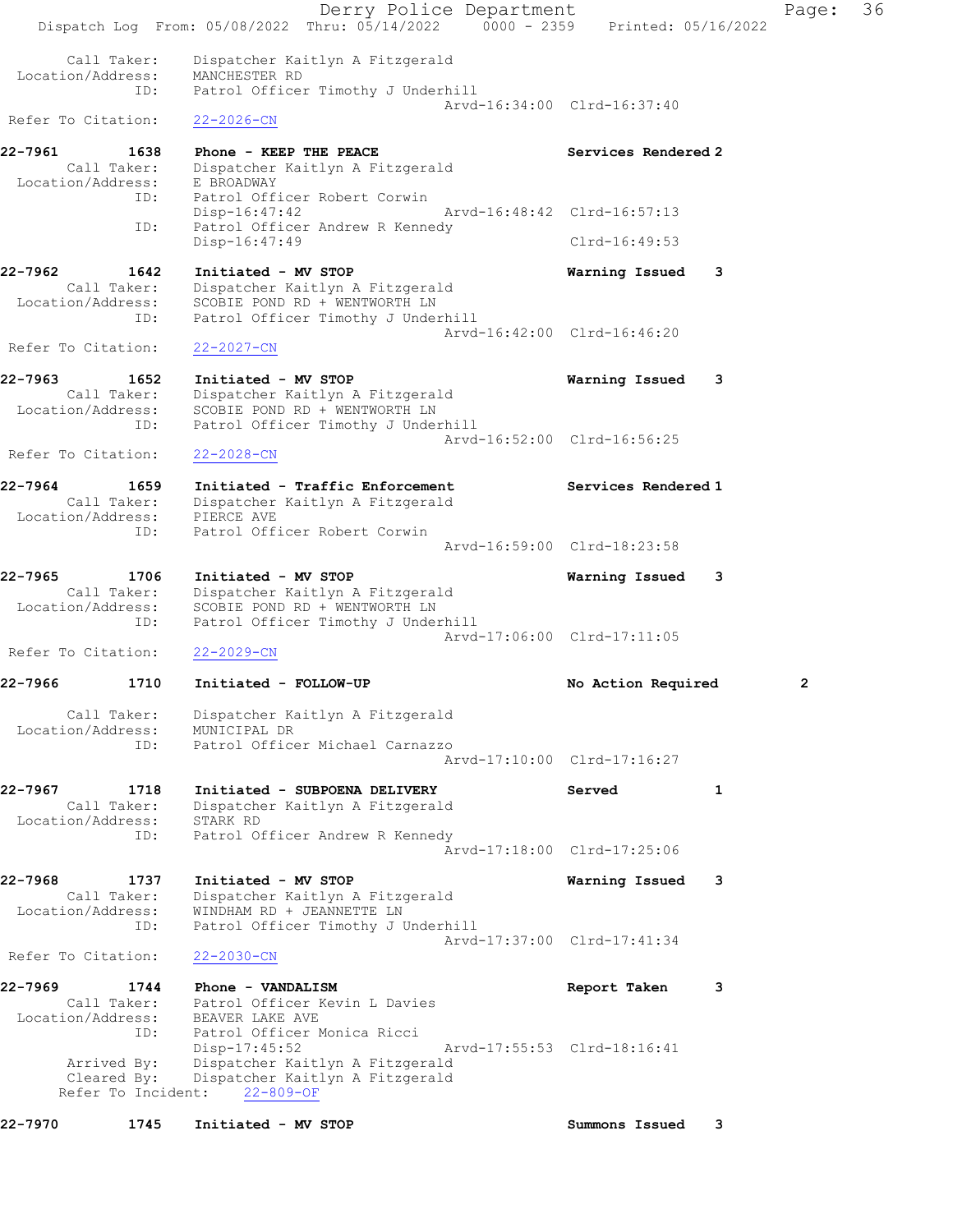Derry Police Department Page: 37 Dispatch Log From: 05/08/2022 Thru: 05/14/2022 0000 - 2359 Printed: 05/16/2022 Call Taker: Dispatcher Kaitlyn A Fitzgerald Location/Address: LILAC CT + WINDHAM RD ID: Patrol Officer Timothy J Underhill Arvd-17:45:00 Clrd-17:53:08 22-7971 1756 Phone - SHOOTING COMPLAINT Services Rendered 2 Call Taker: Patrol Officer Kevin L Davies Location/Address: BYPASS 28 ID: Patrol Officer Michael Carnazzo Disp-17:57:13 Arvd-17:59:42 Clrd-18:21:34 Arrived By: Dispatcher Kaitlyn A Fitzgerald Cleared By: Dispatcher Kaitlyn A Fitzgerald Narrative: 05/11/2022 1821 COMPLAINT IN LONDONDERRY 22-7972 1815 Phone - MV ACCIDENT Report Taken 1 Call Taker: Patrol Officer Kevin L Davies Location/Address: E BROADWAY ID: Patrol Officer Andrew R Kennedy<br>Disp-18:17:02 Az Arvd-18:17:38 Clrd-18:58:26 Cleared By: Dispatcher Kaitlyn A Fitzgerald ID: Patrol Officer Monica Ricci Disp-18:17:20 Arvd-18:20:58 Clrd-18:58:24 Arrived By: Dispatcher Kaitlyn A Fitzgerald Cleared By: Dispatcher Kaitlyn A Fitzgerald ID: Sergeant Jared Knox Disp-18:22:15 Arvd-18:22:16 Clrd-18:37:18 Dispatched By: Dispatcher Kaitlyn A Fitzgerald Arrived By: Dispatcher Kaitlyn A Fitzgerald Cleared By: Dispatcher Kaitlyn A Fitzgerald ID: Patrol Officer Robert Corwin Disp-18:24:28 Arvd-18:28:37 Clrd-18:32:51 Dispatched By: Dispatcher Kaitlyn A Fitzgerald Arrived By: Dispatcher Kaitlyn A Fitzgerald Cleared By: Dispatcher Kaitlyn A Fitzgerald Refer To Citation: 22-2036-CN Narrative: 05/11/2022 1819 E. BROADWAY DOWN TO ONE LANE Narrative: 05/11/2022 1826 OFF WITH NH 4418124 AND NH 2C806 Narrative: 05/11/2022 1903 BOHAKER VS BURL. REPORTABLE. Refer To Accident: 22-233-AC 22-7973 1818 Initiated - MV STOP Warning Issued 3 Call Taker: Dispatcher Kaitlyn A Fitzgerald Location/Address: SCOBIE POND RD ID: Patrol Officer Timothy J Underhill Arvd-18:18:00 Clrd-18:22:41 Refer To Citation: 22-2031-CN 22-7974 1839 Initiated - FOLLOW-UP No Action Required 2 Call Taker: Dispatcher Kaitlyn A Fitzgerald Location/Address: GARVIN RD ID: Patrol Officer Michael Carnazzo Arvd-18:39:00 Clrd-19:18:17 22-7975 1903 Phone - THEFT **Arrest(s)** Made 2 Call Taker: Dispatcher Kaitlyn A Fitzgerald Location/Address: ASHLEIGH DR ID: Patrol Officer Andrew R Kennedy Disp-19:04:46 Clrd-19:05:22<br>ID: Patrol Officer Monica Ricci Patrol Officer Monica Ricci<br>Disp-19:04:50 Disp-19:04:50 Arvd-19:06:41 Clrd-19:26:56 ID: Patrol Officer Robert Corwin Disp-19:05:20 Arvd-19:09:18 Clrd-20:24:55<br>ID: Sergeant Jared Knox Sergeant Jared Knox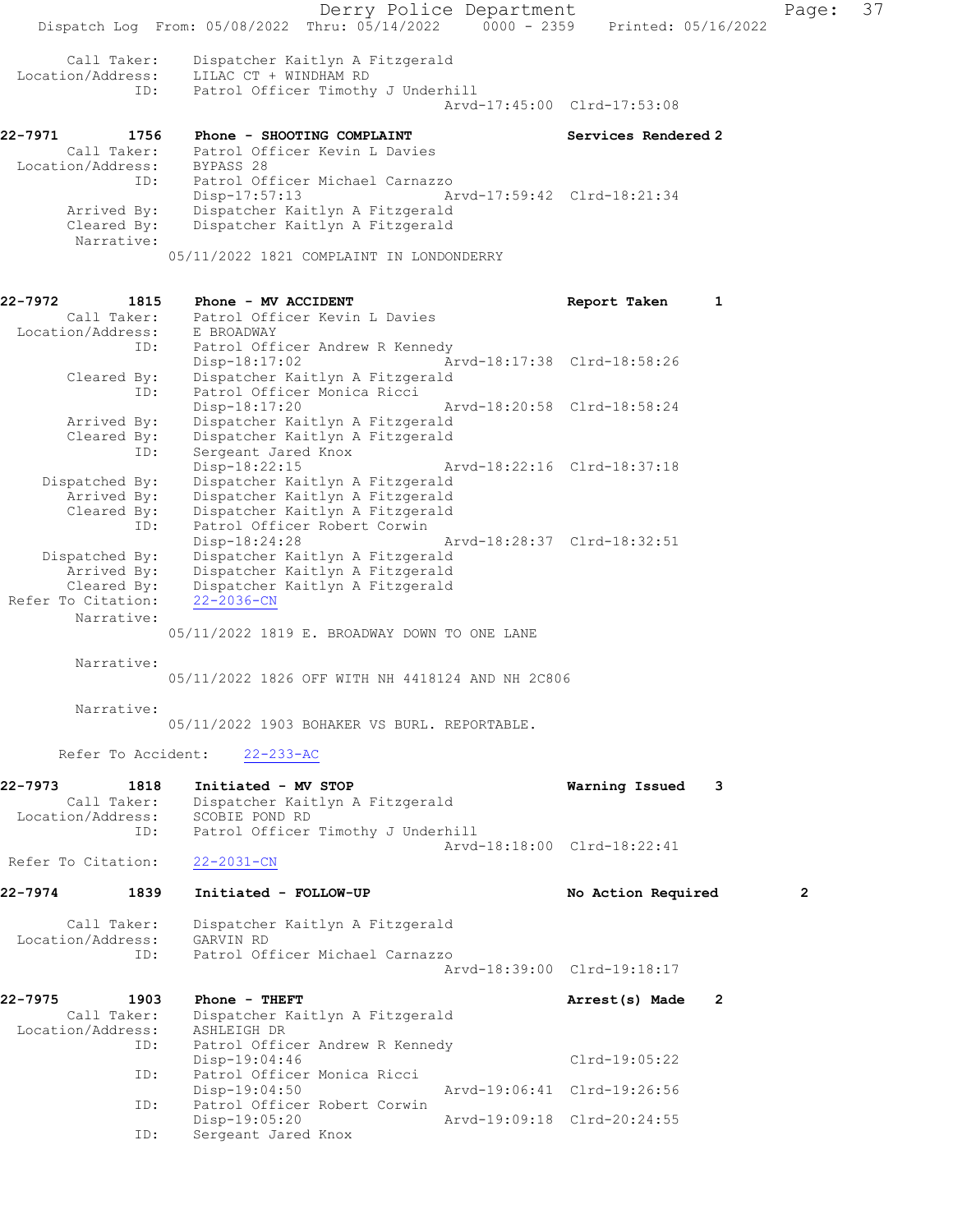Derry Police Department Page: 38 Dispatch Log From: 05/08/2022 Thru: 05/14/2022 0000 - 2359 Printed: 05/16/2022 Disp-19:10:59 Arvd-19:11:01 Clrd-19:26:54<br>TD: Patrol Officer Kevin L Davies Patrol Officer Kevin L Davies<br>Disp-19:47:00 Disp-19:47:00 Arvd-19:47:02 Clrd-19:53:03 Narrative: 05/11/2022 1912 ONE IN CUSTODY FOR WILLFUL CONCEALMENT Narrative: 05/11/2022 1919 307 TRANSPORTING ONE TO DPDHQ S/M 17056.4 Narrative: 05/11/2022 1923 307 OFF AT DPDHQ WITH ONE E/M 17057.4 Narrative: 05/11/2022 1947 SUBJECT IDENTIFIED AS: MARIA YEO 25 COLONY BROOK LANE DERRY, NH DOB: 02/04/1964 Narrative: 05/11/2022 1951 SUBJECT PLACED IN CELL 1 Narrative: 05/11/2022 2023 BC RHEAULT NOTIFIED AND RESPONDING Narrative: 05/11/2022 2035 SUBJECT CHECKED Narrative: 05/11/2022 2108 SUBJECT RELEASED ON PR BAIL WITH A COURT DATE OF 6/23/22 PER BC RHEAULT Refer To Arrest: 22-415-AR 22-7976 1932 Initiated - FOLLOW-UP No Action Required 2 Call Taker: Dispatcher Kaitlyn A Fitzgerald Location/Address: MUNICIPAL DR ID: Patrol Officer Monica Ricci Arvd-19:32:00 Clrd-20:11:30 22-7977 1937 Initiated - FOLLOW-UP No Action Required 2 Call Taker: Dispatcher Kaitlyn A Fitzgerald Location/Address: FAIRWAY DR ID: Patrol Officer Collin Kennedy Arvd-19:37:00 Clrd-19:52:55 22-7978 1955 Initiated - FOLLOW-UP No Action Required 2 Call Taker: Dispatcher Kaitlyn A Fitzgerald<br>ion/Address: KINGSBURY ST Location/Address: ID: Patrol Officer Collin Kennedy Arvd-19:55:00 Clrd-19:57:35 22-7979 2002 Radio - FOLLOW-UP No Action Required 2 Call Taker: Dispatcher Kaitlyn A Fitzgerald<br>ion/Address: MUNICIPAL DR Location/Address:<br>ID: Patrol Officer Collin Kennedy<br>Disp-20:03:10 Disp-20:03:10 Arvd-20:03:12 Clrd-20:08:46 22-7980 2009 Radio - FOLLOW-UP No Action Required 2 Call Taker: Dispatcher Kaitlyn A Fitzgerald<br>ion/Address: LINLEW DR Location/Address: ID: Patrol Officer Collin Kennedy<br>Disp-20:09:16 Disp-20:09:16 Arvd-20:12:03 Clrd-20:19:17 22-7981 2014 Phone - RESTRAINING ORDER VIOLATION Report Taken 2 Call Taker: Patrol Officer Kevin L Davies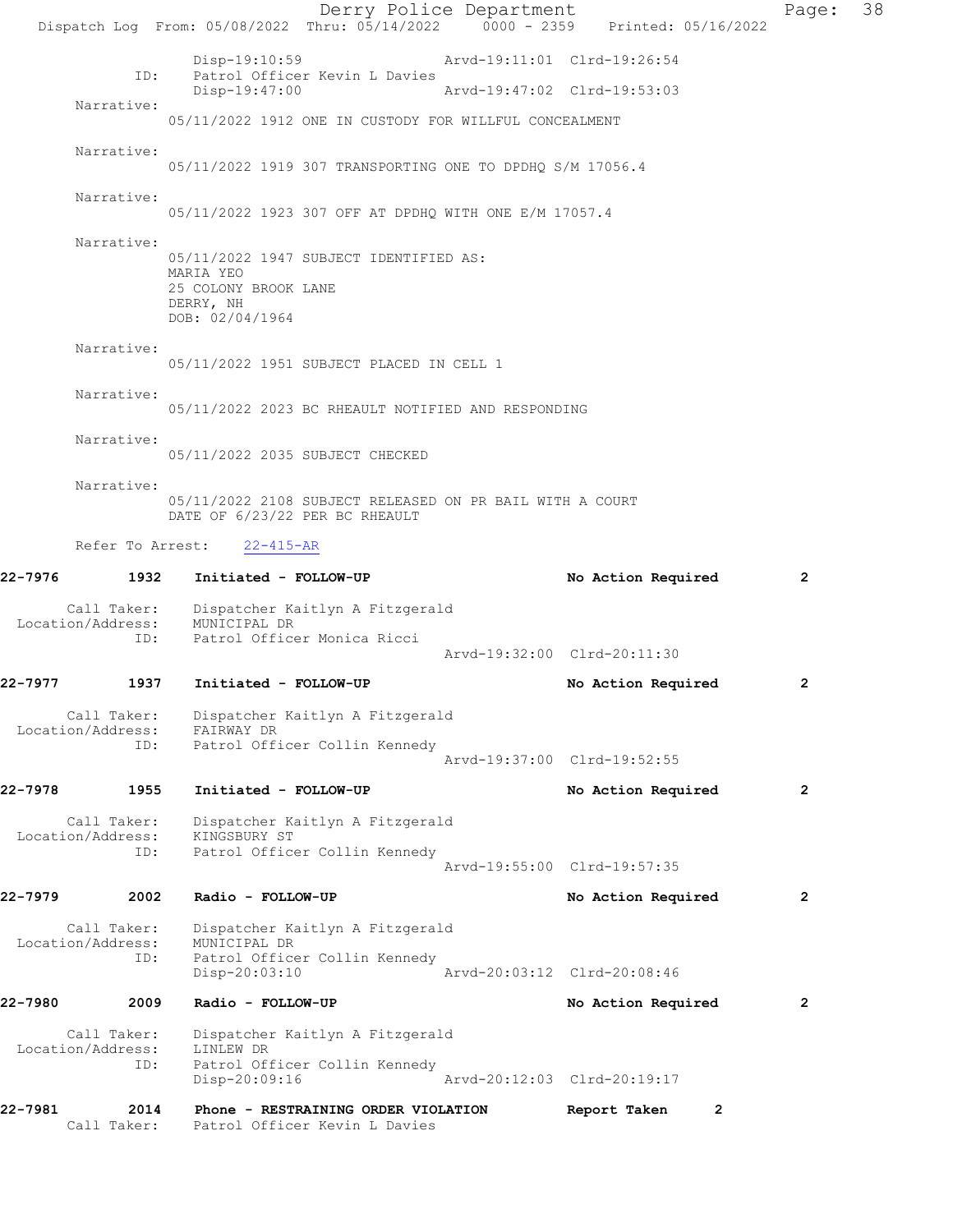Derry Police Department The Rage: 39 Dispatch Log From: 05/08/2022 Thru: 05/14/2022 0000 - 2359 Printed: 05/16/2022 Location/Address: [DY 2] MUNICIPAL DR<br>ID: Patrol Officer Kevin Patrol Officer Kevin L Davies<br>Disp-20:15:17 Arvd-20:15:19 Clrd-20:24:42 Refer To Incident: 22-810-OF 22-7982 2017 Phone - ASSAULT Investigated 1 Call Taker: Dispatcher Kaitlyn A Fitzgerald Location/Address: BOWERS RD ID: Patrol Officer Andrew R Kennedy Disp-20:46:50 Arvd-20:52:01 Clrd-21:29:36 Cleared By: Patrol Officer Kevin L Davies Narrative: 05/11/2022 2153 DETERMINED TO OCCURED IN LONDONDERRY 22-7983 2023 Radio - FOLLOW-UP No Action Required 2 Call Taker: Dispatcher Kaitlyn A Fitzgerald Location/Address: MUNICIPAL DR ID: Patrol Officer Collin Kennedy Disp-20:23:28 Arvd-20:23:32 Clrd-21:21:48 Cleared By: Patrol Officer Kevin L Davies 22-7984 2039 Phone - ASSIST CITIZEN ADVICE GIVEN 3 Call Taker: Dispatcher Kaitlyn A Fitzgerald Location/Address: W BROADWAY ID: Patrol Officer Robert Corwin<br>Disp-20:41:18 Arvd-20:46:58 Clrd-20:58:29 Disp-20:41:18 Refer To Field Int: 22-1570-FI 22-7985 2040 Phone - THEFT **Report Taken** 2 Call Taker: Dispatcher Kaitlyn A Fitzgerald Location/Address: ASHLEIGH DR ID: Patrol Officer Monica Ricci<br>Disp-20:40:54 Disp-20:40:54 Arvd-20:49:08 Clrd-21:07:01 Refer To Incident: 22-811-OF 22-7986 2105 Other - PARKING COMPLAINT No Action Required 1 Call Taker: Lieutenant Shawn P O'Donaghue Location/Address: OVERLOOK DR ID: Patrol Officer Andrew R Kennedy Disp-21:30:39 Arvd-21:35:17 Clrd-21:38:27 Dispatched By: Patrol Officer Kevin L Davies Arrived By: Patrol Officer Kevin L Davies Cleared By: Patrol Officer Kevin L Davies Narrative: green Saturn 22-7987 2120 Phone - INVOL EMERGENCY ADMISSION Transported to Hospital 2 Call Taker: Patrol Officer Kevin L Davies Location/Address: PARK AVE ID: Patrol Officer Robert Corwin Disp-21:21:42 Arvd-21:28:56 Clrd-22:40:17 Cleared By: Dispatcher Kaitlyn A Fitzgerald ID: Patrol Officer Collin Kennedy Disp-21:21:55 Arvd-21:28:58 Clrd-22:40:15 Cleared By: Dispatcher Kaitlyn A Fitzgerald ID: Sergeant Jared Knox Arvd-21:29:00 Clrd-22:14:29 Cleared By: Dispatcher Kaitlyn A Fitzgerald Narrative: 05/11/2022 2143 ONE IN CUSTODY AS AN IEA Narrative: 05/11/2022 2144 307 EN ROUTE TO PMC WITH ONE ADULT FEMALE S/M:17063 Narrative: 05/11/2022 2144 307 OFF AT PMC E/M:17063.3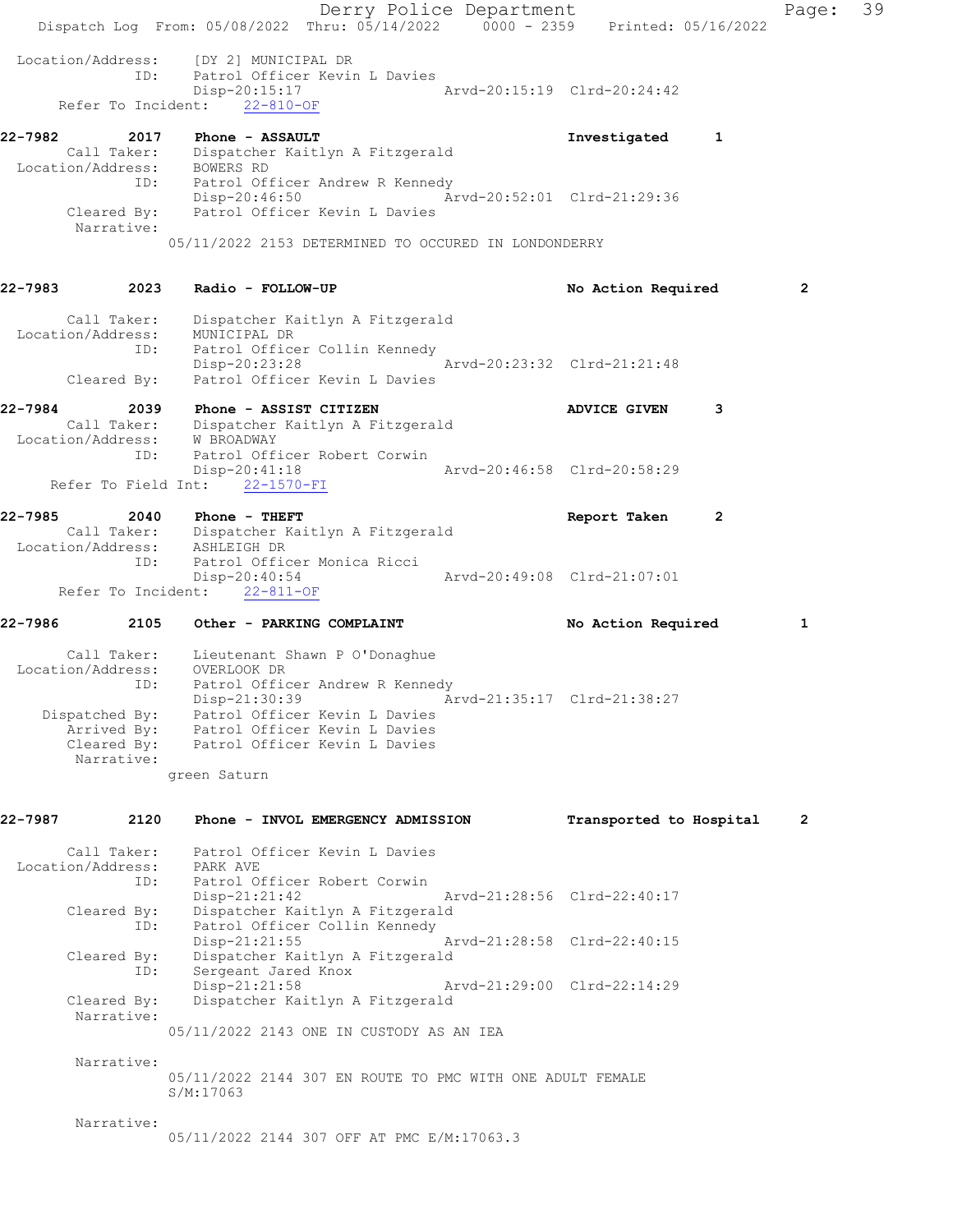Refer To Arrest: 22-417-AR

22-7988 2133 Radio - SUSPICIOUS ACTIVITY Could Not Locate 2 Call Taker: Patrol Officer Kevin L Davies Location/Address: FORDWAY EXT ID: Patrol Officer Monica Ricci Disp-21:34:23 Arvd-21:40:18 Clrd-21:58:29 Cleared By: Dispatcher Kaitlyn A Fitzgerald<br>ID: Patrol Officer Andrew R Kennedy Patrol Officer Andrew R Kennedy Disp-21:40:14 Arvd-21:40:16 Clrd-21:58:27 Cleared By: Dispatcher Kaitlyn A Fitzgerald 22-7989 2200 Phone - ROBBERY **1989 1200 Phone - ROBBERY** 1200 2200 Phone - ROBBERY Call Taker: Dispatcher Kaitlyn A Fitzgerald<br>.on/Address: E BROADWAY Location/Address: ID: Patrol Officer Andrew R Kennedy<br>Disp-22:02:56 Ar Disp-22:02:56 <br>D: Patrol Officer Monica Ricci<br>D: Patrol Officer Monica Ricci Patrol Officer Monica Ricci Disp-22:02:59 Arvd-22:04:24 Clrd-05/12/2022 @ 00:53:19<br>Cleared By: Dispatcher Christine D Carlson Dispatcher Christine D Carlson ID: Patrol Officer Michael Carnazzo<br>Disp-22:14:53 A Disp-22:14:53 Arvd-22:16:57 Clrd-22:35:00<br>ID: Sergeant Jared Knox Sergeant Jared Knox Disp-22:15:00 Clrd-22:18:00<br>The Patrol Officer Kevin L Davies Patrol Officer Kevin L Davies<br>Disp-22:15:38 Disp-22:15:38 Arvd-22:24:59 Clrd-23:04:04 Cleared By: Dispatcher Christine D Carlson ID: Sergeant Jared Knox<br>Disp-22:21:59 Disp-22:21:59 Arvd-22:24:43 Clrd-23:16:36<br>Cleared By: Dispatcher Christine D Carlson Dispatcher Christine D Carlson ID: Patrol Officer Andrew R Kennedy<br>Disp-22:29:20 A Disp-22:29:20 Arvd-22:29:32 Clrd-22:36:30<br>ID: Patrol Officer Andrew R Kennedy Patrol Officer Andrew R Kennedy Disp-22:40:53 Arvd-22:40:55 Clrd-22:45:35 ID: Patrol Officer Michael Carnazzo Disp-22:41:48 Arvd-22:42:28 Clrd-23:12:12 Cleared By: Dispatcher Christine D Carlson<br>ID: Patrol Officer Andrew R Kennedy Patrol Officer Andrew R Kennedy<br>Disp-23:02:19 A Disp-23:02:19 Arvd-23:02:22 Clrd-23:03:18 Dispatched By: Dispatcher Christine D Carlson Arrived By: Dispatcher Christine D Carlson<br>Cleared By: Dispatcher Christine D Carlson Dispatcher Christine D Carlson ID: Patrol Officer Collin Kennedy Disp-23:02:44 Arvd-23:02:46 Clrd-05/12/2022 @ 00:32:03 Dispatched By: Dispatcher Christine D Carlson Arrived By: Dispatcher Christine D Carlson Cleared By: Dispatcher Christine D Carlson ID: Patrol Officer Andrew R Kennedy Disp-00:40:20 Arvd-00:40:25 Clrd-05/12/2022 @ 01:34:51 Dispatched By: Dispatcher Christine D Carlson<br>Arrived By: Dispatcher Christine D Carlson Dispatcher Christine D Carlson Cleared By: Dispatcher Christine D Carlson Narrative: 05/11/2022 2250 ONE DETAINED ON E BROADWAY Narrative: 05/11/2022 2255 S6 stating subject in custody at this time Narrative: 05/11/2022 2302 431 transporting one to HQ, s/m: 59,592.6 Narrative: 05/11/2022 2304 431 off at HQ, e/m: 59,593.6 Narrative: 05/11/2022 2313 Subject information (Felony Robbery) Seth St.Laurent 21 Bartlett Ave B Somersworth NH DOB: 8/15/90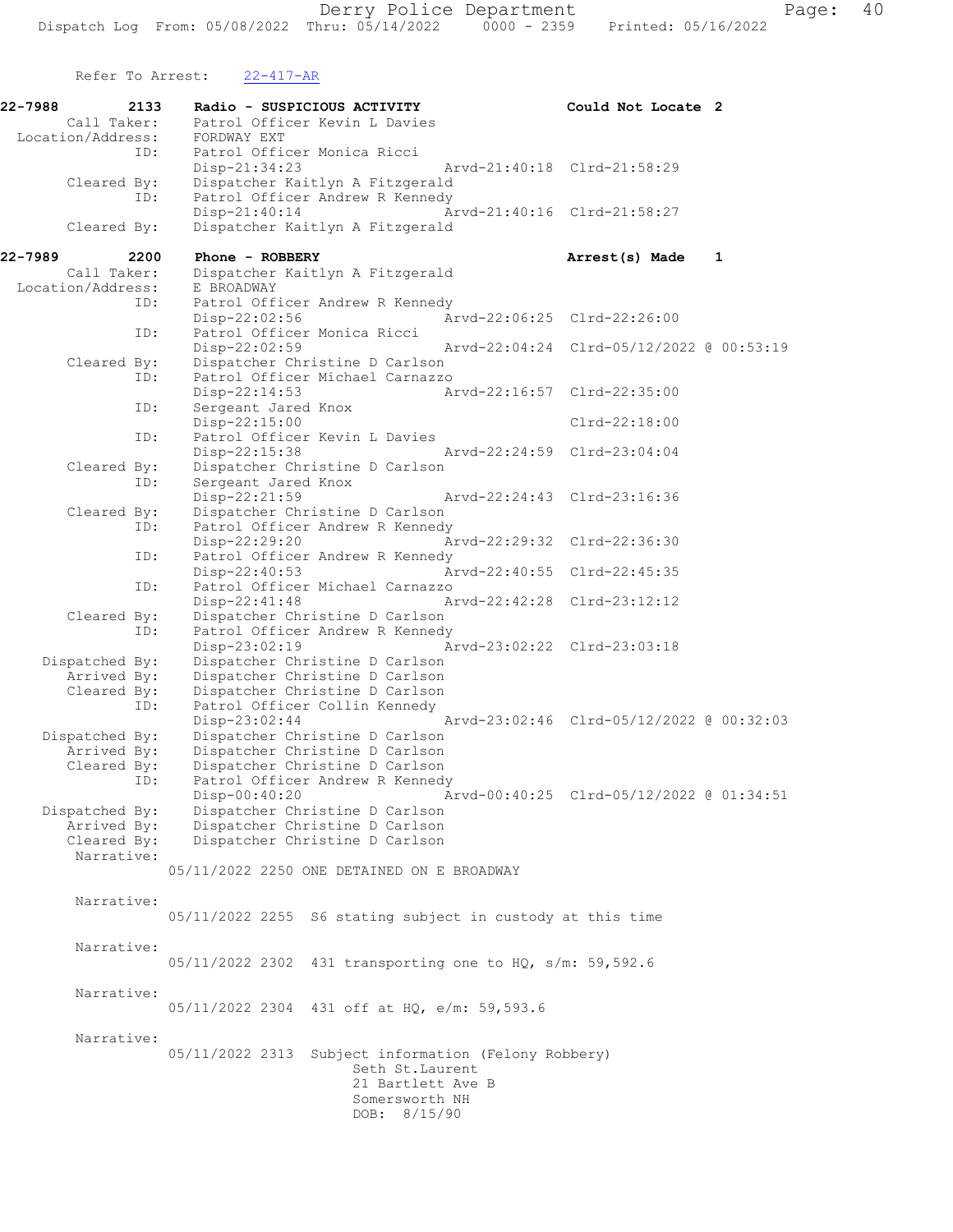Derry Police Department Page: 41 Dispatch Log From: 05/08/2022 Thru: 05/14/2022 0000 - 2359 Printed: 05/16/2022 Narrative: 05/11/2022 2325 B/C called at this time Narrative: 05/11/2022 2353 Subject placed in cell 3 Narrative: 05/12/2022 0013 B/C off at HQ Narrative: 05/12/2022 0033 Subject placed back in cell 3 Narrative: 05/12/2022 0035 Subject being held on preventative detention as per b/c Mencis Narrative: 05/12/2022 0046 735 transporting subject to Brentwood, s/m: 18,150.8 Narrative: 05/12/2022 0122 735 off at Brentwood, e/m: 18.172.3 Refer To Arrest: 22-416-AR 22-7990 2218 Initiated - PED CHECK SENT ON THEIR WAY 2 Call Taker: Dispatcher Kaitlyn A Fitzgerald Location/Address: E BROADWAY ID: Sergeant Jared Knox Arvd-22:18:00 Clrd-22:21:59 Narrative: 05/11/2022 2222 CHECKED AND ID'D, NO ISSUES. 22-7991 2226 Initiated - PED CHECK SENT ON THEIR WAY 2 Call Taker: Dispatcher Kaitlyn A Fitzgerald Location/Address: COURTHOUSE LN ID: Patrol Officer Andrew R Kennedy Arvd-22:26:00 Clrd-22:29:20 Narrative: 05/11/2022 2229 CHECKED AND ID'D, NO ISSUES. 22-7992 2235 Initiated - PED CHECK SENT ON THEIR WAY 2 Call Taker: Dispatcher Kaitlyn A Fitzgerald Location/Address: MAPLE ST ID: Patrol Officer Michael Carnazzo Arvd-22:35:00 Clrd-22:41:48 ID: Patrol Officer Andrew R Kennedy<br>Disp-22:36:30 Ar Disp-22:36:30 Arvd-22:36:33 Clrd-22:40:53 Narrative: 05/11/2022 2248 CHECKED AND ID'D, NO ISSUES. 22-7993 2242 Initiated - PED CHECK Services Rendered 2 Call Taker: Dispatcher Kaitlyn A Fitzgerald Location/Address: E BROADWAY ID: Patrol Officer Collin Kennedy Arvd-22:42:00 Clrd-23:02:38 Cleared By: Dispatcher Christine D Carlson ID: Patrol Officer Andrew R Kennedy Disp-22:45:35 Arvd-22:45:37 Clrd-23:02:19 Cleared By: Dispatcher Christine D Carlson Narrative: 05/11/2022 2242 ONE DETAINED 22-7994 2331 Phone - DISTURBANCE 22-7994 Report Taken 1 Call Taker: Dispatcher Christine D Carlson Location/Address: LINLEW DR Patrol Officer Blake A Martineau<br>Disp-23:32:33 Art Disp-23:32:33 Arvd-23:35:38 Clrd-05/12/2022 @ 00:53:01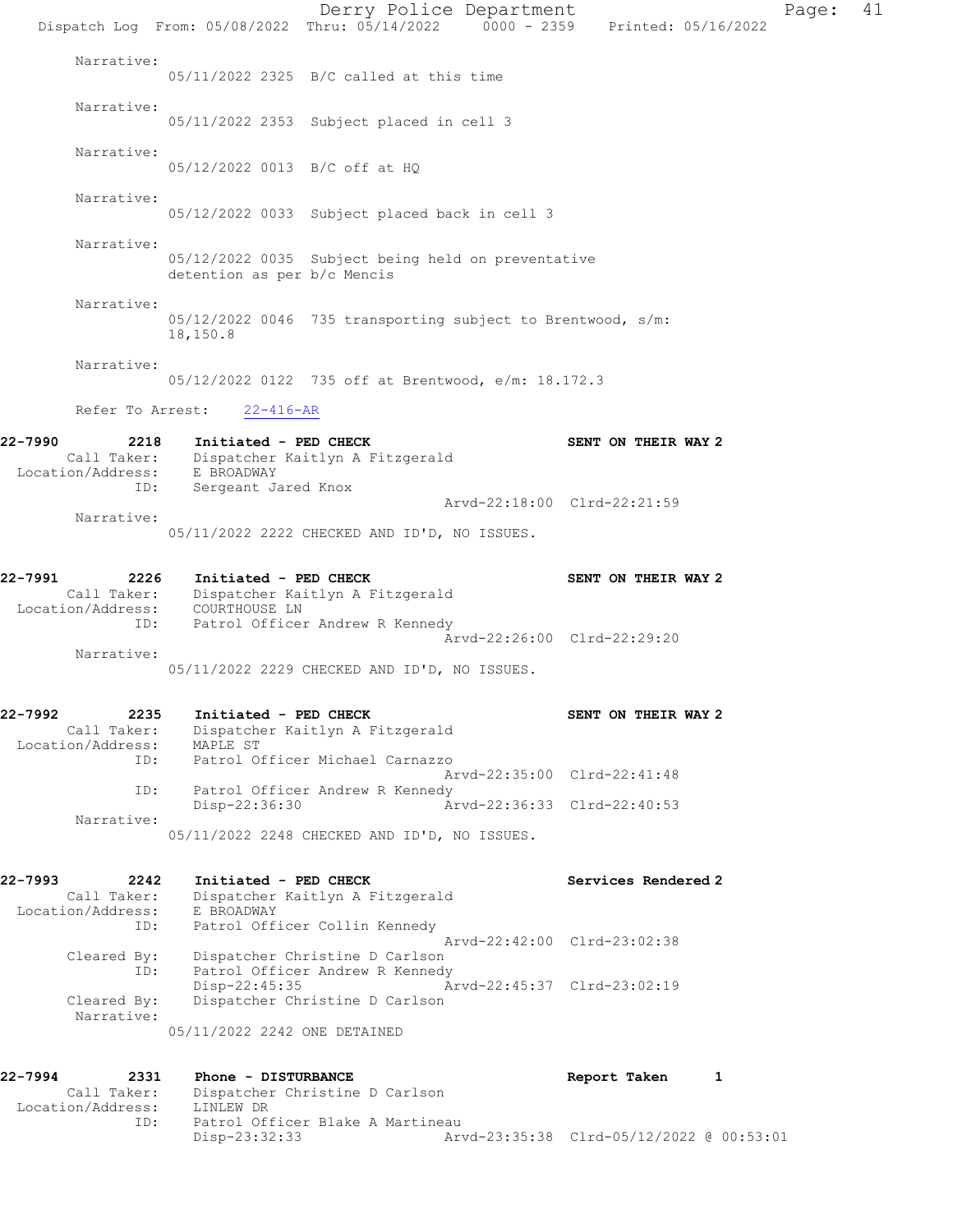Derry Police Department Controller Page: 42 Dispatch Log From: 05/08/2022 Thru: 05/14/2022 0000 - 2359 Printed: 05/16/2022 ID: Patrol Officer Casey J Noyes Disp-23:32:36 Arvd-23:36:05 Clrd-05/12/2022 @ 00:52:59 Disp-23:32:36<br>ID: Sergeant James M Belanger<br>Disp-23:34:12 Disp-23:34:12 Arvd-23:34:13 Clrd-05/12/2022 @ 00:12:25 Narrative: 05/11/2022 2333 Dark gray p/u Narrative: 05/11/2022 2358 S4 advising checking sobriety Narrative: 05/12/2022 0001 S4 advising subject a refusal

Refer To Accident: 22-234-AC

#### For Date: 05/12/2022 - Thursday

22-7995 0022 Phone - DELIVER A MESSAGE Could Not Locate 1 Call Taker: Dispatcher Christine D Carlson Location/Address: AL ST ID: Patrol Officer Nikita Tomnyuk Disp-00:23:33 Arvd-00:34:06 Clrd-00:47:56 Narrative: 05/12/2022 0048 For Methuen PD

Narrative:

05/12/2022 0048 Address doesn't exist, MPD notified

#### 22-7996 0053 Phone - DELIVER A MESSAGE Message Delivered 1 Call Taker: Dispatcher Christine D Carlson Location/Address: PHILLIP RD ID: Patrol Officer Nikita Tomnyuk Disp-00:53:44 Arvd-00:58:27 Clrd-01:07:52 Narrative: 05/12/2022 0056 For Methuen PD

| 22-7997           | 0126 | Phone - FOLLOW-UP                |  | Report Taken                | $\overline{2}$ |
|-------------------|------|----------------------------------|--|-----------------------------|----------------|
| Call Taker:       |      | Dispatcher Christine D Carlson   |  |                             |                |
| Location/Address: |      | PHILLIP RD                       |  |                             |                |
|                   | ID:  | Patrol Officer Nikita Tomnyuk    |  |                             |                |
|                   |      | $Disp-01:27:06$                  |  | Arvd-01:32:34 Clrd-02:49:03 |                |
| 22-7998           | 0219 | Phone - ALARM, BURGLAR           |  | False Alarm                 |                |
| Call Taker:       |      | Dispatcher Christine D Carlson   |  |                             |                |
| Location/Address: |      | N MAIN ST                        |  |                             |                |
|                   | ID:  | Patrol Officer Blake A Martineau |  |                             |                |
|                   |      | $Disp-02:19:54$                  |  | Arvd-02:20:34 Clrd-02:25:56 |                |
|                   | ID:  | Patrol Officer Casey J Noyes     |  |                             |                |
|                   |      | Disp-02:19:57                    |  | Arvd-02:21:44 Clrd-02:25:54 |                |
|                   | ID:  | Sergeant James M Belanger        |  |                             |                |
|                   |      | Disp-02:21:41                    |  | Arvd-02:21:43 Clrd-02:25:50 |                |
|                   |      | Refer To Field Int: 22-1573-FI   |  |                             |                |

| 22-7999           | 0531 | Phone - ERRATIC OPERATION        |                             | SENT ON THEIR WAY 2 |
|-------------------|------|----------------------------------|-----------------------------|---------------------|
| Call Taker:       |      | Dispatcher Christine D Carlson   |                             |                     |
| Location/Address: |      | MANCHESTER RD                    |                             |                     |
|                   | ID:  | Patrol Officer Casey J Noyes     |                             |                     |
|                   |      | $Disp-05:31:50$                  | Arvd-05:34:25 Clrd-05:53:59 |                     |
|                   | ID:  | Patrol Officer Nikita Tomnyuk    |                             |                     |
|                   |      | Disp-05:31:51                    | Arvd-05:38:49 Clrd-05:53:58 |                     |
|                   | ID:  | Patrol Officer Blake A Martineau |                             |                     |
|                   |      | $Disp-05:40:26$                  | Arvd-05:40:27 Clrd-05:53:56 |                     |
| Narrative:        |      |                                  |                             |                     |
|                   |      |                                  |                             |                     |

05/12/2022 0533 Gray/Blue Jeep w/ FL plates

Narrative:

05/12/2022 0554 No issues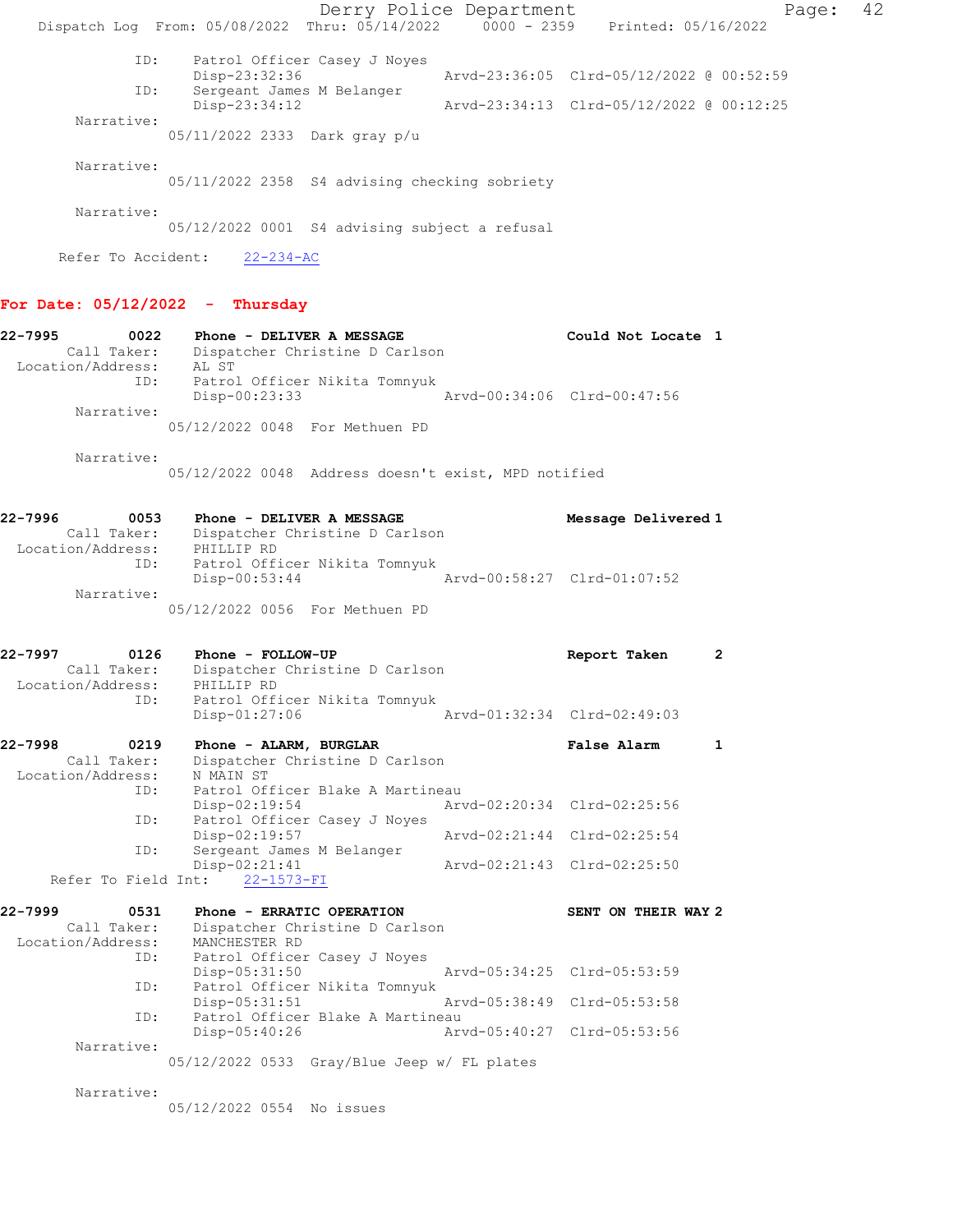Derry Police Department Fage: 43 Dispatch Log From:  $05/08/2022$  Thru:  $05/14/2022$  0000 - 2359 Printed: 05/16/2022 22-8000 0708 Walk-In - WARRANT ARREST Arrest(s) Made 2 Call Taker: Dispatcher Kaitlyn A Fitzgerald Location/Address: MUNICIPAL DR ID: Patrol Officer Samuel J Troy Disp-07:09:48 Arvd-07:09:50 Clrd-08:20:40 Narrative: 05/12/2022 0710 SUBJECT IN THE LOBBY HERE ON A DERRY WARRANT FOR DV SIMPLE ASSULT Narrative: 05/12/2022 0722 BC MENCIS NOTIFIED AND RESPONDING Narrative: 05/12/2022 0739 SUBJECT IDENTIFIED AS: KERRI FISCEL 22 HIGH ST APT 1 DERRY, NH DOB: 5/16/1979 Narrative: 05/12/2022 0751 SUBJECT PLACED IN CELL 1 Narrative: 05/12/2022 0820 SUBJECT RELEASED ON PR BAIL PER BC MENCIS WITH A COURT DATE OF 6/23/22 AT 8:15AM. Refer To Arrest: 22-418-AR 22-8001 0754 Initiated - MV STOP Warning Issued 3 Call Taker: Dispatcher Kaitlyn A Fitzgerald Location/Address: BYPASS 28 + WESTGATE RD ID: Patrol Officer Awess Abdulkadir Arvd-07:54:00 Clrd-08:01:27 Refer To Citation: 22-2032-CN 22-8002 0755 Initiated - SUBPOENA DELIVERY Not Served 1 Call Taker: Dispatcher Kaitlyn A Fitzgerald Location/Address: NEWELLS MEADOW LN ID: Patrol Officer James M McClafferty Arvd-07:55:00 Clrd-08:03:16 Narrative: 05/12/2022 0803 NOTE LEFT 22-8003 0759 Initiated - SUBPOENA DELIVERY Served 1 Call Taker: Dispatcher Kaitlyn A Fitzgerald Location/Address: PARKLAND DR ID: Patrol Officer Nicholas M Granville Arvd-07:59:00 Clrd-08:08:50 22-8004 0803 Initiated - SUBPOENA DELIVERY Not Served 1 Call Taker: Dispatcher Kaitlyn A Fitzgerald Location/Address: PINKERTON ST ID: Patrol Officer James M McClafferty Arvd-08:03:00 Clrd-08:06:45 Narrative: 05/12/2022 0806 NOTE LEFT 22-8005 0808 Initiated - PAPER SERVICE Not Served 3 Call Taker: Dispatcher Kaitlyn A Fitzgerald Location/Address: KINGSBURY ST ID: Patrol Officer James M McClafferty Arvd-08:08:00 Clrd-08:12:00 Narrative: 05/12/2022 0809 PARKING SUMMONS Narrative: 05/12/2022 0812 NOTE LEFT

22-8006 0813 Initiated - SUBPOENA DELIVERY Not Served 1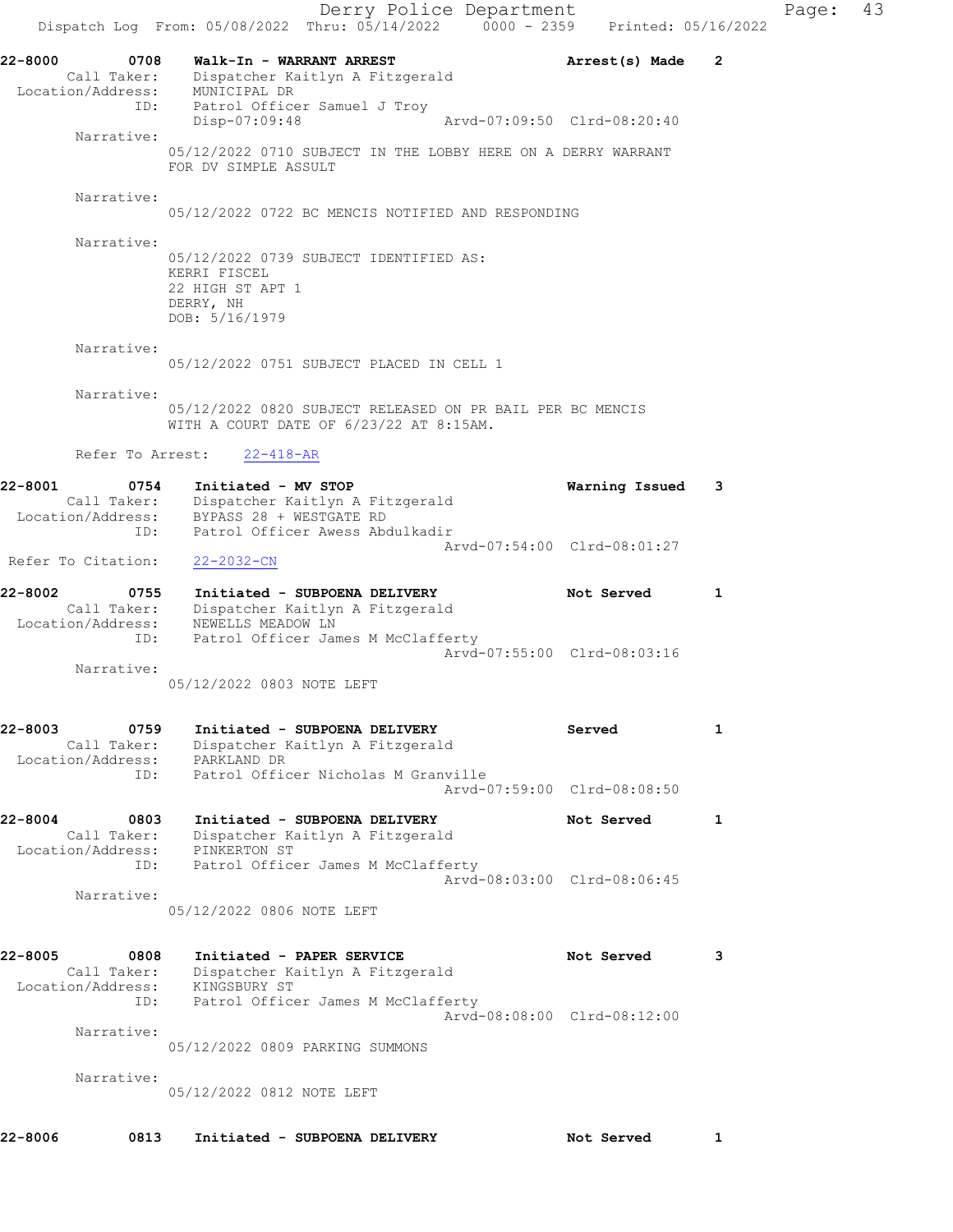Derry Police Department Fage: 44 Dispatch Log From: 05/08/2022 Thru: 05/14/2022 0000 - 2359 Printed: 05/16/2022 Call Taker: Dispatcher Kaitlyn A Fitzgerald Location/Address: FAIRWAY DR ID: Patrol Officer James M McClafferty Arvd-08:13:00 Clrd-08:15:42 22-8007 0815 Initiated - SUBPOENA DELIVERY Not Served 1 Call Taker: Dispatcher Kaitlyn A Fitzgerald Location/Address: FAIRWAY DR ID: Patrol Officer James M McClafferty Arvd-08:15:00 Clrd-08:18:25 Narrative: 05/12/2022 0818 NOTE LEFT 22-8008 0819 Initiated - PAPER SERVICE Not Served 3 Call Taker: Dispatcher Kaitlyn A Fitzgerald Location/Address: FAIRWAY DR ID: Patrol Officer James M McClafferty Arvd-08:19:00 Clrd-08:24:23 Narrative: 05/12/2022 0820 TRAFFIC SUMMONS Narrative: 05/12/2022 0824 NOTE LEFT 22-8009 0843 Initiated - MV STOP Warning Issued 3 Call Taker: Dispatcher Kaitlyn A Fitzgerald Location/Address: ENGLISH RANGE RD ID: Patrol Officer Awess Abdulkadir Arvd-08:43:00 Clrd-08:52:28 Refer To Citation: 22-2033-CN 22-8010 0844 Initiated - SUBPOENA DELIVERY Not Served 1 Call Taker: Dispatcher Kaitlyn A Fitzgerald Location/Address: N HIGH ST ID: Patrol Officer James M McClafferty Arvd-08:44:00 Clrd-08:47:47 22-8011 0848 Initiated - SUBPOENA DELIVERY Served 1 Call Taker: Dispatcher Kaitlyn A Fitzgerald Location/Address: LARAWAY CT ID: Patrol Officer James M McClafferty Arvd-08:48:00 Clrd-09:01:42 22-8012 0901 Initiated - SUBPOENA DELIVERY Served 1 Call Taker: Dispatcher Kaitlyn A Fitzgerald Location/Address: LARAWAY CT ID: Patrol Officer James M McClafferty Arvd-09:01:00 Clrd-09:04:06 22-8013 0902 Initiated - SUBPOENA DELIVERY Served 1 Call Taker: Dispatcher Kaitlyn A Fitzgerald Location/Address: PINGREE HILL RD ID: Patrol Officer Awess Abdulkadir Arvd-09:02:00 Clrd-09:10:18 22-8014 0904 Radio - SUBPOENA DELIVERY Served 1 Call Taker: Dispatcher Kaitlyn A Fitzgerald Location/Address: MUNICIPAL DR ID: Patrol Officer James M McClafferty Disp-09:04:34 Arvd-09:05:55 Clrd-09:12:41 22-8015 0907 Phone - DOMESTIC DISTURBANCE Verbal in Nature 1 Call Taker: Dispatcher Kaitlyn A Fitzgerald Location/Address: GOODHUE RD ID: Patrol Officer Samuel J Troy Disp-09:08:09 Arvd-09:20:32 Clrd-09:41:51 ID: Patrol Officer Nicholas M Granville Disp-09:08:13 Arvd-09:20:31 Clrd-09:41:29 Refer To Field Int: 22-1575-FI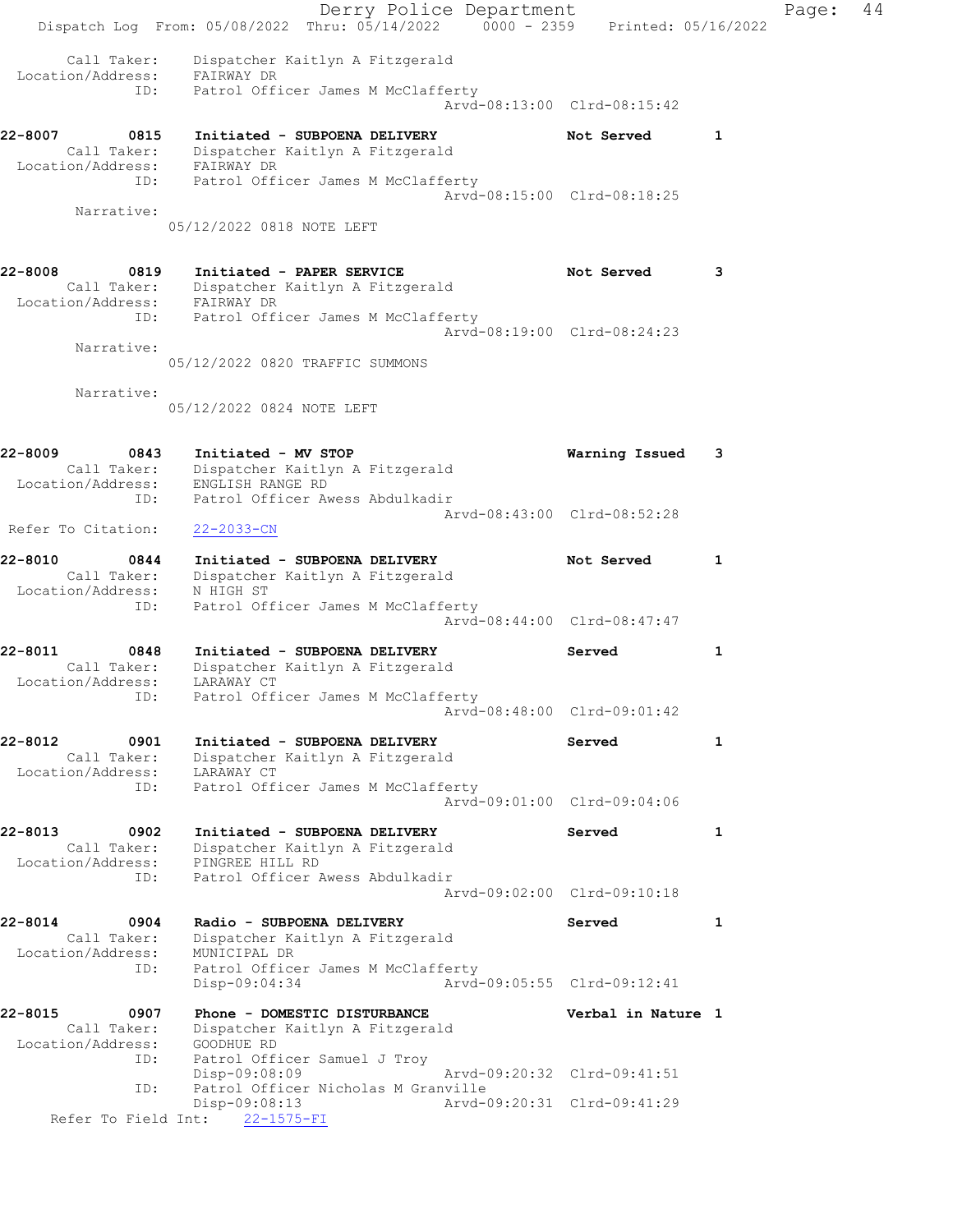Derry Police Department Controller Page: 45 Dispatch Log From:  $05/08/2022$  Thru:  $05/14/2022$  0000 - 2359 Printed: 05/16/2022 22-8016 0908 Phone - FOUND/LOST PROPERTY Report Taken 3 Call Taker: Dispatcher Kaitlyn A Fitzgerald Location/Address: OLD CHESTER RD ID: Patrol Officer Awess Abdulkadir Disp-09:43:28 Arvd-09:49:04 Clrd-10:02:54 Narrative: 05/12/2022 0909 TWO CELL PHONES Refer To Incident: 22-813-OF 22-8017 0914 Initiated - MV STOP Warning Issued 3 Call Taker: Dispatcher Kaitlyn A Fitzgerald Location/Address: BYPASS 28 ID: Patrol Officer Awess Abdulkadir Arvd-09:14:00 Clrd-09:23:17 Refer To Citation: 22-2034-CN 22-8018 0924 Initiated - SUBPOENA DELIVERY Not Served 1 Call Taker: Dispatcher Kaitlyn A Fitzgerald Location/Address: LARAWAY CT ID: Patrol Officer James M McClafferty Arvd-09:24:00 Clrd-09:29:03 22-8019 0933 Initiated - SUBPOENA DELIVERY Not Served 1 Call Taker: Dispatcher Kaitlyn A Fitzgerald Location/Address: PEMBROKE DR ID: Patrol Officer Awess Abdulkadir Arvd-09:33:00 Clrd-09:43:19 22-8020 0941 Phone - VIN CHECK Services Rendered 3 Call Taker: Dispatcher Kaitlyn A Fitzgerald Location/Address: BERRY RD ID: Patrol Officer Samuel J Troy Disp-09:44:54 Arvd-09:59:02 Clrd-10:13:18 22-8021 1007 Initiated - FOLLOW-UP No Action Required 2 Call Taker: Dispatcher Kaitlyn A Fitzgerald Location/Address: MUNICIPAL DR ID: Patrol Officer Awess Abdulkadir Arvd-10:07:00 Clrd-11:06:20 22-8022 1027 Initiated - SUBPOENA DELIVERY Served 1 Call Taker: Detective Victoria M Kidd Location/Address: [DY 2] MUNICIPAL DR ID: Detective Victoria M Kidd Arvd-10:27:00 Clrd-10:28:12 22-8023 1032 Phone - Wildlife Complaint Services Rendered 2 Call Taker: Dispatcher Kaitlyn A Fitzgerald Location/Address: GRINNELL RD ID: Patrol Officer Nicholas M Granville Disp-10:33:36 Arvd-10:38:53 Clrd-11:33:06 ID: Patrol Officer James M McClafferty<br>Disp-10:56:32 Arvd- Disp-10:56:32 Arvd-11:03:23 Clrd-11:32:39 Narrative: 05/12/2022 1040 BAT ON PLAYGROUND Narrative: 05/12/2022 1101 401 OFF AT ANIMAL CONTROL Narrative: 05/12/2022 1103 309 OFF AT ANIMAL CONTROL Narrative: 05/12/2022 1122 FISH AND GAME ON SCENE Refer To Incident: 22-814-OF 22-8024 1042 Phone - Loose Dog Complaint Nervices Rendered 2 Call Taker: Dispatcher Kaitlyn A Fitzgerald

Location/Address: FAIRWAY DR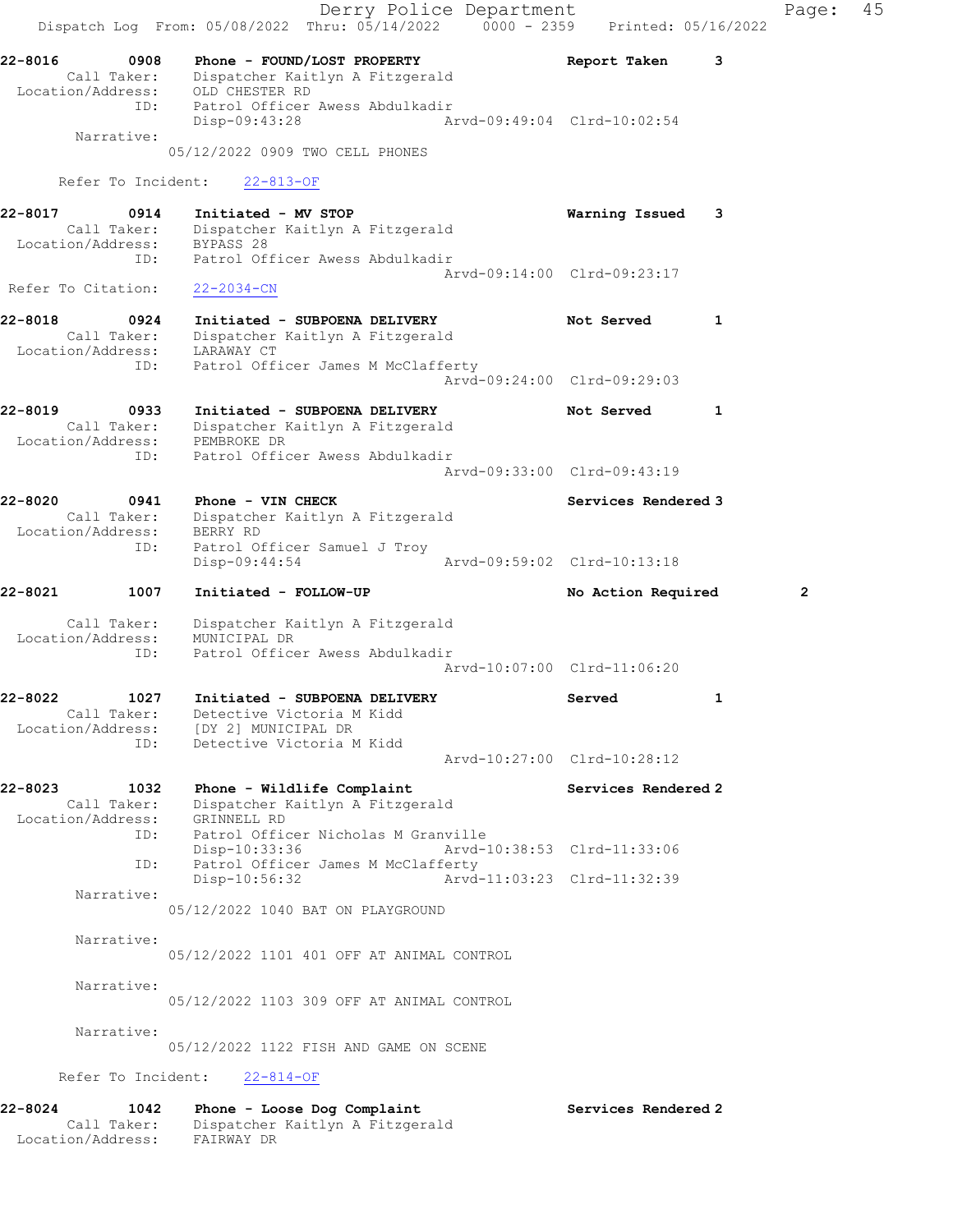|                                                            | Dispatch Log From: 05/08/2022 Thru: 05/14/2022 0000 - 2359 Printed: 05/16/2022                                         | Derry Police Department     |                             |                | Page: | 46 |
|------------------------------------------------------------|------------------------------------------------------------------------------------------------------------------------|-----------------------------|-----------------------------|----------------|-------|----|
| ID:                                                        | Patrol Officer James M McClafferty<br>$Disp-11:32:45$                                                                  | Arvd-11:38:18 Clrd-11:40:23 |                             |                |       |    |
| Narrative:                                                 | 05/12/2022 1042 BLACK DOG WITH A RED BANDANA                                                                           |                             |                             |                |       |    |
| Narrative:                                                 | 05/12/2022 1140 CHECKED THE AREA, OWNER HAS THE DOG                                                                    |                             |                             |                |       |    |
| 1052<br>22-8025<br>Call Taker:                             | Phone - ILLEGAL DUMPING/LITTERING<br>Dispatcher Kaitlyn A Fitzgerald                                                   |                             | Report Taken                | $\overline{2}$ |       |    |
| Location/Address:<br>ID:                                   | NORMAN DR<br>Patrol Officer Samuel J Troy<br>$Disp-10:56:52$                                                           |                             | Arvd-11:03:03 Clrd-11:18:03 |                |       |    |
| Refer To Incident:                                         | $22 - 815 - OF$                                                                                                        |                             |                             |                |       |    |
| 22-8026<br>1059<br>Call Taker:<br>Location/Address:<br>ID: | Initiated - SUBPOENA DELIVERY<br>Detective Victoria M Kidd<br>[DY 2] MUNICIPAL DR<br>Detective Victoria M Kidd         |                             | Served                      | 1              |       |    |
|                                                            |                                                                                                                        |                             | Arvd-10:59:00 Clrd-10:59:46 |                |       |    |
| 22-8027<br>1059<br>Call Taker:<br>Location/Address:<br>ID: | Initiated - ASSIST CITIZEN<br>Detective Victoria M Kidd<br>[DY 2] MUNICIPAL DR<br>Detective Victoria M Kidd            |                             | <b>ADVICE GIVEN</b>         | 3              |       |    |
| Cleared By:<br>ID:                                         | Dispatcher Kaitlyn A Fitzgerald<br>Patrol Officer Awess Abdulkadir                                                     | Arvd-10:59:00 Clrd-12:30:09 |                             |                |       |    |
| Dispatched By:<br>Cleared By:<br>ID:                       | Disp-11:34:01<br>Dispatcher Kaitlyn A Fitzgerald<br>Dispatcher Kaitlyn A Fitzgerald<br>Patrol Officer Awess Abdulkadir |                             | $Clrd-11:34:00$             |                |       |    |
| Dispatched By:<br>Cleared By:<br>Refer To Field Int:       | Disp-11:34:47<br>Dispatcher Kaitlyn A Fitzgerald<br>Dispatcher Kaitlyn A Fitzgerald<br>22-1608-FI                      |                             | $Clrd-11:37:17$             |                |       |    |
| 22-8028<br>1121<br>Call Taker:<br>Location/Address:        | Phone - PAPER SERVICE<br>Dispatcher Kaitlyn A Fitzgerald<br>COURTHOUSE LN                                              |                             | Served                      | 3              |       |    |
| ID:<br>Refer To Summons:                                   | Patrol Officer Samuel J Troy<br>$Disp-11:21:55$<br>$22 - 419 - AR$                                                     |                             | Arvd-11:26:14 Clrd-11:55:37 |                |       |    |
| 22-8029<br>1127<br>Call Taker:<br>Location/Address:        | Phone - ASSIST CITIZEN<br>Dispatcher Kaitlyn A Fitzgerald<br>HOOD RD                                                   |                             | <b>ADVICE GIVEN</b>         | 3              |       |    |
| ID:                                                        | Patrol Officer Awess Abdulkadir<br>$Disp-11:37:21$                                                                     | Arvd-11:42:32 Clrd-12:08:49 |                             |                |       |    |
| 22-8030<br>1134<br>Call Taker:<br>Location/Address:        | Initiated - ASSIST CITIZEN<br>Dispatcher Kaitlyn A Fitzgerald<br>TSIENNETO RD                                          |                             | <b>ADVICE GIVEN</b>         | 3              |       |    |
| ID:                                                        | Patrol Officer Awess Abdulkadir                                                                                        |                             | Aryd-11:34:00 Clrd-11:34:47 |                |       |    |
| 22-8031<br>1208<br>Call Taker:<br>Location/Address:<br>ID: | Radio - PARKING COMPLAINT<br>Dispatcher Kaitlyn A Fitzgerald<br>CHESTER RD<br>Patrol Officer James M McClafferty       |                             | Services Rendered 1         |                |       |    |
|                                                            | $Disp-12:16:13$                                                                                                        |                             | Arvd-12:22:33 Clrd-12:22:35 |                |       |    |
| 22-8032<br>1233<br>Call Taker:<br>Location/Address:<br>ID: | Phone - MV ACCIDENT<br>Dispatcher Kaitlyn A Fitzgerald<br>[DY 130] N MAIN ST<br>Patrol Officer Samuel J Troy           |                             | Report Taken                | 1              |       |    |
| ID:                                                        | $Disp-12:34:43$<br>Patrol Officer Nicholas M Granville                                                                 | Arvd-12:36:27 Clrd-13:12:20 |                             |                |       |    |
| ID:                                                        | Disp-12:34:45<br>Sergeant Seth Plumer                                                                                  |                             | Arvd-12:36:29 Clrd-13:45:01 |                |       |    |
|                                                            | Disp-12:34:48                                                                                                          |                             | Arvd-12:36:31 Clrd-13:12:18 |                |       |    |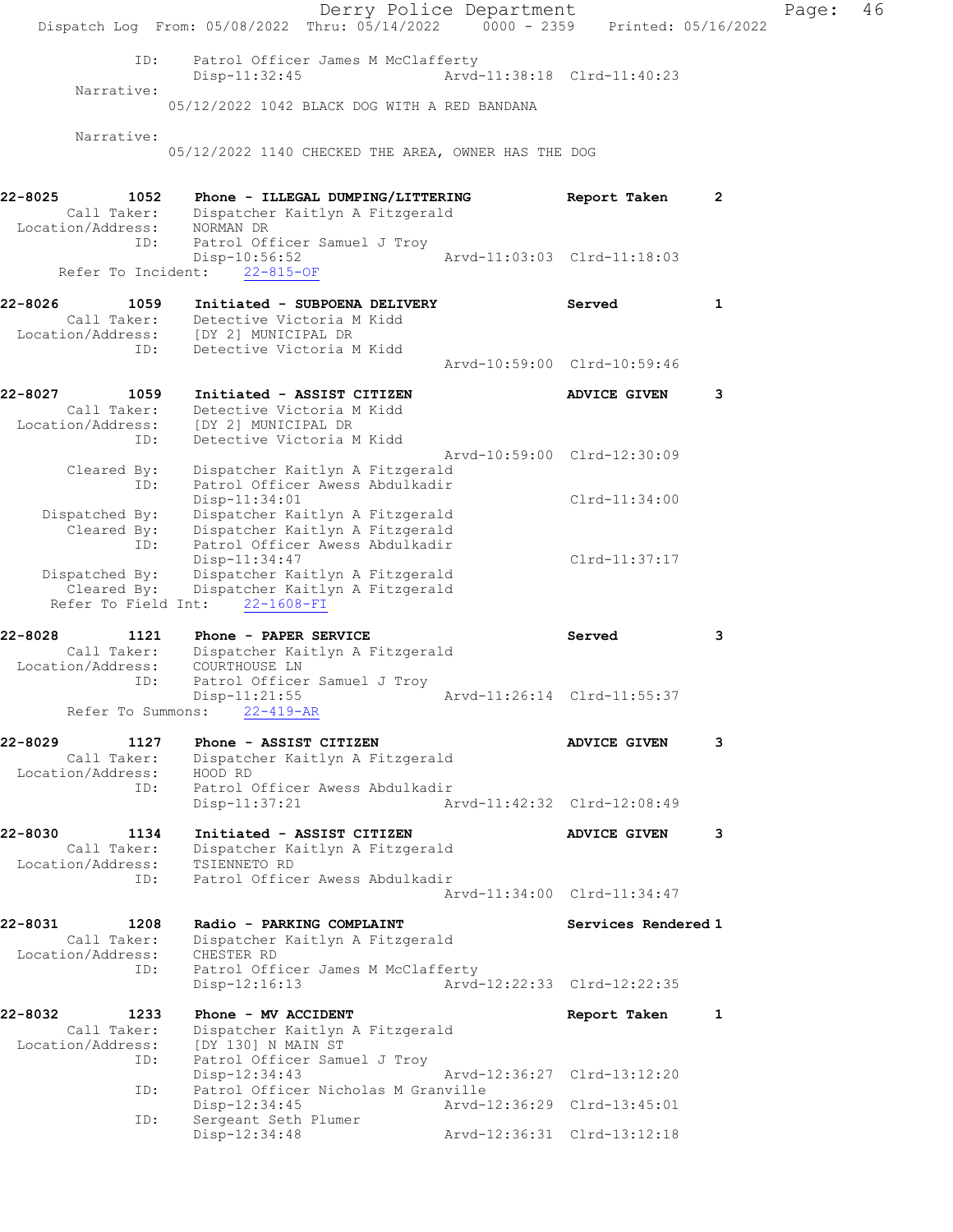|         |                                  | Dispatch Log From: 05/08/2022 Thru: 05/14/2022 0000 - 2359 Printed: 05/16/2022                                              |                                                               | Derry Police Department     |                             |   | Page:        | 47 |
|---------|----------------------------------|-----------------------------------------------------------------------------------------------------------------------------|---------------------------------------------------------------|-----------------------------|-----------------------------|---|--------------|----|
|         | Narrative:                       | 05/12/2022 1238 DFD ON SCENE                                                                                                |                                                               |                             |                             |   |              |    |
|         | Narrative:                       | 05/12/2022 1321 309 OFF AT PMC                                                                                              |                                                               |                             |                             |   |              |    |
|         | Narrative:                       |                                                                                                                             | 05/12/2022 1346 KLASNER VS FURNNER (PEDESTRIAN)               |                             |                             |   |              |    |
|         |                                  | Refer To Accident: 22-235-AC                                                                                                |                                                               |                             |                             |   |              |    |
| 22-8033 | 1240                             |                                                                                                                             | Initiated - TOBACCO VIOLATION                                 |                             | Summons Issued 1            |   |              |    |
|         |                                  | Call Taker: Dispatcher Kaitlyn A Fitzgerald<br>Location/Address: [DY 250] PINKERTON ST<br>ID: Patrol Officer Brian J Landry |                                                               |                             | Arvd-12:40:00 Clrd-12:41:57 |   |              |    |
|         | Refer To Summons:                | $22 - 420 - AR$                                                                                                             |                                                               |                             |                             |   |              |    |
| 22-8034 |                                  | 1334 Phone - MEDICAL EMERGENCY                                                                                              |                                                               |                             | Transported to Hospital     |   | 1            |    |
|         | Call Taker:<br>Location/Address: | SHELDON RD                                                                                                                  | Dispatcher Kaitlyn A Fitzgerald                               |                             |                             |   |              |    |
|         | ID:                              | Disp-13:36:44                                                                                                               | Patrol Officer Awess Abdulkadir                               | Arvd-13:45:44 Clrd-14:09:41 |                             |   |              |    |
|         | ID:                              | Sergeant Seth Plumer<br>Disp-13:36:48                                                                                       |                                                               |                             |                             |   |              |    |
|         | Narrative:                       |                                                                                                                             | 05/12/2022 1341 DISORIENTED MALE                              |                             |                             |   |              |    |
|         | Narrative:                       |                                                                                                                             |                                                               |                             |                             |   |              |    |
|         |                                  |                                                                                                                             | 05/12/2022 1352 FIRE NOTIFIED AND RESPONDING                  |                             |                             |   |              |    |
|         | Narrative:                       | 05/12/2022 1402 FIRE ON SCENE                                                                                               |                                                               |                             |                             |   |              |    |
|         | Refer To Field Int:              | $22 - 1577 - FI$                                                                                                            |                                                               |                             |                             |   |              |    |
| 22-8035 |                                  | 1419 Initiated - MV STOP<br>Call Taker: Dispatcher Kaitlyn A Fitzgerald<br>Location/Address: N MAIN ST                      |                                                               |                             | Warning Issued              | 3 |              |    |
|         | ID:                              |                                                                                                                             | Patrol Officer Awess Abdulkadir                               |                             | Arvd-14:19:00 Clrd-14:24:14 |   |              |    |
|         | Refer To Citation:               | $22 - 2035 - CN$                                                                                                            |                                                               |                             |                             |   |              |    |
| 22-8036 | 1429                             | Radio - PAPER SERVICE                                                                                                       |                                                               |                             | Not Served                  | 3 |              |    |
|         | Call Taker:<br>Location/Address: | E BROADWAY                                                                                                                  | Dispatcher Kaitlyn A Fitzgerald                               |                             |                             |   |              |    |
|         | ID:                              | Disp-14:29:37                                                                                                               | Patrol Officer Samuel J Troy                                  |                             | Arvd-14:29:44 Clrd-14:35:05 |   |              |    |
|         | ID:                              | Disp-14:29:39                                                                                                               | Patrol Officer Nicholas M Granville                           |                             | Arvd-14:29:46 Clrd-14:35:03 |   |              |    |
|         | ID:                              | Sergeant Seth Plumer<br>Disp-14:29:52                                                                                       |                                                               |                             | Arvd-14:29:54 Clrd-14:35:06 |   |              |    |
| 22-8037 | 1442                             | Phone - ALARM (OTHER)                                                                                                       |                                                               |                             | Transported to Hospital     |   | $\mathbf{2}$ |    |
|         | Call Taker:                      |                                                                                                                             | Dispatcher Kaitlyn A Fitzgerald                               |                             |                             |   |              |    |
|         | Location/Address:<br>ID:         | CRYSTAL AVE<br>$Disp-14:43:23$                                                                                              | Patrol Officer Awess Abdulkadir                               |                             | Arvd-14:44:09 Clrd-15:03:15 |   |              |    |
|         | Cleared By:<br>ID:               | Disp-14:43:27                                                                                                               | Dispatcher Christina L Power<br>Patrol Officer Samuel J Troy  |                             | Arvd-14:44:07 Clrd-15:03:17 |   |              |    |
|         | Cleared By:<br>ID:               | Disp-14:44:38                                                                                                               | Dispatcher Christina L Power<br>Patrol Officer Brian J Landry |                             | Arvd-14:44:45 Clrd-14:51:14 |   |              |    |
|         | Narrative:                       |                                                                                                                             |                                                               |                             |                             |   |              |    |
|         |                                  |                                                                                                                             | 05/12/2022 1447 OFF AT MCDONALDS                              |                             |                             |   |              |    |
|         | Narrative:                       | 05/12/2022 1451 DFD ON SCENE                                                                                                |                                                               |                             |                             |   |              |    |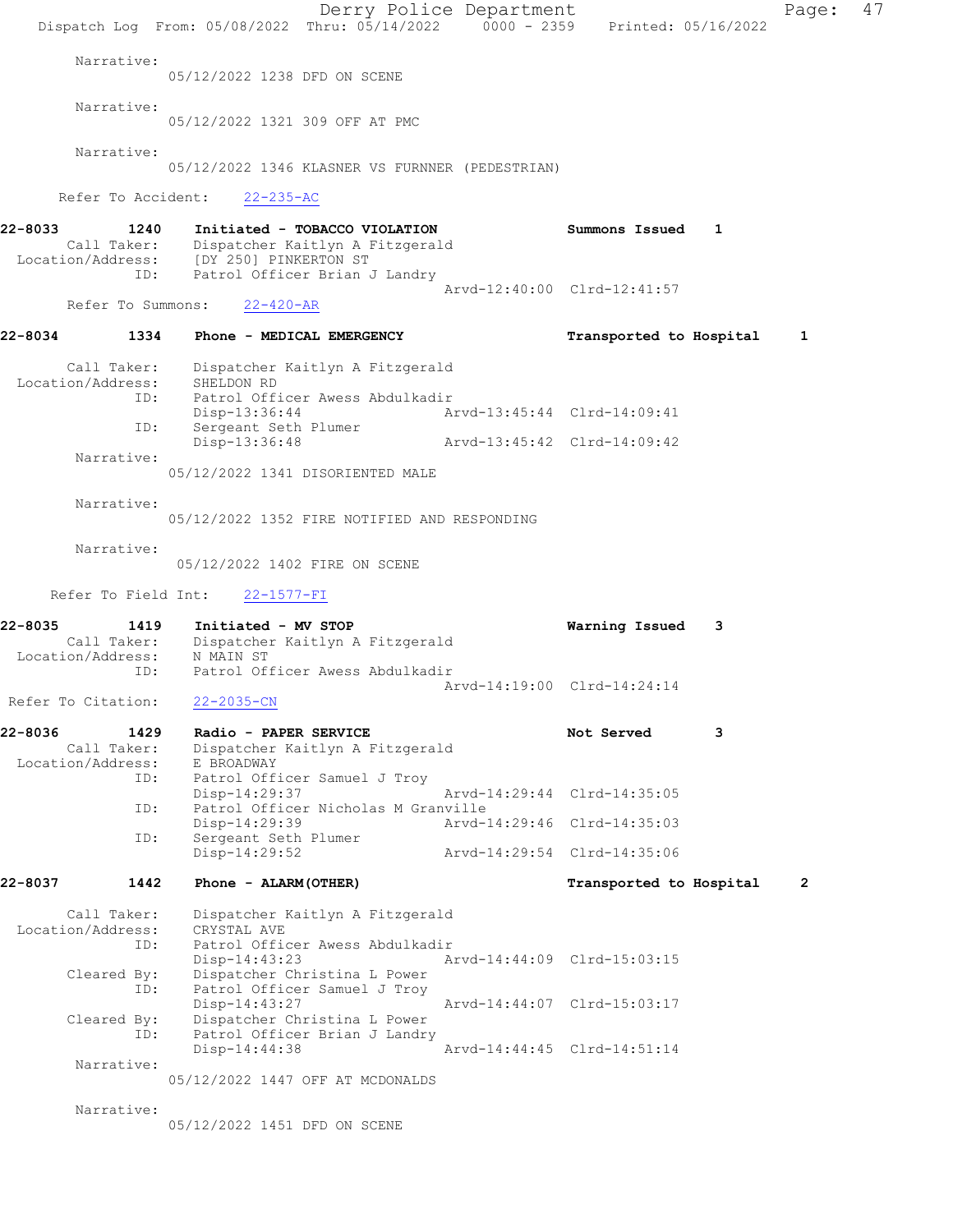Refer To Field Int: 22-1578-FI

| 22-8038     | 1451                             | Initiated - SUBPOENA DELIVERY                                                       | Served                      | 1              |
|-------------|----------------------------------|-------------------------------------------------------------------------------------|-----------------------------|----------------|
|             | Call Taker:<br>Location/Address: | Detective Victoria M Kidd<br>[DY 2] MUNICIPAL DR                                    |                             |                |
|             | ID:                              | Detective Victoria M Kidd                                                           | Arvd-14:51:00 Clrd-14:51:45 |                |
| 22-8039     | 1505                             | Phone - JUVENILE OFFENSES                                                           | Arrest(s) Made              | $\mathbf{2}$   |
|             | Call Taker:<br>Location/Address: | Dispatcher Christina L Power<br>BIRCH ST                                            |                             |                |
|             | ID:                              | Patrol Officer Michael P Accorto<br>Disp-15:10:32                                   | Arvd-15:15:27 Clrd-15:33:00 |                |
|             | ID:                              | Patrol Officer Andrew J Teague<br>Disp-15:15:33<br>Patrol Officer Nathan S Lavoie   | Arvd-15:17:11 Clrd-16:03:54 |                |
|             | ID:                              | Sergeant Michael W Hughes<br>Disp-15:21:06                                          | Arvd-15:21:08 Clrd-16:03:58 |                |
|             | Narrative:                       |                                                                                     |                             |                |
|             |                                  | 05/12/2022 1523 one juvenile in custody for resisting.<br>enroute to hq's s/m 79352 |                             |                |
|             | Narrative:                       | 05/12/2022 1530 off at hq's e/m 79353                                               |                             |                |
|             |                                  |                                                                                     |                             |                |
|             | Narrative:                       | 05/12/2022 1603 released to a family member                                         |                             |                |
|             | Refer To Arrest:                 | $22 - 421 - AR$                                                                     |                             |                |
| $22 - 8040$ | 1538<br>Call Taker:              | Initiated - FOLLOW-UP<br>Dispatcher Christina L Power                               | Cleared                     | $\overline{2}$ |
|             | Location/Address:                | BROOKVIEW DR                                                                        |                             |                |
|             | ID:                              | Patrol Officer Collin Kennedy                                                       | Arvd-15:38:00 Clrd-16:03:19 |                |
|             |                                  |                                                                                     |                             |                |
| $22 - 8041$ | 1604                             | Phone - VANDALISM                                                                   | Report Taken                | 3              |
|             | Call Taker:<br>Location/Address: | Dispatcher Christina L Power<br>PARK AVE                                            |                             |                |
|             | ID:                              | Patrol Officer Michael P Accorto<br>Disp-16:05:36                                   | Arvd-16:10:01 Clrd-16:15:29 |                |
|             | Narrative:                       | mv damaged                                                                          |                             |                |
|             | Refer To Incident:               | $22 - 816 - OF$                                                                     |                             |                |
| 22-8042     | 1611                             | Phone - HIT AND RUN                                                                 | Report Taken                | $\mathbf{2}$   |
|             | Call Taker:                      | Dispatcher Christina L Power                                                        |                             |                |
|             | Location/Address:<br>ID:         | STRAWBERRY HILL RD<br>Patrol Officer Andrew R Kennedy                               |                             |                |
|             |                                  | $Disp-16:12:23$                                                                     | Arvd-16:20:19 Clrd-16:33:32 |                |
|             | Narrative:                       |                                                                                     |                             |                |
|             |                                  | TT unit vs mailbox                                                                  |                             |                |
|             | Refer To Incident:               | $22 - 817 - OF$                                                                     |                             |                |
| $22 - 8043$ | 1616                             | Phone - WELFARE CHECK                                                               | Cleared                     | $\overline{2}$ |
|             | Call Taker:<br>Location/Address: | Dispatcher Christina L Power<br>DESMARAIS AVE                                       |                             |                |
|             | ID:                              | Patrol Officer Michael P Accorto<br>Disp-16:17:11                                   | Arvd-16:21:44 Clrd-16:25:27 |                |
|             | Cleared By:                      | Sergeant Jared Knox<br>Refer To Field Int: 22-1606-FI                               |                             |                |
| 22-8044     | 1633                             | Initiated - FOLLOW-UP                                                               | Cleared                     | $\overline{2}$ |
|             | Call Taker:                      | Dispatcher Christina L Power                                                        |                             |                |
|             | Location/Address:<br>ID:         | BLACKBERRY RD<br>Patrol Officer Andrew R Kennedy                                    |                             |                |
|             |                                  |                                                                                     | Arvd-16:33:00 Clrd-16:52:34 |                |
|             |                                  |                                                                                     |                             |                |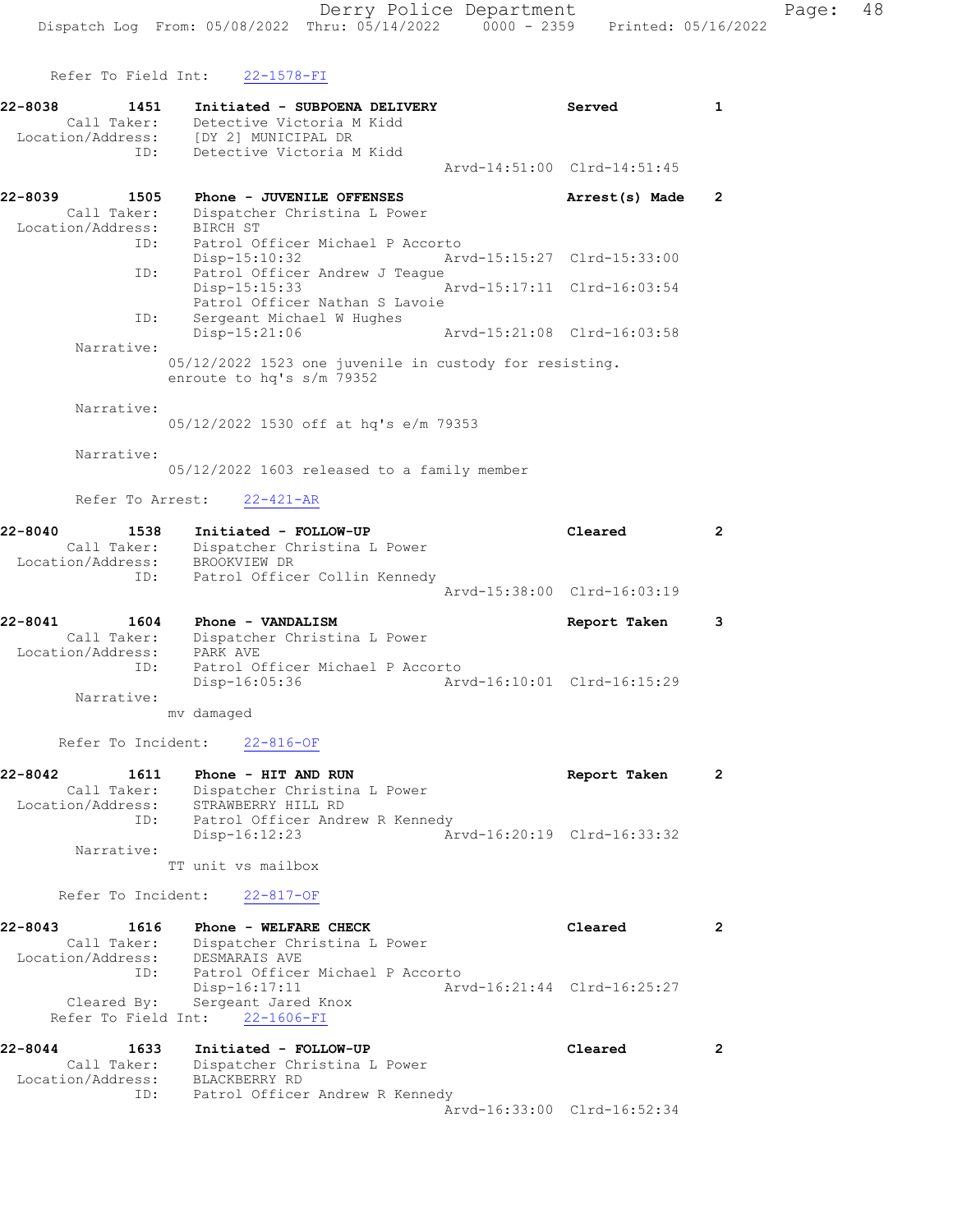| 22-8045<br>1633<br>Call Taker:<br>Location/Address:                 | Phone - DOMESTIC DISTURBANCE<br>Sergeant Jared Knox<br>SENTER COVE RD                                               | <b>ADVICE GIVEN</b>         | 1              |
|---------------------------------------------------------------------|---------------------------------------------------------------------------------------------------------------------|-----------------------------|----------------|
| ID:                                                                 | Patrol Officer Andrew J Teague<br>Disp-16:39:10<br>Patrol Officer Nathan S Lavoie                                   | Arvd-16:52:26 Clrd-17:05:00 |                |
| Arrived By:<br>Cleared By:<br>ID:                                   | Dispatcher Christina L Power<br>Dispatcher Christina L Power<br>Patrol Officer Collin Kennedy<br>$Disp-16:39:15$    | Arvd-16:52:41 Clrd-17:17:41 |                |
| Arrived By:<br>Cleared By:<br>ID:                                   | Dispatcher Christina L Power<br>Dispatcher Christina L Power<br>Sergeant Michael W Hughes                           |                             |                |
| Dispatched By:<br>Arrived By:                                       | $Disp-17:00:44$<br>Dispatcher Christina L Power<br>Dispatcher Christina L Power                                     | Arvd-17:00:50 Clrd-17:17:15 |                |
| Cleared By:<br>ID:                                                  | Dispatcher Christina L Power<br>Patrol Officer Andrew J Teague<br>$Disp-17:05:53$<br>Patrol Officer Nathan S Lavoie | Arvd-17:05:57 Clrd-17:18:16 |                |
| Dispatched By:<br>Arrived By:<br>Cleared By:<br>Refer To Field Int: | Dispatcher Christina L Power<br>Dispatcher Christina L Power<br>Dispatcher Christina L Power<br>22-1580-FI          |                             |                |
| 22-8046<br>1649                                                     | Phone - SUSPICIOUS ACTIVITY                                                                                         | Gone on Arrival             | $\overline{2}$ |
| Call Taker:<br>Location/Address:                                    | Dispatcher Christina L Power<br>NORTH AVE                                                                           |                             |                |
| ID:                                                                 | Patrol Officer Michael P Accorto<br>$Disp-16:50:10$                                                                 | Arvd-16:52:23 Clrd-17:00:55 |                |
| 22-8047<br>1650<br>Call Taker:                                      | Phone - SEX OFFENSES<br>Dispatcher Christina L Power                                                                | Report Taken                | 1              |
| Location/Address:<br>ID:                                            | [DY 2] MUNICIPAL DR<br>Detective Scott A Tompkins                                                                   |                             |                |
| Refer To Incident:                                                  | Disp-16:50:58<br>$22 - 818 - OF$                                                                                    | Arvd-16:50:59 Clrd-16:51:10 |                |
| 22-8048<br>1651                                                     | Walk-In - SEXUAL OFFENDER REGISTRATION                                                                              | Services Rendered 1         |                |
| Call Taker:<br>Location/Address:                                    | Dispatcher Christina L Power<br>[DY 2] MUNICIPAL DR                                                                 |                             |                |
| ID:                                                                 | Patrol Officer Cody Johnson<br>$Disp-16:52:03$                                                                      | Arvd-16:52:05 Clrd-16:52:15 |                |
| 22-8049<br>1655<br>Call Taker:                                      | Phone - WELFARE CHECK<br>Dispatcher Christina L Power                                                               | Services Rendered 2         |                |
| Location/Address:<br>ID:                                            | JAMES ST<br>Patrol Officer Andrew R Kennedy<br>$Disp-17:01:24$                                                      | Clrd-17:06:00               |                |
| ID:                                                                 | Patrol Officer Michael P Accorto<br>$Disp-17:01:30$                                                                 | Arvd-17:10:29 Clrd-17:22:10 |                |
| ID:                                                                 | Patrol Officer Andrew R Kennedy<br>Disp-17:08:50                                                                    | Arvd-17:08:58 Clrd-17:22:12 |                |
|                                                                     | Refer To Field Int: 22-1607-FI                                                                                      |                             |                |
| 22-8050<br>1705<br>Call Taker:<br>Location/Address:                 | Initiated - MV CHECK<br>Dispatcher Christina L Power<br>RT 28                                                       | Cleared                     | 1              |
| ID:                                                                 | Patrol Officer Andrew J Teaque                                                                                      | Arvd-17:05:00 Clrd-17:05:53 |                |
|                                                                     | Patrol Officer Nathan S Lavoie                                                                                      |                             |                |
| 22-8051<br>1706<br>Call Taker:                                      | Initiated - Wildlife Complaint<br>Dispatcher Christina L Power                                                      | Services Rendered 2         |                |
| Location/Address:<br>ID:                                            | RT 28<br>Patrol Officer Andrew R Kennedy                                                                            | Arvd-17:06:00 Clrd-17:08:50 |                |
| 1707<br>22-8052<br>Call Taker:                                      | Phone - KEEP THE PEACE<br>Sergeant Jared Knox                                                                       | Services Rendered 2         |                |
| Location/Address:                                                   | MAXWELL DR                                                                                                          |                             |                |

ID: Patrol Officer Andrew J Teague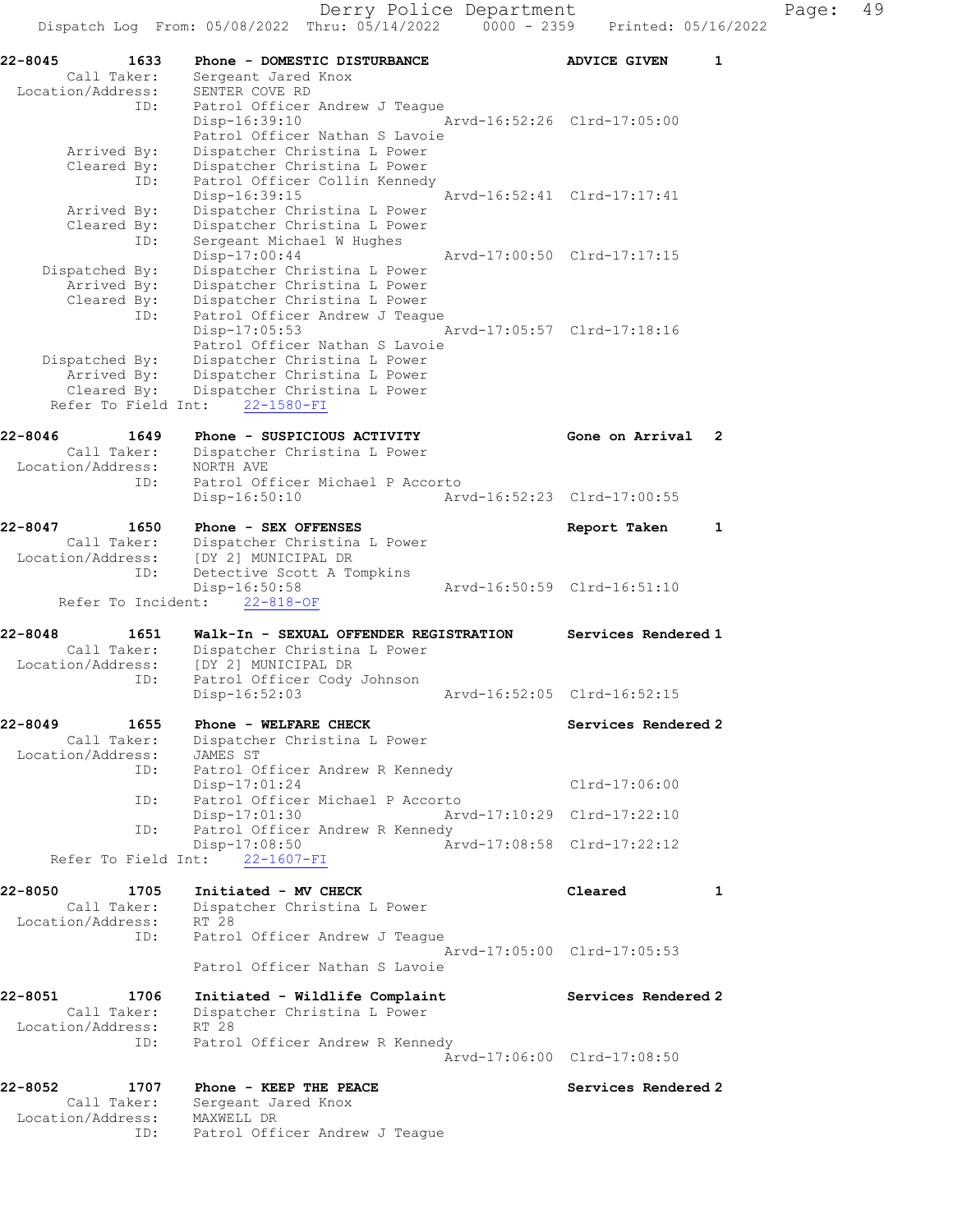Derry Police Department Fage: 50 Dispatch Log From:  $05/08/2022$  Thru:  $05/14/2022$  0000 - 2359 Printed: 05/16/2022 Disp-17:22:08 Clrd-17:59:33 Patrol Officer Nathan S Lavoie Dispatched By: Dispatcher Christina L Power Cleared By: Dispatcher Christina L Power Refer To Field Int: 22-1604-FI 22-8053 1715 Phone - ASSIST OTHER AGENCY 1980 Report Taken 3 Call Taker: Dispatcher Christina L Power Location/Address: [DY 2] MUNICIPAL DR ID: Detective Scott A Tompkins Disp-17:16:07 Arvd-17:16:08 Clrd-17:16:17 Refer To Incident: 22-819-OF 22-8054 1804 Initiated - SUBPOENA DELIVERY Served 1 Call Taker: Dispatcher Christina L Power Location/Address: PHILLIP RD ID: Patrol Officer Andrew R Kennedy Arvd-18:04:00 Clrd-18:15:39 22-8055 1814 Phone - SUSPICIOUS ACTIVITY ADVICE GIVEN 2 Call Taker: Patrol Officer Robert Corwin Location/Address: FORDWAY EXT ID: Patrol Officer Michael P Accorto Disp-18:16:16 Arvd-18:25:16 Clrd-18:38:20 Cleared By: Dispatcher Christina L Power Refer To Field Int: 22-1605-FI 22-8056 1826 Initiated - PAPER SERVICE Served 3 Call Taker: Patrol Officer Robert Corwin Location/Address: GULF RD ID: Patrol Officer Andrew R Kennedy Arvd-18:26:00 Clrd-18:32:54 22-8057 1832 Phone - DOMESTIC DISTURBANCE Verbal in Nature 1 Call Taker: Patrol Officer Robert Corwin Location/Address: LANE RD ID: Patrol Officer Andrew R Kennedy Disp-18:33:40 Arvd-18:37:19 Clrd-19:08:53 Arrived By: Dispatcher Christina L Power Cleared By: Dispatcher Christina L Power ID: Patrol Officer Kevin L Davies Disp-18:33:44 Arvd-18:39:33 Clrd-19:08:54 Arrived By: Dispatcher Christina L Power Cleared By: Dispatcher Christina L Power Narrative: between in-laws. Refer To Field Int: 22-1583-FI 22-8058 1845 Initiated - FOLLOW-UP Cleared 2 Call Taker: Dispatcher Christina L Power Location/Address: FOREST RIDGE RD ID: Patrol Officer Michael P Accorto Arvd-18:45:00 Clrd-18:51:22 22-8059 1847 Phone - THEFT Report Taken 2 Call Taker: Patrol Officer Robert Corwin Location/Address: ISLAND POND RD ID: Patrol Officer Andrew R Kennedy Disp-19:09:09 Arvd-19:13:10 Clrd-19:22:13 Arrived By: Dispatcher Christina L Power Cleared By: Dispatcher Christina L Power Refer To Incident: 22-820-OF 22-8060 1913 Phone - THEFT Report Taken 2 Call Taker: Dispatcher Christina L Power Location/Address: SOUTH AVE ID: Patrol Officer Michael P Accorto Disp-19:31:50 Arvd-19:41:30 Clrd-19:58:10 Narrative: packages off the porch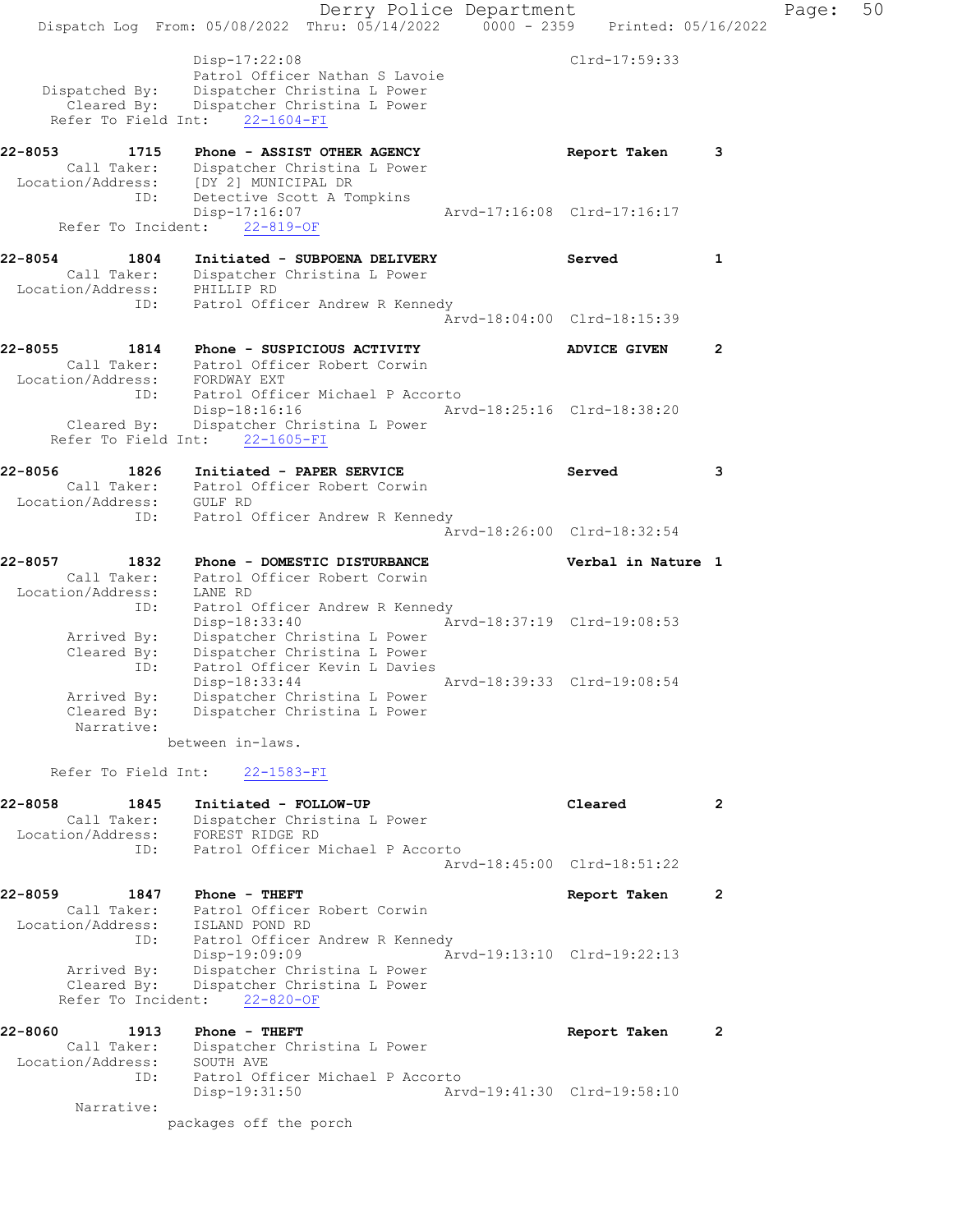Refer To Incident: 22-821-OF

| 22-8061           | 1916 | Phone - MV ACCIDENT            |                             | Report Taken                |  |
|-------------------|------|--------------------------------|-----------------------------|-----------------------------|--|
| Call Taker:       |      | Dispatcher Christina L Power   |                             |                             |  |
| Location/Address: |      | HAMPSTEAD RD                   |                             |                             |  |
|                   | ID:  | Patrol Officer Andrew J Teaque |                             |                             |  |
|                   |      | Disp-19:17:07                  | Arvd-19:23:48 Clrd-20:50:35 |                             |  |
|                   |      | Patrol Officer Nathan S Lavoie |                             |                             |  |
|                   | ID:  | Patrol Officer Kevin L Davies  |                             |                             |  |
|                   |      | Disp-19:17:10                  |                             | Arvd-19:24:16 Clrd-19:58:19 |  |
|                   | ID:  | Sergeant Michael W Hughes      |                             |                             |  |
|                   |      | Disp-19:31:56                  |                             | Arvd-19:31:57 Clrd-19:35:18 |  |
| Narrative:        |      |                                |                             |                             |  |
|                   |      | Oliver v Carlisle - reportable |                             |                             |  |

Refer To Accident: 22-236-AC

| 22-8062           | 2042                | Phone - DOMESTIC DISTURBANCE     | Verbal in Nature 1                       |                |
|-------------------|---------------------|----------------------------------|------------------------------------------|----------------|
| Call Taker:       |                     | Patrol Officer Robert Corwin     |                                          |                |
| Location/Address: |                     | DERRYFIELD RD                    |                                          |                |
|                   | ID:                 | Patrol Officer Michael P Accorto |                                          |                |
|                   |                     | Disp-20:43:21                    | Arvd-20:50:33 Clrd-21:10:21              |                |
| Arrived By:       |                     | Dispatcher Christina L Power     |                                          |                |
| Cleared By:       |                     | Dispatcher Christina L Power     |                                          |                |
|                   | ID:                 | Patrol Officer Kevin L Davies    |                                          |                |
|                   |                     | Disp-20:43:26                    | Arvd-20:49:45 Clrd-21:10:20              |                |
| Arrived By:       |                     | Dispatcher Christina L Power     |                                          |                |
| Cleared By:       |                     | Dispatcher Christina L Power     |                                          |                |
|                   | ID:                 | Sergeant Michael W Hughes        |                                          |                |
|                   |                     | Disp-20:55:35                    | Arvd-20:55:36 Clrd-21:06:07              |                |
| Dispatched By:    |                     | Dispatcher Christina L Power     |                                          |                |
| Arrived By:       |                     | Dispatcher Christina L Power     |                                          |                |
| Cleared By:       |                     | Dispatcher Christina L Power     |                                          |                |
|                   |                     | Refer To Field Int: 22-1592-FI   |                                          |                |
| 22-8063           | 2117                | Phone - SUSPICIOUS ACTIVITY      | Gone on Arrival                          | $\overline{2}$ |
| Call Taker:       |                     | Dispatcher Christina L Power     |                                          |                |
| Location/Address: |                     | ASHLEIGH DR                      |                                          |                |
|                   | ID:                 | Patrol Officer Collin Kennedy    |                                          |                |
|                   |                     | $Disp-21:17:18$                  | Arvd-21:23:38 Clrd-21:24:51              |                |
|                   | ID:                 | Patrol Officer Kevin L Davies    |                                          |                |
|                   |                     | $Disp-21:17:21$                  | Arvd-21:21:12 Clrd-21:24:50              |                |
|                   |                     |                                  |                                          |                |
| 22-8064           | 2119                | Phone - DOMESTIC DISTURBANCE     | Verbal in Nature 1                       |                |
| Call Taker:       |                     | Dispatcher Christina L Power     |                                          |                |
| Location/Address: |                     | HOPE HILL RD                     |                                          |                |
|                   | ID:                 | Patrol Officer Andrew R Kennedy  |                                          |                |
|                   |                     | Disp-21:21:05                    | Arvd-21:22:33 Clrd-21:48:00              |                |
|                   | ID:                 | Patrol Officer Michael P Accorto |                                          |                |
|                   |                     | $Disp-21:21:09$                  | Arvd-21:24:48 Clrd-21:48:02              |                |
|                   | Narrative:          |                                  |                                          |                |
|                   |                     | bet mother/daughter              |                                          |                |
|                   | Refer To Field Int: |                                  |                                          |                |
|                   |                     | $22 - 1603 - FI$                 |                                          |                |
| 22-8065           | 2132                | Initiated - MV CHECK             | SENT ON THEIR WAY 1                      |                |
|                   | Call Taker:         | Dispatcher Christina L Power     |                                          |                |
| Location/Address: |                     | ASHLEIGH DR                      |                                          |                |
|                   | ID:                 | Patrol Officer Collin Kennedy    |                                          |                |
|                   |                     |                                  | Arvd-21:32:00 Clrd-21:47:51              |                |
|                   | ID:                 | Patrol Officer Kevin L Davies    |                                          |                |
|                   |                     | $Disp-21:34:09$                  | Arvd-21:34:10 Clrd-21:47:47              |                |
|                   | Refer To Field Int: | $22 - 1596 - FI$                 |                                          |                |
| 22-8066           | 2146                | Phone - WELFARE CHECK            |                                          | $\overline{2}$ |
|                   | Call Taker:         | Patrol Officer Robert Corwin     | Report Taken                             |                |
| Location/Address: |                     | STONEGATE LN                     |                                          |                |
|                   | ID:                 | Patrol Officer Michael P Accorto |                                          |                |
|                   |                     | $Disp-21:48:44$                  | Arvd-22:04:09 Clrd-05/13/2022 @ 00:28:37 |                |
|                   |                     |                                  |                                          |                |

 Dispatched By: Dispatcher Christina L Power Arrived By: Dispatcher Christina L Power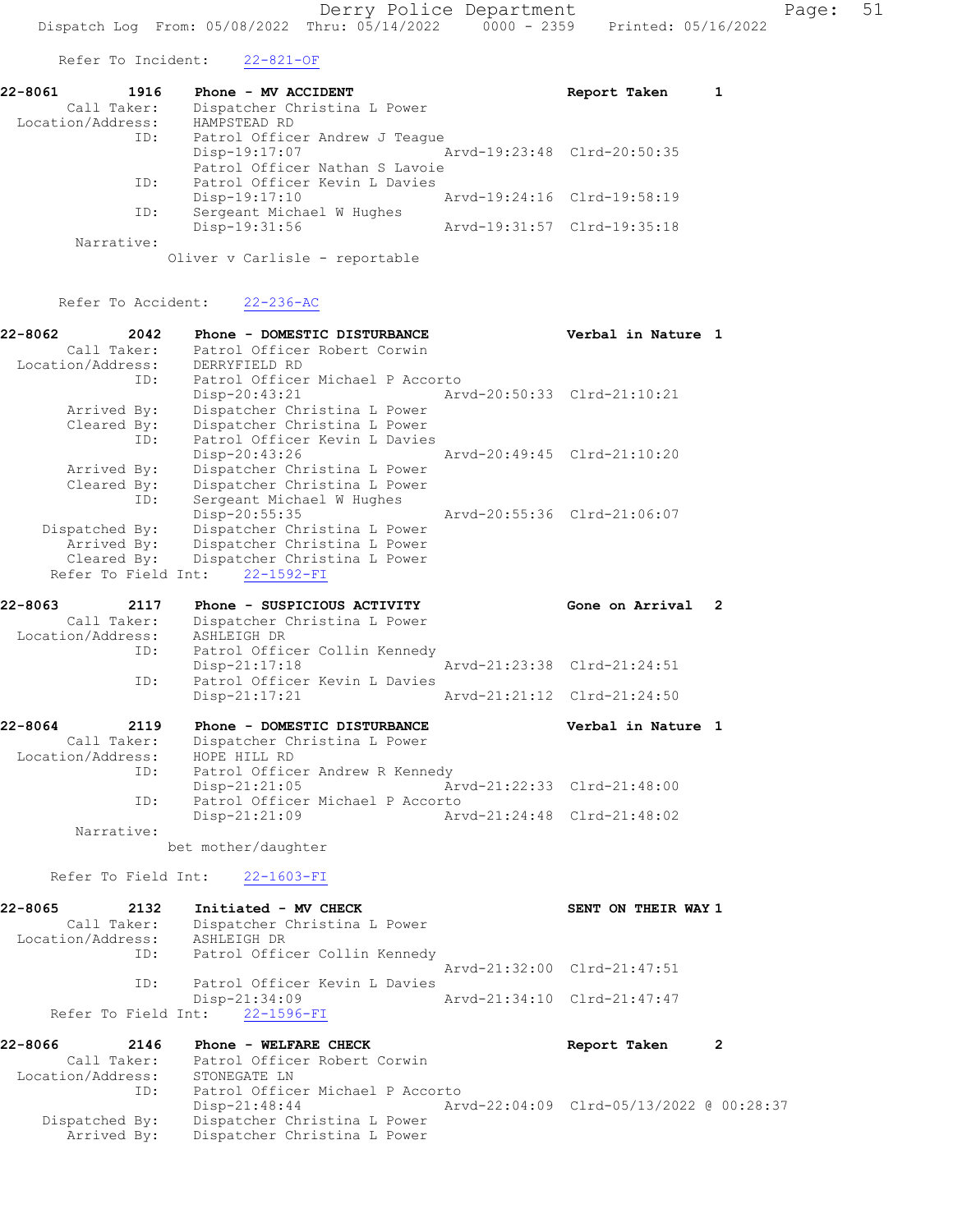Derry Police Department Fage: 52 Dispatch Log From: 05/08/2022 Thru: 05/14/2022 0000 - 2359 Printed: 05/16/2022 ID: Sergeant Michael W Hughes<br>Disp-21:54:01 Disp-21:54:01 Arvd-21:54:02 Clrd-05/13/2022 @ 00:12:57 Dispatched By: Dispatcher Christina L Power Arrived By: Dispatcher Christina L Power ID: Sergeant Patrick H Dawson Disp-00:06:28 Arvd-00:06:31 Clrd-05/13/2022 @ 00:28:34 Narrative: 05/12/2022 2213 DFD on scene Narrative: 05/12/2022 2306 A3 notified Narrative: 05/12/2022 2307 ME/County Attorney paged Narrative: 05/12/2022 2324 ME Shea notified/declined to respond Narrative: 05/12/2022 2325 County Attny Ryan notified/declined Narrative: 05/12/2022 2349 A2 notified Narrative: 05/13/2022 0006 funeral home on scene Refer To Incident: 22-822-OF 22-8067 2321 Initiated - MV CHECK TRANSPORTED 1 Call Taker: Patrol Officer Robert Corwin Location/Address: HUMPHREY RD ID: Patrol Officer Timothy J Underhill Arvd-23:21:00 Clrd-23:43:55 ID: Patrol Officer Blake A Martineau<br>Disp-23:26:31 Arvd-23:26:33 Clrd-23:43:52 Disp-23:26:31 Narrative: 05/12/2022 2340 24 transporting one female to 3 Forest Ridge s/m 82152.3 Narrative: 05/12/2022 2340 25 transporting one male to 3 Forest Ridge s/m 59667.1 Narrative: 05/12/2022 2342 24 off e/m 82153.0 Narrative: 05/12/2022 2342 25 off e/m 5967.1 Refer To Field Int: 22-1609-FI 22-8068 2352 Initiated - PROPERTY CHECK Cleared 2 Call Taker: Patrol Officer Robert Corwin Location/Address: HOOD RD ID: Patrol Officer Casey J Noyes Arvd-23:52:00 Clrd-23:52:34 22-8069 2352 Initiated - PROPERTY CHECK Cleared 2 Call Taker: Patrol Officer Robert Corwin Location/Address: [DY 276] GRINNELL RD ID: Patrol Officer Casey J Noyes Arvd-23:52:00 Clrd-23:53:19 For Date: 05/13/2022 - Friday

#### 22-8070 0037 911 - MEDICAL EMERGENCY Cleared 1 Call Taker: Patrol Officer Robert Corwin Location/Address: ENGLISH RANGE RD ID: Patrol Officer Blake A Martineau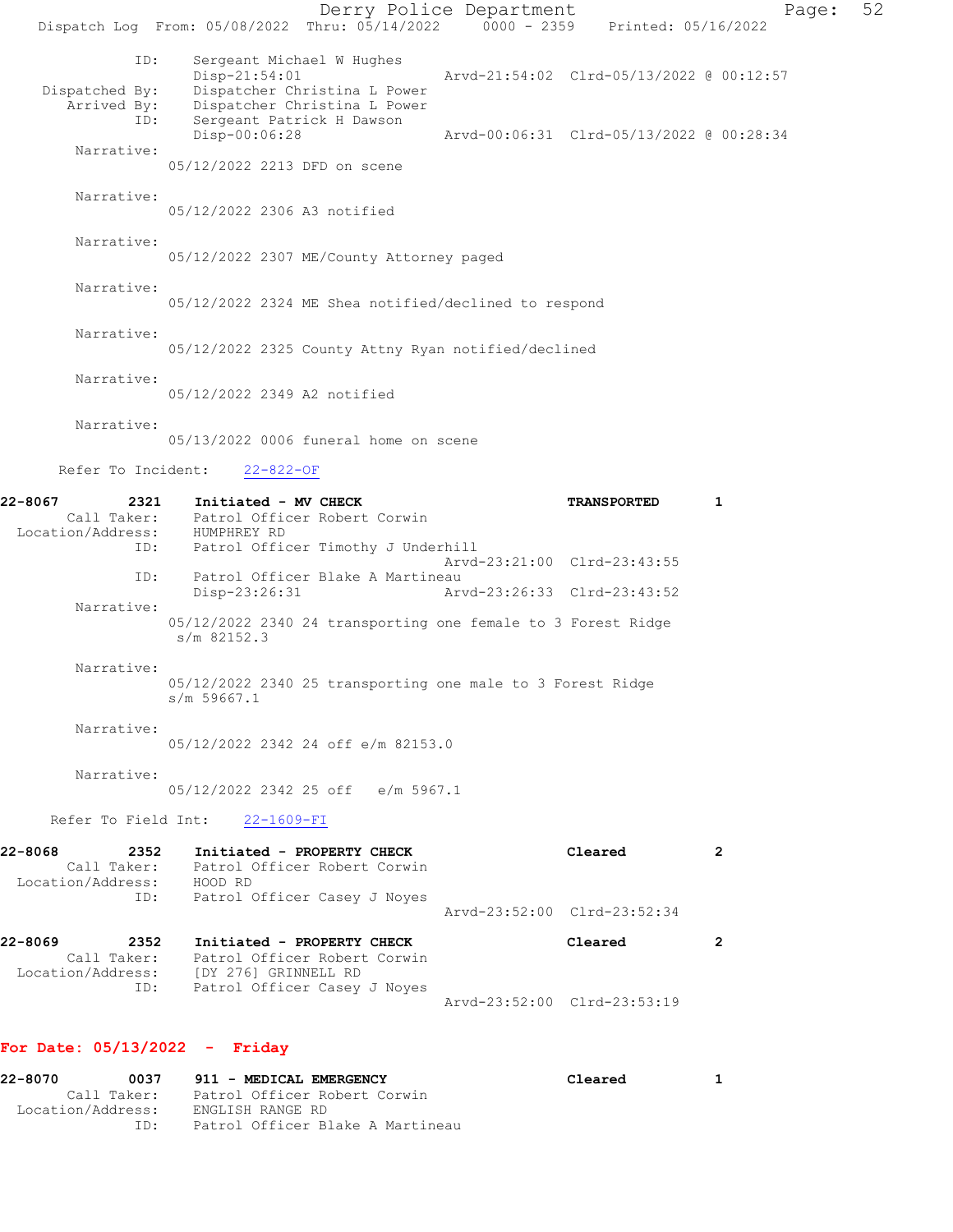Derry Police Department Page: 53 Dispatch Log From: 05/08/2022 Thru: 05/14/2022 0000 - 2359 Printed: 05/16/2022 Disp-00:37:56 Arvd-00:40:34 Clrd-00:52:20 Arrived By: Lieutenant Michael T Muncey ID: Patrol Officer Kevin L Davies Disp-00:37:59 Arvd-00:40:35 Clrd-00:52:22 Arrived By: Lieutenant Michael T Muncey ID: Sergeant Patrick H Dawson Disp-00:38:01 Arvd-00:40:36 Clrd-00:52:24 Arrived By: Lieutenant Michael T Muncey Narrative: 05/13/2022 0040 Fire on scene Narrative: 05/13/2022 0041 off with MA #1xjk33 Refer To Field Int: 22-1597-FI 22-8071 0127 Radio - MV CHECK Transported to Hospital 1 Call Taker: Patrol Officer Kevin L Davies Location/Address: [DY 167] CRYSTAL AVE ID: Patrol Officer Blake A Martineau<br>Disp-01:28:34 Art Disp-01:28:34 Arvd-01:28:36 Clrd-03:06:26<br>
Disp-01:29:09 Arvd-01:29:11 Clrd-02:36:47 Sergeant Patrick H Dawson Arvd-01:29:11 Clrd-02:36:47 ID: Patrol Officer Casey J Noyes<br>Disp-01:32:24 Disp-01:32:24 Arvd-01:32:26 Clrd-03:06:23 Narrative: 05/13/2022 0131 125 and S7 off with subject Windham PD put out as a BOLO ref IEA Narrative: 05/13/2022 0144 subject in custody per IEA petition Narrative: 05/13/2022 0149 125 en route to PMC s/m: 59689 Narrative: 05/13/2022 0154 125 off at PMC e/m: 59690.0 Refer To Arrest: 22-422-AR 22-8072 0235 Phone - SUSPICIOUS ACTIVITY ADVICE GIVEN 2 Call Taker: Patrol Officer Kevin L Davies Location/Address: N SHORE (BL) RD ID: Patrol Officer Timothy J Underhill Disp-02:37:23 Arvd-02:39:19 Clrd-03:21:44 Narrative: ongoing problems with an ex. Refer To Field Int: 22-1610-FI 22-8073 0406 Phone - MEDICAL EMERGENCY Transported to Hospital 1 Call Taker: Patrol Officer Kevin L Davies Location/Address: ELWOOD RD ID: Patrol Officer Blake A Martineau<br>Disp-04:06:44 Art Disp-04:06:44 Arvd-04:15:51 Clrd-04:43:08 ID: Patrol Officer Casey J Noyes<br>Disp-04:06:46 Disp-04:06:46 <br>
D: Sergeant Patrick H Dawson<br>
D: Sergeant Patrick H Dawson Sergeant Patrick H Dawson<br>Disp-04:07:46 Arvd-04:17:50 Clrd-04:42:50 Arrived By: Lieutenant Michael T Muncey Narrative: 05/13/2022 0412 DFD on scene Narrative: 05/13/2022 0442 patient transported to parkland Refer To Field Int: 22-1598-FI 22-8074 0622 Phone - CUSTOMER PROBLEM **ADVICE GIVEN** 2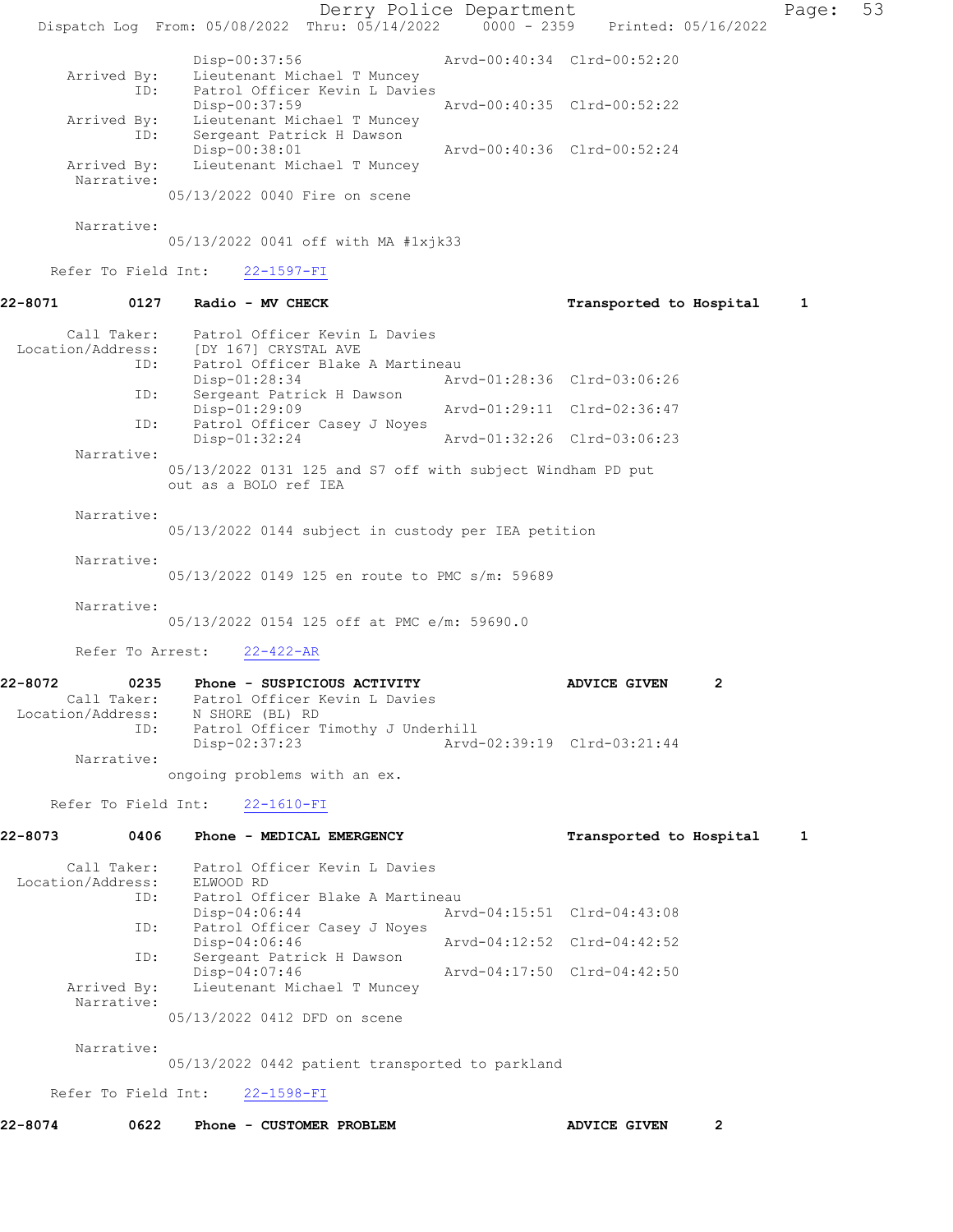|                                                            | Dispatch Log From: 05/08/2022 Thru: 05/14/2022 0000 - 2359 Printed: 05/16/2022                                                | Derry Police Department     |                             |              | Page:        | 54 |
|------------------------------------------------------------|-------------------------------------------------------------------------------------------------------------------------------|-----------------------------|-----------------------------|--------------|--------------|----|
| Call Taker:<br>Location/Address:<br>ID:                    | Patrol Officer Kevin L Davies<br>CRYSTAL AVE<br>Patrol Officer Blake A Martineau<br>$Disp-06:24:00$                           |                             | Arvd-06:24:02 Clrd-06:38:48 |              |              |    |
| 22-8075<br>0908<br>Call Taker:<br>Location/Address:<br>ID: | Initiated - Community Relations<br>Patrol Officer Cody Johnson<br>[DY 250] PINKERTON ST<br>Patrol Officer Casey J Noyes       |                             | Cleared                     | $\mathbf{2}$ | $\mathbf{1}$ |    |
| ID:                                                        | Sergeant Patrick H Dawson                                                                                                     |                             | Arvd-09:08:00 Clrd-10:03:59 |              |              |    |
| ID:                                                        | Patrol Officer Awess Abdulkadir                                                                                               |                             | Arvd-09:09:00 Clrd-10:03:57 |              |              |    |
|                                                            | $Disp-09:15:47$                                                                                                               |                             | Arvd-09:15:50 Clrd-10:03:59 |              |              |    |
| 22-8076<br>0919<br>Call Taker:<br>Location/Address:        | Phone - ANIMAL COMPLAINT<br>Patrol Officer Cody Johnson<br>[DY 1060] MANCHESTER RD                                            |                             | Cleared                     | 1            |              |    |
| ID:                                                        | Patrol Officer Nicholas M Granville<br>Disp-09:20:20                                                                          |                             | Arvd-09:22:45 Clrd-09:35:56 |              |              |    |
| 22-8077<br>1004<br>Call Taker:<br>Location/Address:        | Other - PAPER SERVICE<br>Patrol Officer Cody Johnson<br>[DY 3587] E BROADWAY                                                  |                             | Cleared                     | 3            |              |    |
| ID:<br>Arrived By:                                         | Patrol Officer Awess Abdulkadir<br>Disp-10:08:16<br>Sergeant Jeffrey M Dawe                                                   | Arvd-10:19:43 Clrd-10:30:21 |                             |              |              |    |
| ID:<br>Arrived By:                                         | Patrol Officer Nicholas M Granville<br>Disp-10:08:17<br>Sergeant Jeffrey M Dawe                                               |                             | Arvd-10:19:41 Clrd-10:30:19 |              |              |    |
| ID:<br>Arrived By:<br>ID:                                  | Sergeant Patrick H Dawson<br>Disp-10:08:20<br>Sergeant Jeffrey M Dawe<br>Patrol Officer Casey J Noyes                         |                             | Arvd-10:19:39 Clrd-10:30:16 |              |              |    |
| Dispatched By:<br>Arrived By:                              | Disp-10:20:38<br>Sergeant Jeffrey M Dawe<br>Sergeant Jeffrey M Dawe                                                           |                             | Arvd-10:20:40 Clrd-10:30:20 |              |              |    |
| ID:                                                        | Patrol Officer James M McClafferty<br>Disp-10:27:27                                                                           |                             | Arvd-10:27:29 Clrd-10:30:18 |              |              |    |
| 22-8078<br>1035<br>Call Taker:<br>Location/Address:        | Phone - PARKING COMPLAINT<br>Patrol Officer Cody Johnson<br>CHESTER RD                                                        |                             | Cleared                     | 1            |              |    |
| ID:<br>Narrative:                                          | Patrol Officer Awess Abdulkadir<br>Disp-10:35:40                                                                              |                             | Arvd-10:39:32 Clrd-10:44:34 |              |              |    |
|                                                            | Tires Chalked                                                                                                                 |                             |                             |              |              |    |
| 22-8079<br>1056<br>Call Taker:<br>Location/Address:<br>ID: | Initiated - Community Relations<br>Patrol Officer Cody Johnson<br>[DY 278] S MAIN ST<br>Patrol Officer James M McClafferty    |                             | Cleared                     | 2            |              |    |
|                                                            |                                                                                                                               |                             | Arvd-10:56:00 Clrd-10:57:41 |              |              |    |
| 22-8080<br>1059<br>Call Taker:<br>Location/Address:<br>ID: | Initiated - SUBPOENA DELIVERY<br>Patrol Officer Cody Johnson<br>[DY 129] COURTHOUSE LN<br>Patrol Officer Nicholas M Granville |                             | Not Served                  | 1            |              |    |
|                                                            |                                                                                                                               |                             | Arvd-10:59:00 Clrd-11:07:24 |              |              |    |
| 22-8081<br>1107<br>Call Taker:<br>Location/Address:<br>ID: | Initiated - MV STOP<br>Sergeant Jeffrey M Dawe<br>CHESTER RD<br>Patrol Officer Jeffrey R Pike                                 |                             | Arrest(s) Made              | 3            |              |    |
| Cleared By:<br>ID:                                         | Patrol Officer Jeffrey R Pike<br>Patrol Officer Awess Abdulkadir                                                              |                             | Arvd-11:07:00 Clrd-11:22:49 |              |              |    |
| Cleared By:<br>ID:                                         | $Disp-11:07:20$<br>Patrol Officer Cody Johnson<br>Sergeant Patrick H Dawson                                                   |                             | Arvd-11:07:23 Clrd-11:46:53 |              |              |    |
|                                                            | $Disp-11:07:30$                                                                                                               |                             | Arvd-11:09:35 Clrd-11:29:02 |              |              |    |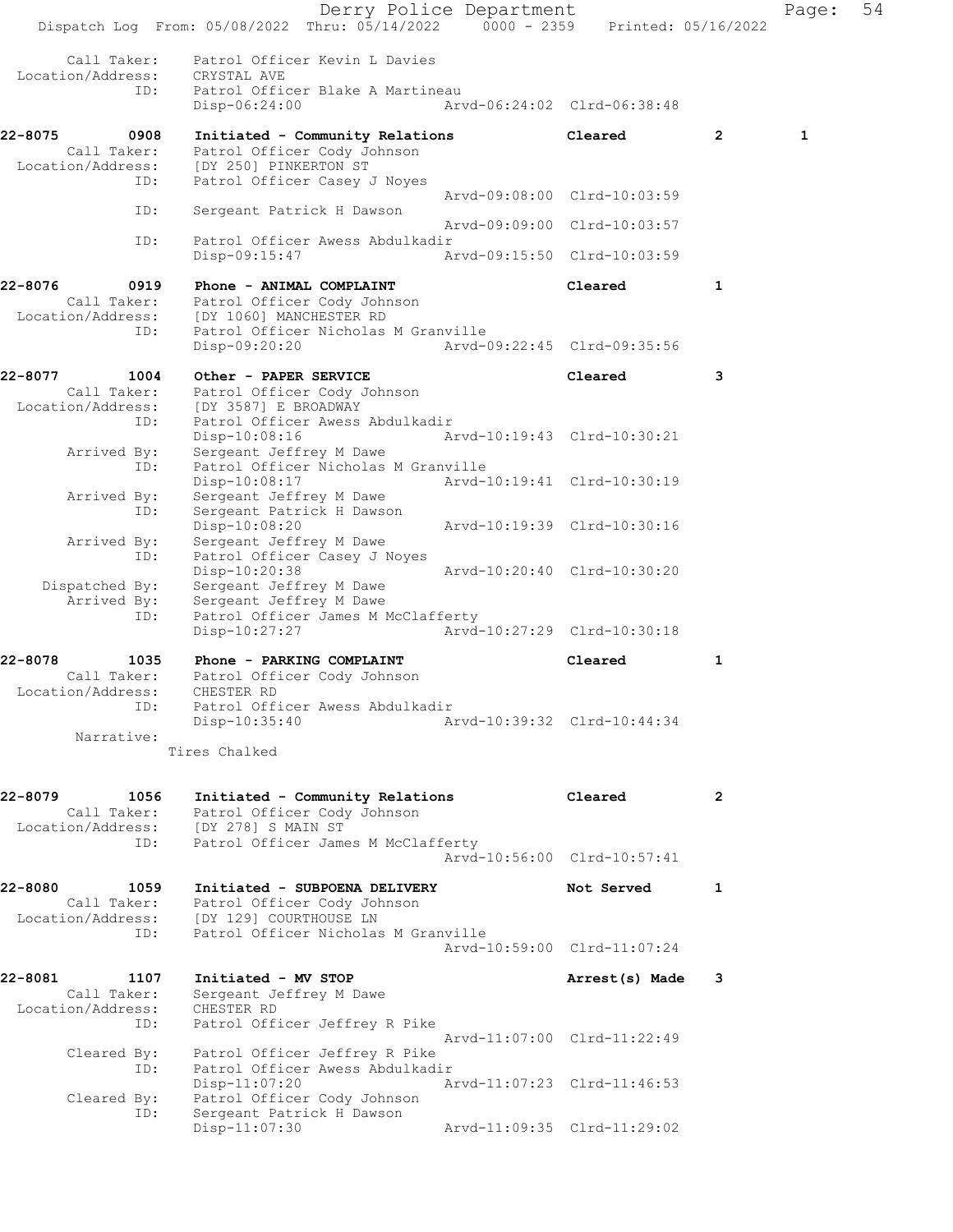Derry Police Department Page: 55 Dispatch Log From: 05/08/2022 Thru: 05/14/2022 0000 - 2359 Printed: 05/16/2022 Arrived By: Patrol Officer Cody Johnson Cleared By: Patrol Officer Cody Johnson ID: Patrol Officer James M McClafferty Disp-11:09:45 Arvd-11:09:49 Clrd-11:09:52 Dispatched By: Patrol Officer Cody Johnson Arrived By: Patrol Officer Cody Johnson Cleared By: Patrol Officer Cody Johnson ID: Patrol Officer James M McClafferty<br>Disp-11:09:57 Arvd Arvd-11:09:59 Clrd-12:01:02 Dispatched By: Patrol Officer Cody Johnson Arrived By: Patrol Officer Cody Johnson Cleared By: Patrol Officer Cody Johnson ID: Patrol Officer Casey J Noyes<br>Disp-11:11:50 Disp-11:11:50 Arvd-11:11:52 Clrd-11:46:37 Dispatched By: Patrol Officer Cody Johnson Arrived By: Patrol Officer Cody Johnson Cleared By: Patrol Officer Cody Johnson Narrative: 05/13/2022 1107 One in custody at this time Narrative: 05/13/2022 1113 133 Transporting one to HQ S/M 18210 Narrative: NH 5079654 Narrative: 05/13/2022 1124 227 Transporting one to Cumberland Farms S/M 79476.4 Narrative: 05/13/2022 1126 Next on the list and responding Narrative: 05/13/2022 1126 Spacetown on scene Narrative: 05/13/2022 1127 133 Off at HQ E/M Narrative: 227 E/M 79478.1 Narrative: 05/13/2022 1141 Spacetown clear with vehicle Narrative: 05/13/2022 1215 Prisoner Checked Narrative: 05/13/2022 1244 Prisoner Checked Narrative: Subject identified as: Anthony Cristallo 10/20/1969 43 E. Broadway Derry, NH On a Manchester PD Arrest Warrant Narrative: 05/13/2022 1310 Released to Manchester PD Refer To Arrest: 22-423-AR 22-8082 1137 Walk-In - Safety Net Client Registration Services Rendered 2 Call Taker: Patrol Officer Erin E Sullivan<br>.on/Address: NORMAN DR Location/Address: ID: Patrol Officer Erin E Sullivan<br>Disp-11:44:45 Disp-11:44:45 Arvd-11:44:47 Clrd-11:52:51<br>Cleared By: Patrol Officer Cody Johnson Patrol Officer Cody Johnson Narrative: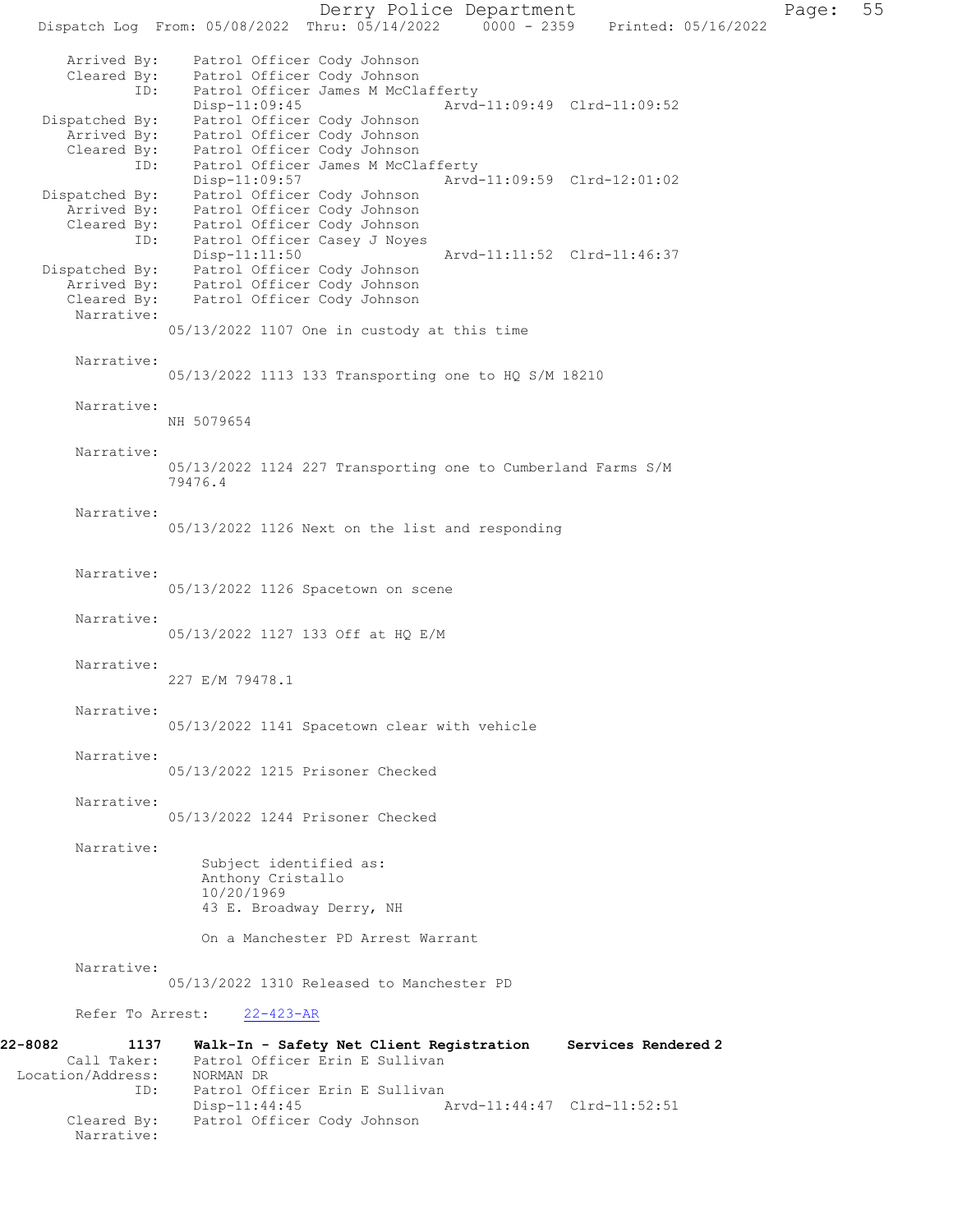CHARLES WAS REGISTERED FOR THE SAFETYNET BRACELET Refer To Field Int: 22-1600-FI 22-8083 1143 Initiated - ASSIST OTHER AGENCY Report Taken 3 Call Taker: Patrol Officer Cody Johnson Location/Address: [DY 2] MUNICIPAL DR ID: Detective Peter A Houlis Arvd-11:43:00 Clrd-11:52:39 Refer To Incident: 22-823-OF 22-8084 1145 Initiated - ASSAULT Report Taken 1 Call Taker: Patrol Officer Cody Johnson Location/Address: [DY 250] PINKERTON ST ID: Patrol Officer Brian J Landry Arvd-11:45:00 Clrd-11:52:33 Refer To Incident: 22-824-OF 22-8085 1154 Initiated - IDENTITY THEFT Report Taken 2 Call Taker: Detective Victoria M Kidd Location/Address: SCENIC DR ID: Detective Victoria M Kidd Arvd-11:54:00 Clrd-12:16:57 Refer To Incident: 22-825-OF 22-8086 1157 Initiated - SUBPOENA DELIVERY Served 1 Call Taker: Patrol Officer Cody Johnson Location/Address: [DY 8] MANNING ST ID: Patrol Officer Nicholas M Granville Arvd-11:57:00 Clrd-12:02:47 22-8087 1201 Phone - VIN CHECK Cleared 3 Call Taker: Patrol Officer Cody Johnson Location/Address: MILL RD ID: Patrol Officer Casey J Noyes Disp-12:06:41 Arvd-12:11:42 Clrd-12:30:31<br>ID: Patrol Officer Casey J Noyes Patrol Officer Casey J Noyes<br>Disp-13:11:04 Arvd-13:19:21 Clrd-13:55:53 22-8088 1230 Initiated - MV STOP Summons Issued 3 Call Taker: Patrol Officer Cody Johnson Location/Address: SUNVIEW DR ID: Captain Vernon L Thomas Arvd-12:30:00 Clrd-13:01:36 Cleared By: Sergeant Jeffrey M Dawe ID: Patrol Officer Casey J Noyes Disp-12:31:24 Arvd-12:31:28 Clrd-12:59:35 Cleared By: Sergeant Jeffrey M Dawe Refer To Summons: 22-424-AR 22-8089 1240 Phone - DOMESTIC DISTURBANCE Report Taken 1 Call Taker: Patrol Officer Cody Johnson Location/Address: [DY 1042] DATILLO RD ID: Patrol Officer Awess Abdulkadir Disp-12:41:31 Arvd-12:51:57 Clrd-13:34:36 Arrived By: Sergeant Jeffrey M Dawe ID: Patrol Officer Nicholas M Granville Disp-12:48:52 Arvd-13:01:34 Clrd-13:34:41 Dispatched By: Sergeant Jeffrey M Dawe Arrived By: Sergeant Jeffrey M Dawe ID: Sergeant Patrick H Dawson Disp-13:06:05 Arvd-13:06:07 Clrd-13:34:46 Disp-13:06:05<br>Refer To Incident: <u>22-827-OF</u> 22-8090 1313 Walk-In - VANDALISM 120 100 100 100 Report Taken 3 Call Taker: Patrol Officer Cody Johnson Location/Address: [DY 2] MUNICIPAL DR<br>ID: Patrol Officer James I Patrol Officer James M McClafferty<br>Disp-13:13:31 Arvd- Disp-13:13:31 Arvd-13:13:34 Clrd-13:13:59 Refer To Incident: 22-826-OF 22-8091 1329 Phone - VIN CHECK Services Rendered 3

Dispatch Log From: 05/08/2022 Thru: 05/14/2022 0000 - 2359 Printed: 05/16/2022

Derry Police Department Fage: 56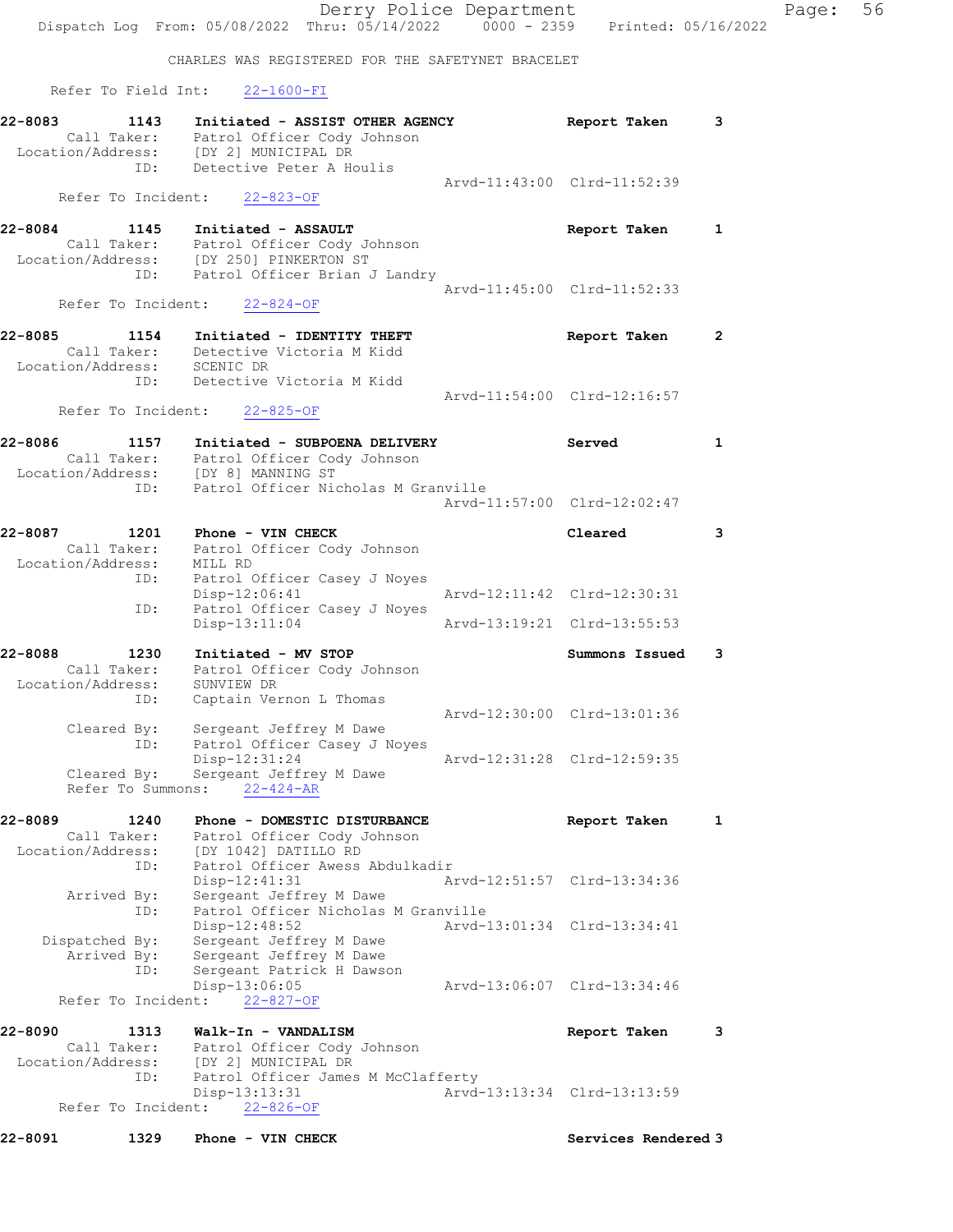Derry Police Department Fage: 57 Dispatch Log From: 05/08/2022 Thru: 05/14/2022 0000 - 2359 Printed: 05/16/2022 Call Taker: Patrol Officer Cody Johnson Location/Address: PINGREE HILL RD ID: Patrol Officer Awess Abdulkadir Disp-13:35:24 Arvd-13:41:43 Clrd-14:06:19 22-8092 1408 Walk-In - SEXUAL OFFENDER REGISTRATION Cleared 1 Call Taker: Patrol Officer Cody Johnson Location/Address: PELICAN CIR ID: Detective Kimberly M Bouse PELICAN CIR<br>Detective Kimberly M Bouse<br>- 14:09:20 Arvd-14:09:46 Clrd-14:09:58 22-8093 1411 Initiated - SUBPOENA DELIVERY Served 1 Call Taker: Patrol Officer Cody Johnson Location/Address: OAK ST ID: Patrol Officer Nicholas M Granville Arvd-14:11:00 Clrd-14:15:25 22-8094 1430 Initiated - JUVENILE OFFENSES Cleared 2 Call Taker: Sergeant Jeffrey M Dawe Location/Address: [DY 250] PINKERTON ST ID: Patrol Officer Brian J Landry Arvd-14:30:00 Clrd-14:31:31 Refer To Field Int: 22-1601-FI 22-8095 1433 Phone - ASSIST CITIZEN Cleared 3 Call Taker: Patrol Officer Cody Johnson Location/Address: FAIRWAY DR ID: Patrol Officer Awess Abdulkadir Disp-14:36:13 Arvd-14:37:14 Clrd-14:37:16 Narrative: Subject Located suspected items prior to arrival 22-8096 1521 Phone - VIN CHECK Services Rendered 3 Call Taker: Dispatcher Christina L Power Location/Address: MILL RD ID: Patrol Officer Charles L Doherty Disp-15:22:16 Clrd-15:26:00 ID: Patrol Officer Charles L Doherty Disp-15:39:50 Clrd-15:41:17<br>ID: Patrol Officer Charles L Doherty Patrol Officer Charles L Doherty<br>Disp-16:02:31 Arv Disp-16:02:31 Arvd-16:09:58 Clrd-16:16:07 22-8097 1526 Radio - ATTEMPT TO LOCATE 1988 1999 Could Not Locate 2 Call Taker: Dispatcher Christina L Power Location/Address: FRANKLIN ST EXT ID: Patrol Officer Charles L Doherty Disp-15:30:24 Arvd-15:30:28 Clrd-15:39:34 ID: Patrol Officer Collin Kennedy Disp-15:30:27 Arvd-15:30:29 Clrd-15:39:32 22-8098 1533 Phone - MV CHECK 2008 Vehicle Towed 1 Call Taker: Dispatcher Christina L Power Location/Address: RT 111 ID: Patrol Officer Collin Kennedy Disp-15:45:25 Arvd-15:57:28 Clrd-16:38:24 ID: Patrol Officer Charles L Doherty<br>Disp-16:32:01 Arvd-16:32:02 Clrd-16:38:23 Disp-16:32:01 Narrative: blue mv Narrative: 05/13/2022 1619 next on the list requested, Recovery Solutions assigned Narrative: 05/13/2022 1633 wrecker on scene 22-8099 1538 Phone - PED CHECK Services Rendered 2 Call Taker: Dispatcher Christina L Power Location/Address: BIRCH ST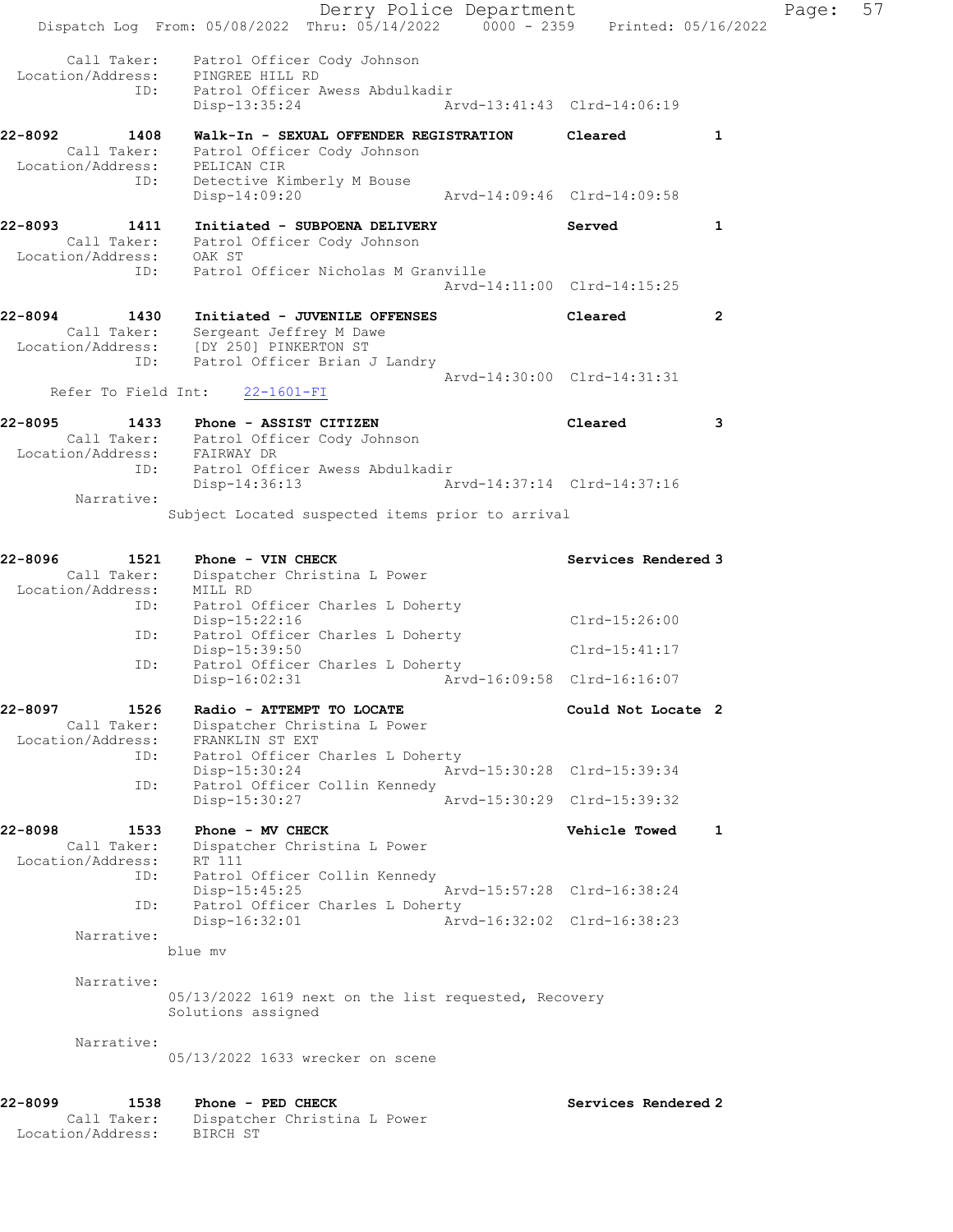Derry Police Department Fage: 58 Dispatch Log From: 05/08/2022 Thru: 05/14/2022 0000 - 2359 Printed: 05/16/2022 ID: Patrol Officer Michael P Accorto Disp-15:39:28 Arvd-15:41:24 Clrd-15:44:36<br>ID: Patrol Officer Collin Kennedy Patrol Officer Collin Kennedy Disp-15:42:36 Arvd-15:42:38 Clrd-15:44:37 Narrative: elderly male Narrative: checked and no issues waiting for a ride 22-8100 1539 Phone - JUVENILE OFFENSES Services Rendered 2 Call Taker: Sergeant Jeffrey M Dawe Location/Address: SENTER COVE RD ID: Patrol Officer Andrew J Teague<br>Disp-15:39:39 Disp-15:39:39 Arvd-15:42:38 Clrd-15:49:00 Patrol Officer Nathan S Lavoie Arrived By: Dispatcher Christina L Power Cleared By: Dispatcher Christina L Power Refer To Field Int: 22-1602-FI 22-8101 1707 Radio - ATTEMPTED PAPER SERVICE Not Served 2 Call Taker: Dispatcher Christina L Power Location/Address: W BROADWAY ID: Patrol Officer Michael P Accorto<br>Disp-17:07:29 Arv Arvd-17:12:47 Clrd-17:21:45 ID: Patrol Officer Collin Kennedy<br>Disp-17:07:31 Arvd-17:12:48 Clrd-17:21:43 22-8102 1712 Phone - ROAD HAZARD Services Rendered 2 Call Taker: Dispatcher Christina L Power Location/Address: EASTMAN DR ID: Patrol Officer Andrew J Teague<br>Disp-17:14:04 Arvd-17:30:15 Clrd-18:21:38 Patrol Officer Nathan S Lavoie<br>ID: Patrol Officer Scott M Beegan Patrol Officer Scott M Beegan<br>Disp-17:59:25 Arvd-18:11:20 Clrd-18:22:15 Narrative: 05/13/2022 1740 Pennichuck water notified and will be responding Narrative: 05/13/2022 1822 traffic cones in place Narrative: 05/13/2022 1907 Pennichuck checked and determined it was a DPW issue. Highway was notified. 22-8103 1734 Initiated - WARRANT ARREST **Arrest(s)** Made 2 Call Taker: Dispatcher Christina L Power Location/Address: W BROADWAY ID: Patrol Officer Michael P Accorto Arvd-17:34:00 Clrd-18:22:09 ID: Patrol Officer Collin Kennedy<br>Disp-17:34:31 Disp-17:34:31 Arvd-17:34:32 Clrd-18:08:51<br>Cleared By: Sergeant Jeffrey M Dawe Sergeant Jeffrey M Dawe Narrative: 05/13/2022 1744 one in custody on a warrant out of Cheshire County for Escape. Tallman, Krystalyn 250A Water St Keene, NH dob 072093 Narrative: 05/13/2022 1747 enroute to hq's s/m 17205.3 Narrative: 05/13/2022 1750 off at hq's e/m 17206.7 Narrative: 05/13/2022 1835 prisoner checked and given a meal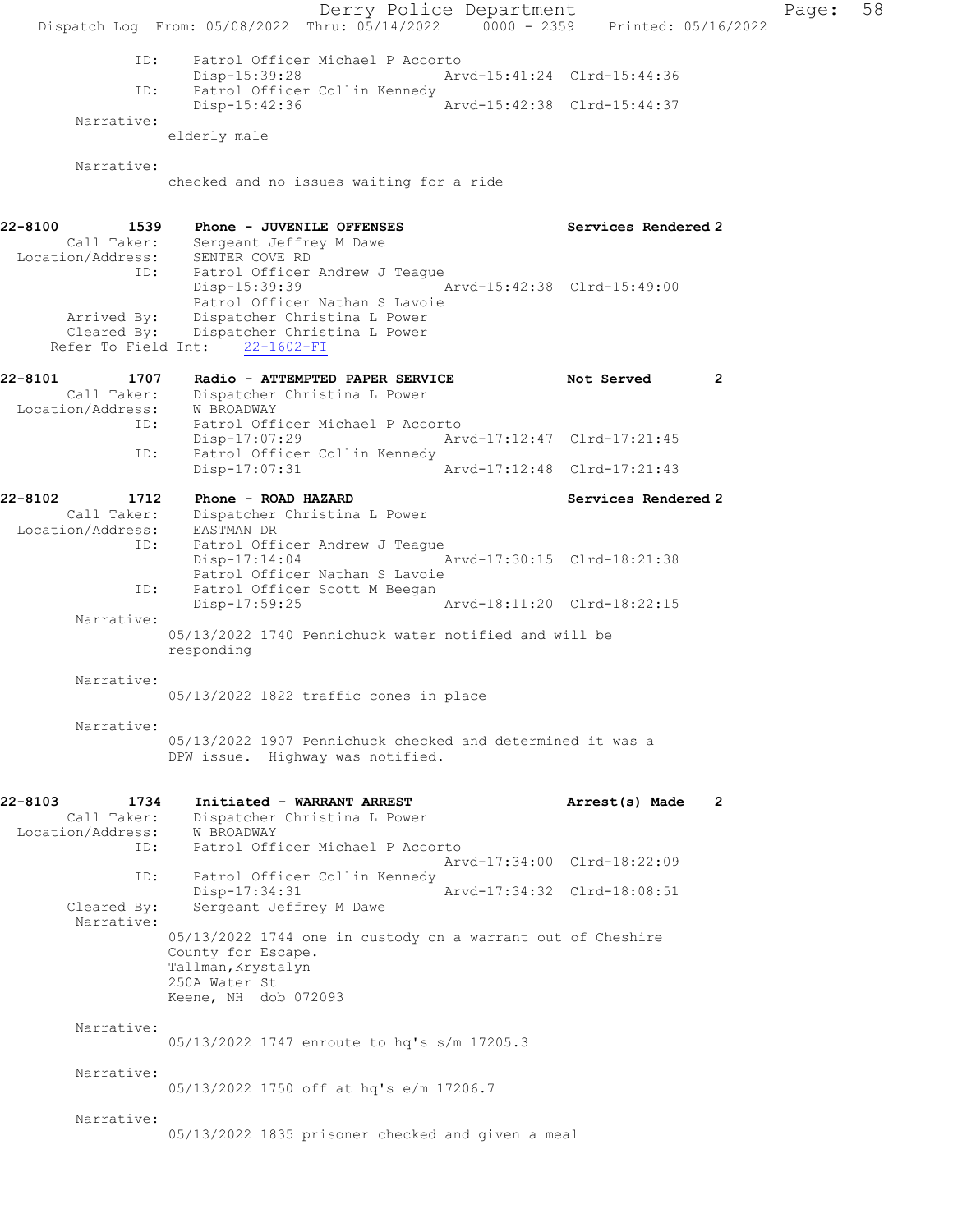Derry Police Department Fage: 59 Dispatch Log From: 05/08/2022 Thru: 05/14/2022 0000 - 2359 Printed: 05/16/2022 Narrative: 05/13/2022 1904 prisoner checked Narrative: 05/13/2022 1936 Prisoner checked Narrative: 05/13/2022 2003 released to Cheshire County Refer To Arrest: 22-425-AR 22-8104 1828 Phone - KEEP THE PEACE No. 22-8104 Services Rendered 2 Call Taker: Dispatcher Christina L Power Location/Address: PERLEY RD ID: Patrol Officer Charles L Doherty Disp-18:30:13 Arvd-18:31:39 Clrd-18:50:46 22-8105 1913 Phone - ERRATIC OPERATION 1980 Cone on Arrival 2 Call Taker: Dispatcher Christina L Power Location/Address: RT 28 ID: Patrol Officer Scott M Beegan<br>Disp-19:13:53 Disp-19:13:53 Arvd-19:15:43 Clrd-19:21:23 Cleared By: Patrol Officer Robert Corwin Narrative: blk tahoe 22-8106 1921 Phone - ASSIST OTHER AGENCY Assistance Rendered 3 Call Taker: Dispatcher Christina L Power Location/Address: ISLAND POND RD ID: Patrol Officer Scott M Beegan Disp-19:22:13 Arvd-19:32:07 Clrd-19:56:48 Refer To Field Int: 22-1613-FI 22-8107 1922 Phone - ASSIST OTHER AGENCY Could Not Locate 3 Call Taker: Patrol Officer Robert Corwin Location/Address: ROCKINGHAM RD ID: Patrol Officer Andrew J Teague Disp-19:25:31 Arvd-19:43:12 Clrd-19:54:27 Patrol Officer Nathan S Lavoie Arrived By: Dispatcher Christina L Power Cleared By: Dispatcher Christina L Power 22-8108 1928 Phone - IDENTITY THEFT CHERET Report Taken 2 Call Taker: Patrol Officer Robert Corwin Location/Address: [DY 2] MUNICIPAL DR ID: Patrol Officer Robert Corwin Disp-19:30:14 Arvd-19:30:18 Clrd-19:36:47 22-8109 1936 Phone - OHRV COMPLAINT Comment Could Not Locate 1 Call Taker: Dispatcher Christina L Power Location/Address: KILREA RD ID: Patrol Officer Charles L Doherty Disp-19:57:36 Arvd-20:12:27 Clrd-20:18:00 22-8110 1951 Phone - ERRATIC OPERATION Matter Mediated 2 Call Taker: Dispatcher Christina L Power Location/Address: BRIAN AVE ID: Patrol Officer Scott M Beegan Disp-19:57:00 Arvd-20:08:01 Clrd-20:24:57 Refer To Field Int: 22-1614-FI 22-8111 1958 Phone - FOLLOW-UP Cleared 2 Call Taker: Dispatcher Christina L Power Location/Address: EASTMAN DR ID: Patrol Officer Andrew J Teague Disp-19:58:52 Arvd-20:15:59 Clrd-20:16:02 Patrol Officer Nathan S Lavoie Narrative: DPW will address the hazard in the AM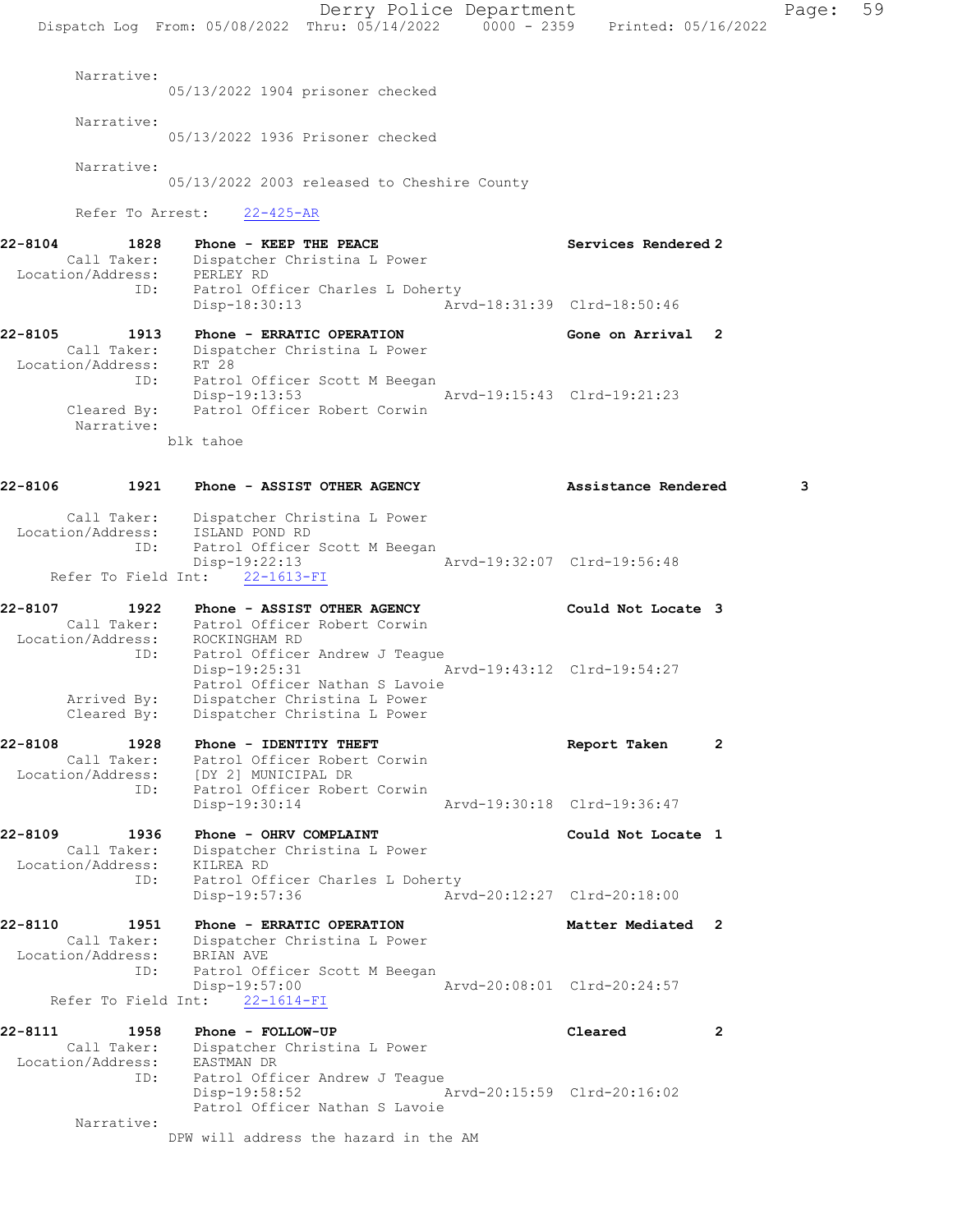| 22-8112<br>2019                  | Phone - DOMESTIC DISTURBANCE                                                                        | Arrest(s) Made              | 1            |
|----------------------------------|-----------------------------------------------------------------------------------------------------|-----------------------------|--------------|
| Call Taker:<br>Location/Address: | Dispatcher Christina L Power<br>HOODKROFT DR                                                        |                             |              |
| ID:                              | Patrol Officer Collin Kennedy                                                                       |                             |              |
| ID:                              | Disp-20:20:59<br>Patrol Officer Charles L Doherty                                                   | Arvd-20:25:06 Clrd-22:05:46 |              |
|                                  | Disp-20:21:05                                                                                       | Arvd-20:26:42 Clrd-21:21:11 |              |
| ID:                              | Sergeant Michael W Hughes<br>$Disp-20:24:52$                                                        | Arvd-20:28:04 Clrd-21:03:43 |              |
| Cleared By:<br>Narrative:        | Patrol Officer Robert Corwin                                                                        |                             |              |
|                                  | husband/wife                                                                                        |                             |              |
| Narrative:                       |                                                                                                     |                             |              |
|                                  | 05/13/2022 2053 one in custody for domestic assault (x2) and<br>endangering the welfare of a child. |                             |              |
| Narrative:                       |                                                                                                     |                             |              |
|                                  | 05/13/2022 2100 enroute to hq's s/m 82242.8                                                         |                             |              |
| Narrative:                       |                                                                                                     |                             |              |
|                                  | 05/13/2022 2102 off at HQ e/m 82243.7 with;<br>Attarian, Ericka                                     |                             |              |
|                                  | 21 Hoodkroft Dr                                                                                     |                             |              |
|                                  | Derry, NH dob 061890                                                                                |                             |              |
| Narrative:                       |                                                                                                     |                             |              |
|                                  | 05/13/2022 2238 released on PR bail with a court date of May<br>19, 2022                            |                             |              |
| Refer To Arrest:                 | $22 - 426 - AR$                                                                                     |                             |              |
| $22 - 8113$                      | 2055 Alarm - ALARM, BURGLAR                                                                         | <b>False Alarm</b>          | $\mathbf{1}$ |
| Call Taker:                      | Patrol Officer Robert Corwin<br>Location/Address: [DY 3059] MANCHESTER RD                           |                             |              |
| ID:                              | Patrol Officer Scott M Beegan                                                                       |                             |              |
|                                  | Disp-20:57:09                                                                                       | Arvd-21:01:11 Clrd-21:20:26 |              |
| Cleared By:<br>ID:               | Dispatcher Christina L Power<br>Patrol Officer Michael P Accorto                                    |                             |              |
|                                  | $Disp-20:57:12$                                                                                     | Clrd-21:07:29               |              |
| Cleared By:<br>Narrative:        | Dispatcher Christina L Power                                                                        |                             |              |
|                                  | sliding doors                                                                                       |                             |              |
| Narrative:                       |                                                                                                     |                             |              |
|                                  | checked and no issues.                                                                              |                             |              |
| Refer To Field Int:              | $22 - 1615 - FI$                                                                                    |                             |              |
| 22-8114<br>2126                  | Phone - DOMESTIC DISTURBANCE                                                                        | Report Taken                | 1            |

22-8114 2126 Phone - DOMESTIC DISTURBANCE Report Taken 1 Call Taker: Dispatcher Christina L Power Location/Address: SILVESTRI CIR ID: Patrol Officer Andrew J Teague Disp-21:28:55 Arvd-21:54:14 Clrd-22:13:47 Patrol Officer Nathan S Lavoie Arrived By: Sergeant Jeffrey M Dawe ID: Patrol Officer Charles L Doherty Disp-21:29:02 Arvd-21:54:11 Clrd-22:13:45 Arrived By: Sergeant Jeffrey M Dawe Refer To Incident: 22-829-OF

| 22-8115           | 2154        | Phone - PARKING COMPLAINT        | Services Rendered 1         |
|-------------------|-------------|----------------------------------|-----------------------------|
|                   | Call Taker: | Patrol Officer Robert Corwin     |                             |
| Location/Address: |             | FRANKLIN ST EXT                  |                             |
|                   | ID:         | Patrol Officer Michael P Accorto |                             |
|                   |             | $Disp-21:55:20$                  | Arvd-21:58:40 Clrd-22:01:23 |
|                   | Arrived By: | Dispatcher Christina L Power     |                             |
|                   | Cleared By: | Dispatcher Christina L Power     |                             |
|                   | ID:         | Patrol Officer Scott M Beegan    |                             |
|                   |             | $Disp-21:55:25$                  | Arvd-21:58:41 Clrd-22:01:25 |
|                   |             |                                  |                             |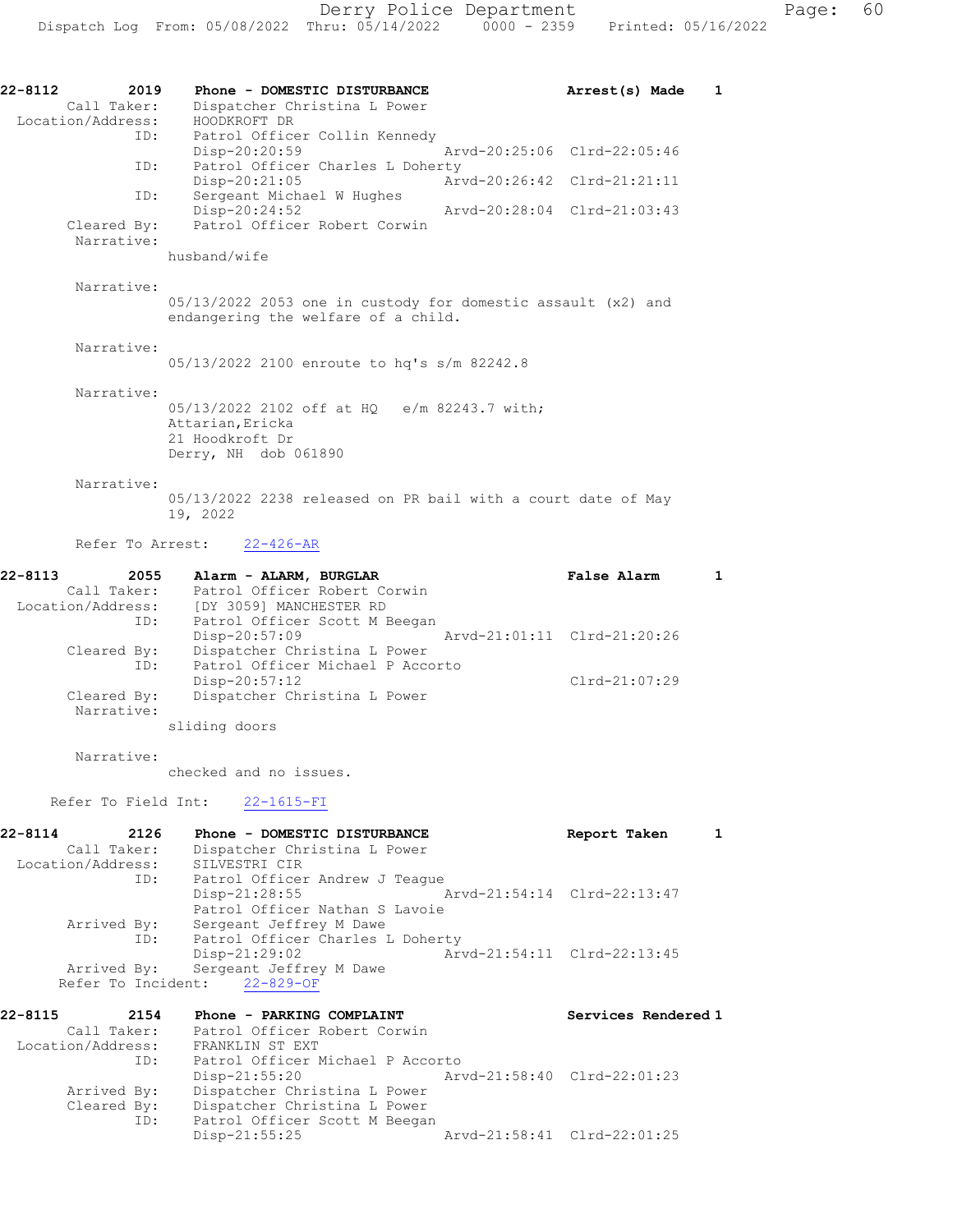Derry Police Department Page: 61 Dispatch Log From: 05/08/2022 Thru: 05/14/2022 0000 - 2359 Printed: 05/16/2022 Arrived By: Dispatcher Christina L Power<br>Cleared By: Dispatcher Christina L Power Dispatcher Christina L Power Narrative: checked and no issues. 22-8116 2203 Phone - NOISE COMPLAINT Services Rendered 2 Call Taker: Patrol Officer Robert Corwin Location/Address: LARAWAY CT ID: Patrol Officer Michael P Accorto Disp-22:05:21 Arvd-22:09:51 Clrd-22:37:03 Dispatched By: Dispatcher Christina L Power Arrived By: Dispatcher Christina L Power Cleared By: Dispatcher Christina L Power ID: Patrol Officer Scott M Beegan Disp-22:05:29 Arvd-22:09:52 Clrd-22:37:01 Arrived By: Dispatcher Christina L Power Cleared By: Dispatcher Christina L Power 22-8117 2241 Phone - SUSPICIOUS ACTIVITY Cone on Arrival 2 Call Taker: Dispatcher Christina L Power Location/Address: BERRY RD ID: Patrol Officer Scott M Beegan Disp-22:42:58 Arvd-22:49:12 Clrd-22:49:14 Arrived By: Patrol Officer Robert Corwin Cleared By: Patrol Officer Robert Corwin 22-8118 2249 Phone - MV ACCIDENT Report Taken 1 Call Taker: Dispatcher Christina L Power Location/Address: ISLAND POND RD ID: Patrol Officer Charles L Doherty<br>Disp-22:49:47 Art Arvd-23:01:51 Clrd-05/14/2022 @ 00:42:59 Arrived By: Dispatcher Jonathon S Pickering Cleared By: Dispatcher Jonathon S Pickering ID: Patrol Officer Scott M Beegan Disp-22:49:51 Arvd-23:01:52 Clrd-05/14/2022 @ 00:42:58 Arrived By: Dispatcher Jonathon S Pickering<br>Cleared By: Dispatcher Jonathon S Pickering Dispatcher Jonathon S Pickering Narrative: 05/13/2022 2302 off with NH 5079834 and NH 5021280 Narrative: 05/13/2022 2307 AAA requested for both vehicles Narrative: 05/13/2022 2313 DFD clear Narrative: 05/14/2022 0003 AAA canceled due to lengthy delay, LBP Towing assigned to 5079834 and Birch St assigned to 5021280 Narrative: 05/14/2022 0015 LBP Towing on scene Narrative: 05/14/2022 0027 Birch St on scene Narrative: 05/14/2022 0037 Quade v Desimone - full report Refer To Accident: 22-237-AC 22-8119 2309 Phone - KEEP THE PEACE Services Rendered 2 Call Taker: Dispatcher Jonathon S Pickering Location/Address: HOODKROFT DR<br>ID: Patrol Office Patrol Officer Collin Kennedy<br>Disp-23:15:31 Disp-23:15:31 Arvd-23:16:41 Clrd-23:43:36 ID: Patrol Officer Blake A Martineau<br>Disp-23:15:34 Art Arvd-23:18:52 Clrd-23:43:35 22-8120 2322 Initiated - PROPERTY CHECK No Action Required 2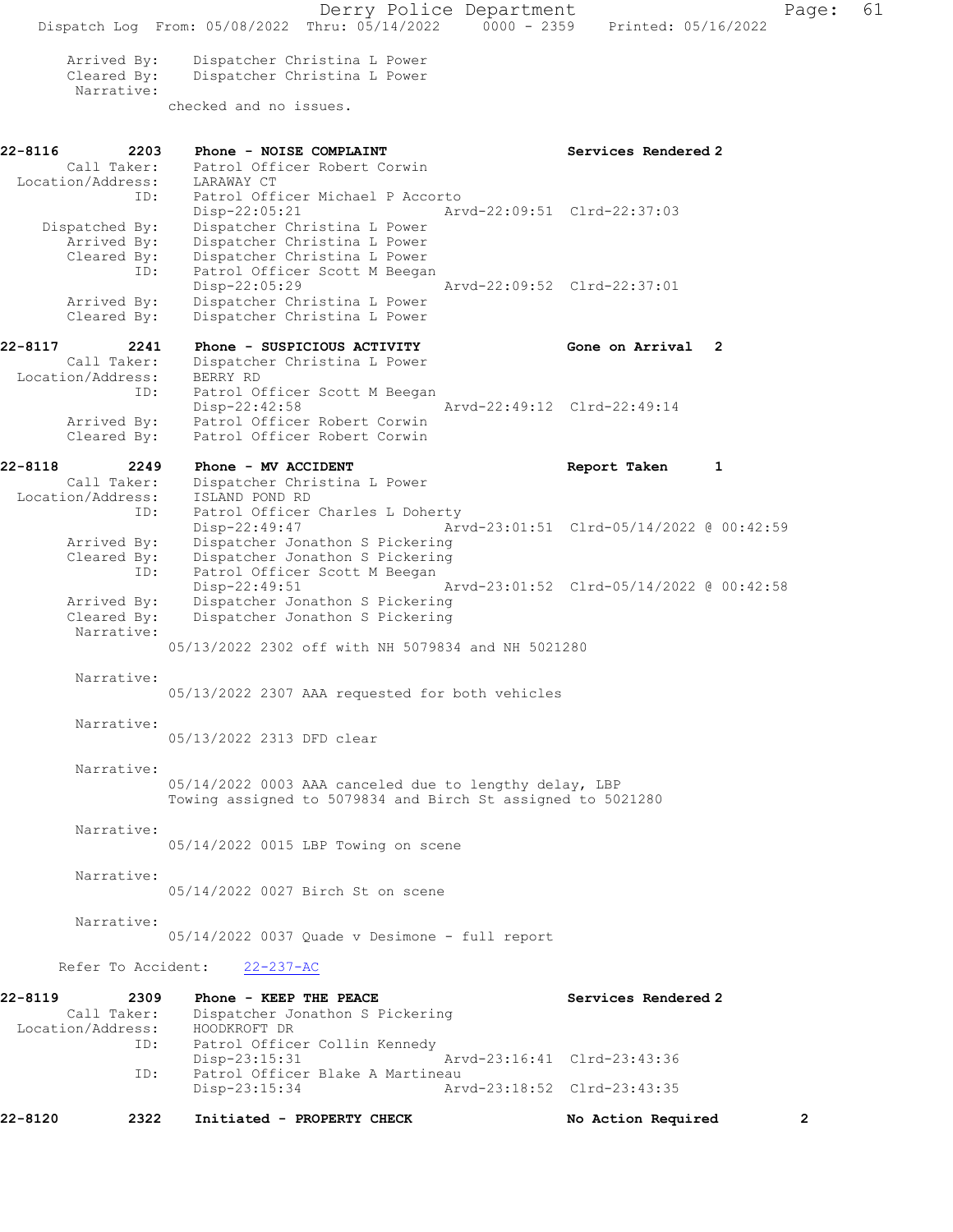|                    |                                         | Dispatch Log From: 05/08/2022 Thru: 05/14/2022 0000 - 2359                           | Derry Police Department | Printed: 05/16/2022                      | Page: | 62 |
|--------------------|-----------------------------------------|--------------------------------------------------------------------------------------|-------------------------|------------------------------------------|-------|----|
|                    | Call Taker:<br>Location/Address:<br>ID: | Dispatcher Jonathon S Pickering<br>HUMPHREY RD<br>Patrol Officer Timothy J Underhill |                         |                                          |       |    |
|                    |                                         |                                                                                      |                         | Arvd-23:22:00 Clrd-23:23:05              |       |    |
| 22-8121            | 2343                                    | Initiated - MV STOP                                                                  |                         | Warning Issued 3                         |       |    |
|                    | Call Taker:                             | Dispatcher Jonathon S Pickering                                                      |                         |                                          |       |    |
|                    | Location/Address:                       | W BROADWAY                                                                           |                         |                                          |       |    |
|                    | ID:                                     | Patrol Officer Casey J Noyes                                                         |                         |                                          |       |    |
|                    |                                         |                                                                                      |                         | Arvd-23:43:00 Clrd-23:48:12              |       |    |
| Refer To Citation: |                                         | $22 - 2038 - CN$                                                                     |                         |                                          |       |    |
| 22-8122            | 2352                                    | Phone - SUSPICIOUS ACTIVITY                                                          |                         | Gone on Arrival 2                        |       |    |
|                    | Call Taker:                             | Dispatcher Jonathon S Pickering                                                      |                         |                                          |       |    |
|                    | Location/Address:                       | MARY JO LN                                                                           |                         |                                          |       |    |
|                    | ID:                                     | Patrol Officer Timothy J Underhill                                                   |                         |                                          |       |    |
|                    |                                         | Disp-23:52:29                                                                        |                         | Arvd-00:03:11 Clrd-05/14/2022 @ 00:14:14 |       |    |
|                    | Arrived By:                             | Patrol Officer Robert Corwin                                                         |                         |                                          |       |    |
|                    | Cleared By:                             | Sergeant Patrick H Dawson                                                            |                         |                                          |       |    |
|                    | ID:                                     | Patrol Officer Casey J Noyes<br>Disp-23:52:32                                        |                         | Arvd-00:01:50 Clrd-05/14/2022 @ 00:14:14 |       |    |
|                    | Arrived By:                             | Patrol Officer Robert Corwin                                                         |                         |                                          |       |    |
|                    | Cleared By:                             | Sergeant Patrick H Dawson                                                            |                         |                                          |       |    |
|                    | ID:                                     | Patrol Officer Blake A Martineau                                                     |                         |                                          |       |    |
|                    |                                         | Disp-23:53:06                                                                        |                         | Arvd-00:03:04 Clrd-05/14/2022 @ 00:14:14 |       |    |
|                    | Arrived By:                             | Patrol Officer Robert Corwin                                                         |                         |                                          |       |    |
|                    | Cleared By:                             | Sergeant Patrick H Dawson                                                            |                         |                                          |       |    |
|                    |                                         |                                                                                      |                         |                                          |       |    |
| $22 - 8123$        | 2357                                    | Phone - Loose Dog Complaint                                                          |                         | Services Rendered 2                      |       |    |
|                    | Call Taker:                             | Dispatcher Jonathon S Pickering                                                      |                         |                                          |       |    |
|                    | Location/Address:                       | [DY 2417] DIAMOND DR                                                                 |                         |                                          |       |    |
|                    | ID:                                     | Patrol Officer Casey J Noyes                                                         |                         |                                          |       |    |
|                    |                                         | Disp-00:14:48                                                                        |                         | Arvd-00:22:45 Clrd-05/14/2022 @ 00:42:40 |       |    |
|                    | Dispatched By:                          | Sergeant Patrick H Dawson                                                            |                         |                                          |       |    |

05/14/2022 0042 dog returned to owner

## For Date: 05/14/2022 - Saturday

Narrative:

| 22-8124<br>0051<br>Call Taker:<br>Location/Address: | Initiated - PROPERTY CHECK<br>Dispatcher Jonathon S Pickering<br>PIERCE AVE  |                             | Services Rendered 2         |                |
|-----------------------------------------------------|------------------------------------------------------------------------------|-----------------------------|-----------------------------|----------------|
| ID:                                                 | Patrol Officer Casey J Noyes                                                 |                             | Arvd-00:51:00 Clrd-00:51:16 |                |
| 0135<br>$22 - 8125$                                 | Phone - NOISE COMPLAINT                                                      |                             | Gone on Arrival             | $\overline{2}$ |
| Call Taker:<br>Location/Address:                    | Dispatcher Jonathon S Pickering<br>FAIRWAY DR                                |                             |                             |                |
| ID:<br>ID:                                          | Patrol Officer Blake A Martineau<br>$Disp-01:37:03$                          |                             | Arvd-01:41:02 Clrd-01:51:09 |                |
| Narrative:                                          | Patrol Officer Casey J Noyes<br>Disp-01:37:05                                | Aryd-01:39:08 Clrd-01:51:09 |                             |                |
|                                                     | 05/14/2022 0136 subjects hitting buzzers and yelling through<br>the intercom |                             |                             |                |
| 22-8126<br>0156<br>Call Taker:                      | Phone - SUSPICIOUS ACTIVITY<br>Dispatcher Jonathon S Pickering               |                             | Gone on Arrival             | $\overline{2}$ |
| Location/Address:<br>ID:                            | ATLAS PL<br>Patrol Officer Blake A Martineau<br>Disp-01:57:14                |                             | $Clrd-02:04:35$             |                |
| ID:                                                 | Patrol Officer Charles L Doherty<br>Disp-01:57:15                            | Arvd-02:04:32 Clrd-02:04:32 |                             |                |
| 0215<br>22-8127<br>Call Taker:<br>Location/Address: | Initiated - MV STOP<br>Dispatcher Jonathon S Pickering<br>BYPASS 28          |                             | Warning Issued              | 3              |
| ID:                                                 | Patrol Officer Charles L Doherty                                             |                             | Arvd-02:15:00 Clrd-02:15:34 |                |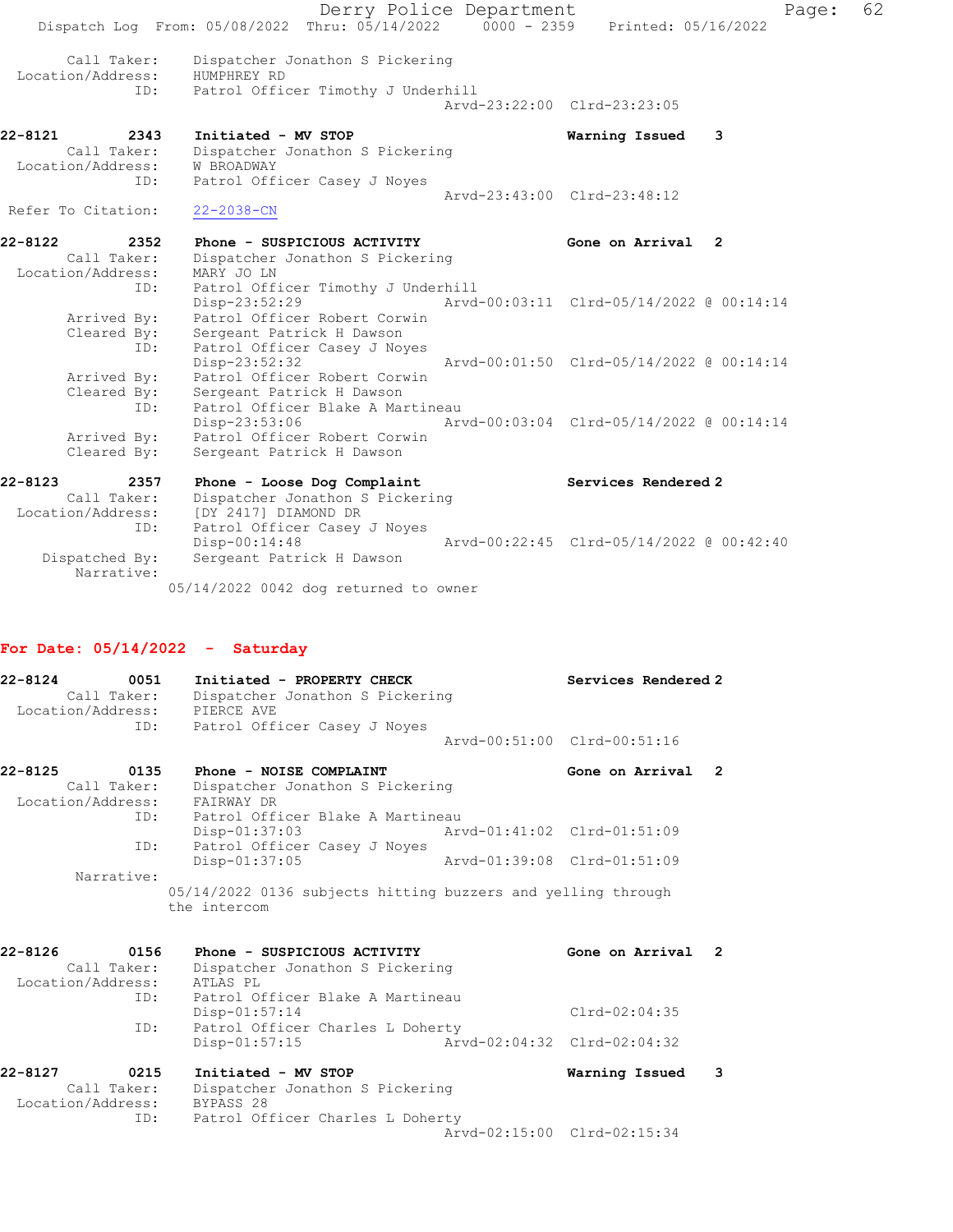Call Taker: Dispatcher Jonathon S Pickering

 Location/Address: BRADFORD ST ID: Patrol Officer Casey J Noyes Disp-06:19:29 Arvd-06:22:20 Clrd-07:31:03 Cleared By: Dispatcher Jess W Arcand ID: Patrol Officer Timothy J Underhill Disp-06:19:30 Arvd-06:21:52 Clrd-09:05:50 Cleared By: Dispatcher Jess W Arcand ID: Patrol Officer Blake A Martineau Disp-06:27:29 Arvd-06:27:30 Clrd-06:55:44 Cleared By: Sergeant Patrick H Dawson ID: Administrative Sergeant Christopher R Talbot Disp-07:04:31 Arvd-07:07:08 Clrd-09:05:51 Dispatched By: Dispatcher Jess W Arcand Arrived By: Dispatcher Jess W Arcand Cleared By: Dispatcher Jess W Arcand Narrative: 05/14/2022 0728 RCSD NOTIFIED TO PAGE M.E. AND C.A. Narrative: 05/14/2022 0746 M.E. FOLEY NOTIFIED Narrative: 05/14/2022 0750 A3 NOTIFIED Narrative: 05/14/2022 0753 A2 NOTIFIED Narrative: 05/14/2022 0800 PEABODY'S NOTIFIED Narrative: 05/14/2022 0852 PEABODY'S ON SCENE Narrative: 05/14/2022 1003 C.A. CHESNAURD NOTIFIED Refer To Incident: 22-830-OF 22-8129 0619 Phone - ASSIST CITIZEN ADVICE GIVEN 3 Call Taker: Dispatcher Jonathon S Pickering Location/Address: MARTIN ST ID: Patrol Officer Nicholas M Granville Disp-07:29:56 Arvd-07:33:06 Clrd-08:05:18 Dispatched By: Dispatcher Jess W Arcand Arrived By: Dispatcher Jess W Arcand Cleared By: Dispatcher Jess W Arcand 22-8130 0843 Initiated - MV STOP Warning Issued 3 Call Taker: Dispatcher Jess W Arcand Location/Address: TSIENNETO RD ID: Patrol Officer Joshua W Morse Arvd-08:43:00 Clrd-08:48:34 Refer To Citation: 22-2039-CN 22-8131 0859 Initiated - PAPER SERVICE Not Served 3 Call Taker: Dispatcher Jess W Arcand Location/Address: UPSTONE LN ID: Patrol Officer Michael P Accorto Arvd-08:59:00 Clrd-09:02:55 22-8132 0916 Initiated - SUBPOENA DELIVERY Not Served 1 Call Taker: Dispatcher Jess W Arcand Location/Address: BARKLAND DR ID: Patrol Officer Joshua W Morse Arvd-09:16:00 Clrd-09:20:48 22-8133 0952 Initiated - PAPER SERVICE Not Served 3 Call Taker: Dispatcher Jess W Arcand Location/Address: FAIRWAY DR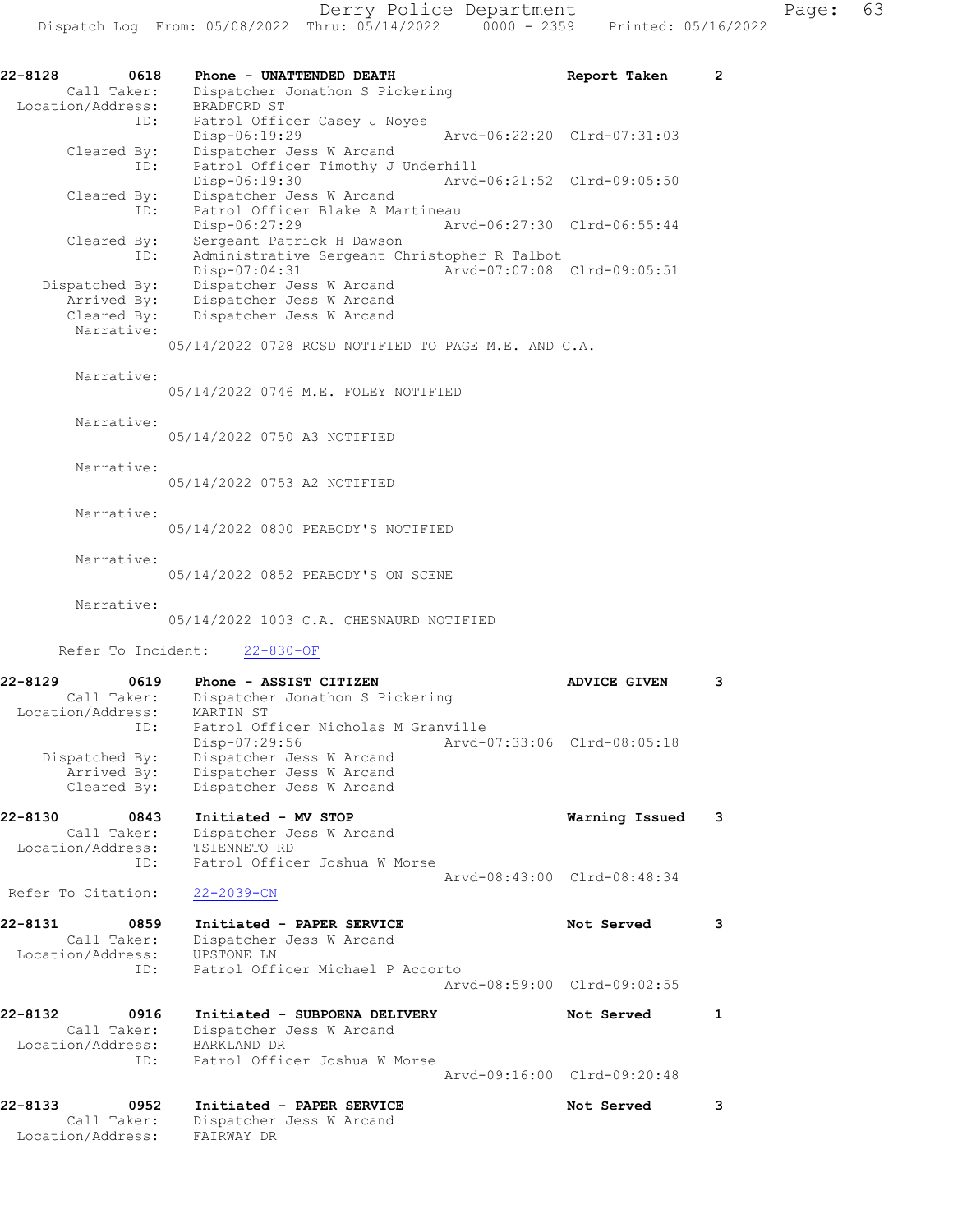|                                                            | Derry Police Department<br>Thru: $05/14/2022$ 0000 - 2359<br>Dispatch Log From: 05/08/2022                                                     |                                                            |                             | Printed: 05/16/2022 |
|------------------------------------------------------------|------------------------------------------------------------------------------------------------------------------------------------------------|------------------------------------------------------------|-----------------------------|---------------------|
| ID:                                                        | Patrol Officer Awess Abdulkadir                                                                                                                |                                                            | Arvd-09:52:00 Clrd-09:59:39 |                     |
| 22-8134<br>0952<br>Call Taker:<br>Location/Address:        | Initiated - SUBPOENA DELIVERY<br>Dispatcher Jess W Arcand<br>PEMBROKE DR                                                                       |                                                            | Not Served                  | 1                   |
| ID:                                                        | Patrol Officer Joshua W Morse                                                                                                                  | Arvd-09:52:00 Clrd-09:58:55                                |                             |                     |
| 22-8135<br>0959<br>Call Taker:<br>Location/Address:<br>ID: | Initiated - SUBPOENA DELIVERY<br>Dispatcher Jess W Arcand<br>PEMBROKE DR<br>Patrol Officer Joshua W Morse                                      |                                                            | Served                      | 1                   |
|                                                            |                                                                                                                                                | Arvd-09:59:00 Clrd-10:05:40                                |                             |                     |
| 22-8136<br>1005<br>Call Taker:<br>Location/Address:        | Initiated - SUBPOENA DELIVERY<br>Dispatcher Jess W Arcand<br>PINKERTON ST                                                                      |                                                            | Not Served                  | 1                   |
| ID:                                                        | Patrol Officer Awess Abdulkadir                                                                                                                |                                                            | Arvd-10:05:00 Clrd-10:09:08 |                     |
| 22-8137<br>1022<br>Call Taker:<br>Location/Address:        | Initiated - MV STOP<br>Dispatcher Jess W Arcand<br>MANCHESTER RD                                                                               |                                                            | Summons Issued              | 3                   |
| ID:<br>Cleared By:<br>Refer To Citation:                   | Patrol Officer Awess Abdulkadir<br>Detective Victoria M Kidd<br>22-816-003032                                                                  | Arvd-10:22:00 Clrd-10:35:43                                |                             |                     |
| 22-8138<br>1041                                            | Phone - MV ACCIDENT                                                                                                                            |                                                            | Arrest(s) Made              | 1                   |
| Call Taker:<br>Location/Address:<br>ID:                    | Detective Victoria M Kidd<br>[DY 888] SCOBIE POND RD<br>Patrol Officer Awess Abdulkadir                                                        |                                                            |                             |                     |
| Cleared By:<br>ID:                                         | $Disp-10:41:54$<br>Dispatcher Christina L Power<br>Patrol Officer Bryan R Hanson                                                               | Arvd-10:47:01 Clrd-12:23:48                                |                             |                     |
| Cleared By:                                                | $Disp-10:41:57$<br>Patrol Officer Scott M Beegan<br>Dispatcher Christina L Power                                                               | Arvd-10:47:03 Clrd-15:24:05                                |                             |                     |
| ID:<br>ID:                                                 | Patrol Officer Michael P Accorto<br>$Disp-10:47:05$<br>Administrative Sergeant Christopher R Talbot                                            | Arvd-10:47:33 Clrd-11:04:45                                |                             |                     |
| Cleared By:<br>ID:                                         | Disp-10:47:08<br>Dispatcher Christina L Power<br>Patrol Officer Nicholas M Granville                                                           |                                                            | Arvd-10:47:10 Clrd-12:36:18 |                     |
| ID:                                                        | Disp-10:50:12<br>Patrol Officer Joshua W Morse<br>Disp-10:50:46                                                                                | Arvd-10:52:43 Clrd-11:04:38<br>Arvd-10:52:13 Clrd-14:03:28 |                             |                     |
| Cleared By:<br>ID:                                         | Dispatcher Christina L Power<br>Patrol Officer Nicholas M Granville<br>Disp-11:51:55                                                           |                                                            | Arvd-12:10:19 Clrd-12:50:29 |                     |
| Dispatched By:<br>Arrived By:<br>Cleared By:<br>ID:        | Dispatcher Christina L Power<br>Dispatcher Christina L Power<br>Dispatcher Christina L Power<br>Patrol Officer Michael P Accorto               |                                                            |                             |                     |
| Arrived By:<br>Cleared By:<br>ID:                          | Disp-13:55:24<br>Dispatcher Christina L Power<br>Dispatcher Christina L Power<br>Patrol Officer Bryan R Hanson                                 | Arvd-14:00:19 Clrd-15:21:57                                |                             |                     |
| Dispatched By:<br>Arrived By:<br>Cleared By:               | Disp-15:24:16<br>Patrol Officer Scott M Beegan<br>Dispatcher Christina L Power<br>Dispatcher Christina L Power<br>Dispatcher Christina L Power | Arvd-15:24:17 Clrd-15:44:08                                |                             |                     |
| Narrative:                                                 | 05/14/2022 1055 DFD on scene.                                                                                                                  |                                                            |                             |                     |
| Narrative:                                                 | 05/14/2022 1057 Eversource notified.                                                                                                           |                                                            |                             |                     |
| Narrative:                                                 | 05/14/2022 1102 738 following DFD to PMC with MV operator.                                                                                     |                                                            |                             |                     |

Page: 64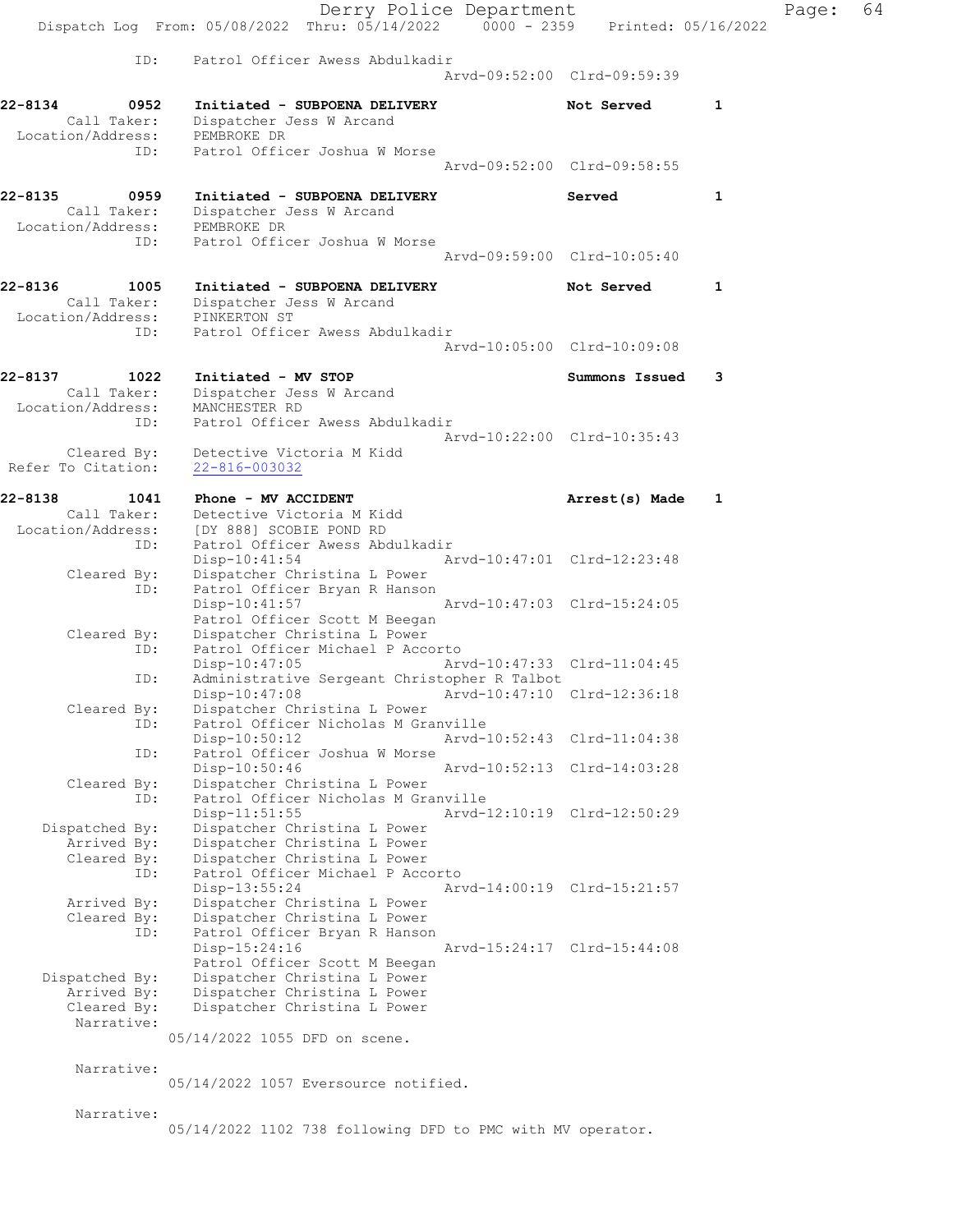Derry Police Department Page: 65 Dispatch Log From: 05/08/2022 Thru: 05/14/2022 0000 - 2359 Printed: 05/16/2022 Narrative: 05/14/2022 1136 Eversource on scene Narrative: 05/14/2022 1202 738 checking sobriety Narrative: 05/14/2022 1223 one in custody for DUI (2nd), conduct after an accident, receiving stolen property (felony) and operating after suspension; Abruzzese, Dario 42 Forrest Hill Way Manchester, NH dob 031398 Narrative: 05/14/2022 1259 clear PMC and enroute to hq's s/m 45097.3 Narrative: 05/14/2022 1304 off at hq's e/m 45098.8 Narrative: 05/14/2022 1435 held on preventive detention Narrative: 05/14/2022 1459 transporting to RCJ, s/m 45098.9 Narrative: 05/14/2022 1514 owner requested tow, Spacetown on scene Narrative: 05/14/2022 1530 off at RCJ s/m 45120.4 Refer To Accident: 22-238-AC Refer To Arrest: 22-427-AR 22-8139 1102 Phone - ALARM, BURGLAR 1 False Alarm 1 Call Taker: Detective Victoria M Kidd Location/Address: [DY 3495] KENDALL POND RD ID: Patrol Officer Nicholas M Granville Disp-11:04:43 Arvd-11:12:02 Clrd-11:21:23 Cleared By: Dispatcher Christina L Power ID: Patrol Officer Michael P Accorto Disp-11:04:51 Cleared By: Dispatcher Christina L Power Cleared By: Dispatcher Christina L Power Dispatcher Christina L Power Narrative: confirmed false by employee 22-8140 1103 Phone - Wildlife Complaint Cone on Arrival 2 Call Taker: Detective Victoria M Kidd Location/Address: [DY 3321] LINLEW DR ID: Patrol Officer Michael P Accorto<br>Disp-11:57:30 Arv Disp-11:57:30 Arvd-12:01:18 Clrd-12:04:17<br>Dispatched By: Dispatcher Christina L Power spatched By: Dispatcher Christina L Power<br>Arrived By: Dispatcher Christina L Power Dispatcher Christina L Power Cleared By: Dispatcher Christina L Power 22-8141 1106 Phone - NEIGHBORHOOD DISPUTE Cancelled Prior to Arrival 2 Call Taker: Detective Victoria M Kidd Location/Address: [DY 2648] MT PLEASANT ST 22-8142 1139 Phone - ROAD RAGE Vehicle checked 1 Call Taker: Dispatcher Christina L Power Location/Address: ISLAND POND RD ID: Patrol Officer Michael P Accorto<br>Disp-11:40:10 Arv Arvd-11:50:52 Clrd-11:51:17 22-8143 1152 Initiated - MV STOP Warning Issued 3 Call Taker: Dispatcher Christina L Power Location/Address: S MAIN ST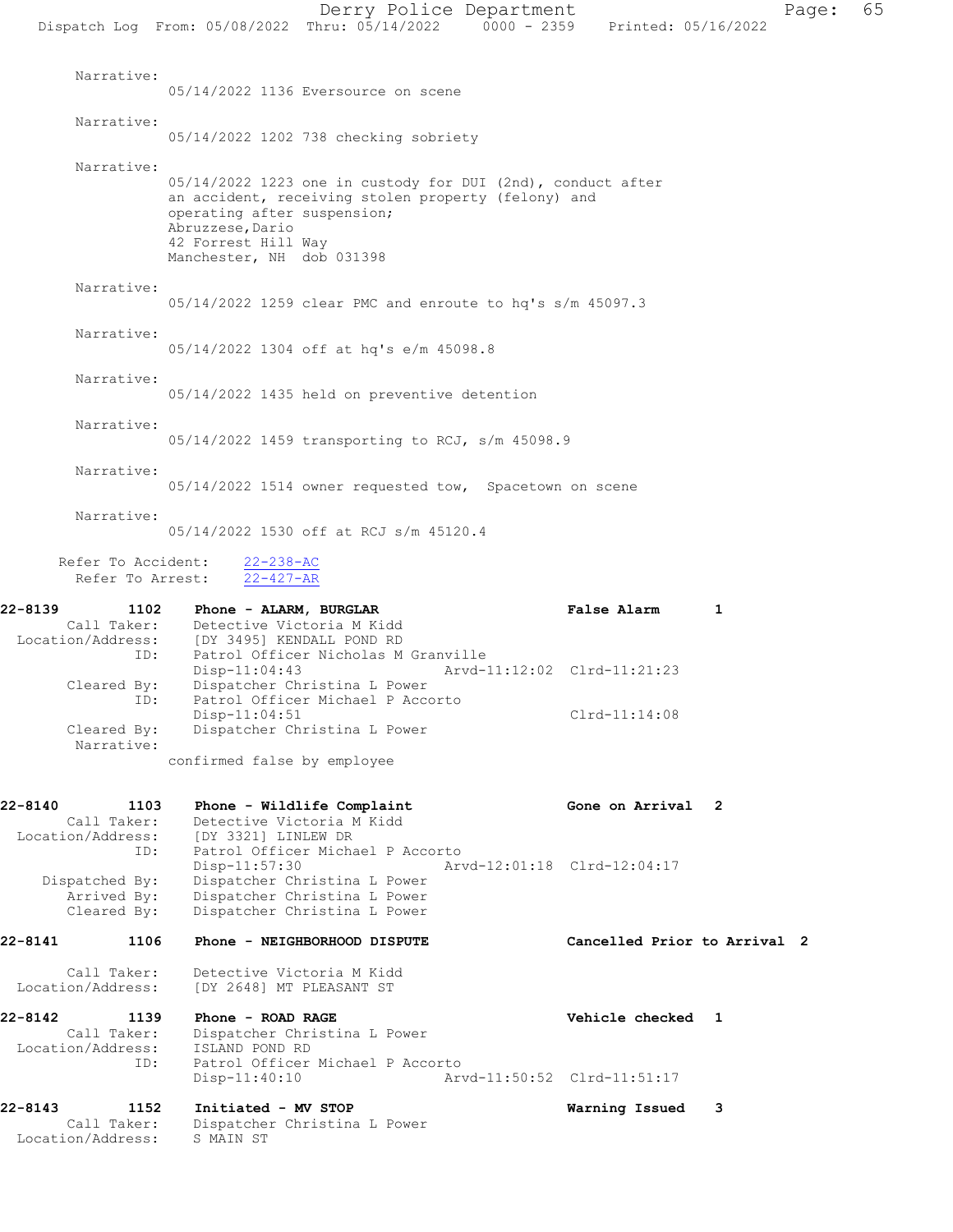Derry Police Department Page: 66 Dispatch Log From: 05/08/2022 Thru: 05/14/2022 0000 - 2359 Printed: 05/16/2022 ID: Patrol Officer Michael P Accorto Arvd-11:52:00 Clrd-11:56:52 Refer To Citation: 22-2040-CN 22-8144 1204 Phone - ASSIST OTHER AGENCY Assistance Rendered 3 Call Taker: Dispatcher Christina L Power Location/Address: LARAWAY CT ID: Patrol Officer Michael P Accorto Disp-12:04:47 Arvd-12:09:31 Clrd-12:10:20 22-8145 1213 Initiated - HIT AND RUN Report Taken 2 Call Taker: Detective Victoria M Kidd Location/Address: W BROADWAY ID: Detective Victoria M Kidd Arvd-12:13:00 Clrd-12:20:08 Refer To Incident: 22-832-OF 22-8146 1222 Phone - WELFARE CHECK Services Rendered 2 Call Taker: Dispatcher Christina L Power Location/Address: JAMES ST ID: Patrol Officer Michael P Accorto<br>Disp-12:23:45 Arv Disp-12:23:45 Arvd-12:36:24 Clrd-12:50:38<br>ID: Patrol Officer Awess Abdulkadir Patrol Officer Awess Abdulkadir<br>Disp-12:29:44 Am Disp-12:29:44 Arvd-12:38:47 Clrd-12:50:34 Dispatched By: Detective Victoria M Kidd ID: Administrative Sergeant Christopher R Talbot Disp-12:36:21 Arvd-12:36:22 Clrd-12:50:31 Narrative: checked and no issues. 22-8147 1405 Phone - Dog Bite Complaint 12 Report Taken 2 Call Taker: Dispatcher Christina L Power Location/Address: PARKLAND DR ID: Patrol Officer Nicholas M Granville Disp-14:06:03 Arvd-14:08:17 Clrd-14:34:29 Refer To Incident: 22-833-OF 22-8148 1455 Phone - ALARM, BURGLAR 1 1 False Alarm 1 Call Taker: Dispatcher Kaitlyn A Fitzgerald Location/Address: [DY 3166] ASH ST EXT ID: Patrol Officer Joshua W Morse Disp-15:15:36 Arvd-15:20:49 Clrd-15:24:03 Dispatched By: Dispatcher Christina L Power Arrived By: Dispatcher Christina L Power Cleared By: Dispatcher Christina L Power ID: Patrol Officer Andrew J Teague<br>Disp-15:16:44 Disp-15:16:44 Arvd-15:20:48 Clrd-15:24:19 Patrol Officer Nathan S Lavoie Dispatched By: Dispatcher Christina L Power Arrived By: Dispatcher Christina L Power Cleared By: Dispatcher Christina L Power Narrative: 05/14/2022 1456 GENERAL MOTION, NO KEYHOLDER RESPONDING Narrative: checked and secure. 22-8149 1508 Phone - ERRATIC OPERATION Cancelled Prior to Arrival 2 Call Taker: Dispatcher Kaitlyn A Fitzgerald Location/Address: W BROADWAY Narrative: 05/14/2022 1508 SPEEDING, SWITCHING LANES ON HIGHWAY 22-8150 1524 Initiated - FOLLOW-UP Cleared 2 Call Taker: Dispatcher Christina L Power Location/Address: MUNICIPAL DR

ID: Patrol Officer Michael P Accorto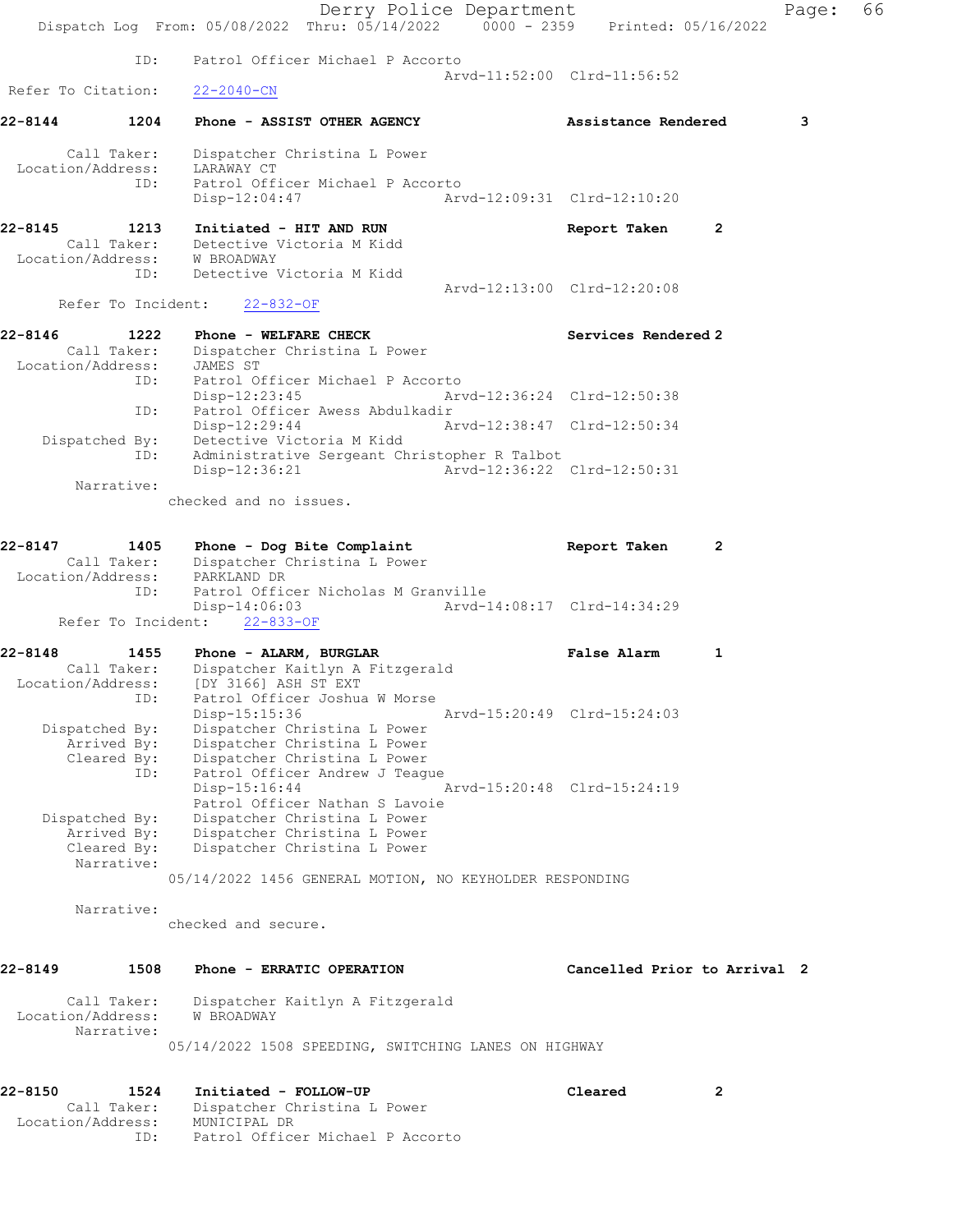Arvd-15:24:00 Clrd-16:07:06

22-8151 1544 Initiated - ATTEMPTED PAPER SERVICE Not Served 2 Call Taker: Dispatcher Christina L Power Location/Address: KINGSBURY ST ID: Patrol Officer Andrew J Teague Arvd-15:44:00 Clrd-15:53:52 Patrol Officer Nathan S Lavoie 22-8152 1558 Initiated - SUBPOENA DELIVERY 1 Not Served 1 Call Taker: Dispatcher Christina L Power Location/Address: AMHERST DR ID: Patrol Officer Joshua W Morse Arvd-15:58:00 Clrd-16:04:00 22-8153 1629 Initiated - FOLLOW-UP No Action Required 2 Call Taker: Dispatcher Christina L Power Location/Address: PARKLAND DR ID: Patrol Officer Bryan R Hanson Arvd-16:29:00 Clrd-16:41:41 Patrol Officer Scott M Beegan<br>Cleared By: Dispatcher Kaitlyn A Fitzgera Dispatcher Kaitlyn A Fitzgerald 22-8154 1639 Walk-In - INVOL EMERGENCY ADMISSION Transported to Hospital 2 Call Taker: Lieutenant Michael T Muncey Location/Address: JAMES ST ID: Patrol Officer Michael P Accorto Disp-16:49:28 Arvd-17:05:14 Clrd-17:43:57 Dispatched By: Dispatcher Christina L Power Arrived By: Dispatcher Christina L Power Cleared By: Dispatcher Christina L Power ID: Patrol Officer Bryan R Hanson Disp-16:49:34 Clrd-16:52:51 Patrol Officer Scott M Beegan Dispatched By: Dispatcher Christina L Power Cleared By: Dispatcher Christina L Power ID: Patrol Officer Andrew J Teague<br>Disp-16:52:48 Disp-16:52:48 Arvd-17:05:15 Clrd-17:45:41 Patrol Officer Nathan S Lavoie Dispatched By: Dispatcher Christina L Power Arrived By: Dispatcher Christina L Power Cleared By: Dispatcher Christina L Power ID: Patrol Officer Casey J Noyes<br>Disp-17:00:29 Disp-17:00:29 Arvd-17:05:13 Clrd-17:45:29 Dispatched By: Dispatcher Christina L Power Arrived By: Dispatcher Christina L Power Cleared By: Dispatcher Christina L Power Narrative: 05/14/2022 1718 one in custody on an IEA Narrative: 05/14/2022 1722 transporting to PMC s/m 79656.3 Narrative: 05/14/2022 1729 off at PMC e/m 79660.0 Refer To P/C: 22-428-AR 22-8155 1648 Initiated - DISABLED MV Vehicle checked 3 Call Taker: Dispatcher Christina L Power Location/Address: MANCHESTER RD ID: Patrol Officer Andrew J Teague Arvd-16:48:00 Clrd-16:50:15 Patrol Officer Nathan S Lavoie Narrative: no issues

22-8156 1742 Phone - SUSPICIOUS ACTIVITY Gone on Arrival 2

Call Taker: Dispatcher Kaitlyn A Fitzgerald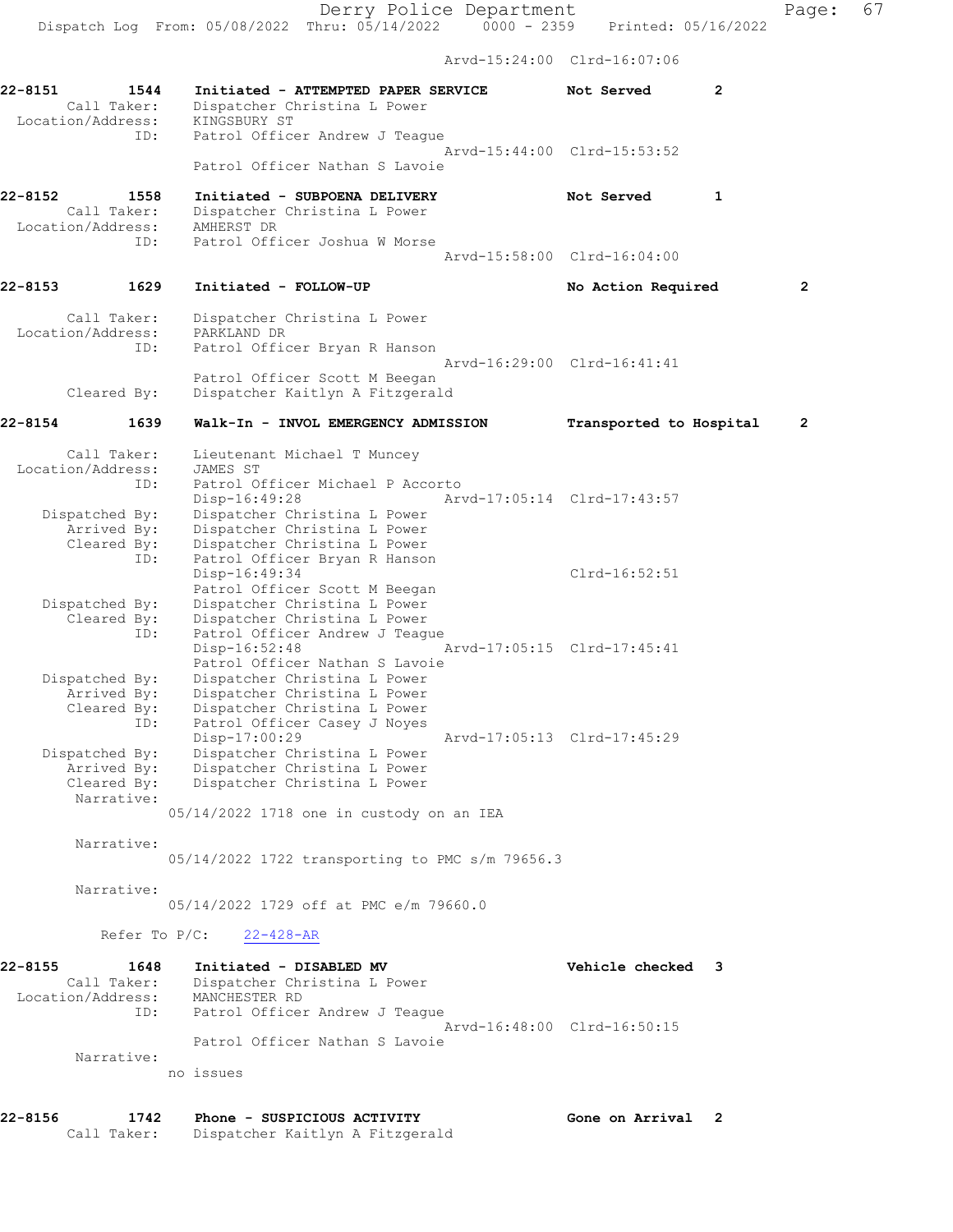Derry Police Department Fage: 68 Dispatch Log From: 05/08/2022 Thru: 05/14/2022 0000 - 2359 Printed: 05/16/2022 Location/Address: ROLLINS ST ID: Patrol Officer Michael P Accorto Disp-17:44:02 Arvd-17:46:32 Clrd-17:48:25 Dispatched By: Dispatcher Christina L Power Arrived By: Dispatcher Christina L Power Cleared By: Dispatcher Christina L Power Narrative: neighbor reportedly smoking marijuana 22-8157 1752 Phone - DOMESTIC DISTURBANCE Arrest(s) Made 1 Call Taker: Dispatcher Christina L Power Location/Address: DREW RD ID: Patrol Officer Casey J Noyes<br>Disp-17:54:08 Disp-17:54:08 Arvd-17:59:10 Clrd-19:38:31 ID: Patrol Officer Andrew J Teague<br>Disp-17:54:10 Arvd-18:03:29 Clrd-18:53:57 Patrol Officer Nathan S Lavoie Arrived By: Dispatcher Kaitlyn A Fitzgerald ID: Patrol Officer Monica Ricci Disp-17:54:12 Arvd-17:59:08 Clrd-18:52:43 Narrative: stopping the other half on Dixon's Grove Narrative: 05/14/2022 1822 Hampstead PD enroute Narrative: 05/14/2022 1824 one in custody on an IEA Narrative: 05/14/2022 1824 enroute to PMC s/m 79666.8 Narrative: 05/14/2022 1834 Hampstead on scene Narrative: 05/14/2022 1835 off at PMC 79673.0 Refer To Field Int:  $\frac{22-1616-FI}{22-429-R}$ Refer To P/C: 22-8158 1831 Initiated - FOLLOW-UP Cleared 2 Call Taker: Dispatcher Christina L Power Location/Address: MUNICIPAL DR ID: Patrol Officer Michael P Accorto Arvd-18:31:00 Clrd-19:20:23 22-8159 1839 Phone - NOISE COMPLAINT Could Not Locate 2 Call Taker: Dispatcher Kaitlyn A Fitzgerald Location/Address: GAMACHE RD ID: Patrol Officer Joshua W Morse Disp-18:48:19 Arvd-18:56:57 Clrd-19:00:24 Dispatched By: Dispatcher Christina L Power Arrived By: Dispatcher Christina L Power Cleared By: Dispatcher Christina L Power Narrative: loud explosion type noises 22-8160 1918 Phone - NEIGHBORHOOD DISPUTE Services Rendered 2 Call Taker: Dispatcher Kaitlyn A Fitzgerald Location/Address: ROLLINS ST ID: Patrol Officer Michael P Accorto Disp-19:21:09 Arvd-19:33:30 Clrd-19:33:32 Dispatched By: Dispatcher Christina L Power Narrative: neighbor reportedly smoking marijuana Narrative: 05/14/2022 1934 OTHER PARTY NOT COOPERATIVE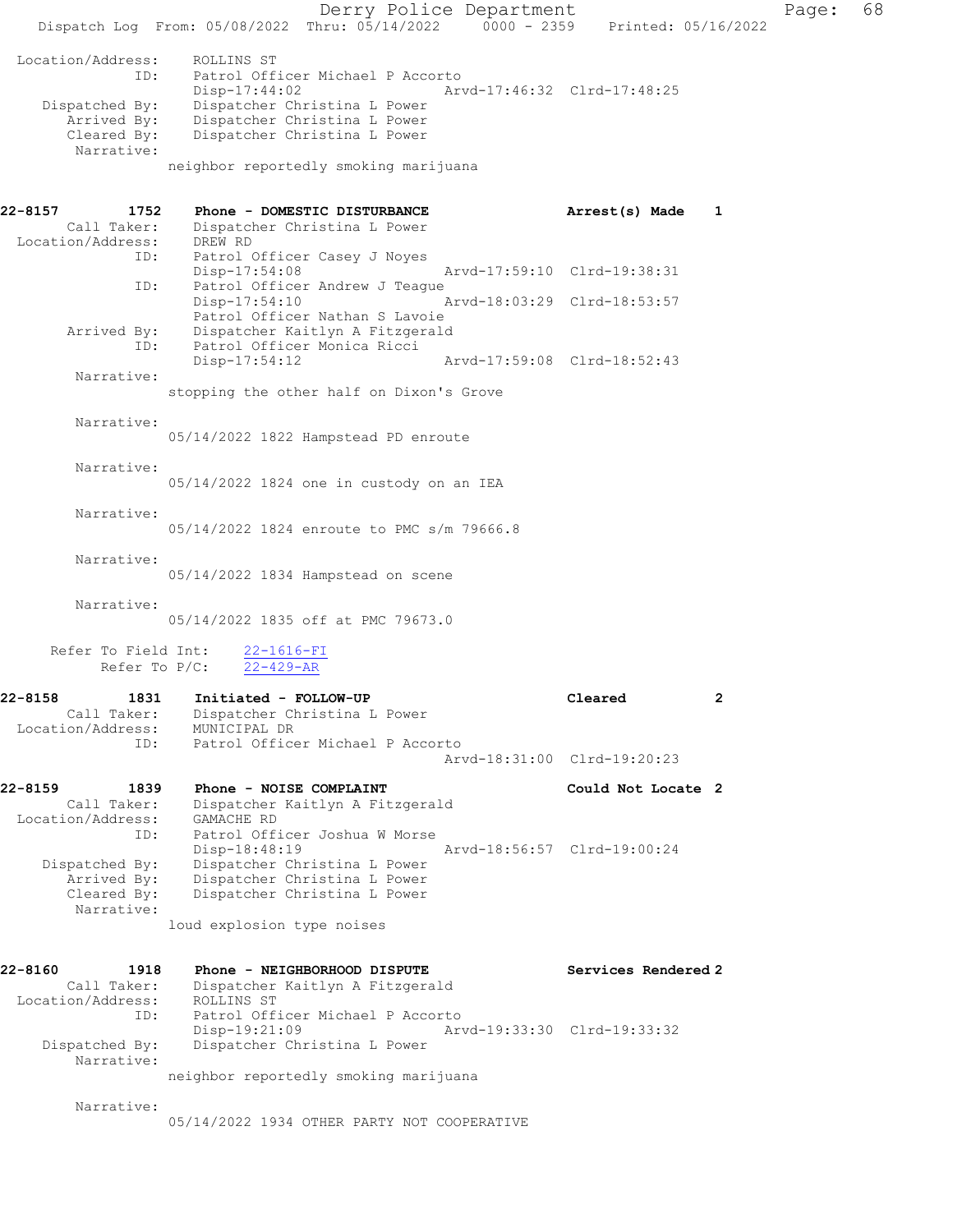22-8161 1925 Phone - Loose Dog Complaint Gone on Arrival 2

| Call Taker:<br>Location/Address:<br>ID:  | Dispatcher Kaitlyn A Fitzgerald<br>COLONY BROOK LN + BELLE BROOK LN<br>Patrol Officer Casey J Noyes              |                                |
|------------------------------------------|------------------------------------------------------------------------------------------------------------------|--------------------------------|
| Dispatched By:                           | Disp-19:38:39<br>Dispatcher Christina L Power                                                                    | Arvd-19:49:55 Clrd-19:58:04    |
| Arrived By:<br>Cleared By:<br>Narrative: | Dispatcher Christina L Power<br>Dispatcher Christina L Power                                                     |                                |
|                                          | 05/14/2022 1927 MEDIUM SIZE DOG STUCK IN WOODS                                                                   |                                |
| 22-8162<br>1939<br>Call Taker:           | Phone - KEEP THE PEACE<br>Dispatcher Christina L Power                                                           | Services Rendered 2            |
| Location/Address:                        | FAIRWAY DR                                                                                                       |                                |
| ID:                                      | Patrol Officer Joshua W Morse<br>$Disp-19:40:06$                                                                 | Arvd-19:40:58 Clrd-19:47:50    |
| ID:                                      | Patrol Officer Andrew J Teague                                                                                   |                                |
|                                          | $Disp-19:47:48$<br>Arvd-19:53:17 Clrd-20:11:34                                                                   |                                |
| Narrative:                               | Patrol Officer Nathan S Lavoie                                                                                   |                                |
|                                          | no one at home at this time                                                                                      |                                |
| 22-8163<br>1950                          | Phone - FIREWORKS COMPLAINT                                                                                      | Could Not Locate 2             |
| Call Taker:<br>Location/Address:         | Dispatcher Kaitlyn A Fitzgerald<br>GAMACHE RD                                                                    |                                |
| ID:                                      | Patrol Officer Monica Ricci                                                                                      |                                |
|                                          | Disp-19:51:35                                                                                                    | Arvd-19:51:37 Clrd-20:01:23    |
| Cleared By:                              | Dispatcher Christina L Power                                                                                     |                                |
| 22-8164<br>2032                          | Phone - ERRATIC OPERATION                                                                                        | Vehicle checked 2              |
| Call Taker:<br>Location/Address:         | Dispatcher Christina L Power<br><b>W BROADWAY</b>                                                                |                                |
| ID:                                      | Patrol Officer Michael P Accorto                                                                                 |                                |
| ID:                                      | $Disp-20:32:54$                                                                                                  | Arvd-20:41:39 Clrd-20:51:20    |
|                                          | Patrol Officer Andrew J Teague<br>Arvd-20:42:44 Clrd-20:51:18<br>Disp-20:41:47<br>Patrol Officer Nathan S Lavoie |                                |
| Narrative:                               |                                                                                                                  |                                |
|                                          | located and counseled on driving                                                                                 |                                |
| 22-8165<br>2039                          | Initiated - MV STOP                                                                                              | 3<br>Warning Issued            |
| Call Taker:                              | Dispatcher Christina L Power                                                                                     |                                |
| Location/Address:<br>ID:                 | CRYSTAL AVE<br>Patrol Officer Monica Ricci                                                                       |                                |
|                                          |                                                                                                                  | Arvd-20:39:00 Clrd-20:47:27    |
| Refer To Citation:                       | $22 - 2041 - CN$                                                                                                 |                                |
| 22-8166<br>2047                          | Phone - DELIVER A MESSAGE                                                                                        | Message Delivered 1            |
| Call Taker:<br>Location/Address:         | Dispatcher Christina L Power<br>KENDALL POND RD                                                                  |                                |
| ID:                                      | Patrol Officer Monica Ricci                                                                                      |                                |
|                                          | $Disp-20:48:04$                                                                                                  | Arvd-20:55:31 Clrd-20:56:29    |
| Cleared By:<br>ID:                       | Dispatcher Kaitlyn A Fitzgerald<br>Patrol Officer Tyler S Daniel                                                 |                                |
|                                          | Disp-20:53:59                                                                                                    | $Clrd-20:55:29$                |
| 2128<br>22-8167<br>1                     | Phone - DISTURBANCE                                                                                              | Taken to Family/Guardian/Other |
| Call Taker:                              | Dispatcher Christina L Power                                                                                     |                                |
| Location/Address:                        | DERRY WAY                                                                                                        |                                |
| ID:                                      | Patrol Officer Casey J Noyes<br>Disp-21:29:42                                                                    | Arvd-21:30:53 Clrd-21:59:34    |
| ID:                                      | Patrol Officer Michael P Accorto                                                                                 |                                |

 Disp-21:29:45 Arvd-21:32:27 Clrd-21:59:36 Narrative:

ID: Patrol Officer Monica Ricci

juvenile in the parking lot causing a disturbance

Disp-21:29:44 Arvd-21:31:32 Clrd-21:59:30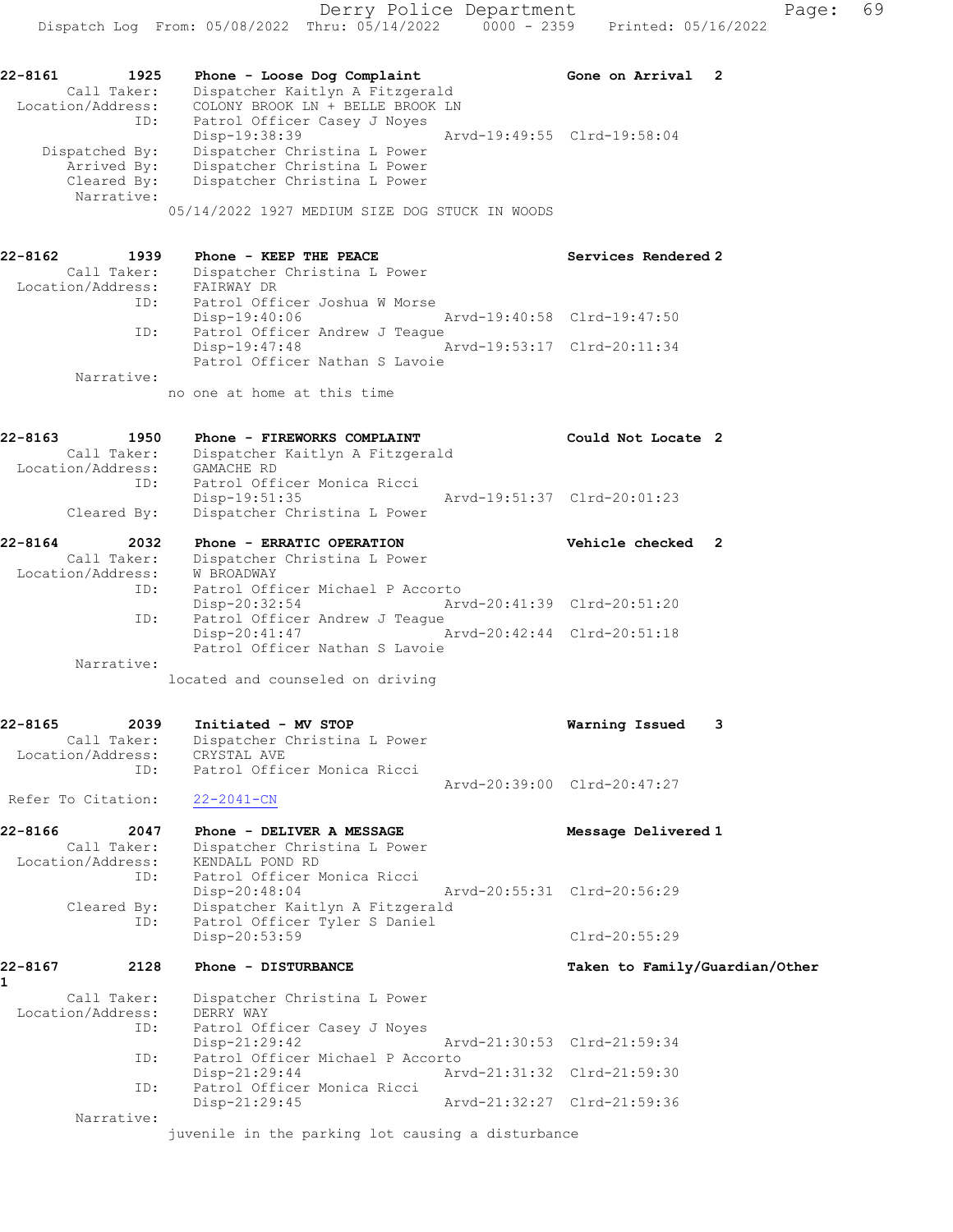| $22 - 8168$<br>Call Taker:                   | 2147<br>Initiated - MV CHECK<br>Dispatcher Christina L Power<br>Location/Address: HUMPHREY RD                                                  | Vehicle checked<br>1        |   |
|----------------------------------------------|------------------------------------------------------------------------------------------------------------------------------------------------|-----------------------------|---|
|                                              | ID:<br>Patrol Officer Andrew J Teaque                                                                                                          | Arvd-21:47:00 Clrd-22:27:54 |   |
|                                              | Patrol Officer Nathan S Lavoie<br>Patrol Officer Joshua W Morse<br>ID:<br>$Disp-21:52:03$                                                      | Arvd-21:55:47 Clrd-22:09:42 |   |
| Refer To Field Int:                          | $22 - 1617 - FI$                                                                                                                               |                             |   |
| 22-8169<br>Call Taker:<br>Location/Address:  | Phone - SUSPICIOUS ACTIVITY<br>2155<br>Dispatcher Kaitlyn A Fitzgerald<br>DOLORES AVE + GREGOIRE ST<br>ID:<br>Patrol Officer Michael P Accorto | Gone on Arrival 2           |   |
|                                              | $Disp-22:00:04$                                                                                                                                | Arvd-22:05:23 Clrd-22:08:40 |   |
| Dispatched By:<br>Arrived By:<br>Cleared By: | Dispatcher Christina L Power<br>Dispatcher Christina L Power<br>Dispatcher Christina L Power<br>Patrol Officer Monica Ricci<br>ID:             |                             |   |
| Dispatched By:                               | Disp-22:00:21<br>Dispatcher Christina L Power                                                                                                  | Arvd-22:06:24 Clrd-22:09:09 |   |
| Arrived By:<br>Cleared By:<br>Narrative:     | Dispatcher Christina L Power<br>Dispatcher Christina L Power                                                                                   |                             |   |
|                                              | 05/14/2022 2156 MULTIPLE VEHICLES GOING UP AND DOWN THE<br>ROAD, TEENAGERS RUNNING                                                             |                             |   |
| 22-8170                                      | 2202<br>Phone - DISTURBANCE                                                                                                                    | Services Rendered 1         |   |
| Call Taker:<br>Location/Address:             | Dispatcher Christina L Power<br>MANCHESTER RD<br>Patrol Officer Monica Ricci<br>ID:<br>$Disp-22:09:22$                                         | Arvd-22:13:09 Clrd-22:27:47 |   |
| Narrative:                                   |                                                                                                                                                |                             |   |
|                                              | male yelling at a passing mv.                                                                                                                  |                             |   |
| 22-8171                                      | 2315<br>Phone - NOISE COMPLAINT                                                                                                                | Quieted on Request          | 2 |

 Call Taker: Dispatcher Jonathon S Pickering Location/Address: SKYLARK DR ID: Patrol Officer Nikita Tomnyuk Disp-23:16:03 Arvd-23:23:33 Clrd-23:30:16 ID: Patrol Officer Monica Ricci Disp-23:16:04 Arvd-23:24:14 Clrd-23:30:16 Narrative: 05/14/2022 2315 loud music complaint

> Narrative: 05/14/2022 2330 music turned down on request

22-8172 2319 Initiated - MV STOP Warning Issued 3 Call Taker: Dispatcher Jonathon S Pickering Location/Address: PINKERTON ST + TSIENNETO RD ID: Patrol Officer Blake A Martineau Arvd-23:19:00 Clrd-23:26:22<br>22-2043-CN Refer To Citation:

 Call Taker: Dispatcher Jonathon S Pickering Location/Address: PIERCE AVE ID: Patrol Officer Timothy J Underhill Arvd-23:23:00 Clrd-23:27:17

22-8173 2323 Initiated - PROPERTY CHECK No Action Required 2

22-8174 2336 Initiated - MV CHECK 22-8174 Report Taken 1 Call Taker: Dispatcher Jonathon S Pickering Location/Address: [DY 3059] MANCHESTER RD ID: Sergeant Patrick H Dawson